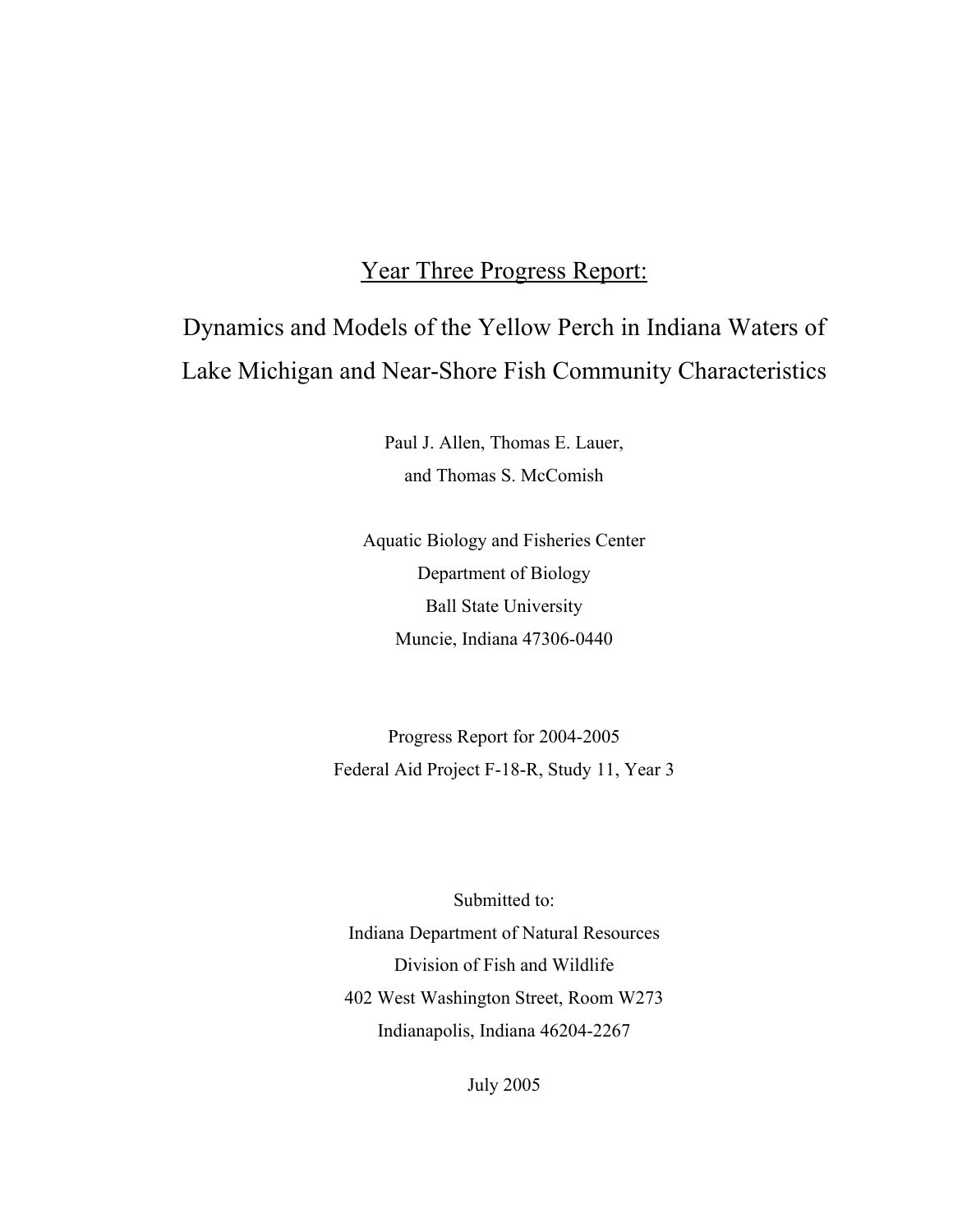# **PROJECT INFORMATION PAGE**

| STATE:               | Indiana                                                   |
|----------------------|-----------------------------------------------------------|
| PROJECT:             | <b>Fisheries Research</b>                                 |
| PROJECT NO.          | $F-18-R-11$                                               |
| TITLE:               | Year Three Progress Report: Dynamics and Models of the    |
|                      | Yellow Perch in Indiana Waters of Lake Michigan and Near- |
|                      | <b>Shore Fish Community Characteristics</b>               |
| PERIOD COVERED:      | July 1, 2004 to June 30, 2005                             |
| <b>CONDUCTED BY:</b> | Aquatic Biology and Fisheries Center, Department of       |
|                      | Biology, Ball State University, Muncie, Indiana 47306     |
| <b>PREPARED BY:</b>  | Paul J. Allen, Thomas E. Lauer, and Thomas S. McComish    |
| <b>FUNDED BY:</b>    | Sport Fish Restoration Program and Ball State University  |
|                      |                                                           |

APPROVED BY:

Name Date

Name Date

 $\mathcal{L}_\text{max} = \mathcal{L}_\text{max} = \mathcal{L}_\text{max} = \mathcal{L}_\text{max} = \mathcal{L}_\text{max} = \mathcal{L}_\text{max} = \mathcal{L}_\text{max} = \mathcal{L}_\text{max} = \mathcal{L}_\text{max} = \mathcal{L}_\text{max} = \mathcal{L}_\text{max} = \mathcal{L}_\text{max} = \mathcal{L}_\text{max} = \mathcal{L}_\text{max} = \mathcal{L}_\text{max} = \mathcal{L}_\text{max} = \mathcal{L}_\text{max} = \mathcal{L}_\text{max} = \mathcal{$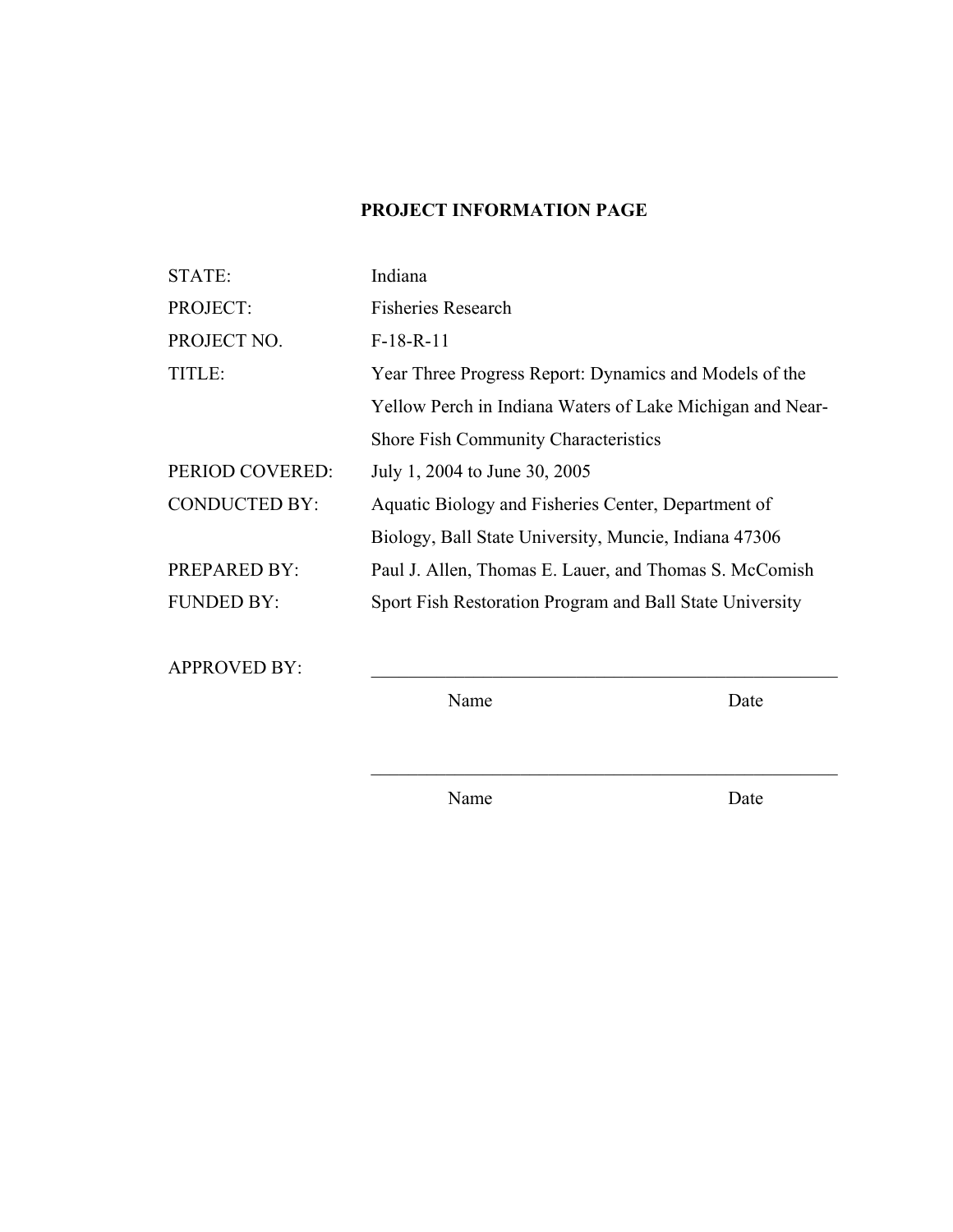# **Table of Contents**

|                                                                                                                                                              | <b>Page</b> |
|--------------------------------------------------------------------------------------------------------------------------------------------------------------|-------------|
|                                                                                                                                                              |             |
|                                                                                                                                                              |             |
|                                                                                                                                                              |             |
|                                                                                                                                                              |             |
|                                                                                                                                                              |             |
|                                                                                                                                                              |             |
|                                                                                                                                                              |             |
| Job 1: Intensive Trawl and Gill Net Sampling of the Near-Shore Non-Salmonine<br>Fish Community in Indiana Waters of Lake Michigan, Including Data Collection |             |
| Job 2: A Comparative Age and Growth Analysis of Yellow Perch in Indiana Waters                                                                               |             |
|                                                                                                                                                              |             |
|                                                                                                                                                              |             |
| Job 3: An Evaluation of Yellow Perch Size Structure, Age Structure, Sex                                                                                      |             |
| Composition Year Class Strength, Recruitment, and Mortality by Year Class  20                                                                                |             |
|                                                                                                                                                              |             |
|                                                                                                                                                              |             |
|                                                                                                                                                              |             |
|                                                                                                                                                              |             |
|                                                                                                                                                              |             |
| Job 4: Selected Population Characteristics of the Near-Shore Non-Salmonine Fish                                                                              |             |
|                                                                                                                                                              |             |
|                                                                                                                                                              |             |
|                                                                                                                                                              |             |
|                                                                                                                                                              |             |
|                                                                                                                                                              |             |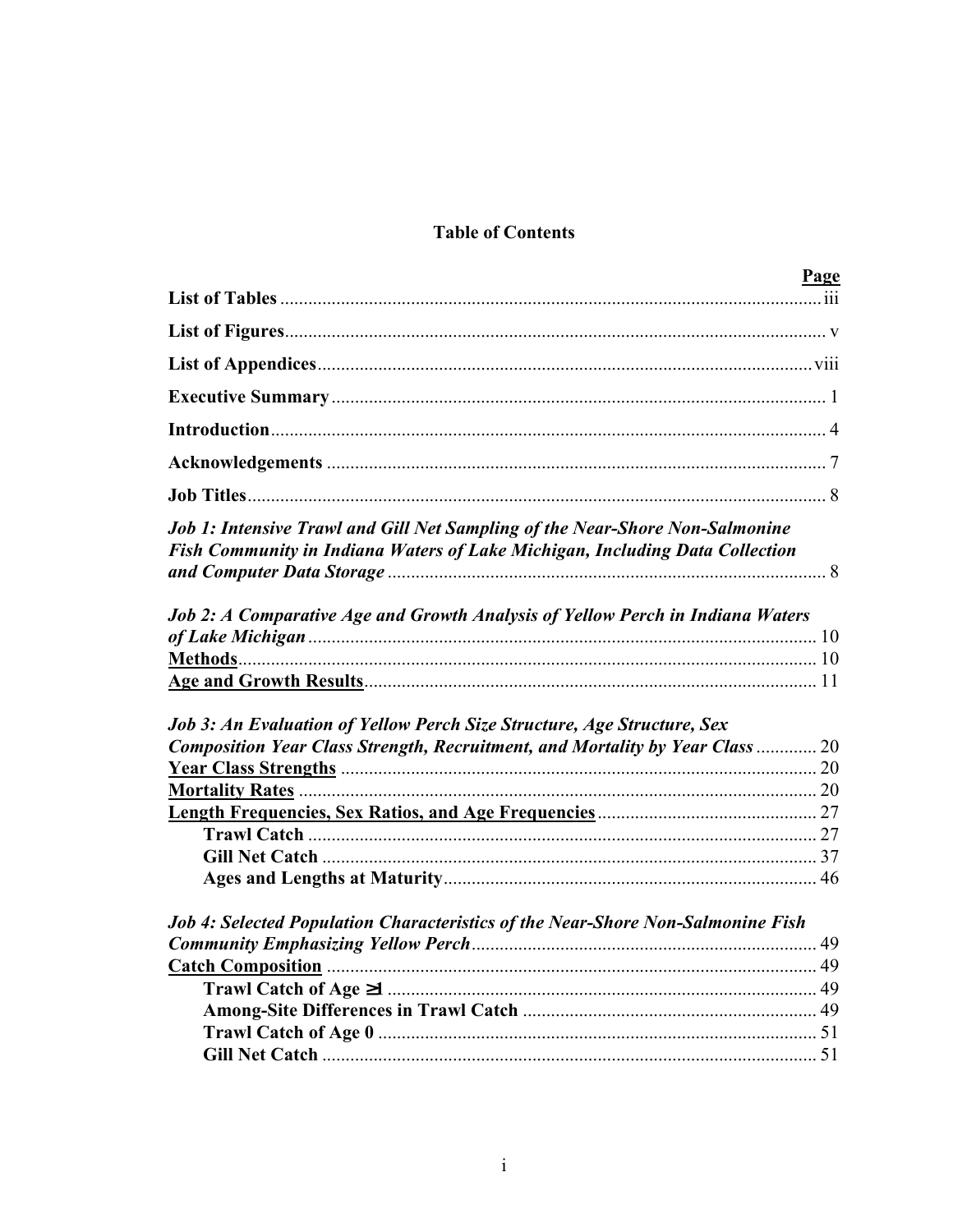# Page

| Job 5: The Development and Kefinement of Descriptive, Predictive, and Simulation |
|----------------------------------------------------------------------------------|
| Models of the Yellow Perch Population in Indiana Waters of Lake Michigan  65     |
|                                                                                  |
|                                                                                  |
|                                                                                  |
|                                                                                  |
|                                                                                  |
|                                                                                  |
|                                                                                  |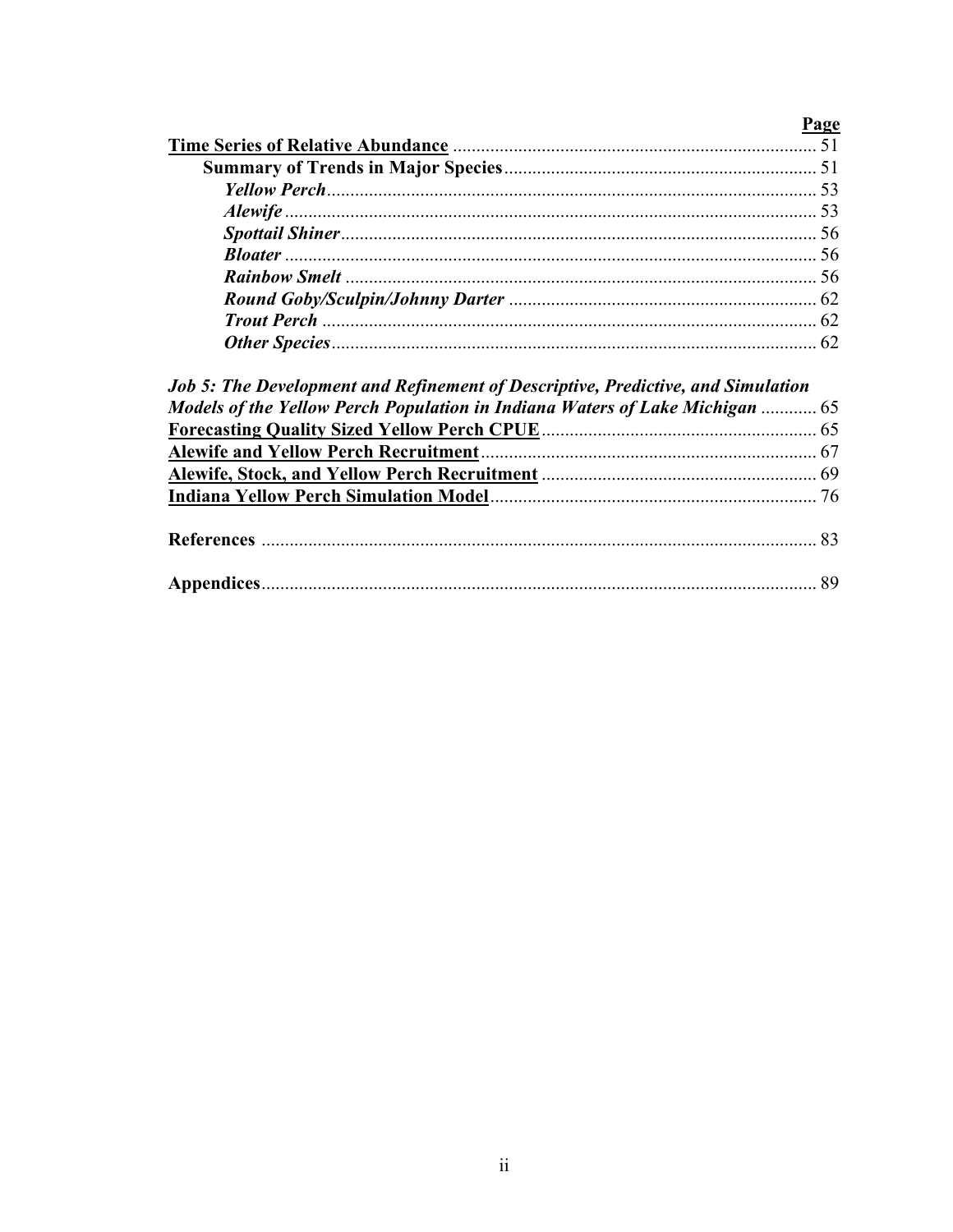## **List of Tables**

| <b>Table</b><br>$1-1.$ | <b>Page</b><br>Dates of trawl and gill net sampling at three index sites in Indiana                                                                |
|------------------------|----------------------------------------------------------------------------------------------------------------------------------------------------|
| $2 - 1$ .              | Mean lengths at annuli 1 to 9 for male yellow perch collected from sites<br>M, K, and G in Indiana waters of Lake Michigan from 1984 to 2004  15   |
| $2 - 2$ .              | Mean lengths at annuli 1 to 9 for female yellow perch collected from sites<br>M, K, and G in Indiana waters of Lake Michigan from 1984 to 2004  15 |
| $2 - 3$ .              | Von Bertalanffy growth parameters and coefficients of determination<br>$(R2)$ for the 1983 to 1999 year classes of yellow perch males in Indiana   |
| $2 - 4$ .              | Von Bertalanffy growth parameters and coefficients of determination<br>$(R2)$ for the 1983 to 1999 year classes of yellow perch females in Indiana |
| $3-1.$                 | Annual total mortality rates $(A)$ of yellow perch cohorts in Indiana waters<br>22                                                                 |
| $3-2.$                 | Total mortality and survival rates of yellow perch cohorts (combined                                                                               |
| $3-3.$                 | Total mortality and survival rates of male and female yellow perch                                                                                 |
| $3-4.$                 | Estimated fishing and natural mortality rates of male and female yellow<br>perch cohorts in Indiana waters of Lake Michigan from 1991 to 1999 26   |
| $3-5.$                 | Percent maturity by age of yellow perch from pooled trawl and gill                                                                                 |
| $3-6.$                 | Percent maturity by length class of yellow perch from pooled trawl<br>and gill net catches in Indiana waters of Lake Michigan in June 2004<br>48   |
| $5-1.$                 | Summary results for the regression of $log_e(R_{t+2})/S_t$ versus $S_t$ and $log_eA_t$<br>71                                                       |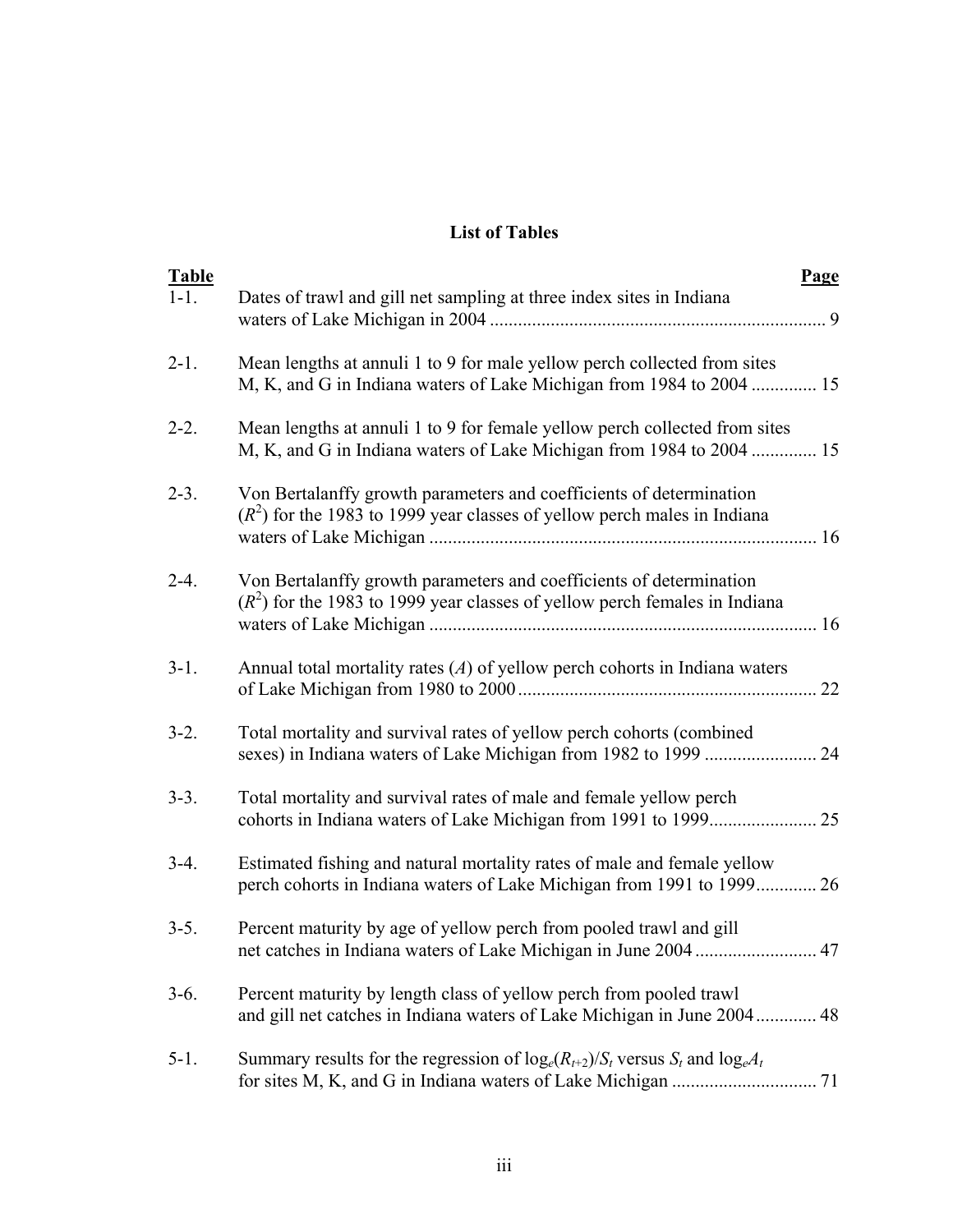| <b>Table</b> |                                                                                                                                               | Page |
|--------------|-----------------------------------------------------------------------------------------------------------------------------------------------|------|
| $5-2.$       | Best subsets of $log_e(R_{t+2})/S_t$ versus $S_t$ and $log_eA_t$ with added environmental                                                     |      |
| $5-3.$       | Results from fitting stock-recruitment regression models using age<br>two trawl caught yellow perch to three different estimates of stock for | 75   |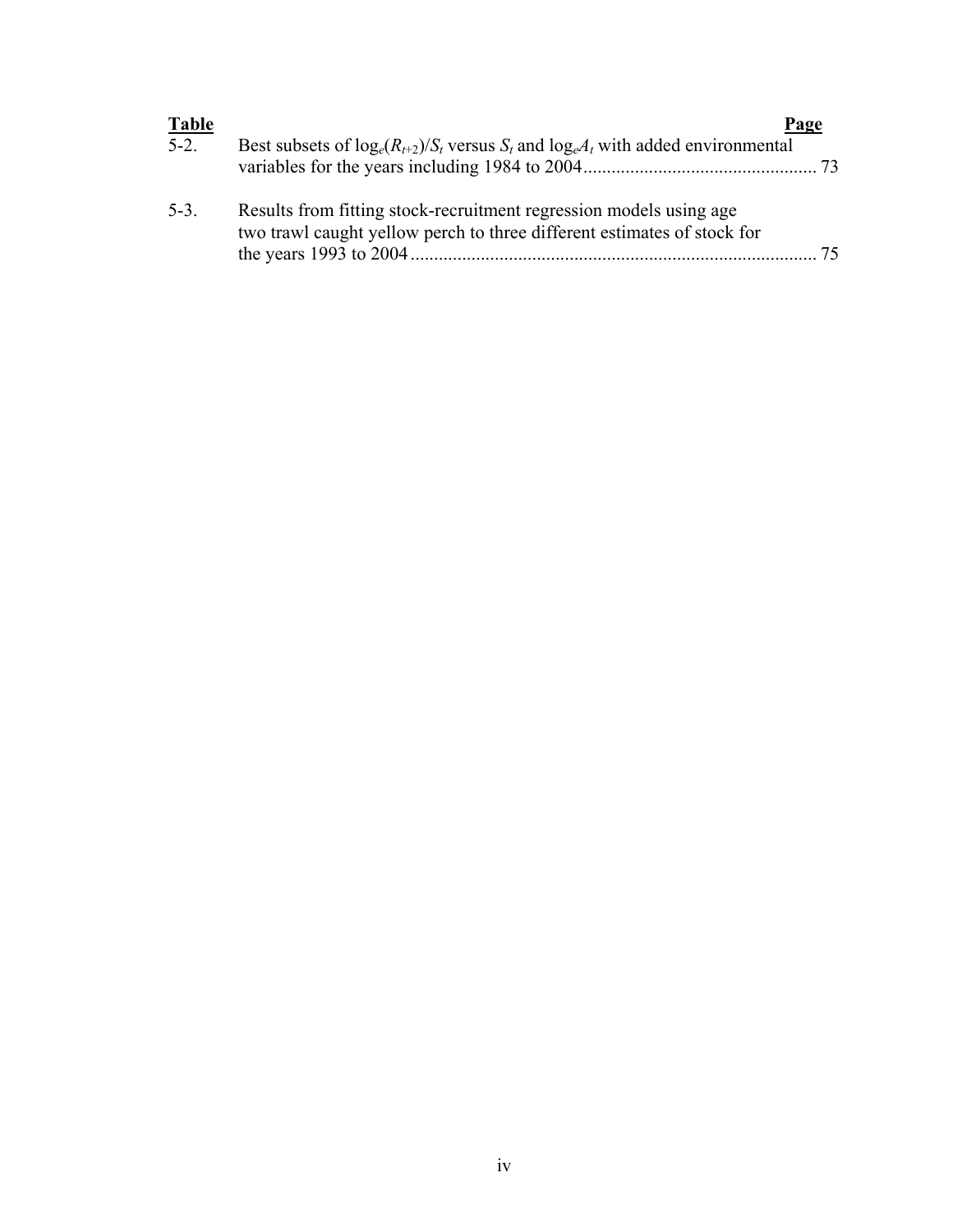# **List of Figures**

| <b>Figure</b><br>$2-1.$ | Mean back-calculated lengths at last annuli of individual age classes<br>of male and female yellow perch collected from pooled sites in Indiana              | Page |
|-------------------------|--------------------------------------------------------------------------------------------------------------------------------------------------------------|------|
| $2 - 2$ .               | Mean back-calculated lengths at last annuli of male and female yellow<br>perch ages 1 to 4 collected in Indiana waters of Lake Michigan from                 |      |
| $3-1.$                  | Relative strength of yellow perch year classes based on mean annual<br>trawl CPUE of age-2 fish from pooled sites in Indiana waters of Lake                  |      |
| $3-2.$                  | Length composition of trawl caught yellow perchage $\geq 1$ from pooled                                                                                      |      |
| $3-3.$                  | Trawl CPUE of sub-stock size (< 130 mm and age $\geq$ 1) yellow perch from<br>pooled sites in Indiana waters of Lake Michigan from 1975 to 2004              | 29   |
| $3-4.$                  | Age frequency of trawl caught sub-stock size $(< 130$ mm and age $\geq 1$ )<br>yellow perch from pooled sites in Indiana waters of Lake Michigan             |      |
| $3-5.$                  | Trawl CPUE of stock size ( $\geq$ 130 mm) yellow perch from pooled sites                                                                                     |      |
| $3-6.$                  | Age frequency of trawl caught stock size $( \geq 130 \text{ mm})$ yellow perch<br>from pooled sites in Indiana waters of Lake Michigan from 1993 to 2004 32  |      |
| $3 - 7$ .               | Trawl CPUE of quality size ( $\geq 200$ mm) yellow perch from pooled sites                                                                                   |      |
| $3 - 8$ .               | Age frequency of trawl caught quality size $(\geq 200 \text{ mm})$ yellow perch<br>from pooled sites in Indiana waters of Lake Michigan from 1993 to 2004 34 |      |
| $3-9.$                  | Trawl CPUE of sub-stock, stock, and quality size yellow perch from<br>pooled sites in Indiana waters of Lake Michigan from 1975 to 2004  35                  |      |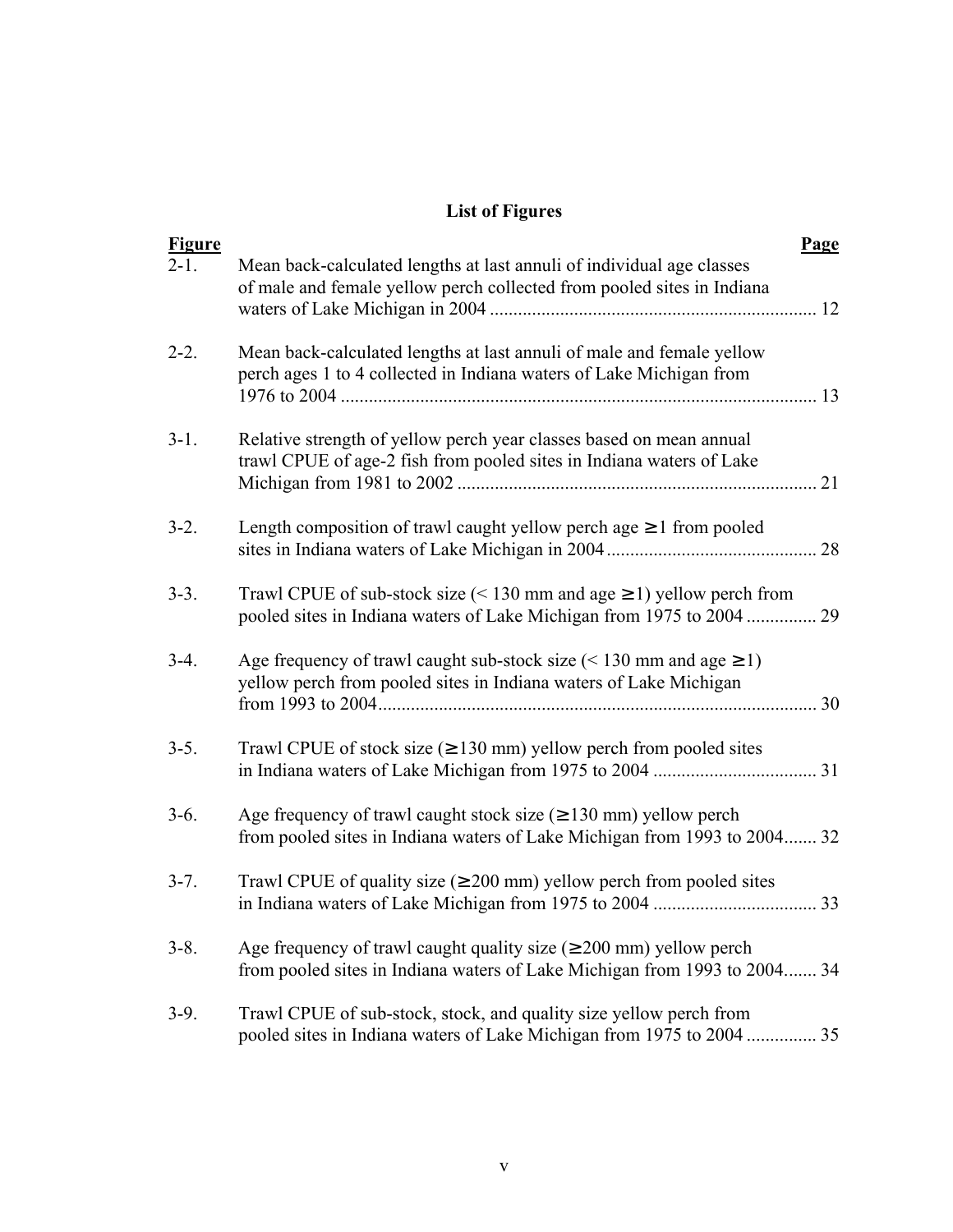| Sex ratios of age $\geq 1$ yellow perch in the trawl catch from pooled sites<br>$3-11.$<br>Sex ratios of sub-stock-size (< 130 mm and age $\geq$ 1) yellow perch in the<br>$3-12.$<br>trawl catch from pooled sites in Indiana waters of Lake Michigan from<br>Sex ratios of stock-size ( $\geq$ 130 mm) yellow perch in the trawl catch from<br>$3-13.$<br>pooled sites in Indiana waters of Lake Michigan from 1993 to 2004<br>40<br>Sex ratios of quality-size ( $\geq 200$ mm) yellow perch in the trawl catch from<br>$3-14.$<br>pooled sites in Indiana waters of Lake Michigan from 1993 to 2004  41<br>Median age and length classes of male and female yellow perchage $\geq 1$<br>$3 - 15$ .<br>in the trawl catch from pooled sites in Indiana waters of Lake Michigan<br>42<br>Length composition of the pooled 10 m and 15 m gill net catches of<br>$3-16.$<br>yellow perch from pooled sites in Indiana waters of Lake Michigan in 200443<br>Sex ratios of yellow perch of the pooled 10 m and 15 m gill net catches<br>$3-17.$<br>from pooled sites in Indiana waters of Lake Michigan from 1993 to 2004 44<br>Median age and length classes of male and female yellow perch in the<br>$3-18.$<br>pooled 10 m and 15 m gill net catch from pooled sites in Indiana waters<br>45<br>Summary of the species composition of the trawl catch of non-salmonine<br>$4-1.$<br>fishes age $\geq 1$ at sites M, K, and G in Indiana waters of Lake Michigan<br>Mean annual trawl CPUE (excluding age 0) of five historically abundant<br>$4-2.$<br>species from pooled sites in Indiana waters of Lake Michigan from 1984 to<br>Mean annual trawl CPUE of yellow perchage $\geq 1$ from pooled sites<br>$4-3.$<br>Mean annual gill net CPUE of yellow perch at 10 m, 15 m, and combined<br>$4-4.$<br>depths from pooled sites in Indiana waters of Lake Michigan from 1984 | <b>Figure</b> | <b>Page</b>                                                        |
|----------------------------------------------------------------------------------------------------------------------------------------------------------------------------------------------------------------------------------------------------------------------------------------------------------------------------------------------------------------------------------------------------------------------------------------------------------------------------------------------------------------------------------------------------------------------------------------------------------------------------------------------------------------------------------------------------------------------------------------------------------------------------------------------------------------------------------------------------------------------------------------------------------------------------------------------------------------------------------------------------------------------------------------------------------------------------------------------------------------------------------------------------------------------------------------------------------------------------------------------------------------------------------------------------------------------------------------------------------------------------------------------------------------------------------------------------------------------------------------------------------------------------------------------------------------------------------------------------------------------------------------------------------------------------------------------------------------------------------------------------------------------------------------------------------------------------------------------------------------------------------|---------------|--------------------------------------------------------------------|
|                                                                                                                                                                                                                                                                                                                                                                                                                                                                                                                                                                                                                                                                                                                                                                                                                                                                                                                                                                                                                                                                                                                                                                                                                                                                                                                                                                                                                                                                                                                                                                                                                                                                                                                                                                                                                                                                                  | $3-10.$       | Proportional stock density (PSD) of yellow perch from pooled sites |
|                                                                                                                                                                                                                                                                                                                                                                                                                                                                                                                                                                                                                                                                                                                                                                                                                                                                                                                                                                                                                                                                                                                                                                                                                                                                                                                                                                                                                                                                                                                                                                                                                                                                                                                                                                                                                                                                                  |               |                                                                    |
|                                                                                                                                                                                                                                                                                                                                                                                                                                                                                                                                                                                                                                                                                                                                                                                                                                                                                                                                                                                                                                                                                                                                                                                                                                                                                                                                                                                                                                                                                                                                                                                                                                                                                                                                                                                                                                                                                  |               |                                                                    |
|                                                                                                                                                                                                                                                                                                                                                                                                                                                                                                                                                                                                                                                                                                                                                                                                                                                                                                                                                                                                                                                                                                                                                                                                                                                                                                                                                                                                                                                                                                                                                                                                                                                                                                                                                                                                                                                                                  |               |                                                                    |
|                                                                                                                                                                                                                                                                                                                                                                                                                                                                                                                                                                                                                                                                                                                                                                                                                                                                                                                                                                                                                                                                                                                                                                                                                                                                                                                                                                                                                                                                                                                                                                                                                                                                                                                                                                                                                                                                                  |               |                                                                    |
|                                                                                                                                                                                                                                                                                                                                                                                                                                                                                                                                                                                                                                                                                                                                                                                                                                                                                                                                                                                                                                                                                                                                                                                                                                                                                                                                                                                                                                                                                                                                                                                                                                                                                                                                                                                                                                                                                  |               |                                                                    |
|                                                                                                                                                                                                                                                                                                                                                                                                                                                                                                                                                                                                                                                                                                                                                                                                                                                                                                                                                                                                                                                                                                                                                                                                                                                                                                                                                                                                                                                                                                                                                                                                                                                                                                                                                                                                                                                                                  |               |                                                                    |
|                                                                                                                                                                                                                                                                                                                                                                                                                                                                                                                                                                                                                                                                                                                                                                                                                                                                                                                                                                                                                                                                                                                                                                                                                                                                                                                                                                                                                                                                                                                                                                                                                                                                                                                                                                                                                                                                                  |               |                                                                    |
|                                                                                                                                                                                                                                                                                                                                                                                                                                                                                                                                                                                                                                                                                                                                                                                                                                                                                                                                                                                                                                                                                                                                                                                                                                                                                                                                                                                                                                                                                                                                                                                                                                                                                                                                                                                                                                                                                  |               |                                                                    |
|                                                                                                                                                                                                                                                                                                                                                                                                                                                                                                                                                                                                                                                                                                                                                                                                                                                                                                                                                                                                                                                                                                                                                                                                                                                                                                                                                                                                                                                                                                                                                                                                                                                                                                                                                                                                                                                                                  |               |                                                                    |
|                                                                                                                                                                                                                                                                                                                                                                                                                                                                                                                                                                                                                                                                                                                                                                                                                                                                                                                                                                                                                                                                                                                                                                                                                                                                                                                                                                                                                                                                                                                                                                                                                                                                                                                                                                                                                                                                                  |               |                                                                    |
|                                                                                                                                                                                                                                                                                                                                                                                                                                                                                                                                                                                                                                                                                                                                                                                                                                                                                                                                                                                                                                                                                                                                                                                                                                                                                                                                                                                                                                                                                                                                                                                                                                                                                                                                                                                                                                                                                  |               |                                                                    |
|                                                                                                                                                                                                                                                                                                                                                                                                                                                                                                                                                                                                                                                                                                                                                                                                                                                                                                                                                                                                                                                                                                                                                                                                                                                                                                                                                                                                                                                                                                                                                                                                                                                                                                                                                                                                                                                                                  |               |                                                                    |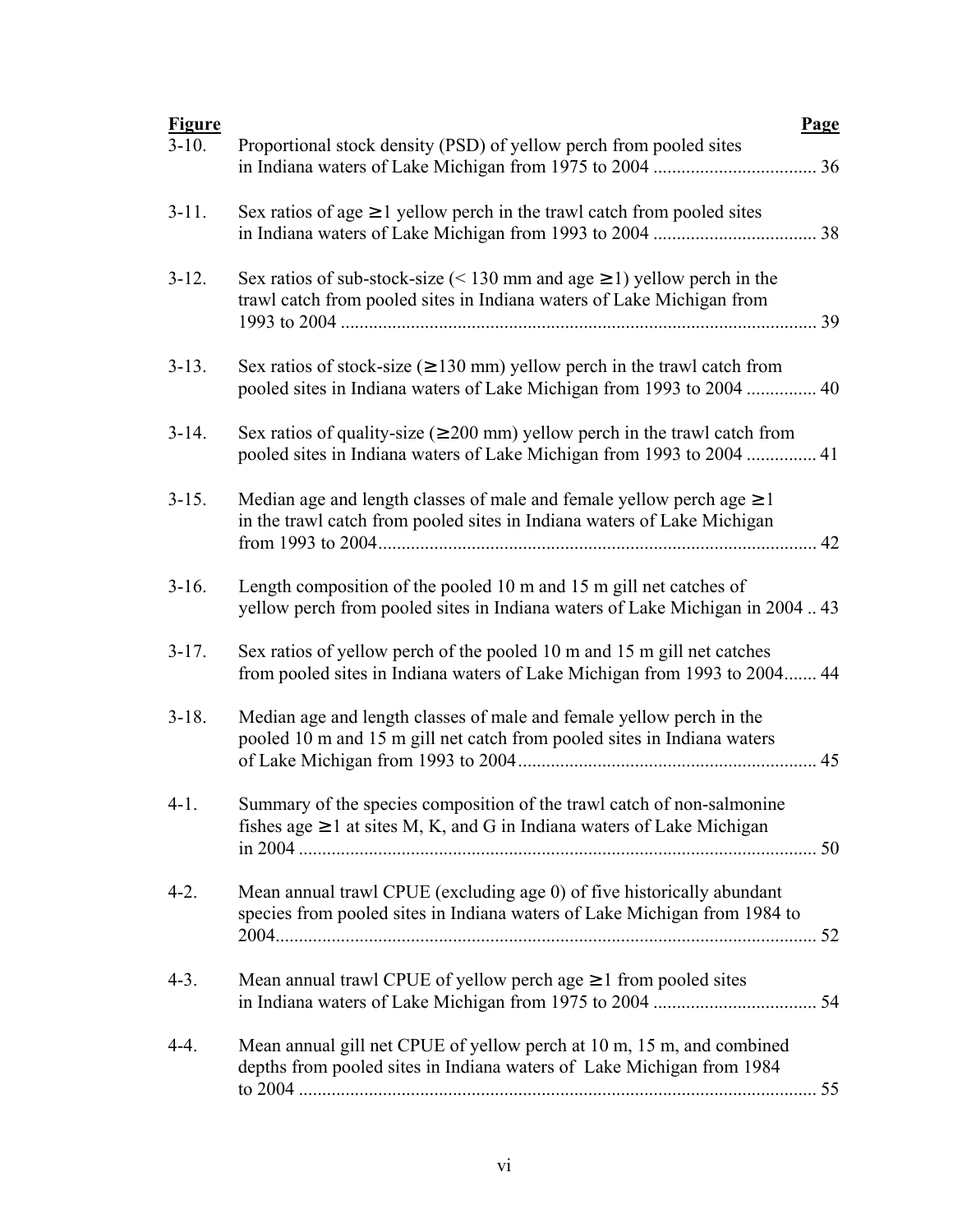| <b>Figure</b> |                                                                                                                                                 | Page |
|---------------|-------------------------------------------------------------------------------------------------------------------------------------------------|------|
| $4 - 5.$      | Mean annual trawl CPUE of alewives $age \ge 1$ from pooled sites in Indiana                                                                     | 57   |
| $4-6.$        | Mean annual gill net CPUE of alewives at 10 m, 15 m, and combined<br>depths from pooled sites in Indiana waters of Lake Michigan from           | .58  |
| $4 - 7.$      | Mean annual trawl CPUE of spottail shiners age $\geq 1$ from pooled sites in                                                                    |      |
| $4 - 8$ .     | Mean annual trawl CPUE of bloaters age $\geq 1$ from pooled sites in                                                                            |      |
| $4-9.$        | Mean annual trawl CPUE of rainbow smelt age $\geq 1$ from pooled sites in                                                                       |      |
| $4-10.$       | Mean annual trawl CPUE of round gobies age $\geq 1$ from pooled sites in                                                                        |      |
| $4-11.$       | Mean annual trawl CPUE of trout-perch age $\geq 1$ for pooled sites in                                                                          |      |
| $5-1.$        | Relationship between trawl CPUE $(n/h)$ of stock-size yellow perch<br>and the square root of trawl CPUE $(n/h)$ of quality-size yellow perch at |      |
| $5-2.$        | Relationship between trawl CPUE $(n/h)$ of age-1 and older alewives<br>and trawl CPUE $(n/h)$ of age-2 yellow perch at sites M, K, and G in     |      |
| $5 - 3$       | Mean 20 year forecast of projected yellow perch abundance using                                                                                 | 79   |
| $5 - 4$       | Mean 30 year forecast of projected yellow perch abundance using<br>random alewife abundance and variability in the stock-recruitment            | 81   |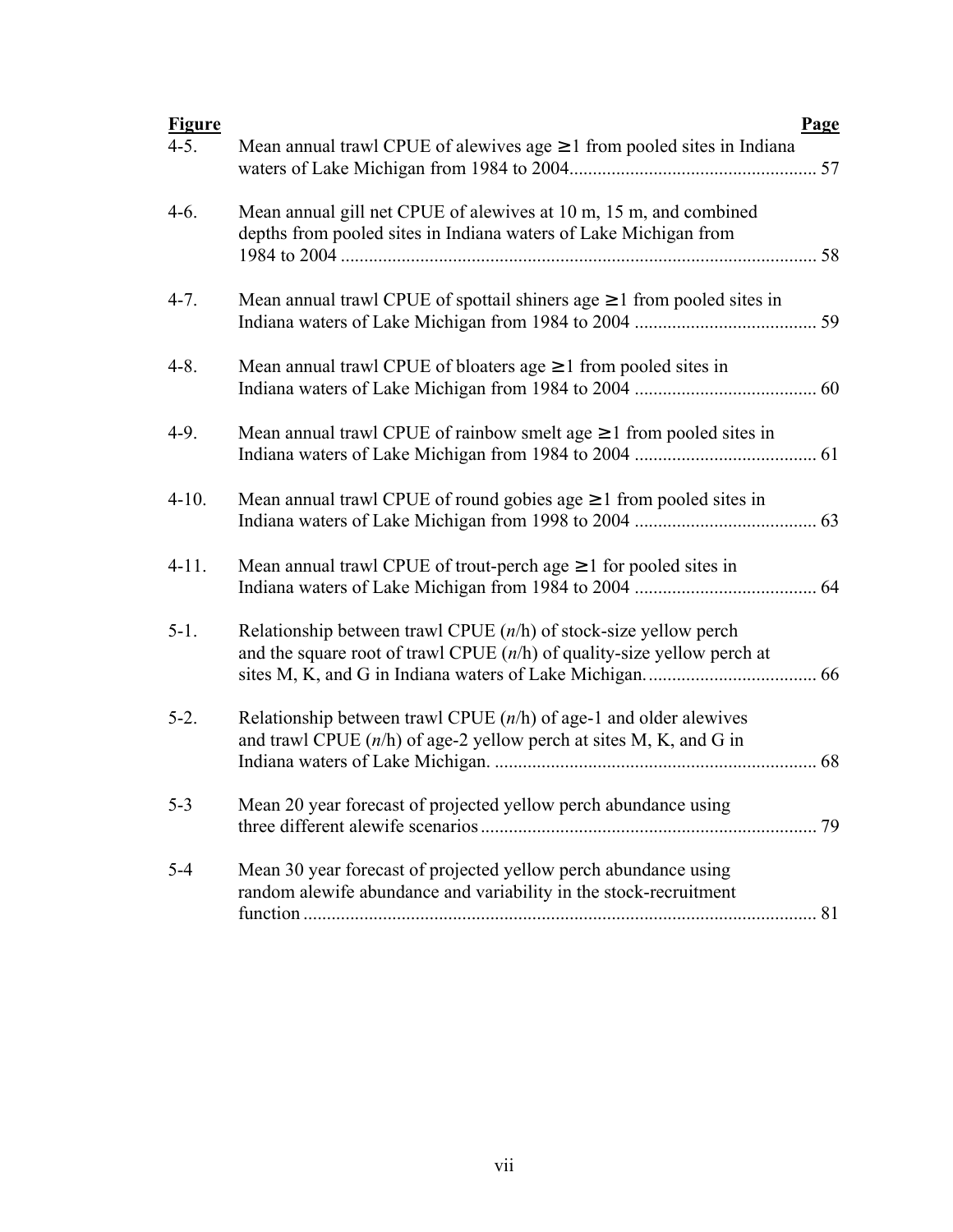# **List of Appendices**

| <b>Appendix</b> | <b>Page</b>                                                                                                                                                     |    |
|-----------------|-----------------------------------------------------------------------------------------------------------------------------------------------------------------|----|
| $2 - 1$ .       | Mean back-calculated total lengths (mm) of male yellow perch from                                                                                               |    |
| $2 - 2$ .       | Mean back-calculated total lengths (mm) of female yellow perch from                                                                                             |    |
| $2 - 3$ .       | Standard errors (SE) of mean back-calculated total lengths (mm) of male<br>yellow perch from pooled sites in Indiana waters of Lake Michigan in 2004 90         |    |
| $2 - 4.$        | Standard errors (SE) of mean back-calculated total lengths (mm) of female<br>yellow perch from pooled sites in Indiana waters of Lake Michigan in 2004 90       |    |
| $3-1.$          | Mean annual trawl CPUE $(n/h)$ of both sexes of yellow perch age $\geq 1$ in<br>Indiana waters of Lake Michigan, by year class and year of capture 91           |    |
| $3-2.$          | Mean annual trawl CPUE $(n/h)$ for various components of the yellow perch                                                                                       |    |
| $3-3.$          | Mean annual trawl CPUE $(n/h)$ for both sexes of yellow perch age $\geq 1$ by<br>length class and age from pooled sites in Indiana waters of Lake Michigan      | 93 |
| $3-4.$          | Mean annual trawl CPUE $(n/h)$ of male yellow perch age $\geq 1$ by length<br>class and age from pooled sites in Indiana waters of Lake Michigan                | 94 |
| $3-5.$          | Mean annual trawl CPUE $(n/h)$ of female yellow perch age $\geq 1$ by<br>length class and age from pooled sites in Indiana waters of Lake Michigan              | 95 |
| $3-6.$          | Mean annual gill net CPUE (n/net/night) of both sexes of yellow perch<br>by length class and age from pooled sites in Indiana waters of Lake                    |    |
| $3 - 7$ .       | Mean annual gill net CPUE $(n/\text{net}/\text{night})$ of male yellow perch by length<br>class and age from at pooled sites in Indiana waters of Lake Michigan |    |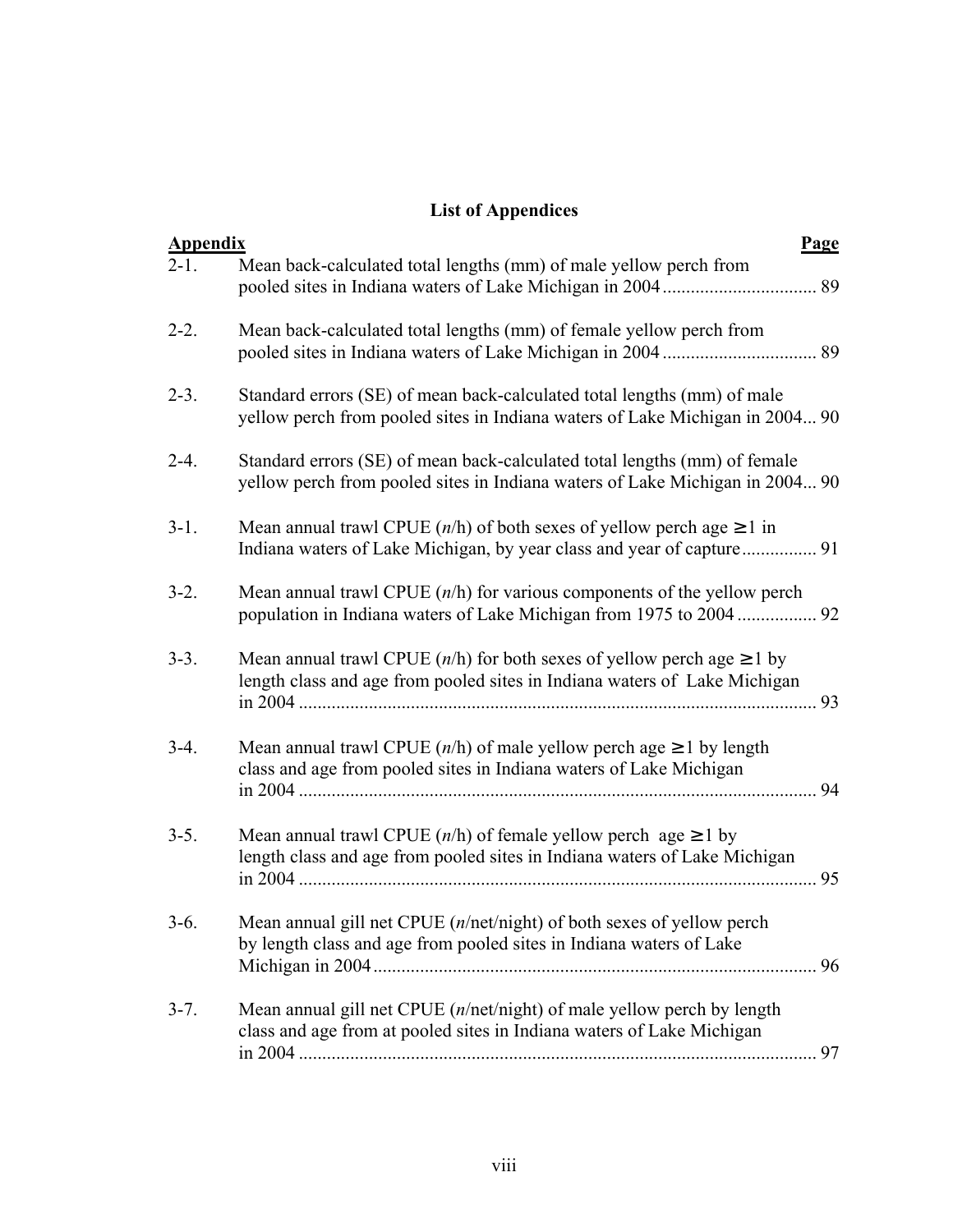| <b>Appendix</b> |                                                                                                                                                                   | Page |
|-----------------|-------------------------------------------------------------------------------------------------------------------------------------------------------------------|------|
| $3 - 8$ .       | Mean annual gill net CPUE $(n/\text{net}/\text{night})$ of female yellow perch by length<br>class and age from at pooled sites in Indiana waters of Lake Michigan |      |
| $4-1.$          | Summary of the species composition of the mean annual trawl CPUE of<br>$age \ge 1$ fish at sites M, K, and G in Indiana waters of Lake Michigan in                |      |
| $4 - 2$ .       | Summary of the species composition of the mean annual gill net CPUE<br>at sites M, K, and G in Indiana waters of Lake Michigan in 2004 100                        |      |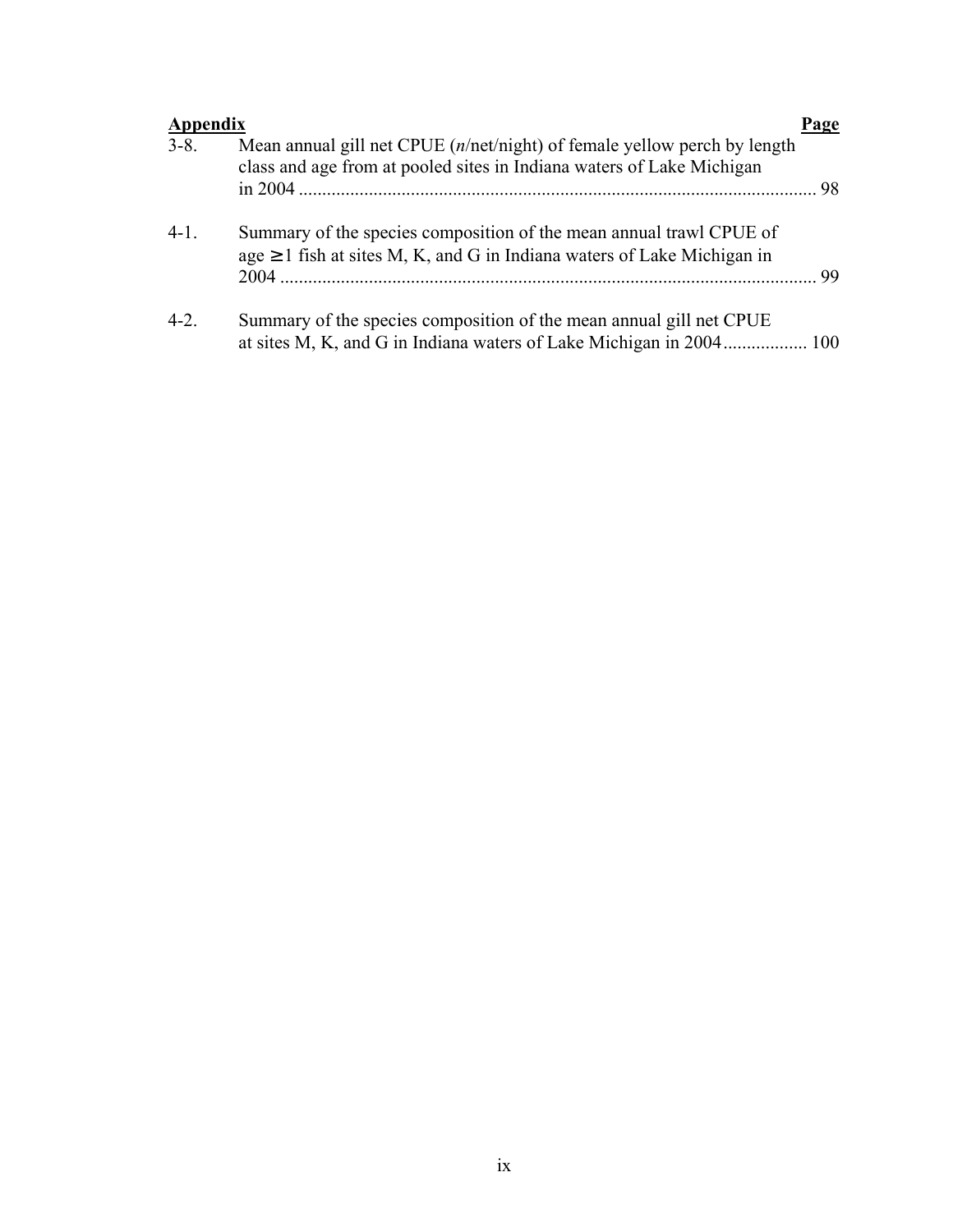#### **Executive Summary**

 This report represents the progress results for the Federal Aid Project F- 18- R, Study 11 (2004 field sampling) entitled: Dynamics and Models of the Yellow Perch in Indiana Waters of Lake Michigan and Near-Short Fish Community Characteristics. These findings extend and enhance the work ongoing since the 1970's with emphasis on the period 1984-2004. These investigations have focused on yellow perch *Perca flavescens* and have created one of the most significant and useful long-term data sets of the Great Lakes fisheries.

 Yellow perch and 15 other species were quantitatively sampled using bottom trawling and gill netting at three index zones in the Indiana waters of Lake Michigan. Two sample zones were located near the Michigan City harbor mouth: zone M was approximately 2 km east, while zone K was approximately 3 km west. The third sample zone was located 6 km west of the Burns Ditch harbor mouth near the city of Gary. Trawling was done at a depth of 5 m, while gill netting was done at 10 and 15 m depths. For 2004, total effort as each station was 6 hours of night-time trawling, and 6 gill-net nights. Fish data (number, lengths, weights, species, station, etc.) were recorded electronically and stored in the Ball State University computer database. The sampling schedule has remained unchanged since 1984 for stations M and K, and since 1989 for station G.

Growth rates were generated from 967 age  $\geq 1$  yellow perch taken from both trawl and gill net catches at sites M, K, and G from June to August, 2004. Females grew faster than males after age 3, and reached exploitable size (200 mm) by age 4, while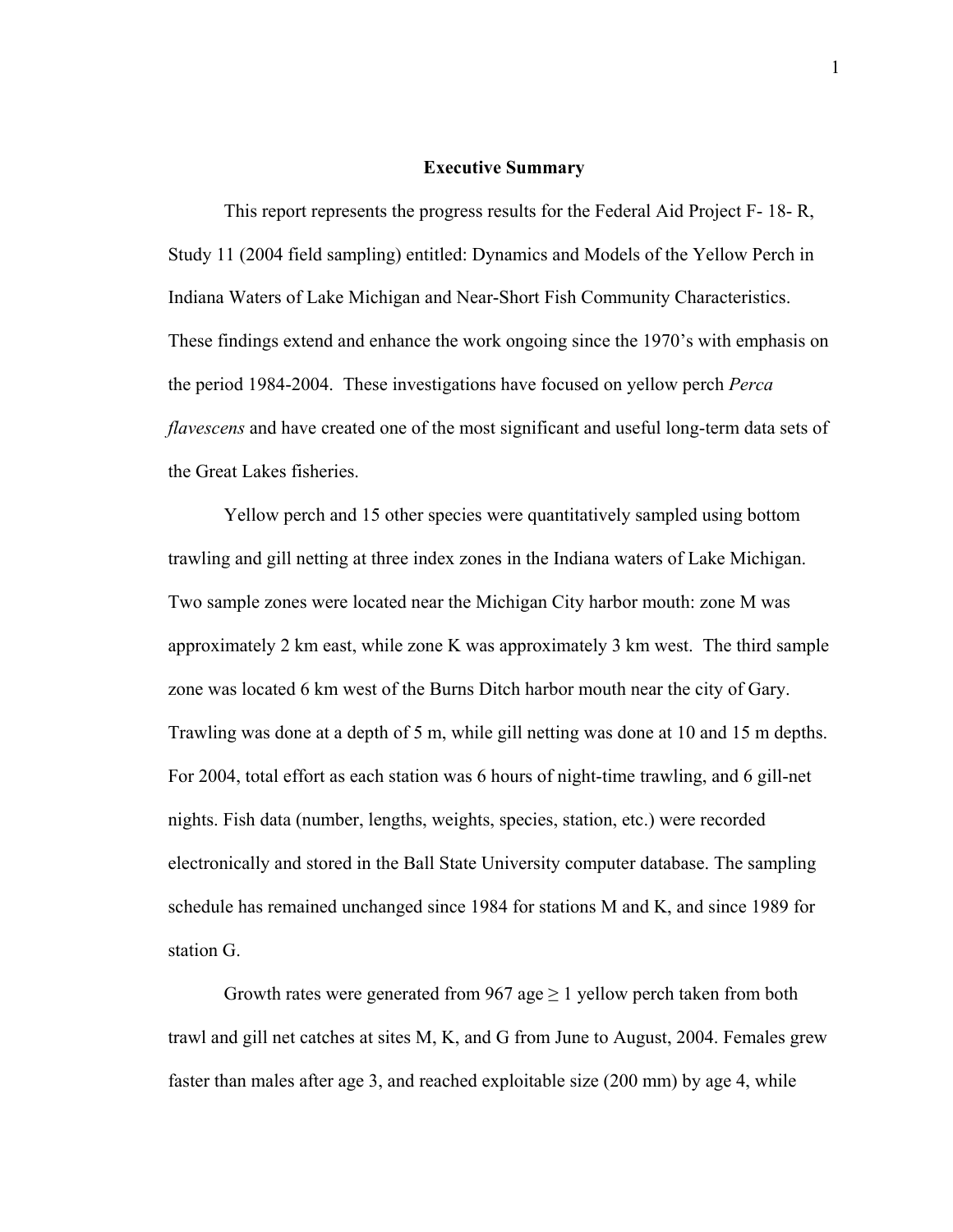males by age 5. These growth rates are reduced from the 1993-1997 cohorts, but are more in line with the long term growth rates observed for yellow perch in Lake Michigan. These findings suggest either increased competition for resources, changes in the environmental carrying capacity, or both.

The relative abundance of age  $\geq 1$  yellow perch trawl CPUE in 2004 was 288/h for both sexes combined and dropped slightly from 2003. Female catch (160/h) exceeded male catch (128/h). The strong 1998 year class was barely evident, and was a change from previous years. The combined 2002 and 2003 year classes made up  $> 90\%$ of the trawl catch, while the 1999 to 2001 year classes are poorly represented and made up only 4% of the catch. It appears the yellow perch CPUE continues to be dynamic, showing variable and inconsistent recruitment. Although the appearance of relatively high value of age 1 fish is positive, the overall CPUE remains well below values seen in the mid 1980's.

 The alewife *Alosa pseudoharengus* population remained abundant and is being carried by a strong 1998 year class (88% of total). The 2004 trawl CPUE of 118 fish/h did show nearly a 50% decline from 2003, but it still remains above the 1984 to 2004 median. Mortality of the 1998 year class should be high in the next year or two, and may promote a decline in overall CPUE in this portion of the lake. Our hypothesis that the alewife has a strong influence on yellow perch has not changed, and thus, our interest in alewife CPUE, size and age structure remains high.

 Two other species, round goby *Neogobius melanostomus* and spottail shiner *Notropis hudsonius,* were prevalent in the trawl catch. The round goby has extirpated the johnny darter *Etheostoma nigrum* and the mottled sculpin *Cottus bairdi* from the study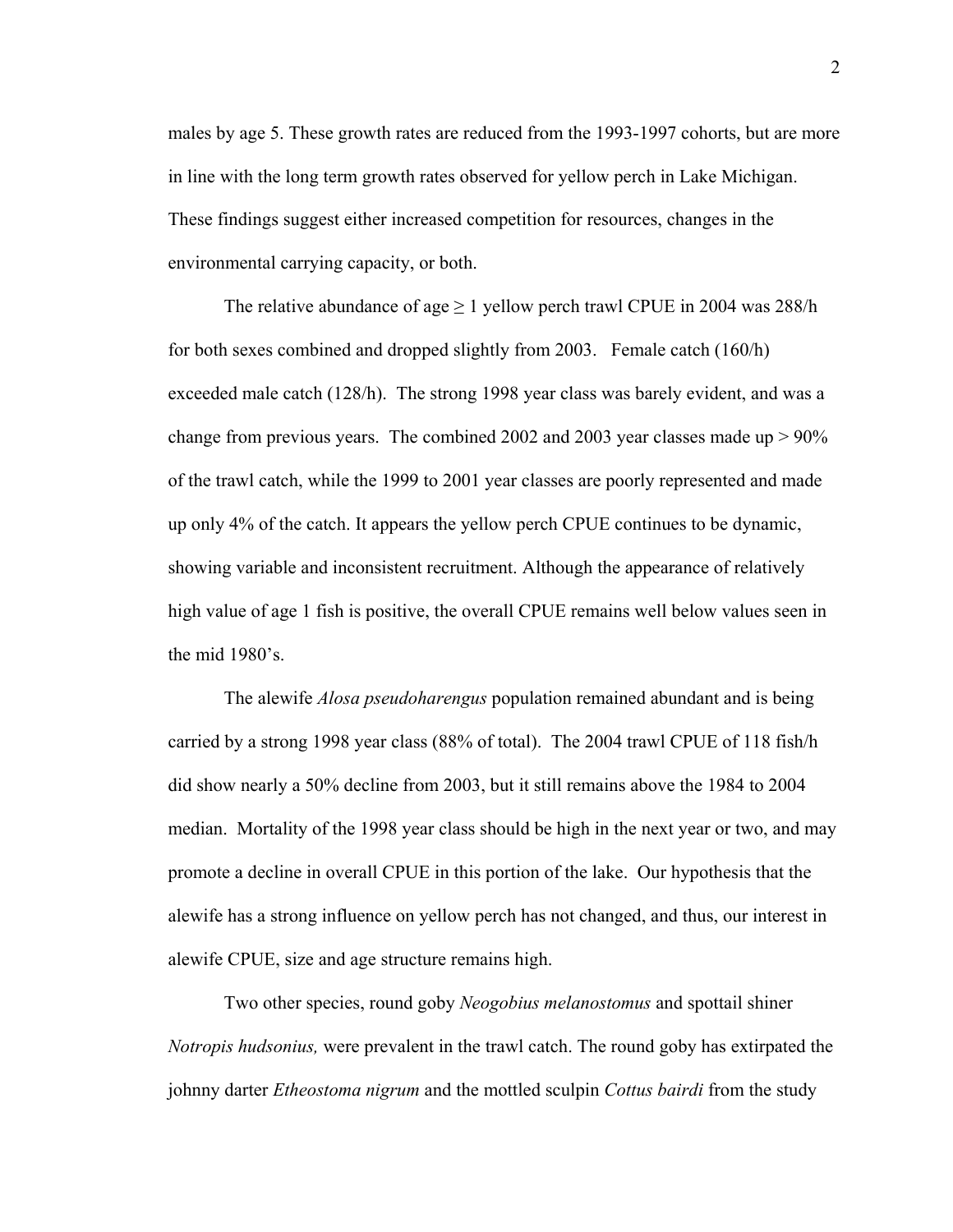area as neither species have been seen in our catch since 2001. It also serves as a prey species for intermediate sized yellow perch (100-174 mm TL). The spottail shiner was the most abundant fish in the trawl catch (41%), as it has been for over a decade.

 The sex ratios of yellow perch were near 50:50 for fish < 130 mm total length. Fish  $\geq$ 130 to 199 mm were dominated by females (71%), while fish  $>$  200 were all females. This skewed distribution is likely do to differential mortality rates.

 Our modeling effort confirmed some past associations while it also revealed several new relationships. First, the abundance of alewife continues to be a dominant factor in yellow perch recruitment. When alewife abundance is high, yellow perch recruitment suffers. This alewife/stock/recruitment relationship was first described by Shroyer and McComish (2000), but this year, some diversion from the original model was identified. The 2003 and 2004 yellow perch population abundance was greater than expected by the model. In response to this finding, we tested for several new variables that might be influencing the population abundance of yellow perch, including water temperature, water level, and lake-wide phosphorus levels. However, none of the abiotic variables were significant in the updated model. In addition, we ran two new versions of the current stock/recruitment relationship that is integrated into the model. Instead of using only population abundance, we additionally used (1) only females and (2) fecundity, hypothesizing these inputs would be more associated with recruitment factors. Our findings suggest that our best model for predicting recruitment was using the historic values of trawl caught quality sized yellow perch. Lastly, 20 year projections of yellow perch abundance suggest the alewife heavily influences population abundance of trawl caught yellow perch.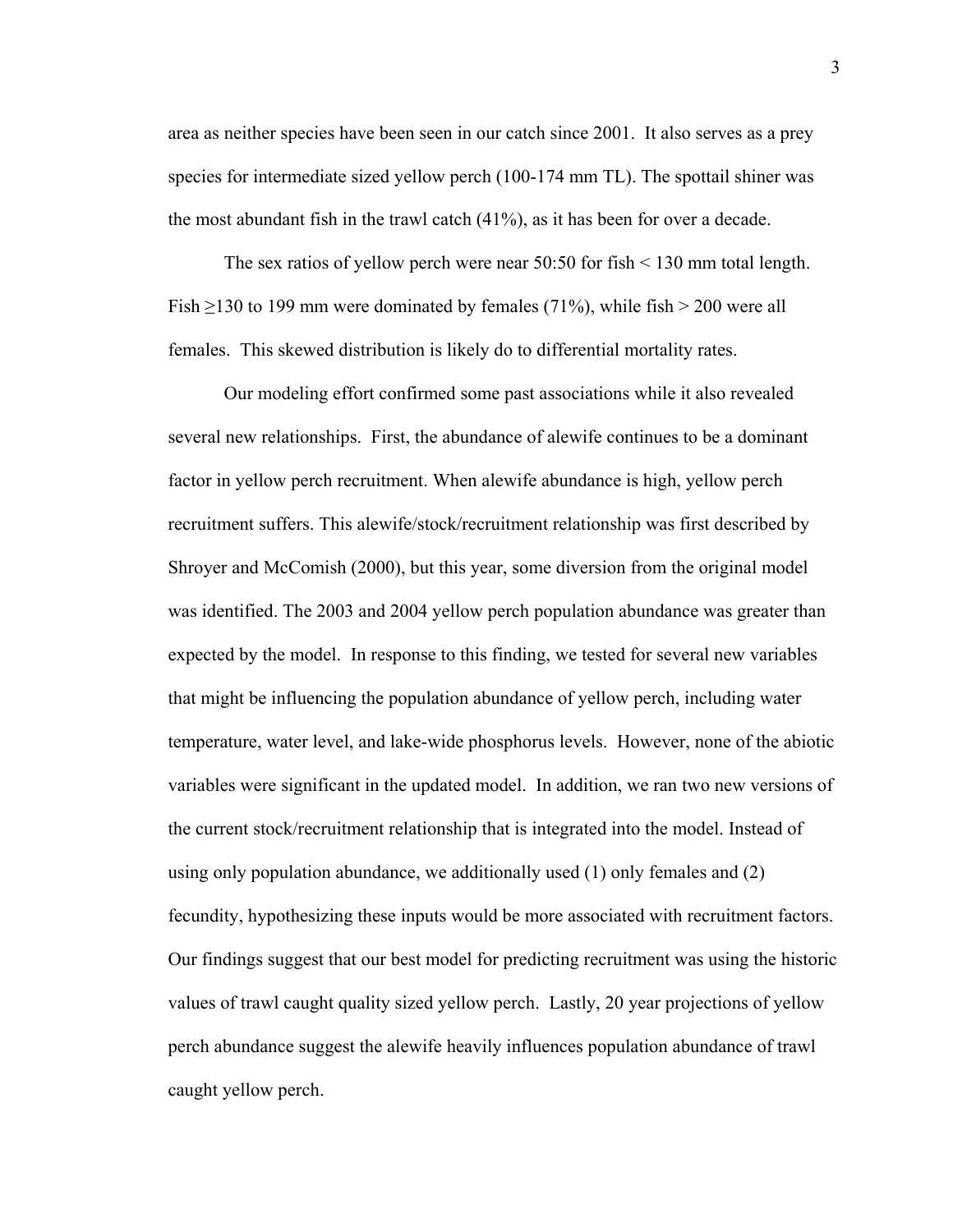### **Introduction**

 The yellow perch *Perca flavescens* has a long history as an important sport and commercial species in Indiana waters of Lake Michigan (Francis et al. 1996). The yellow perch population has undergone wide fluctuations in the past (Wells 1977) and in Indiana, it has been at a very low density since the early 1990s following a precipitous decline from peak abundance in the mid 1980s (McComish et al. 2000). Beginning in 1995, the Indiana Department of Natural Resources (IDNR) imposed quota restrictions on commercial fishermen in an attempt to conserve and rebuild the failing stock. In 1997, commercial fishing for yellow perch was closed and a daily creel limit of 15 was imposed on sport anglers as the population continued to show no signs of recovery. These harvest restrictions remain in effect at this writing.

 Since the 1970s, Ball State University has provided much of the technical data used by the IDNR in their management of yellow perch and other near-shore species in Indiana waters of Lake Michigan. Over that period, an extensive database has been generated, helping to contribute to improved understanding of dynamics of the yellow perch population including growth, recruitment, and mortality, as well as the interactions with the rest of the fish community. Yellow perch growth in southern Lake Michigan differs by sex and is inversely related to population abundance (McComish et al. 2000). Females grow faster than males, but growth rates of both sexes typically slow as population abundance increases.

Recent research findings as they relate to the decline in yellow perch abundance have focused on failed recruitment of yellow perch year classes. Shroyer and McComish (2000) demonstrated a strong negative relationship between alewife *Alosa pseudoharengus* abundance and yellow perch recruitment. They showed that trawl catchper-unit-effort (CPUE) of alewives in the year a yellow perch cohort hatched explained over 70% of the variability of subsequent trawl CPUE of the yellow perch cohort at age 2. In addition, efforts to establish stock-recruitment relationships have been undertaken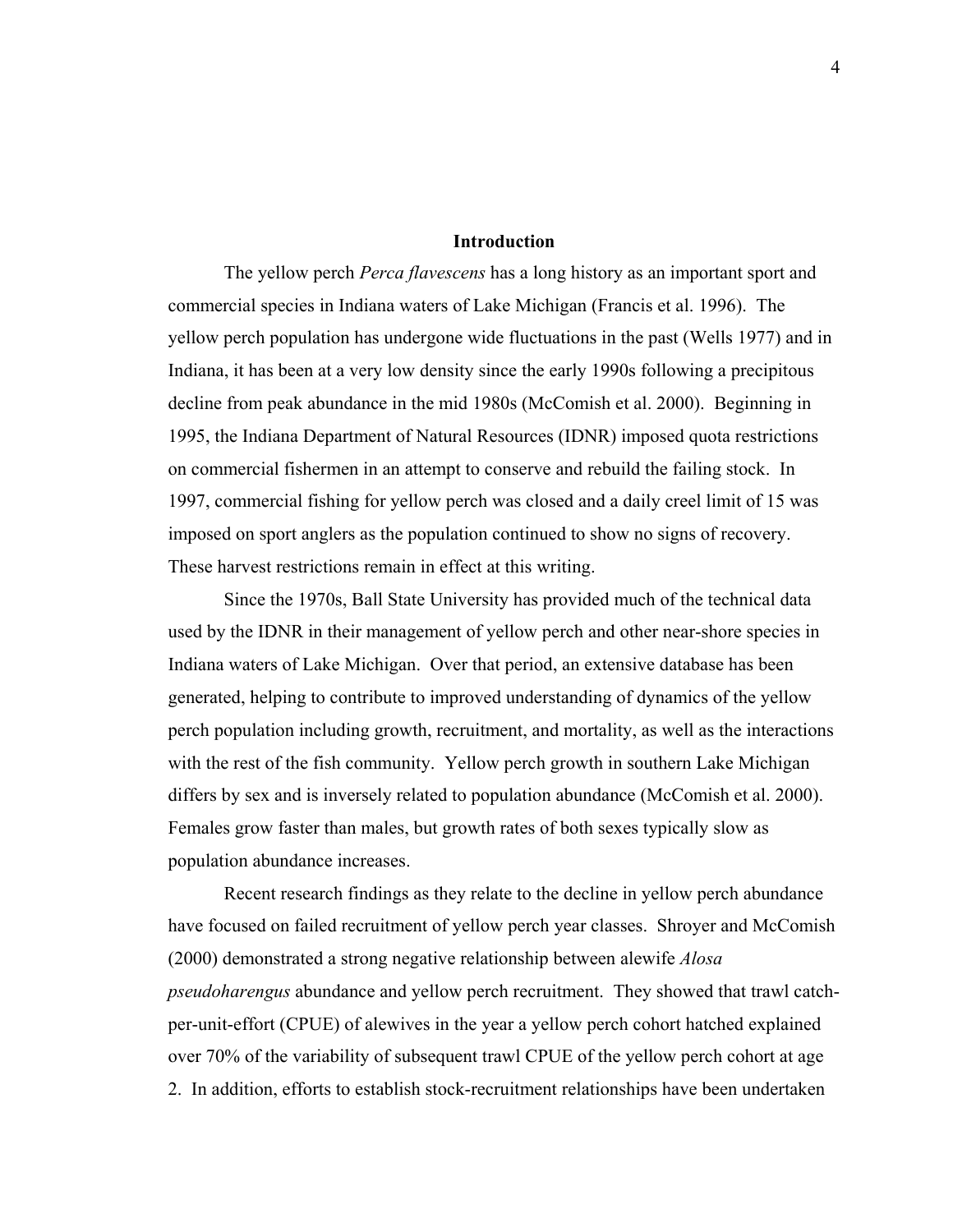to further understand the reasons for recruitment failures of yellow perch (McComish et al. 2000). However, natural variability and sampling limitations outlined by Hilborn and Walters (1992) complicate the development of this type of relationship.

 Total mortality and individual mortality sources, such as natural and harvest mortality, are essential to understanding population dynamics. McComish et al. (2000) made considerable progress in determining the total mortality of yellow perch in Indiana waters of Lake Michigan, which was readily obtained from representative age-frequency data (Ricker 1975). Recent findings indicated a relatively high mean instantaneous total mortality rate (*Z*; Ricker 1975) of 1.09 at age  $\geq$  2 for the 1982 to 1995 year classes with combined sexes. This relatively high rate may likely be attributed to the heavy commercial exploitation (McComish et al. 2000). However, subdividing total mortality into natural and harvest is much more difficult because it typically requires detailed harvest data not available for Indiana waters of Lake Michigan. Another means of computing mortality rates for exploited stocks was proposed by Pauly (1980). This method incorporated parameters associated with von Bertalanffy growth parameters and water temperature. This method is preferable because of the sex specific growth rates associated with yellow perch (McComish and Shroyer 1996). Further work is needed in this critical area for the yellow perch in Indiana waters of Lake Michigan, especially with the current ban on commercial harvest.

 The goal of this study was to continue adding to the historic fish community database in southern Lake Michigan using continued standardized methods of population assessment. This information can be used to evaluate fish community structure and track changes over time, thereby providing technical support to the IDNR in their management of this fishery. The specific objectives of this project were the following:

- 1. Intensively trawl and gill net during the June through August 2004 period for the non-salmonine fish community at three locations in the Indiana waters of Lake Michigan, with subsequent vital data collections and computer data storage.
- 2. Complete a comparative age and growth analysis of yellow perch in Indiana waters of Lake Michigan.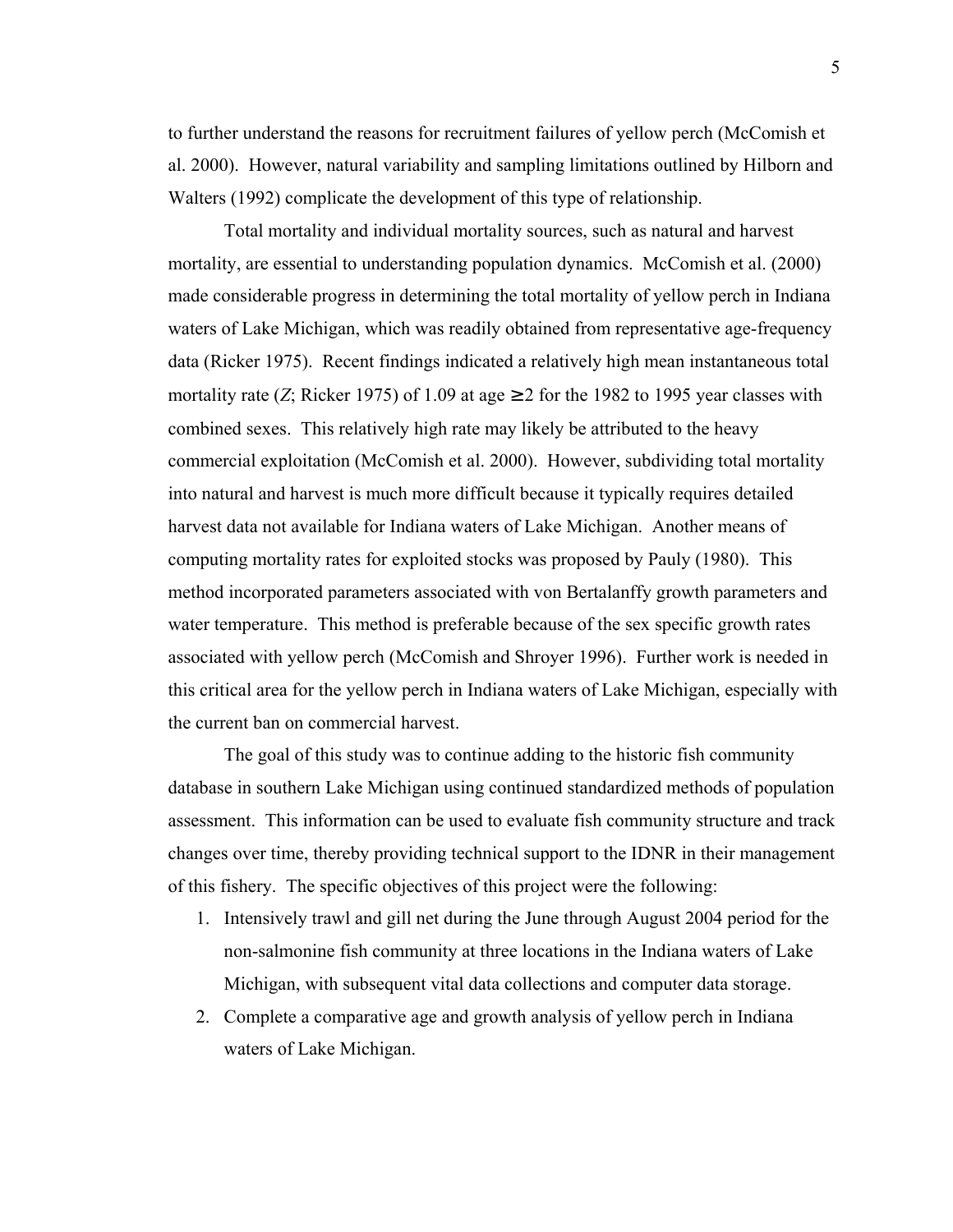- 3. Evaluate yellow perch size structure, age structure, sex composition, year class strength, recruitment, and mortality by year class in Indiana waters of Lake Michigan.
- 4. Evaluate catch composition and time series of relative abundance characteristics of the near-shore non-salmonine and non-yellow perch fish community in Indiana waters of Lake Michigan.
- 5. Develop and refine descriptive, predictive, and simulation models of the yellow perch population in Indiana waters of Lake Michigan.

Individual objectives are detailed in this report by job titles.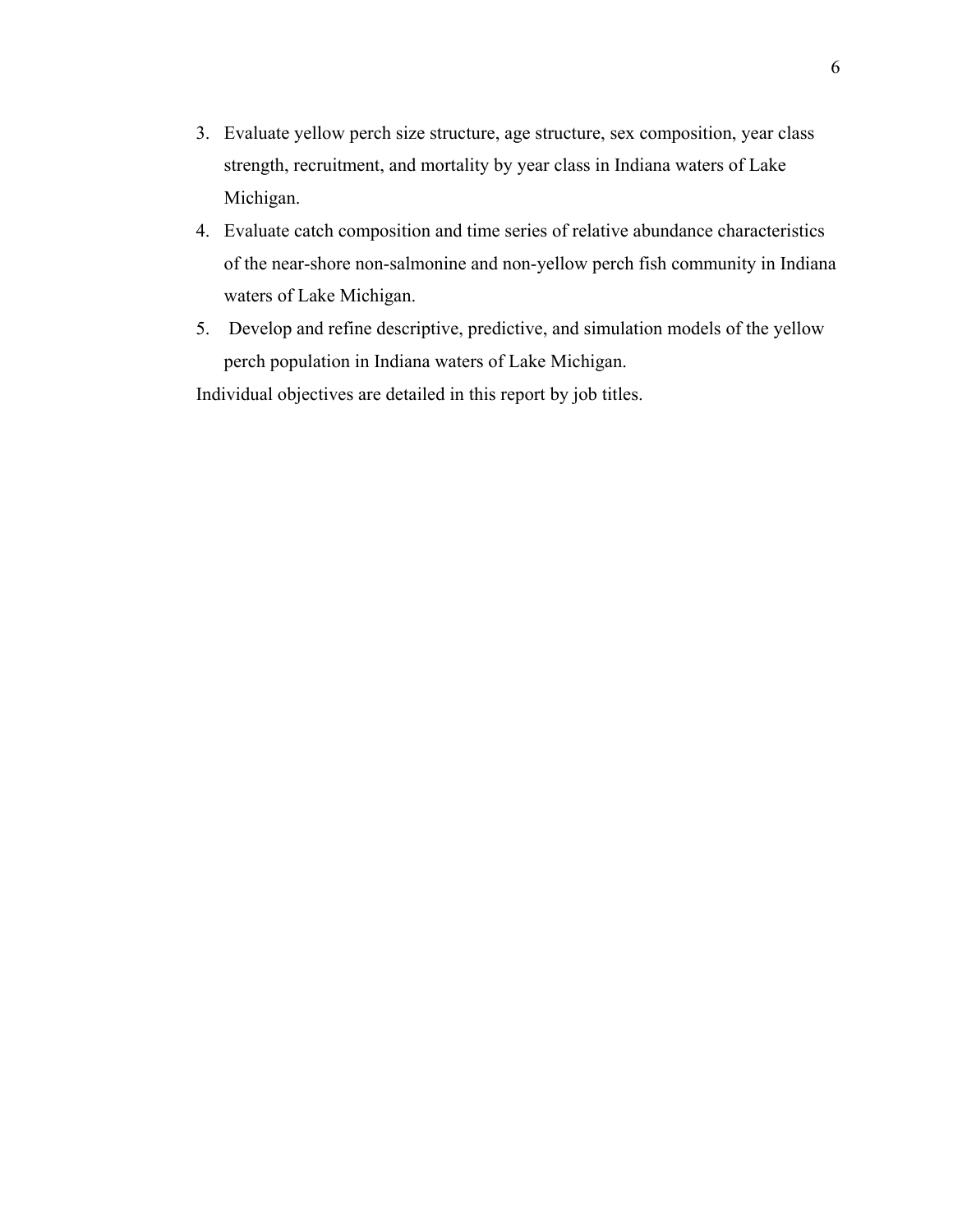#### **Acknowledgments**

 We gratefully acknowledge the strong continued support of the Fisheries Section, Division of Fish and Wildlife, Indiana Department of Natural Resources. Thanks are extended to all IDNR staff who have been involved with the project, especially Bill James, Stuart Shipman, Randy Lang, Brian Breidert, Janel Palla, and Randy Brindza. Thanks are also due to the staff of the Indiana Division of Fish and Wildlife, Lake Michigan Headquarters for graciously providing launch facilities, storage space, and living quarters during field operations.

 We appreciate Ball State University's contribution of equipment, facilities, and matching support funds. We thank all the Ball State staff who assisted in one way or another with the project, particularly those in the Department of Biology, Office of Academic Research and Sponsored Programs, and Contracts and Grants Office. Steve LaBay, Heath Headley, and Cassandra Noble assisted with field and lab work during 2004.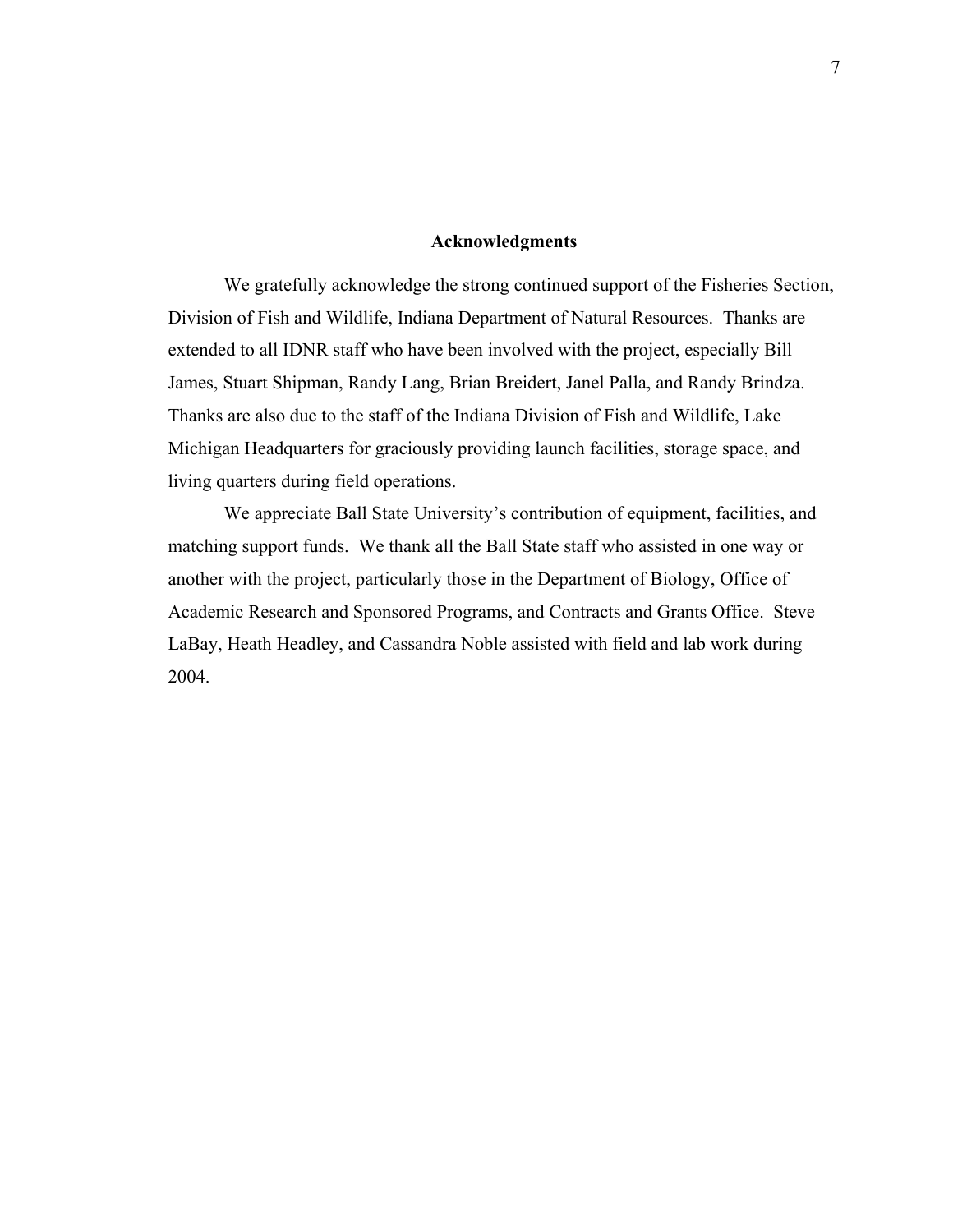### **Job Titles**

### *Job 1: Intensive Trawl and Gill Net Sampling of the Near-Shore Non-Salmonine Fish Community in Indiana Waters of Lake Michigan, Including Data Collection and Computer Data Storage*

Field sampling sites and methods in 2004 were described in detail by McComish et al. (2000) and remain unchanged from previous years. Weather and sea conditions, temperature profiles, and secchi depths were recorded at each index zone and depth location immediately before initiation of fish sampling. The dates of trawl and gill net sampling were performed in accordance with established sampling period protocol (Table 1-1). Total night-time trawl effort was 18 h at the 5 m depth and total gill net effort was 18 net-nights at both 10 and 15 m depths.

Trawl and gill net catches in 2004 were field processed following the BSU Animal Care and Use Committee approved protocol with fish subsequently disposed of in a landfill. Data were recorded both electronically and on data sheets as described by McComish et al. (2000). Temperature profiles and secchi readings were recorded manually on standard data sheets and later transcribed to computer files. All fish data (lengths, weights, numbers, etc.) were initially recorded using a laptop computer and then immediately backed-up on floppy disks. Field data were downloaded to the master database files upon returning to the university. These methods reduced both data entry time and human error associated with transcribing data from hard copy to the computer. As in past years, all data files were examined visually and queried by the Staff Fisheries Research Biologist to ensure data values were reasonable before use in subsequent analyses.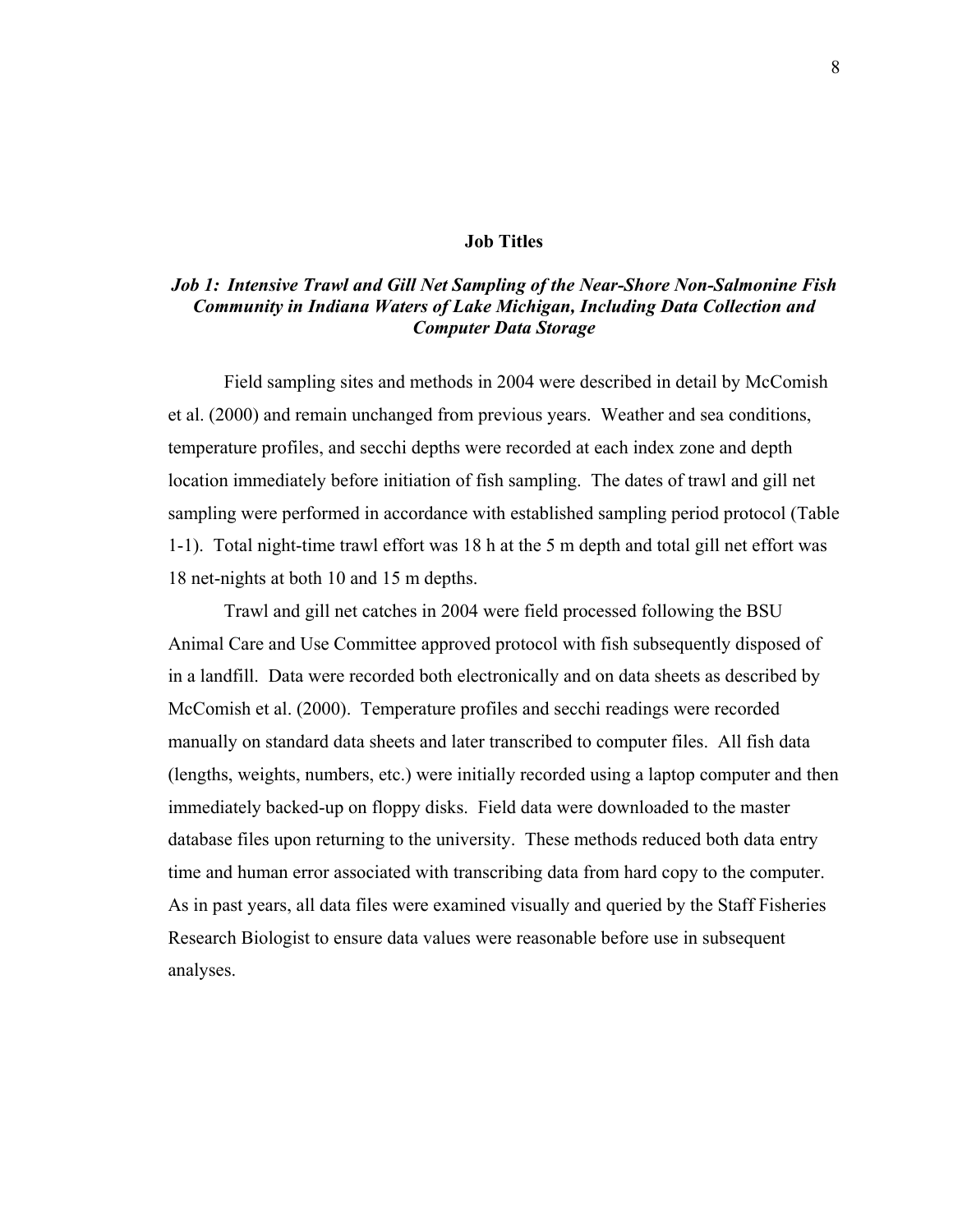| Date    | Site | Trawl            | 10-m Gill Net      | 15-m Gill Net |
|---------|------|------------------|--------------------|---------------|
| 6/01/04 | K    | $+$              |                    | $^{+}$        |
| 6/02/04 | M    | $+$              | $^{+}$             | $^{+}$        |
| 6/03/04 | G    | $+$              | $^{+}$             | $^{+}$        |
| 6/16/04 | M    | $\boldsymbol{+}$ | $^{+}$             | $^{+}$        |
| 6/17/04 | K    | $^{+}$           | $^{+}$             | $^{+}$        |
| 6/22/04 | G    | $^{+}$           | $^{+}$             | $^{+}$        |
| 7/06/04 | M    | $+$              | $^{+}$             | $+$           |
| 7/07/04 | K    | $^{+}$           | $^{+}$             | $^{+}$        |
| 7/08/04 | G    | $^{+}$           | $^{+}$             | $^{+}$        |
| 7/19/04 | M    | $\! + \!$        | $^{+}$             | $+$           |
| 7/20/04 | K    |                  | $^{+}$             | $^{+}$        |
| 7/21/04 | K    | $^{+}$           |                    |               |
| 7/26/04 | G    | $^{+}$           | $\hspace{0.1mm} +$ | $^{+}$        |
| 8/02/04 | K    | $+$              | $^{+}$             | $^{+}$        |
| 8/03/04 | M    | $^{+}$           | $^{+}$             | $^{+}$        |
| 8/09/04 | G    | $^{+}$           | $^{+}$             | $^{+}$        |
| 8/16/04 | M    | $^{+}$           |                    |               |
| 8/18/04 | K    | $^{+}$           | $^{+}$             | $^{+}$        |
| 8/19/04 | M    |                  | $^{+}$             | $^{+}$        |
| 8/24/04 | G    | $^{+}$           | $^{+}$             | $^{+}$        |

Table 1-1. Dates of trawl and gill net sampling at three index sites in Indiana waters of Lake Michigan in 2004. Gill nets were set at approximately 1900 hours on a given date and pulled at approximately 0700 hours the next morning. Horizontal lines separate semi-monthly sample periods.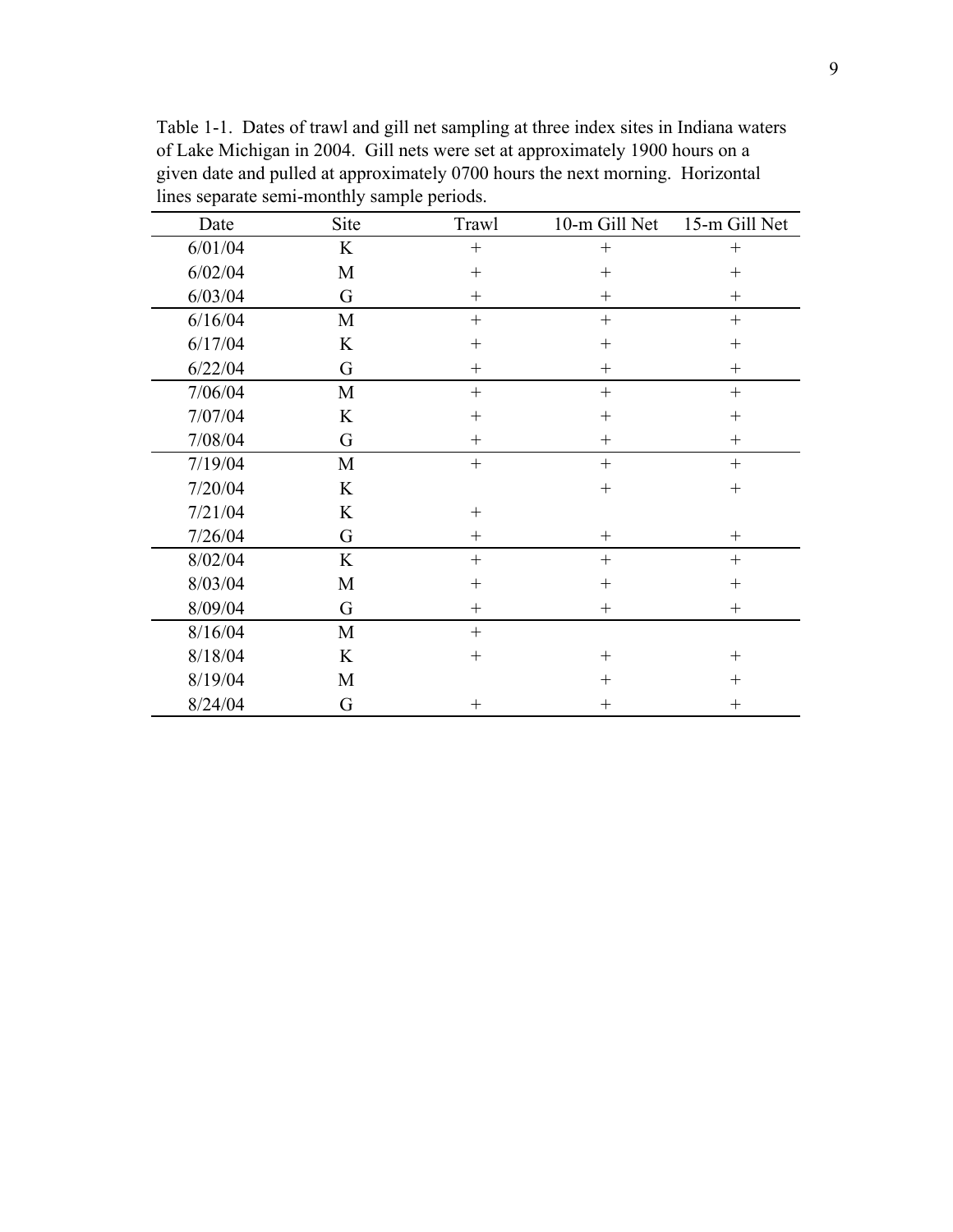### *Job 2: A Comparative Age and Growth Analysis of Yellow Perch in Indiana Waters of Lake Michigan*

#### **Methods**

 The advancement of technology at the Aquatic Biology and Fisheries Center (ABF), including computer enhancement, a binocular microscope equipped with a digital camera, digital image capture capability, and imagery analysis software has greatly improved the efficiency of yellow perch age analysis and provided a higher degree of quality. Further advancements in 2002 with the development of a Windows™ based back calculation software package, titled FishBC<sup>©</sup> (Doll 2003), allowed replacement of the previously used DisBcal program. The Windows format of FishBC allows for better compatibility with the various software programs used during the entire fish aging process and subsequent data analysis. Additionally, this program increases efficiency and quality of the data analysis.

Yellow perch age and growth methods in 2004 were similar to those described by Allen et al. (2002). We aged fish using opercular bones based on the procedure described in Baker and McComish (1998) with images of opercles captured electronically. Annular increments were measured using SigmaScan™ software that allowed us to annotate directly on the computer the distance from the focus to each annulus and the opercle edge. Values were then uploaded into the FishBC software program. A 10-mm standard intercept for opercle back-calculations was used as proposed by Baker (1989) and validated by McComish et al. (2000). Age and growth analysis was completed using  $967$  age  $\geq 1$  fish sub-sampled from trawl and gill net catches at sites M, K, and G from June to August 2004. Within the aged sub-sample, 318 (33%) were males and 649 (67%) were females. Note this sex ratio is not representative of the total catch due to the size-selective sub-sampling procedure (refer to *Job 3* for overall sex ratios).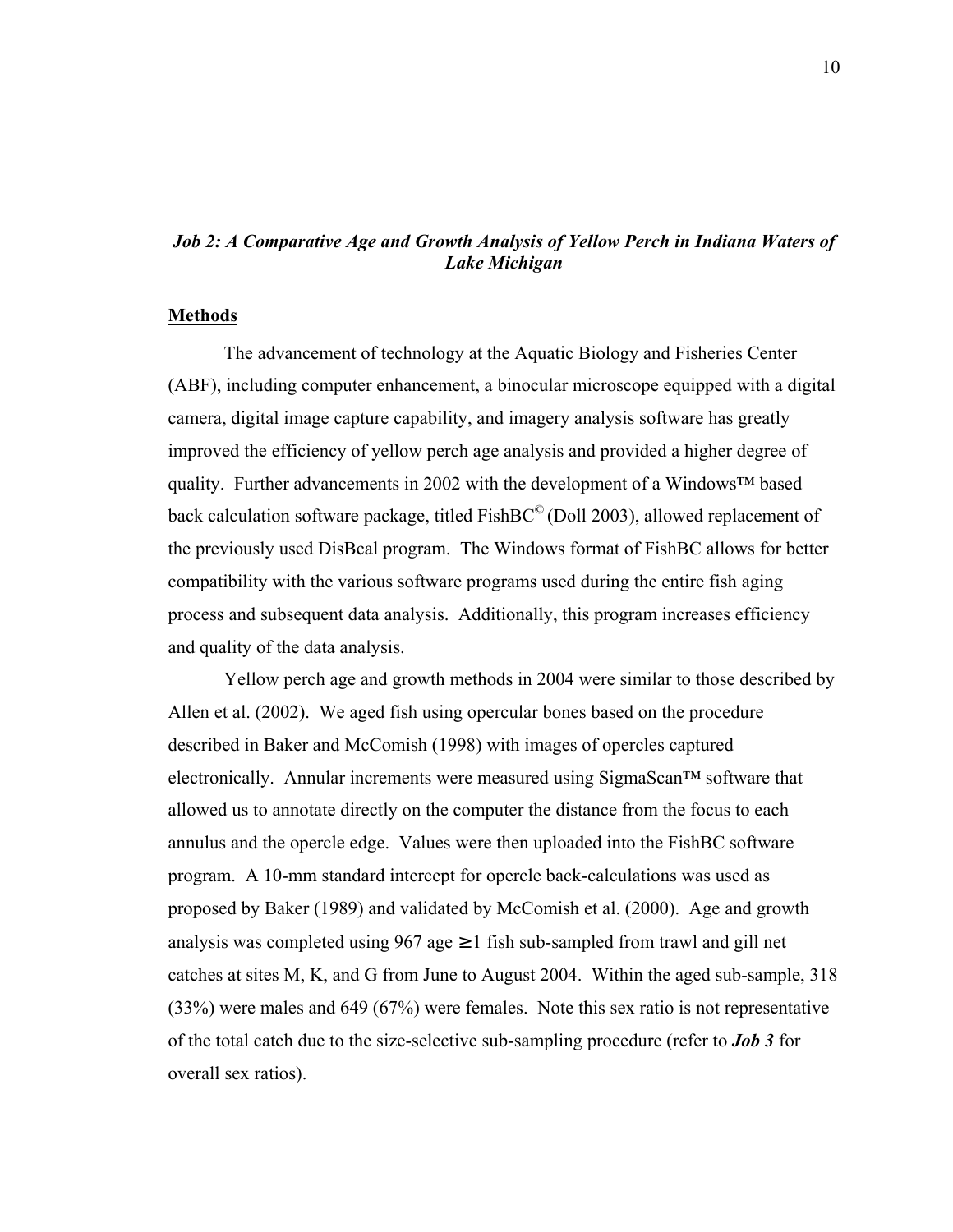### **Age and Growth Results**

 Detailed age and growth relationships of yellow perch sub-sampled in 2004 are shown in Appendices 2-1 through 2-4. Males up to age 10 and females up to age 12 were present in the aged sub-sample, with fish older than age 9 uncommon (Appendices 2-1, 2-2, 2-3, and 2-4). There were no differences in growth between females and males for ages 1 and 2 during 2004 (Figure 2-1). Female yellow perch grew faster than males from age 3 through 9, except at age 5 where high variability in growth was observed. Few fish older than age 9 were captured making analysis of growth differences difficult beyond that age. On average both females and males reached stock size  $(\geq 130 \text{ mm})$  by age 3, while females attained quality size  $(≥ 200$  mm) by age 4 and males by age 5.

Mean lengths at last annuli of successive age classes (Figure 2-1) should not be interpreted as absolute growth curves because younger cohorts, both female and male, are apparently following different curves when compared to recent cohorts of older fish. For example, the 1998 year class is growing slower than previous cohorts. True differences in growth rates among cohorts will be answered in the coming years by fitting the von Bertalanffy growth function to back-calculated lengths at last annuli of individual cohorts in successive years.

 Mean back-calculated lengths of yellow perch males and females at last annuli from 1976 to 2004 show varied trends (Figure 2-2). Only ages 1 through 4 are used in the display because older ages were not found in abundance in all years, and when present, showed similar trends as ages 1to 4. On average, both sexes ordinarily reached stock size  $(≥ 130$  mm) by age 2 in the 1970s and 1995 to 2000 and by age 3 in other years. Males reached quality size  $(≥ 200$  mm) by age 3 or 4 in 1976 to 1978 and 1997 to 2000 and beyond age 4 in other years. Females were quality size by age 3 in 1976 and 1996 to 2000, by age 4 in 1977 to 1979, 1984, 1995, 2001, and 2004 and beyond age 4 in other years. Mean length at last annulus of males and females for ages 1 and 2 decreased in 2004 to lengths observed during the mid to late 1980s when the yellow perch population abundance was at its peak (Figure 2-2). Male lengths at age 3 and 4 trended slightly upwards in 2004 for the first time since 2000 but remain at lengths comparable to the mid 1980s. Female lengths at ages 3 and 4 also trended upwards in 2004 to lengths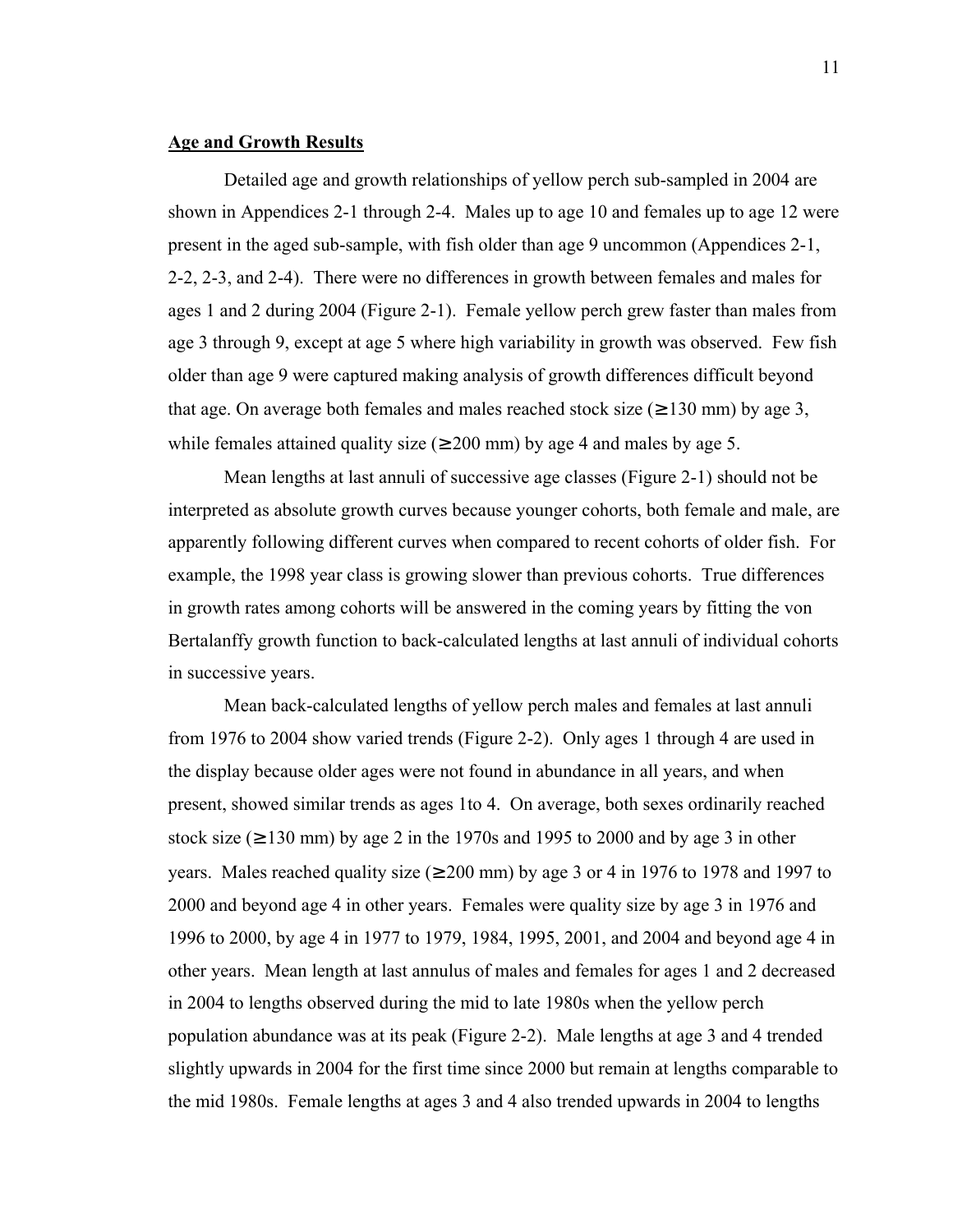

Figure 2-1. Mean back-calculated lengths at last annuli of individual age classes of male and female yellow perch collected from pooled sites in Indiana waters of Lake Michigan in 2004. Error bars represent  $\pm 2$  SE.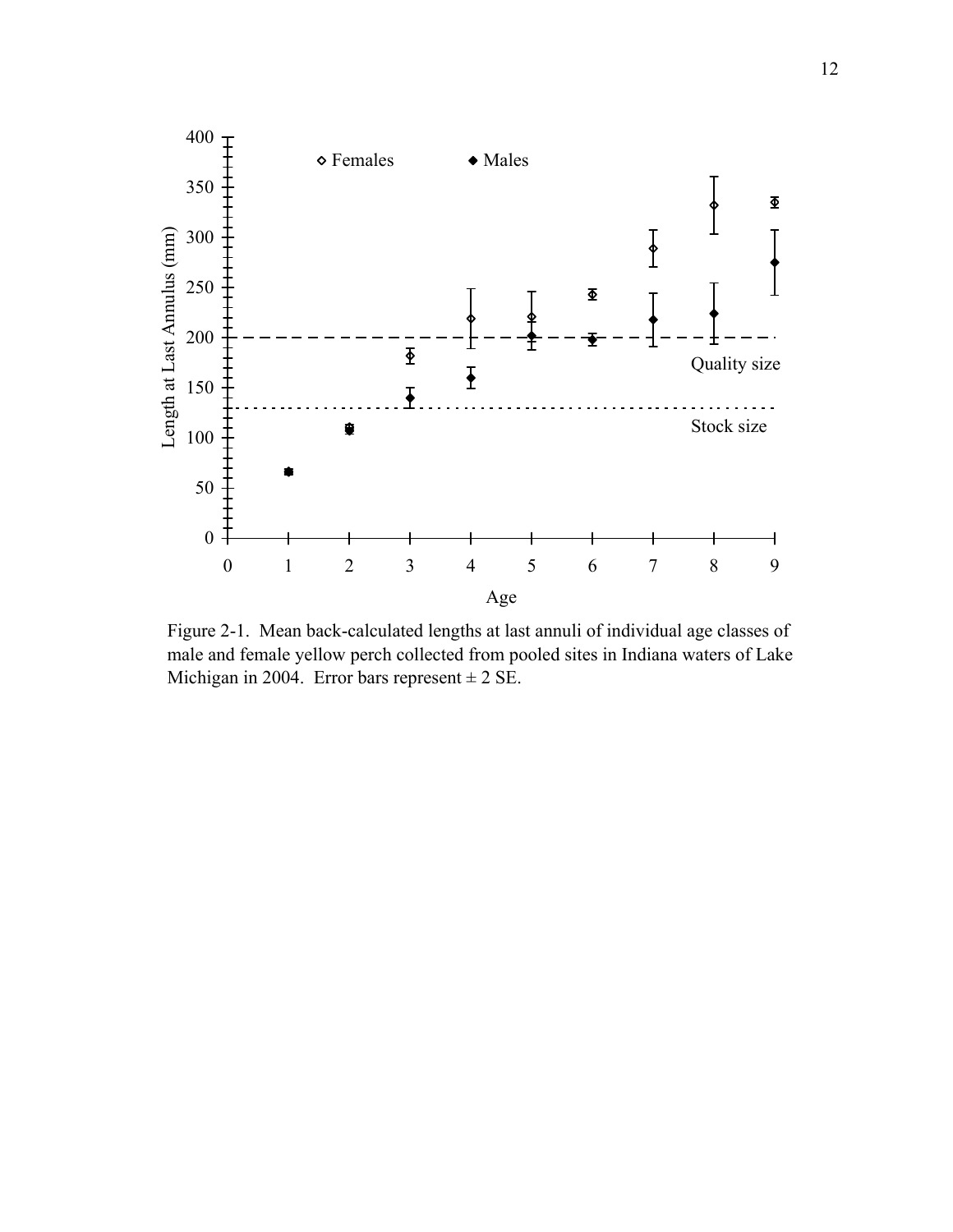

Figure 2-2. Mean back-calculated lengths at last annuli of male and female yellow perch ages 1 to 4 collected in Indiana waters of Lake Michigan from 1976 to 2004.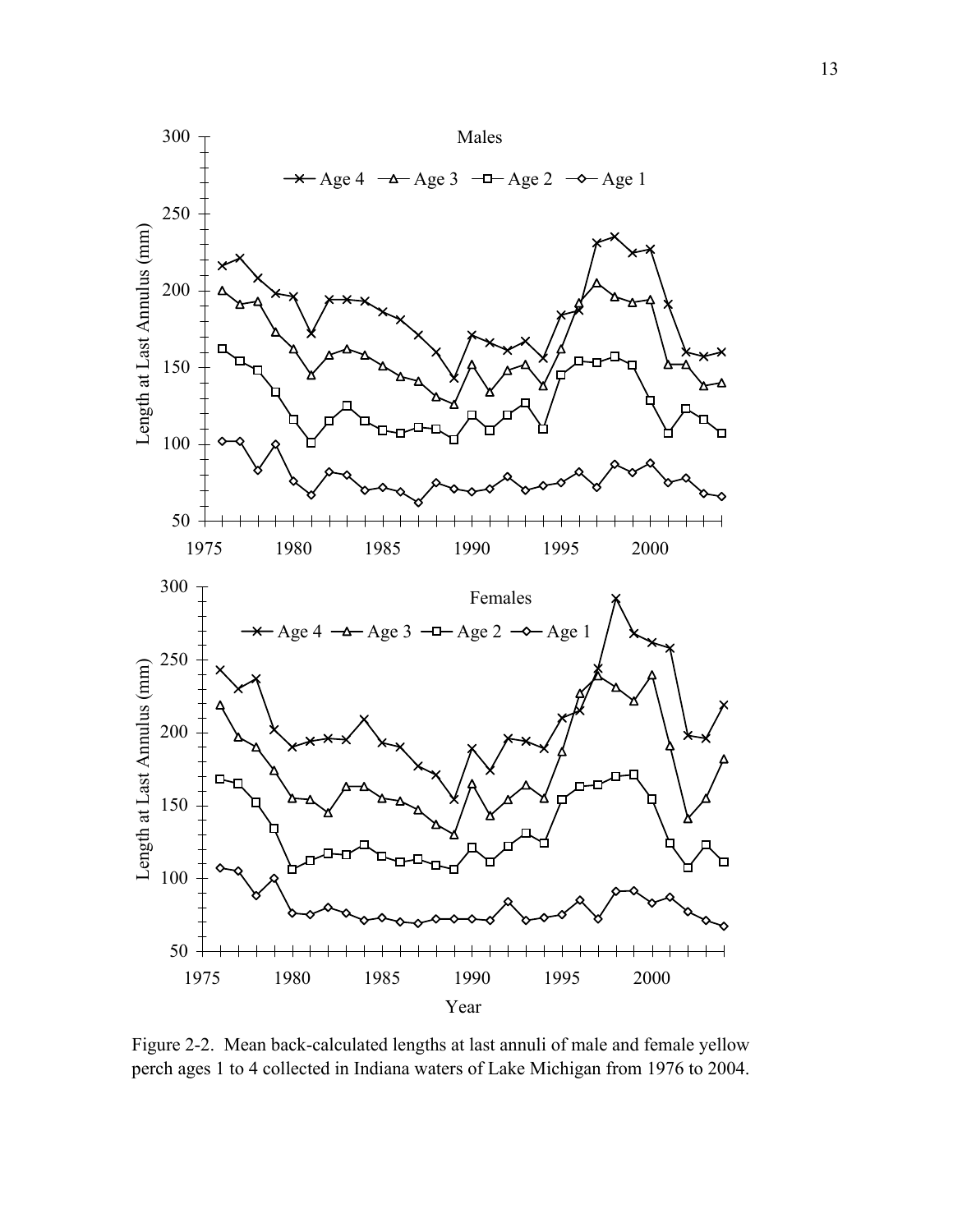observed in the mid 1990s.

The age when yellow perch attained quality size  $(\geq 200 \text{ mm})$  varied for males and females from 1984 through 2004, as determined by length at last annuli (Table 2-1 and 2- 2). The average length of the male 1999 year class (age 5) reached quality size ( $\geq 200$ mm), while the 1998 year class has yet not. The 1993 to 1997 cohorts reached quality size ( $\geq$  200 mm) by age 3 or 4, the 1991, 1992 and 1999 cohorts by age 5, the 1989 and 1990 cohorts by age 6, and the 1983 to 1988 cohorts by age 7 or 8 (Table 2-1). Mean length at last annulus for the female 1999 (age 5) and 2000 (age 4) year classes reached quality size in 2004. The 1993 to 1997 cohorts reached quality size by age 3, compared to age 4 for the 1991 and 1992 cohorts and age 5 or 6 for earlier cohorts (Table 2-2).

The von Bertalanffy growth equation was used to quantify the growth characteristics of individual cohorts. The equation is:

$$
l_t = L_{\infty} (1 - e^{-K(t - t_0)})
$$

Where,  $l_t$  is length at annulus  $t, L_{\infty}$  is the length an average fish would reach if it lived indefinitely and continued to grow according to the equation, *K* is the Brody growth coefficient, and  $t_0$  is the hypothetical age at which a fish would have been zero length if it had always grown according to the equation (Ricker 1975).

The von Bertalanffy growth parameters were estimated from the data in Tables 2-1 and 2-2. Estimates for the recent year classes are provisional because they are based on only 4-8 annuli. Nonetheless, the results seem to suggest male year classes beginning in 1996 are likely to reach similar asymptotic lengths of cohorts from the mid to late 1980s (Table 2-3). Female cohorts from 1993 to 1999 have exhibited a trend to slower growth where their asymptotic length will likely be less than previous year classes (Table 2-4). Furthermore, *K* for these year classes appears similar to their male counter parts and may be approaching what would be considered maximum length.

The declining trend in growth rates starting in the late 1990s for both male and female yellow perch (Figures 2-1 and 2-2) continues to be of concern. Several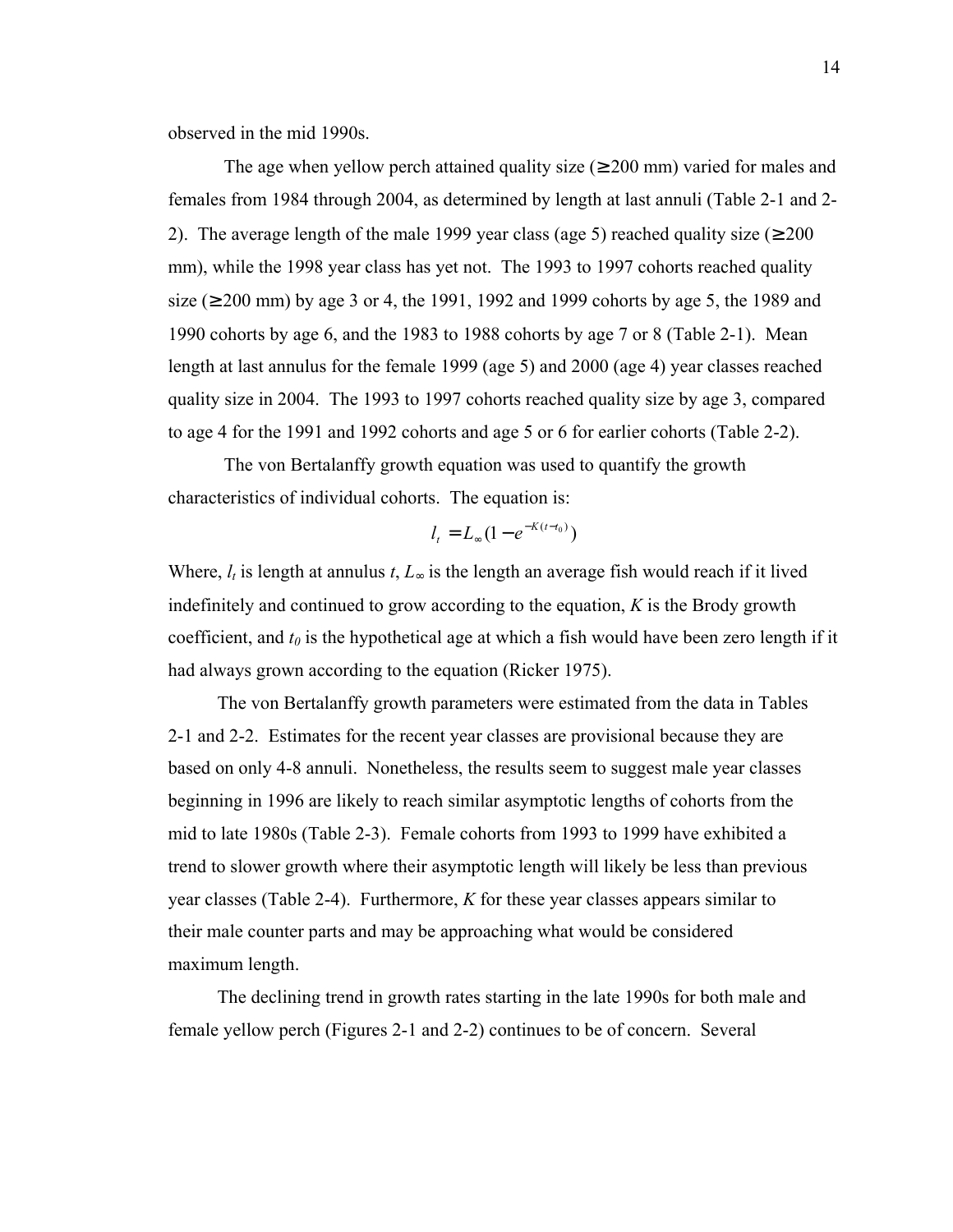| Year  | Total length (mm) at annulus |                |     |                |     |     |                |     |                |  |  |  |  |  |
|-------|------------------------------|----------------|-----|----------------|-----|-----|----------------|-----|----------------|--|--|--|--|--|
| class |                              | $\overline{2}$ | 3   | $\overline{4}$ | 5   | 6   | $\overline{7}$ | 8   | $\overline{9}$ |  |  |  |  |  |
| 1983  | 70                           | 109            | 144 | 171            | 180 | 189 | 202            | 233 | 205            |  |  |  |  |  |
| 1984  | 72                           | 107            | 141 | 160            | 169 | 193 | 211            | 193 | 216            |  |  |  |  |  |
| 1985  | 69                           | 111            | 131 | 143            | 186 | 194 | 195            | 215 | 216            |  |  |  |  |  |
| 1986  | 62                           | 110            | 126 | 171            | 183 | 195 | 202            | 206 | 206            |  |  |  |  |  |
| 1987  | 75                           | 103            | 152 | 166            | 187 | 192 | 194            | 215 | 234            |  |  |  |  |  |
| 1988  | 71                           | 119            | 134 | 161            | 187 | 188 | 212            | 224 | 218            |  |  |  |  |  |
| 1989  | 69                           | 109            | 148 | 167            | 167 | 202 | 214            | 222 | 236            |  |  |  |  |  |
| 1990  | 71                           | 119            | 152 | 156            | 192 | 208 | 212            | 228 | 238            |  |  |  |  |  |
| 1991  | 79                           | 127            | 138 | 184            | 201 | 222 | 219            | 246 | 218            |  |  |  |  |  |
| 1992  | 70                           | 110            | 162 | 187            | 202 | 213 | 230            | 241 | 245            |  |  |  |  |  |
| 1993  | 73                           | 145            | 192 | 231            | 226 | 240 | 236            | 223 | 270            |  |  |  |  |  |
| 1994  | 75                           | 154            | 205 | 235            | 251 | 253 | 267            | 259 | 250            |  |  |  |  |  |
| 1995  | 82                           | 153            | 196 | 224            | 245 | 236 | 273            | 243 | 275            |  |  |  |  |  |
| 1996  | 72                           | 157            | 192 | 227            | 218 | 237 | 221            | 224 |                |  |  |  |  |  |
| 1997  | 87                           | 151            | 194 | 191            | 225 | 232 | 218            |     |                |  |  |  |  |  |
| 1998  | 82                           | 129            | 152 | 160            | 190 | 198 |                |     |                |  |  |  |  |  |
| 1999  | 88                           | 107            | 152 | 157            | 202 |     |                |     |                |  |  |  |  |  |
| 2000  | 75                           | 123            | 138 | 160            |     |     |                |     |                |  |  |  |  |  |
| 2001  | 78                           | 116            | 140 |                |     |     |                |     |                |  |  |  |  |  |
| 2002  | 68                           | 107            |     |                |     |     |                |     |                |  |  |  |  |  |
| 2003  | 66                           |                |     |                |     |     |                |     |                |  |  |  |  |  |

Table 2-1. Mean lengths at annuli 1 to 9 for male yellow perch collected from sites M, K, and G in Indiana waters of Lake Michigan from 1984 to 2004. Each row represents the back-calculated length at last annulus for a cohort over successive years.

Table 2-2. Mean lengths at annuli 1 to 9 for female yellow perch collected from sites M, K, and G in Indiana waters of Lake Michigan from 1984 to 2004. Each row represents the back-calculated length at last annulus for a cohort over successive years.

| Year  | Total length (mm) at annulus |                |     |                |     |     |     |     |     |  |  |  |  |  |  |
|-------|------------------------------|----------------|-----|----------------|-----|-----|-----|-----|-----|--|--|--|--|--|--|
| class |                              | $\overline{2}$ | 3   | $\overline{4}$ | 5   | 6   | 7   | 8   | 9   |  |  |  |  |  |  |
| 1983  | 71                           | 115            | 153 | 177            | 193 | 206 | 250 | 270 | 291 |  |  |  |  |  |  |
| 1984  | 73                           | 111            | 147 | 171            | 195 | 228 | 244 | 281 | 276 |  |  |  |  |  |  |
| 1985  | 70                           | 113            | 137 | 154            | 213 | 222 | 274 | 275 | 284 |  |  |  |  |  |  |
| 1986  | 69                           | 109            | 130 | 189            | 201 | 250 | 269 | 266 | 289 |  |  |  |  |  |  |
| 1987  | 72                           | 106            | 165 | 174            | 222 | 249 | 247 | 275 | 275 |  |  |  |  |  |  |
| 1988  | 72                           | 121            | 143 | 196            | 228 | 236 | 267 | 262 | 290 |  |  |  |  |  |  |
| 1989  | 72                           | 111            | 154 | 194            | 212 | 242 | 247 | 286 | 305 |  |  |  |  |  |  |
| 1990  | 71                           | 122            | 164 | 189            | 230 | 251 | 289 | 320 | 311 |  |  |  |  |  |  |
| 1991  | 84                           | 131            | 155 | 210            | 236 | 283 | 319 | 301 |     |  |  |  |  |  |  |
| 1992  | 71                           | 124            | 187 | 215            | 266 | 306 | 312 |     |     |  |  |  |  |  |  |
| 1993  | 73                           | 154            | 227 | 244            | 295 | 312 | 314 | 305 | 234 |  |  |  |  |  |  |
| 1994  | 75                           | 163            | 239 | 292            | 307 | 302 | 291 | 294 | 322 |  |  |  |  |  |  |
| 1995  | 85                           | 164            | 231 | 268            | 305 | 305 | 320 | 313 | 335 |  |  |  |  |  |  |
| 1996  | 72                           | 170            | 222 | 262            | 279 | 272 | 290 | 332 |     |  |  |  |  |  |  |
| 1997  | 91                           | 171            | 240 | 258            | 271 | 284 | 289 |     |     |  |  |  |  |  |  |
| 1998  | 91                           | 154            | 191 | 198            | 232 | 243 |     |     |     |  |  |  |  |  |  |
| 1999  | 83                           | 124            | 166 | 196            | 221 |     |     |     |     |  |  |  |  |  |  |
| 2000  | 87                           | 107            | 155 | 219            |     |     |     |     |     |  |  |  |  |  |  |
| 2001  | 77                           | 123            | 182 |                |     |     |     |     |     |  |  |  |  |  |  |
| 2002  | 71                           | 111            |     |                |     |     |     |     |     |  |  |  |  |  |  |
| 2003  | 67                           |                |     |                |     |     |     |     |     |  |  |  |  |  |  |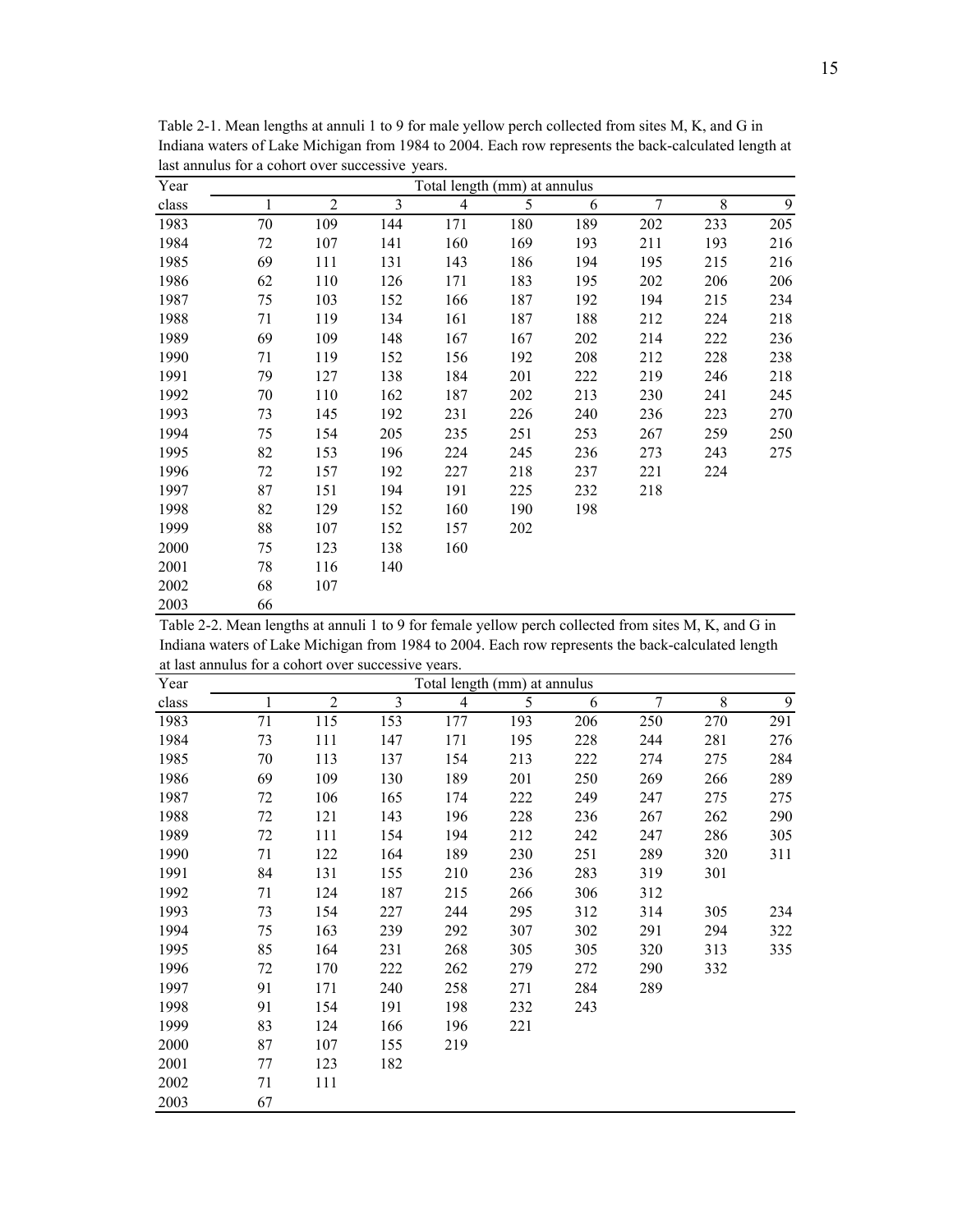|            |                   | reast squares. Estimates for the 1996 to 2000 year classes are provisional. |           |       |
|------------|-------------------|-----------------------------------------------------------------------------|-----------|-------|
| Year class | $L_{\infty}$ (mm) | K                                                                           | $t_0$     | $R^2$ |
| 1975       | 246               | 0.445                                                                       | $-0.211$  | 0.982 |
| 1976       | 342               | 0.158                                                                       | $-1.37$   | 0.965 |
| 1977       | 501               | 0.0928                                                                      | $-1.08$   | 0.957 |
| 1978       | $4.27E + 06$      | 7.29E-06                                                                    | $-1.96$   | 0.946 |
| 1979       | 232               | 0.386                                                                       | 0.107     | 0.957 |
| 1980       | 227               | 0.495                                                                       | 0.359     | 0.980 |
| 1981       | 225               | 0.394                                                                       | $-0.132$  | 0.965 |
| 1982       | 214               | 0.405                                                                       | $-0.0925$ | 0.986 |
| 1983       | 232               | 0.302                                                                       | $-0.174$  | 0.97  |
| 1984       | 231               | 0.271                                                                       | $-0.370$  | 0.98  |
| 1985       | 251               | 0.215                                                                       | $-0.528$  | 0.98  |
| 1986       | 221               | 0.342                                                                       | 0.062     | 0.99  |
| 1987       | 249               | 0.243                                                                       | $-0.460$  | 0.97  |
| 1988       | 251               | 0.236                                                                       | $-0.475$  | 0.99  |
| 1989       | 273               | 0.201                                                                       | $-0.524$  | 0.98  |
| 1990       | 268               | 0.224                                                                       | $-0.466$  | 0.99  |
| 1991       | 251               | 0.300                                                                       | $-0.223$  | 0.96  |
| 1992       | 263               | 0.298                                                                       | 0.001     | 0.99  |
| 1993       | 248               | 0.584                                                                       | 0.418     | 0.95  |
| 1994       | 262               | 0.608                                                                       | 0.467     | 0.99  |
| 1995       | 268               | 0.473                                                                       | 0.223     | 0.95  |
| 1996       | 229               | 0.806                                                                       | 0.538     | 0.97  |
| 1997       | 228               | 0.604                                                                       | 0.211     | 0.94  |
| 1998       | 227               | 0.310                                                                       | $-0.511$  | 0.95  |
| 1999*      |                   |                                                                             |           |       |
| 2000       | 171               | 0.686                                                                       | 0.229     | 0.98  |
| Means      | 243               | 0.394                                                                       | $-0.093$  | 0.97  |

Table 2-3. Von Bertalanffy growth parameters and coefficients of determination  $\mathbb{R}^2$ ) for the 1983 to 2000 year classes of male yellow perch in Indiana waters of Lake Michigan. Values fitted to the data in Table 2-1 by the Marquardt-Levenburg method of nonlinear<br>least squares. Estimates for the 1996 to 2000 year classes are provisional lares. Estimates for the 1996 to 2000 year cla

\* indicates parameter values could not be computed for this year class.

 $\overline{a}$ 

 $\overline{a}$ 

Table 2-4. Von Bertalanffy growth parameters and coefficients of determination  $\mathbb{R}^2$ ) for the 1983 to 2000 year classes of female yellow perch in Indiana waters of Lake Michigan. Values fitted to the data in Table 2-2 by the Marquardt-Levenburg method of nonlinear least squares. Estimates for the 1996 to 2000 year classes are provisional.

| Year class | $L_{\infty}$ (mm) | K        | $t_{0}$   | $R^2$ |
|------------|-------------------|----------|-----------|-------|
| 1975       | 227               | 0.600    | $-0.0798$ | 0.995 |
| 1976       | $2.76E + 05$      | 1.16E-04 | $-0.239$  | 0.977 |
| 1977       | 307               | 0.256    | $-0.215$  | 0.967 |
| 1978       | 259               | 0.310    | $-0.273$  | 0.912 |
| 1979       | 260               | 0.403    | 0.324     | 0.864 |
| 1980       | 267               | 0.390    | 0.274     | 0.935 |
| 1981       | 298               | 0.271    | $-0.0213$ | 0.942 |
| 1982       | 340               | 0.167    | $-0.607$  | 0.983 |
| 1983       | 567               | 0.070    | $-1.120$  | 0.99  |
| 1984       | 446               | 0.105    | $-0.718$  | 0.99  |
| 1985       | 502               | 0.092    | $-0.593$  | 0.98  |
| 1986       | 399               | 0.144    | $-0.212$  | 0.98  |
| 1987       | 333               | 0.204    | $-0.101$  | 0.98  |
| 1988       | 346               | 0.193    | $-0.175$  | 0.99  |
| 1989       | 433               | 0.125    | $-0.463$  | 0.99  |
| 1990       | 463               | 0.129    | $-0.308$  | 0.99  |
| 1991       | 498               | 0.123    | $-0.423$  | 0.98  |
| 1992       | 468               | 0.166    | 0.050     | 0.99  |
| 1993       | 297               | 0.596    | 0.579     | 0.89  |
| 1994       | 313               | 0.612    | 0.596     | 0.96  |
| 1995       | 337               | 0.437    | 0.366     | 0.99  |
| 1996       | 317               | 0.462    | 0.414     | 0.95  |
| 1997       | 295               | 0.576    | 0.377     | 0.99  |
| 1998       | 264               | 0.395    | $-0.109$  | 0.96  |
| 1999       | 358               | 0.177    | $-0.475$  | 1.00  |
| 2000*      |                   |          |           |       |
| Means      | 390               | 0.271    | $-0.136$  | 0.98  |

\* indicates parameter values could not be computed for this year class.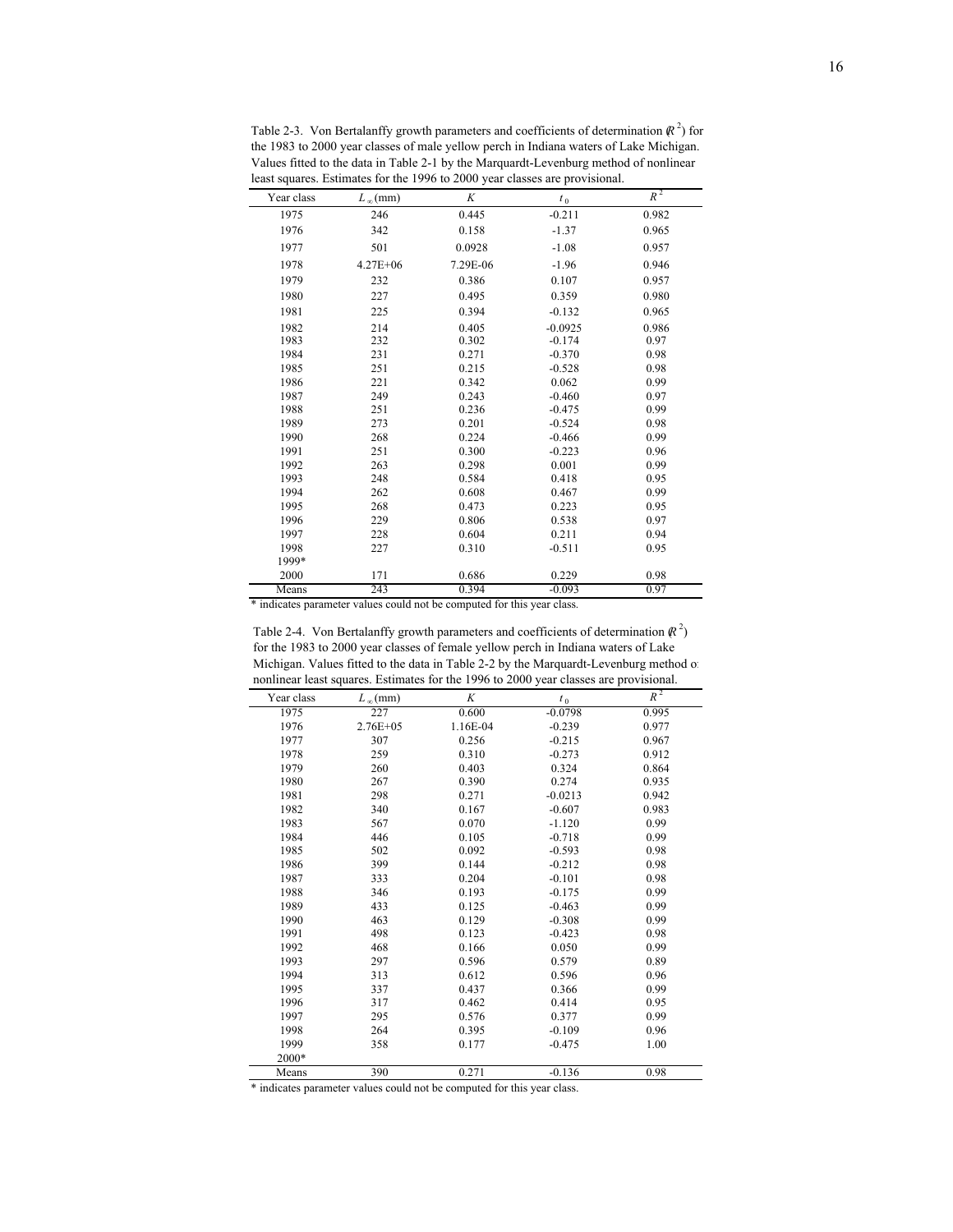hypotheses have been proposed in an attempt to explain this apparent trend, including: intraspecific competition for available food resources, biological interactions with other fishes particularly interspecific competition, selective mortality of the population, and finally, physiological factors specific to energy allocation (Allen et al. 2002). It seems unlikely that any one of the stated hypothesis is solely responsible for the decreased growth rates. However, additional evidence from our sampling effort suggests that density dependent factors and available food resources may be responsible for the changes observed in the yellow perch growth.

Density dependent factors such as food availability, cannibalism, and predation can influence a fish population in varying ways based on the density of that population (Van Den Avyle 1993). For example, under normal circumstances an increase in population abundance will likely increase the competition for food resources and cannibalism. A reduction in food resources will slow growth of individual fish at specific ages and may lead to decreased condition. Furthermore, consequences could lead to increased predation and reduced survival and reproduction, ultimately resulting in reduced population abundance. Conversely, low abundance will result in the opposite phenomenon where growth rates may increase due to a decrease in the competition for available food and cannibalism becomes minimal. Fish would then be healthier and survival and reproduction could lead to increased population abundance.

Yellow perch population abundance has remained very low since the mid 1990s (see Job 4) and resulted in an upward shift in growth rates beginning in 1995 (Figure 2-2) and was most evident for the age 2, 3, and 4 fish. This trend changed with the 1998 year class at age 2, when a shift toward declining growth rates appeared. Density dependent growth may have influenced this reduced growth rate, as the 1998 year class was the strongest cohort since 1994. Although the 1998 year class was small by comparison to historic year classes (e.g. 1980's), this increase was small and likely not large enough to result in slower growth. If food resources needed by the yellow perch for optimal growth were restricted, then expected growth rates would decrease with the increased intraspecific competition for available resources (Van Den Avyle 1993). Furthermore, productivity changes in the Lake Michigan food web, especially at the lower trophic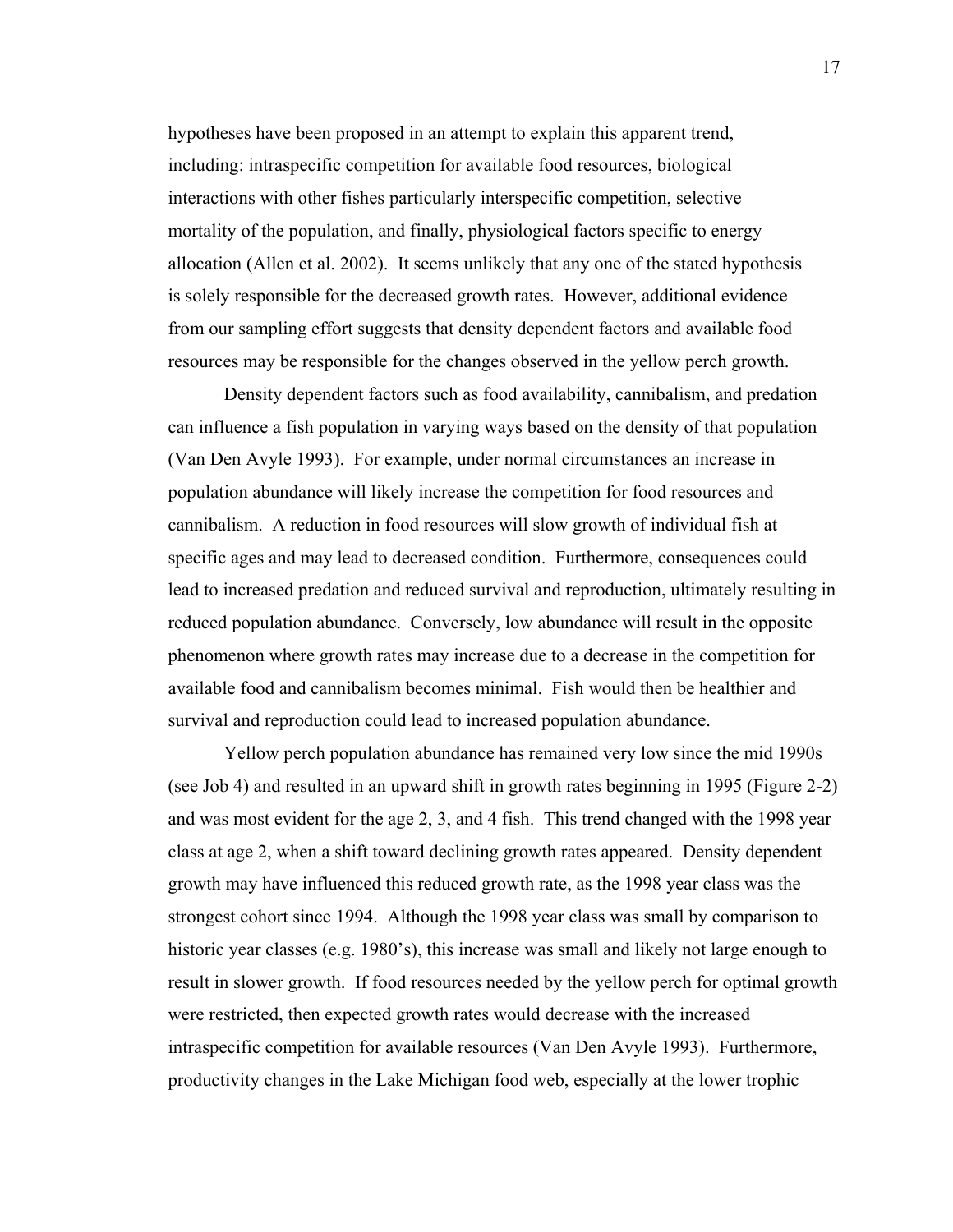levels, along with establishment and involvement of exotic species, may have a negative impact on food availability for fishes like the yellow perch (Madenjian et al. 2000).

Recent research investigating the yellow perch diet in Indiana waters of Lake Michigan has shown this species continues to exhibit opportunism by preying on the available forage (Truemper 2003). The diet of yellow perch was dominated by fish products (mainly alewife, round goby, and yellow perch), which composed 85% of the diet by volume in 2002. This is a significant increase from other yellow perch diet studies in the Indiana waters of Lake Michigan over the past three decades. This dramatic shift in diet composition was likely the result of a decline in benthic macroinvertebrates (Nalepa et al. 1998), establishment of the round goby, increased alewife abundance and an increase in yellow perch abundance (see Job 4). Nalepa et al. (1998) suggested that a decrease in the abundance of non-piscine food items may be a precursor to increased cannibalism. The 2002 diet study showed adult yellow perch had a mean volume (3.7%) of young-of-the-year yellow perch and was similar to the diet of adult yellow perch in 1984 (4.6%). At that time, however, the yellow perch population abundance was significantly higher than at present, while the other diet studies (1992 to 1993 and 1971 to 1972) showed little or no cannibalism and a lack of intraspecific competition (Truemper 2003).

Recent research on round goby diet in Indiana waters of Lake Michigan identified a possible competitive interaction between the goby and yellow perch which may be affecting yellow perch growth rates, particularly at smaller sizes. Round goby were shown to prey heavily on chironomids (Edgell 2004), a main prey item for yellow perch at younger ages (ages 1 and 2) and smaller sizes (100 to 175 mm) (Pothoven et al. 2000; Truemper 2003). Other invertebrates consumed by both fish species include gastropods, zebra mussels, ostracods, and *Bythotrephes longimanus* (Pothoven et al. 2000; Truemper 2003). Furthermore, the documented decline in *Diporeia*, another known yellow perch prey organism (Pothoven et al. 2000), may have increased the competitive interactions between yellow perch and round goby. The continued expansion of the round goby could have a negative impact on selected benthic organisms, such as chironomids (Weimer and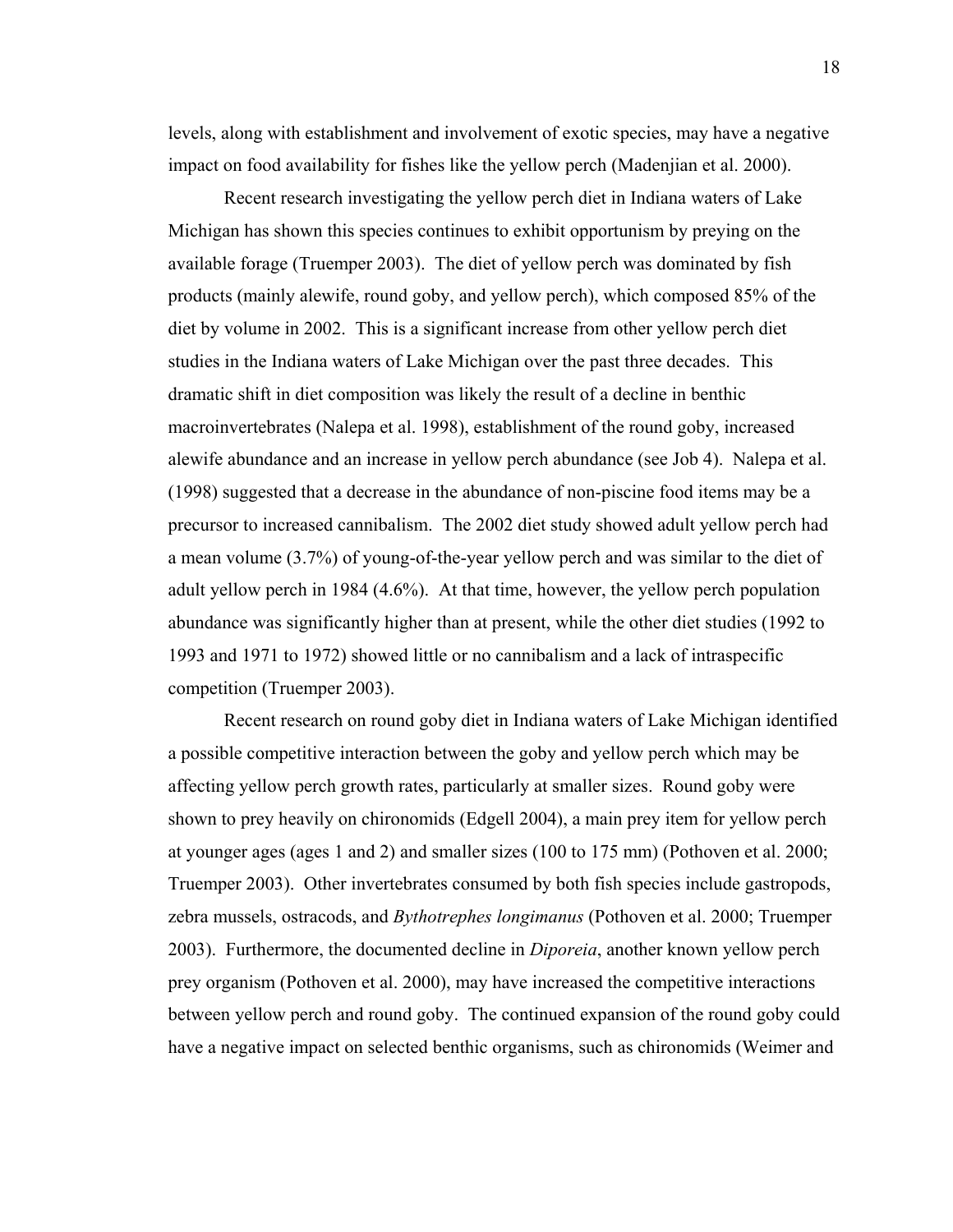Sowinski 1999, Edgell 2004), and in turn could negatively affect the growth of native fish, in particular, non-piscivorous yellow perch.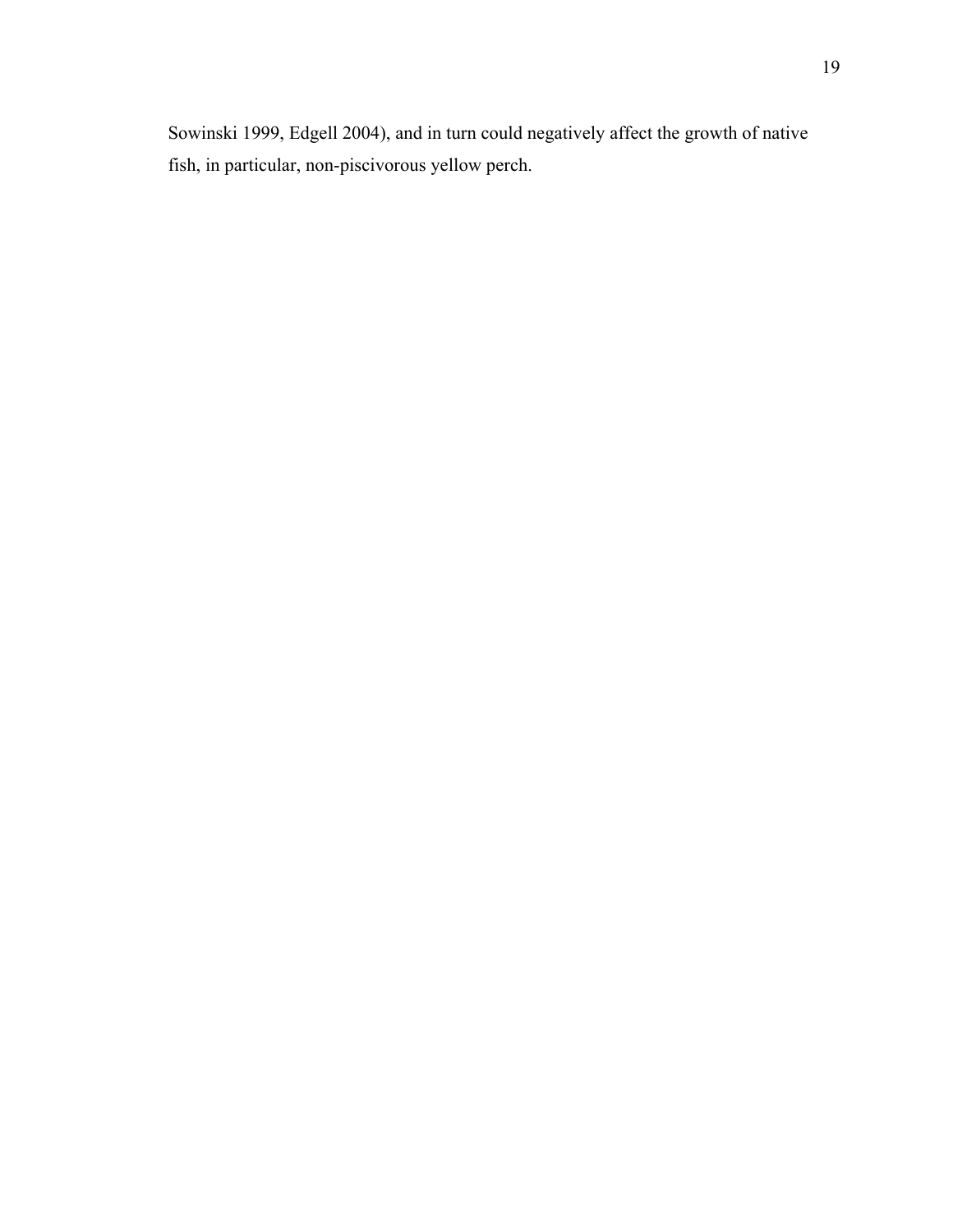### *Job 3: An Evaluation of Yellow Perch Size Structure, Age Structure, Sex Composition, Year Class Strength, Recruitment, and Mortality by Year Class*

### **Year Class Strengths**

Yellow perch year class strength is defined as the trawl CPUE of a cohort at age 2 because catch curve analysis (Ricker 1975) reveals younger ages are not fully vulnerable to the trawl. The 2004 collection data showed the 2002 yellow perch year class as the 14<sup>th</sup> consecutive cohort classified as extremely weak (Figure 3-1). Year classes were categorized from extremely weak to extremely strong based on previous work by McComish et al. (2000). The range of observed values since 1981 (Figure 3-1) shows the 2002 year class had a CPUE (76.8/h) which is the highest recorded since the 1988 year class. Although the 2003 year class was not fully vulnerable to the trawl in 2004, the CPUE at age 1 was 191/h and ranked as the highest abundance for age 1 fish since the 1988 year class and nearly the same as observed for the 2002 year class at age 1 (Appendix 3-1). The strength of the 2004 year class remains uncertain, but the 2004 age-0 yellow perch CPUE of 73/h was slightly more than half the catch recorded for the 2003 year class (Appendix 3-2).

#### **Mortality Rates**

 Annual total mortality rates (*A*; Ricker 1975) of yellow perch cohorts were estimated using two different methods from annual data collected beginning in 1984. The first method calculated *A* from decreases in trawl CPUE of cohorts over one-year age intervals which provided information only on discrete age intervals. Mean estimated *A* ranged from 55% to 65% for ages 2-6 and 70% or higher for older ages (Table 3-1). Estimates of *A* which are not shown in the table, could not be calculated due to greater catches of a particular year class from one year to the next for ages 2 through 9. Annual total mortality rates have been higher, on average, beginning in 1994 when compared to earlier year classes.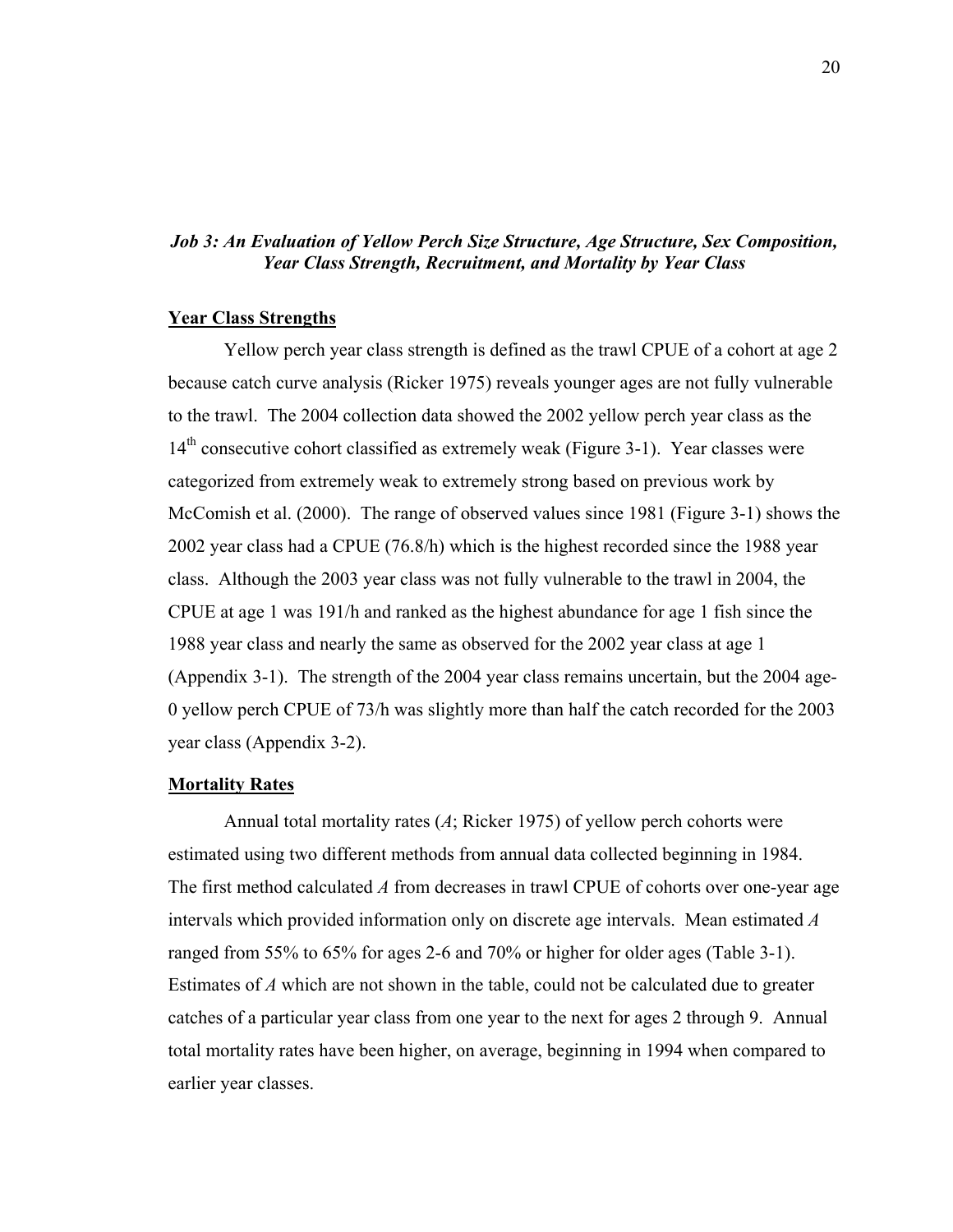

Figure 3-1. Relative strength of yellow perch year classes 1981 to 2002 based on mean annual trawl CPUE for age 2 fish, in Indiana waters of Lake Michigan.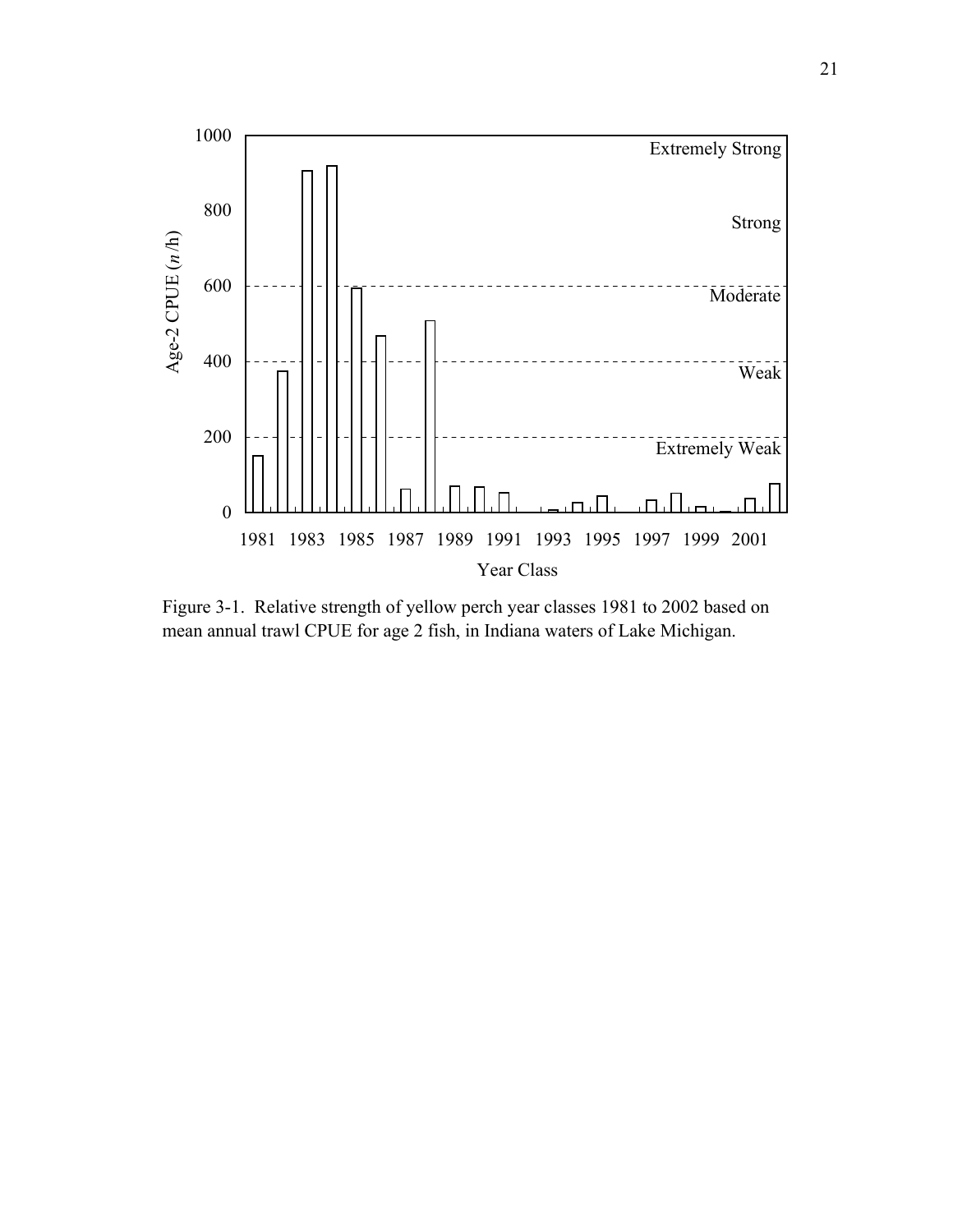Table 3-1. Annual total mortality rates (*A* ) of yellow perch cohorts in Indiana waters of Lake Michigan from 1980 to 2001. Rates based on decreases from 1984 to 2004 trawl CPUE at successive ages. Missing data points are due to either increases in the CPUE of cohorts from one age to the next, or ages at which cohorts have not been captured. Med. = median.

|         | Annual total mortality of year classes $(\%)$ |     |       |     |          |     |       |     |     |       |          |     |    |       |       |    |    |    |    |    |    |     |              |    |
|---------|-----------------------------------------------|-----|-------|-----|----------|-----|-------|-----|-----|-------|----------|-----|----|-------|-------|----|----|----|----|----|----|-----|--------------|----|
| Age     | 80                                            | 81  | 82    | 83  | 84       | 85  | 86    | 87  | 88  | 89    | 90       | 91  | 92 | 93    | 94    | 95 | 96 | 97 | 98 | 99 | 00 |     | 01 Mean Med. |    |
| $2 - 3$ |                                               |     | 4     | 47  | 51       | 14  | 73    |     | 60  | -39   |          | 80  |    |       | 25 85 | 68 |    | 90 |    | 85 |    | 79  | 57           | 64 |
| $3 - 4$ |                                               |     | 35 70 | -34 |          |     | 72 55 | 7   | -61 |       | 67       | 31  |    | 74    | -74   | 27 | 95 |    | 36 |    | 81 |     | 55           | 61 |
| $4 - 5$ | 69                                            | 91  | 67    |     | 79       |     | 52 37 | -54 | 2   | 46    | -79      |     |    | 55 72 |       | 94 |    | 80 |    | 93 |    |     | 65           | 69 |
| $5-6$   | 90                                            | 56  | 18    | -69 | 55       | 74  | 40    | 30  | 39  | 92    |          | 92  | 96 | 3     | 97    |    | 81 |    | 88 |    |    |     | 64           | 71 |
| $6 - 7$ |                                               |     |       | 70  | 86       | -41 | 51    | 73  | 97  |       | 26 86 91 |     |    |       |       | 77 |    | 89 |    |    |    |     | 72           | 77 |
| $7-8$   |                                               |     |       |     | 95 75    | -56 | 68    | -99 |     | 90 84 |          |     |    |       | 86    |    | 98 |    |    |    |    |     | 84           | 86 |
| 8-9     |                                               |     |       |     | 35 82 94 |     | -99   |     | 83  | 87    | 48       |     |    | 91    |       | 96 |    |    |    |    |    |     | 80           | 87 |
| Mean    | 79                                            | -61 | 40    | 58  | 71       | 58  | -61   | 53  | 57  | 63    | 73       | -73 | 76 | 53    | 85    | 73 | 91 | 87 | 62 | 89 | 81 | 79  | 68           |    |
| Med     | 79.                                           | 56  | 42    | 58  | 77       | 56  | 55    | 54  | -60 | 67    | 79       | 86  | 76 | 72    | 85    | 77 | 95 | 89 | 62 | 89 | 81 | -79 |              | 71 |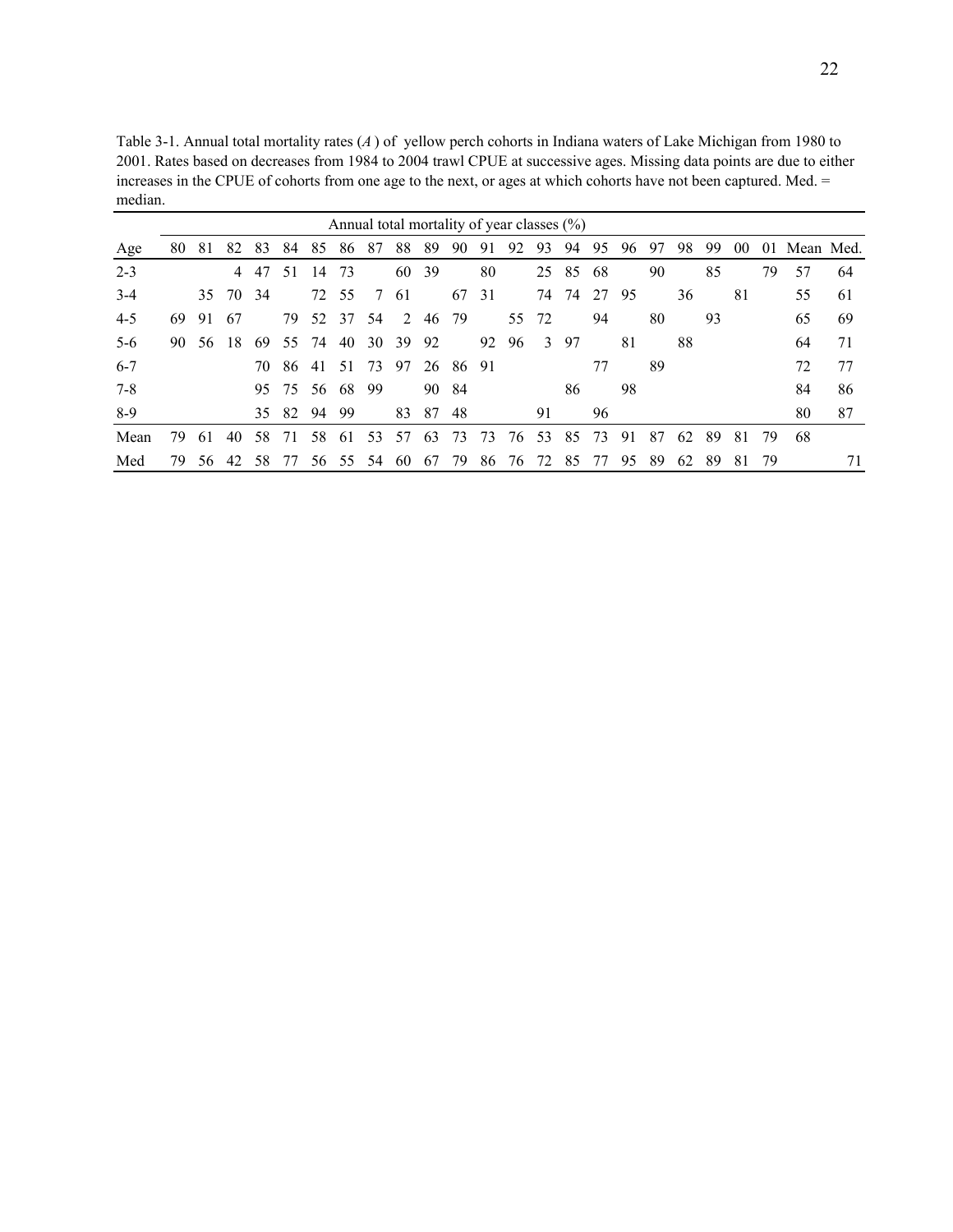The second method was catch curve analysis of individual cohorts over successive years and has been demonstrated to be more accurate for comparing individual cohorts (Ricker 1975). Means of *A* for 1982 to 1999 cohorts at age  $\geq 2$  ranged from 30 to 68% and has trended downward since the 1989 year class (Table 3-2). Due to the low catches and/or variability, catch curve analysis could not be accurately estimated for the 2000 year class. Mortality rates using catch curve analysis tended to be higher than mortality rates computed using decreases in trawl CPUE for the 1982 to 1989 year classes. Conversely, for the year classes 1990 to 2000, mortality rates using the catch curve analysis tended to be lower than mortality rates computed using decreases in trawl catches. Mean *A* across all cohorts starting from 1982 using catch curve analysis was 56%, while using decreases in trawl catches had a mean of 68%. The large difference in mortality rates may be due to variability in trawl catches resulting in missing year-to-year mortality values (Table 3-1).

We additionally calculated mortality rates for separate sexes of recent cohorts for which sex-specific CPUE data were available (Tables 3-3 and 3-4). The analysis revealed major sexual differences in the various components of mortality for the 1991-1999 year classes: instantaneous rate of mortality (*Z*), instantaneous rate of fishing mortality (*F*), instantaneous rate of natural mortality (*M*), conditional rate of fishing mortality (*m*), conditional rate of natural mortality (*n*), expectation of capture by man (*u*), and expectation of natural death (*v*) (Ricker 1975). Total mortality (*Z*) showed a general decreasing trend for both male and female cohorts from 1991 to 1998 (Table 3-3). Other mortality values (*F*, *m*, and *u*) also showed a decreasing trend for males starting with the 1991 year class, while female cohorts trended downward from 1991 until 1999 (Table 3-4). Natural mortality values (*M*, *n*, and *v*) tended to be higher for males than for females due to lower *L*∞ and higher *K* (Tables 2-3 and 2-4). Male instantaneous natural mortality (*M*) fluctuated upward starting with the 1991 cohort, while female *M* trended upward until the 1997 cohort and has trended downward since then (Table 3-4).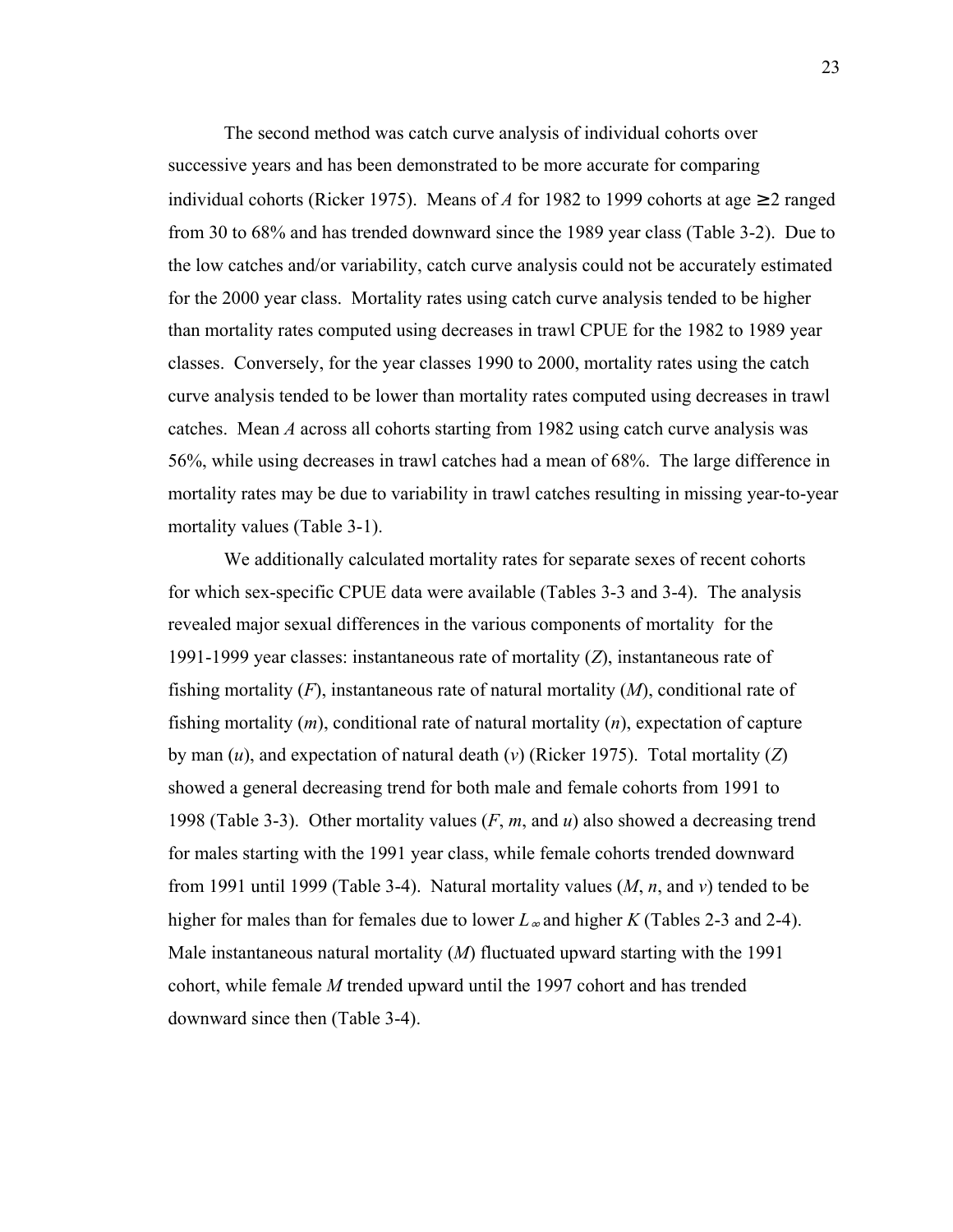Table 3-2. Total mortality and survival rates of yellow perch cohorts (combined sexes) in Indiana waters of Lake Michigan from 1982 to 2000. Rates based on catch curve analysis of individual cohorts at ages 2 to 9 from 1984 to 2004 trawl catches. The value of *N* is the number of data points (years) in the catch curve. Means of  $Z$ ,  $S$ ,  $A$ , and  $R^2$  were weighted by  $N$ .

| Cohort   | Z    | S    | $\boldsymbol{A}$ | $\boldsymbol{N}$ | $R^2$ |
|----------|------|------|------------------|------------------|-------|
| 1982     | 0.95 | 0.39 | 0.61             | 6                | 0.96  |
| 1983     | 0.99 | 0.37 | 0.63             | 8                | 0.87  |
| 1984     | 1.13 | 0.32 | 0.68             | 8                | 0.93  |
| 1985     | 1.03 | 0.36 | 0.64             | 8                | 0.95  |
| 1986     | 1.07 | 0.34 | 0.66             | 8                | 0.84  |
| 1987     | 0.90 | 0.41 | 0.59             | 8                | 0.71  |
| 1988     | 0.97 | 0.38 | 0.62             | 8                | 0.91  |
| 1989     | 1.10 | 0.33 | 0.67             | 8                | 0.86  |
| 1990     | 1.06 | 0.34 | 0.66             | 8                | 0.94  |
| 1991     | 0.94 | 0.39 | 0.61             | 7                | 0.82  |
| 1992     | 0.43 | 0.65 |                  | 6                | 0.34  |
| 1993     | 0.83 | 0.44 | 0.56             | 7                | 0.94  |
| 1994     | 0.73 | 0.48 | 0.52             | 8                | 0.66  |
| 1995     | 0.85 | 0.43 | 0.57             | 8                | 0.81  |
| 1996     | 0.36 | 0.70 | 0.30             | $\overline{7}$   | 0.21  |
| 1997     | 0.67 | 0.51 | 0.49             | 6                | 0.69  |
| 1998     | 0.37 | 0.69 | 0.31             | 5                | 0.39  |
| 1999     | 0.55 | 0.58 | 0.42             | 4                | 0.27  |
| $2000^a$ | 0.03 | 0.97 | 0.03             | 3                | 0.00  |
| Mean     | 0.86 | 0.44 | 0.55             | $\overline{7}$   | 0.76  |
| Median   | 0.92 | 0.40 | 0.61             | 8                | 0.83  |

 $^a$  Low catch or variability (see  $R^2$ ) precludes inclusion of data for *Z*, *S*, and *A*.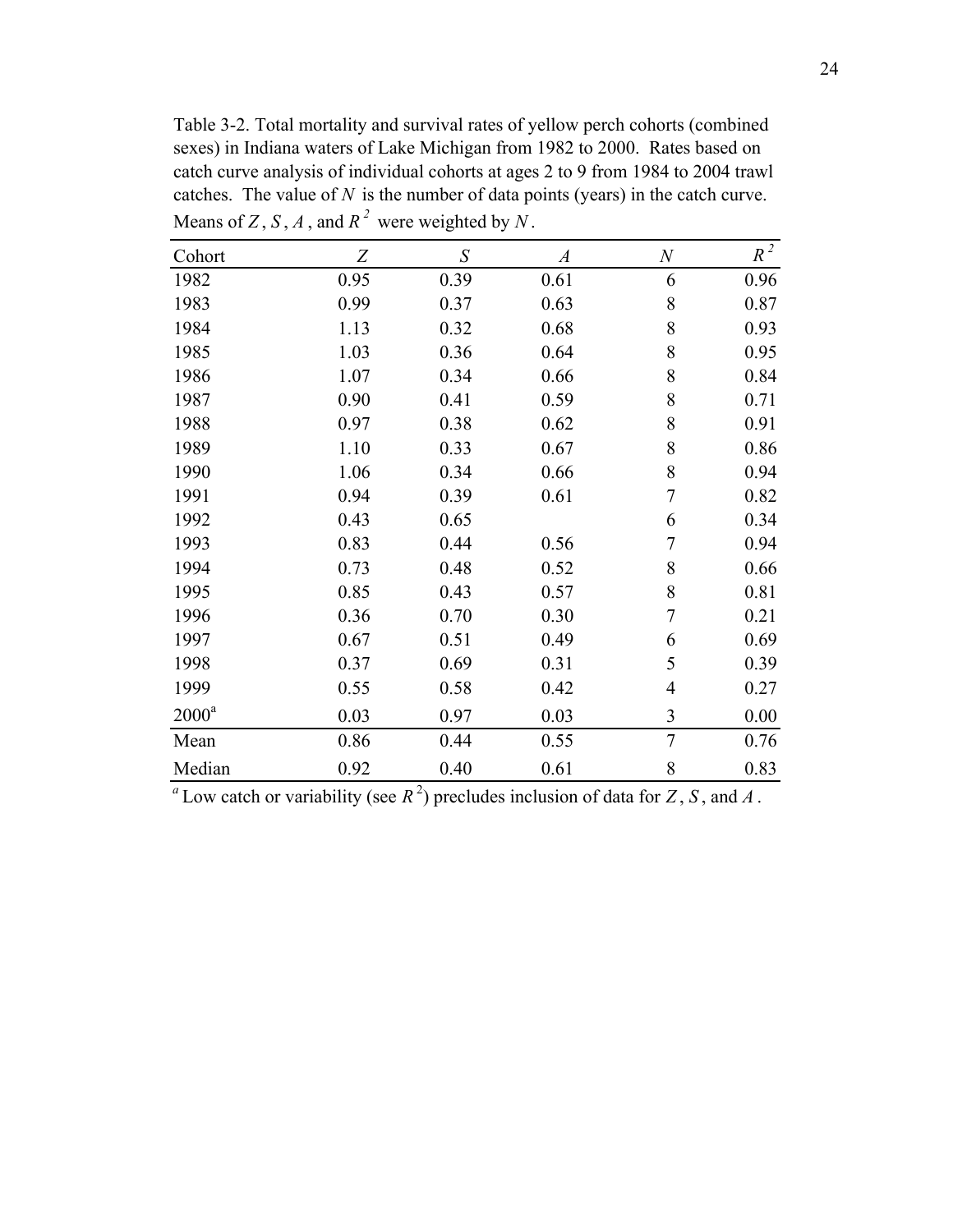Table 3-3. Total mortality and survival rates of male and female yellow perch cohorts in Indiana waters of Lake Michigan from 1991 to 2000. Rates based on catch curve analysis of individual cohorts at ages 2 to 9 from 1993 to 2004 trawl catches. The value of *n* is the number of data points (years) in the catch curve. Means of  $Z$ ,  $S$ ,  $A$ , and  $R<sup>2</sup>$  were weighted by *N* .

|                   |         |                   | Males          |                  |       | Females |      |                  |                  |       |  |  |  |  |
|-------------------|---------|-------------------|----------------|------------------|-------|---------|------|------------------|------------------|-------|--|--|--|--|
| Cohort            | Z       | $\mathcal{S}_{0}$ | $\overline{A}$ | $\boldsymbol{N}$ | $R^2$ | Z       | S    | $\boldsymbol{A}$ | $\boldsymbol{N}$ | $R^2$ |  |  |  |  |
| 1991              | 0.79    | 0.45              | 0.55           | 7                | 0.71  | 1.03    | 0.36 | 0.64             | $\overline{7}$   | 0.74  |  |  |  |  |
| 1992              | 0.53    | 0.59              | 0.41           | 6                | 0.28  | 0.48    | 0.62 | 0.38             | 6                | 0.56  |  |  |  |  |
| 1993              | 0.96    | 0.38              | 0.62           | 5                | 0.91  | 0.93    | 0.39 | 0.61             | 8                | 0.92  |  |  |  |  |
| 1994              | 0.66    | 0.52              | 0.48           | 7                | 0.45  | 0.66    | 0.52 | 0.48             | 8                | 0.69  |  |  |  |  |
| 1995              | 0.68    | 0.51              | 0.49           | 6                | 0.42  | 0.79    | 0.45 | 0.55             | 8                | 0.84  |  |  |  |  |
| $1996^a$          | 0.37    | 0.69              | 0.31           | 7                | 0.18  | 0.33    | 0.72 | 0.28             | 7                | 0.21  |  |  |  |  |
| $1997^{\text{a}}$ | 0.52    | 0.59              | 0.41           | 6                | 0.55  | 0.71    | 0.49 | 0.51             | 6                | 0.53  |  |  |  |  |
| 1998 <sup>a</sup> | 0.23    | 0.79              | 0.21           | 5                | 0.18  | 0.44    | 0.64 | 0.36             | 5                | 0.44  |  |  |  |  |
| $1999^a$          | $-0.08$ | 1.08              | $-0.08$        | $\overline{4}$   | 0.01  | 1.01    | 0.36 | 0.64             | $\overline{4}$   | 0.54  |  |  |  |  |
| $2000^a$          | $-1.48$ | 4.39              | $-3.39$        | 3                | 0.48  | 0.29    | 0.75 | 0.25             | 3                | 0.08  |  |  |  |  |
| Mean              | 0.72    | 0.49              | 0.51           | 6                | 0.54  | 0.78    | 0.47 | 0.53             | 7                | 0.74  |  |  |  |  |
| Median            | 0.68    | 0.51              | 0.49           | 6                | 0.45  | 0.79    | 0.45 | 0.55             | 8                | 0.74  |  |  |  |  |

 $^a$  Low catch or variability (see  $R^2$ ) precludes inclusion of data for *Z*, *S*, and *A*.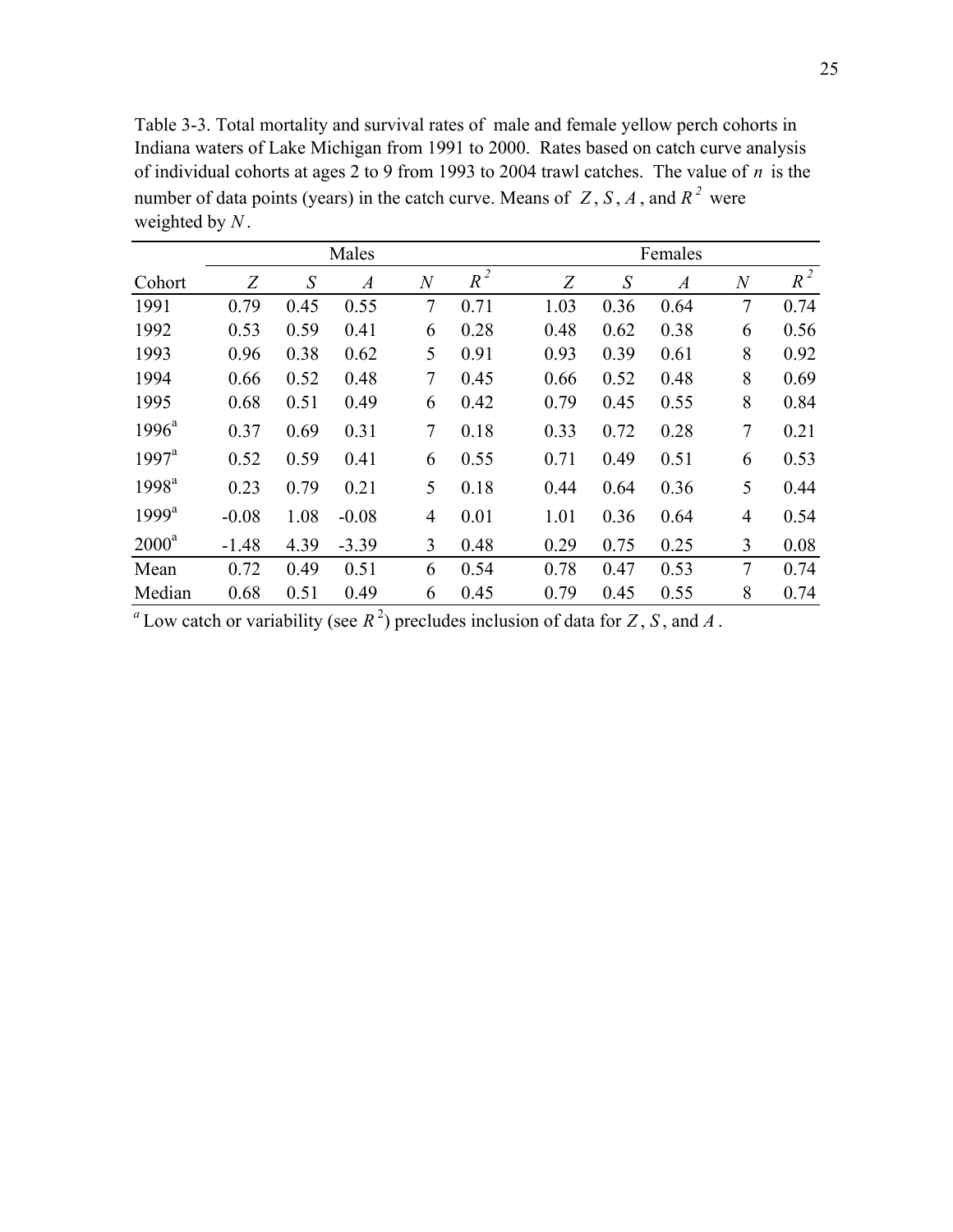Table 3-4. Estimated fishing and natural mortality rates of male and female yellow perch cohorts in Indiana waters of Lake Michigan from 1991 to 2000. Symbols follow Ricker (1975). Instantaneous natural mortality rates (*M* ) were calculated using Equation 11 of Pauly (1980), parameters in Tables 2-3 and 2-4, and mean annual water temperature 10.48°C (Cwalinski 1996). Other statistics were calculated using equations in Ricker (1975) and values in Table 3-3.

|                | Males   |      |          |                  |                  | Females      |         |                |                  |                  |               |              |
|----------------|---------|------|----------|------------------|------------------|--------------|---------|----------------|------------------|------------------|---------------|--------------|
| Cohort         | F       | M    | m        | $\boldsymbol{n}$ | $\boldsymbol{u}$ | $\mathcal V$ | F       | $\overline{M}$ | $\boldsymbol{m}$ | $\boldsymbol{n}$ | $\mathcal{U}$ | $\mathcal V$ |
| 1991           | 0.25    | 0.54 | 0.22     | 0.42             | 0.17             | 0.37         | 0.78    | 0.25           | 0.54             | 0.22             | 0.49          | 0.16         |
| 1992           | 0.00    | 0.53 | 0.00     | 0.41             | 0.00             | 0.41         | 0.17    | 0.31           | 0.16             | 0.27             | 0.14          | 0.25         |
| 1993           | 0.12    | 0.84 | 0.11     | 0.57             | 0.07             | 0.54         | 0.12    | 0.81           | 0.11             | 0.55             | 0.08          | 0.53         |
| 1994           | $-0.19$ | 0.85 | $-0.21$  | 0.57             | $-0.14$          | 0.62         | $-0.15$ | 0.81           | $-0.16$          | 0.56             | $-0.11$       | 0.59         |
| 1995           | $-0.04$ | 0.72 | $-0.99$  | 0.51             | $-0.03$          | 0.52         | 0.15    | 0.64           | 0.14             | 0.47             | 0.11          | 0.44         |
| $1996^a$       | $-0.69$ | 1.06 | $-0.43$  |                  | $0.65 - 0.58$    | 0.89         | $-0.34$ | 0.67           | $-0.41$          | 0.49             | $-0.29$       | 0.57         |
| $1997^{\rm a}$ | $-0.36$ | 0.88 | $-0.43$  | 0.58             | $-0.28$          | 0.69         | $-0.08$ | 0.79           | $-0.09$          | 0.55             | $-0.06$       | 0.57         |
| $1998^{\rm a}$ | $-0.34$ | 0.57 | $-0.40$  | 0.43             | $-0.30$          | 0.51         | $-0.20$ | 0.64           | $-0.22$          | 0.47             | $-0.16$       | 0.52         |
| $1999^a$       |         |      |          |                  |                  |              | 0.66    | 0.35           | 0.48             | 0.29             | 0.42          | 0.22         |
| $2000^a$       | $-2.52$ | 1.04 | $-11.37$ |                  | $0.64 - 5.77$    | 2.37         |         |                |                  |                  |               |              |
| Mean           | 0.03    | 0.70 | $-0.18$  | 0.50             | 0.02             | 0.49         | 0.21    | 0.56           | 0.16             | 0.41             | 0.14          | 0.39         |
| Median         | 0.00    | 0.72 | 0.00     | 0.51             | 0.00             | 0.52         | 0.15    | 0.64           | 0.14             | 0.47             | 0.11          | 0.44         |

<sup>*a*</sup> Low catch or variability (see  $R^2$ , Table 3-3) precludes inclusion of data for *F*, *m*, *u*, and *v*.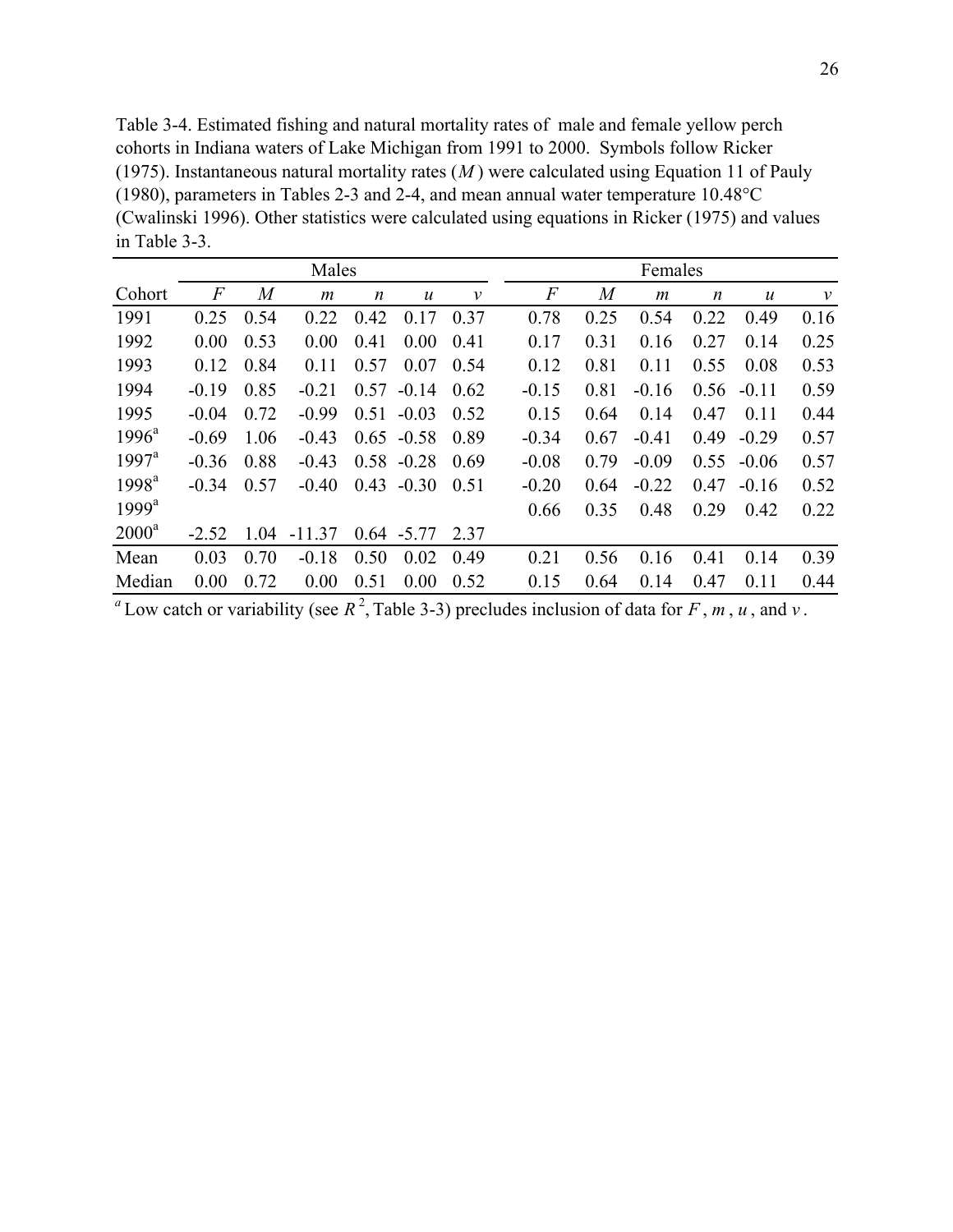### **Length Frequencies, Sex Ratios, and Age Frequencies**

 Length frequencies, sex ratios, and age frequencies were calculated as described by McComish et al. (2000). Yellow perch were enumerated for each sex and 10-mm length class for each nightly catch of six pooled 10-minute trawl tows (1-h effort) as well as each gill net catch. Age composition was calculated using month- and sex-specific age-length keys. The overall June-August age-length values for each gear and sex were then obtained by averaging the values in the age-length tables for individual catches.

# **Trawl Catch**

Lengths of age  $\geq 1$  trawl-captured yellow perch ranged from 50 to 339 mm in 2004 (Appendix 3-3). Males ranged from 50 to 199 mm (Appendix 3-4), and females from 50 to 339 mm (Appendix 3-5). Two major modes were prevalent in length frequency; one at 60 to 69 mm and the second ranging from 110 to 129 mm (Figure 3-2). Sub-stock (< 130 mm) CPUE increased from 199/h in 2003 to a mean of 249/h in 2004 and was comprised mainly of age 1 fish (Figures 3-3 and 3-4; Appendix 3-2). Trawl CPUE of stock-size ( $\geq$  130 mm) fish decreased to 40/h in 2004 and more than 50% of the catch was from the 2002 year class (age 2) (Figures 3-5 and 3-6; Appendix 3-2). Quality-size fish ( $\geq 200$  mm) decreased to 3/h in 2004, with age 6 (1998 year class) fish making up 77% of the catch (Figure 3-7 and 3-8; Appendix 3-2). Although the 2004 yellow perch population abundance remains well below the levels observed in the 1980s, its stock structure has exhibited a trend towards greater stability as a majority of the population is present as sub-stock (Figure 3-9). Further stock stability will depend on the 1998 year class to produce similar or potentially stronger cohorts than observed for the 2002 and 2003 year classes (Figure 3-9).

Proportional stock density (PSD; the percentage of stock-size fish  $\geq 200$  mm) for 2004 decreased to 3% and fell below the median value for the years 1975 through 2003 (Figure 3-10). However, Figure 3-10 must be interpreted cautiously because PSD in recent years for this population has been volatile and highly influenced by changes in recruitment, growth, and sex ratios. Thus, the result may lack a significant correlation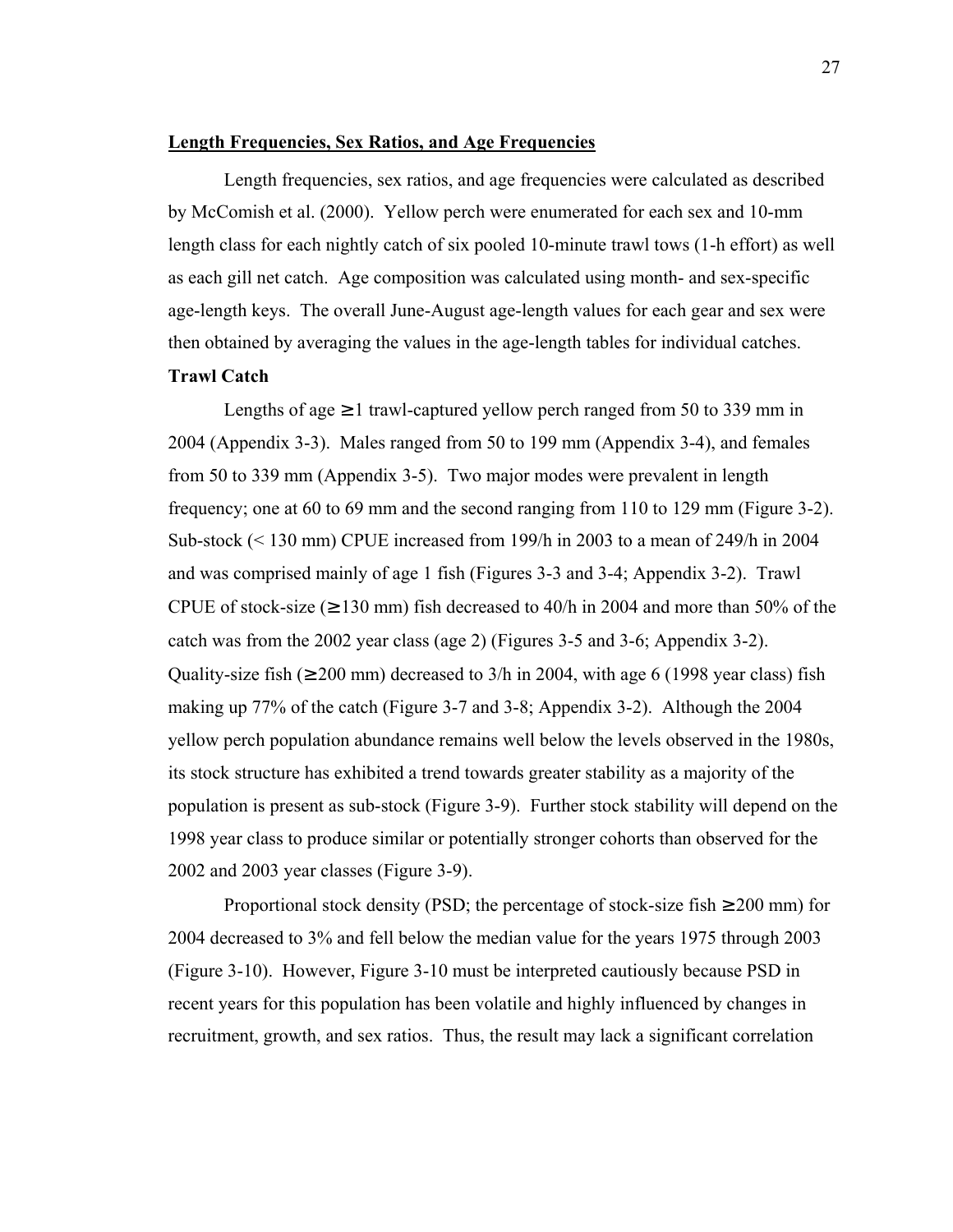

Figure 3-3. Trawl CPUE of sub-stock size  $($  < 130 mm and age  $\geq$  1) yellow perch from pooled sites in Indiana waters of Lake Michigan from 1975 to 2004. No trawling was conducted in 1982. Error bars for 1983 to 2004 represent  $\pm 2$  SE.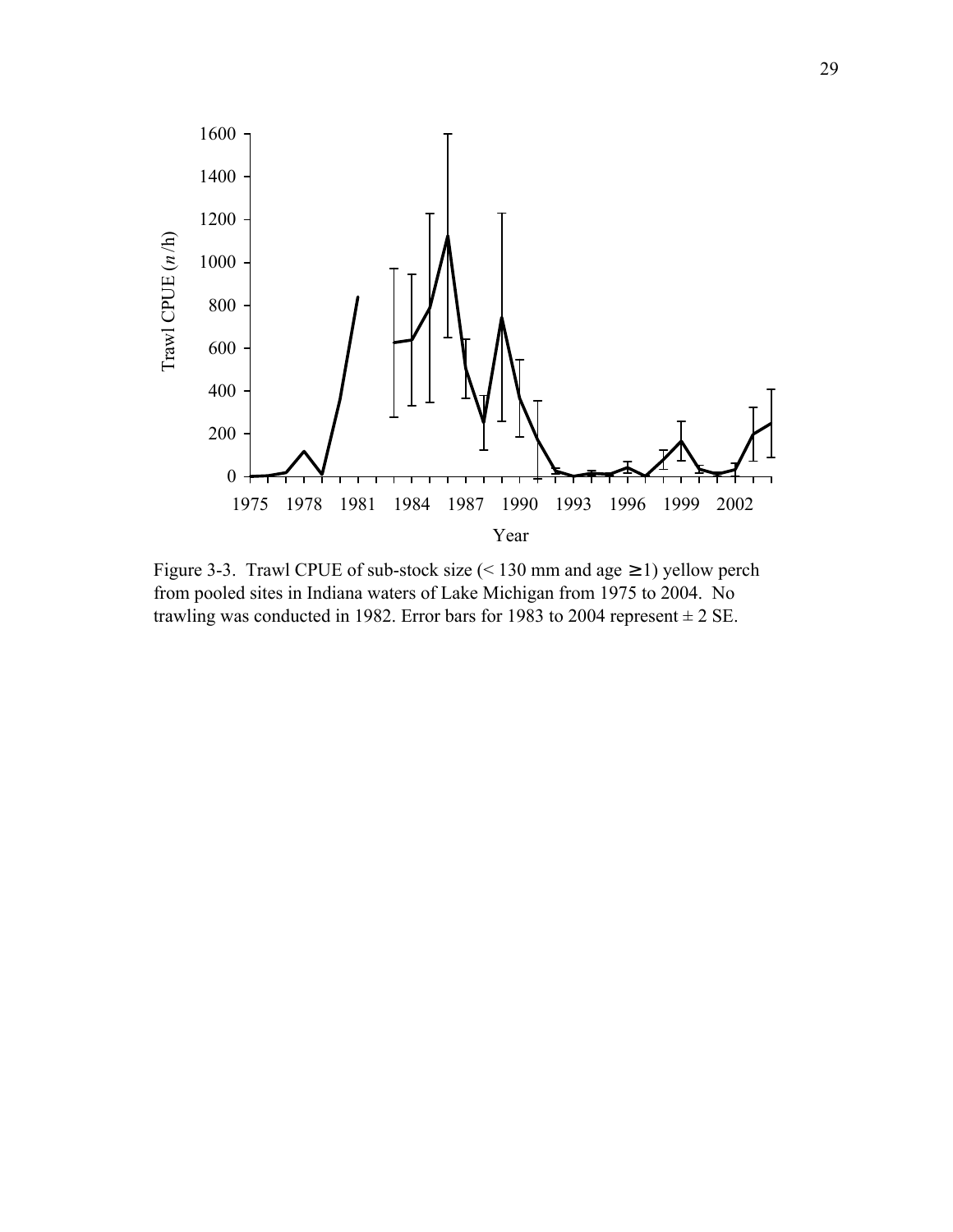

Figure 3-2. Length composition of the trawl caught yellow perch age  $\geq 1$  at pooled sites in Indiana waters of Lake Michigan in 2004.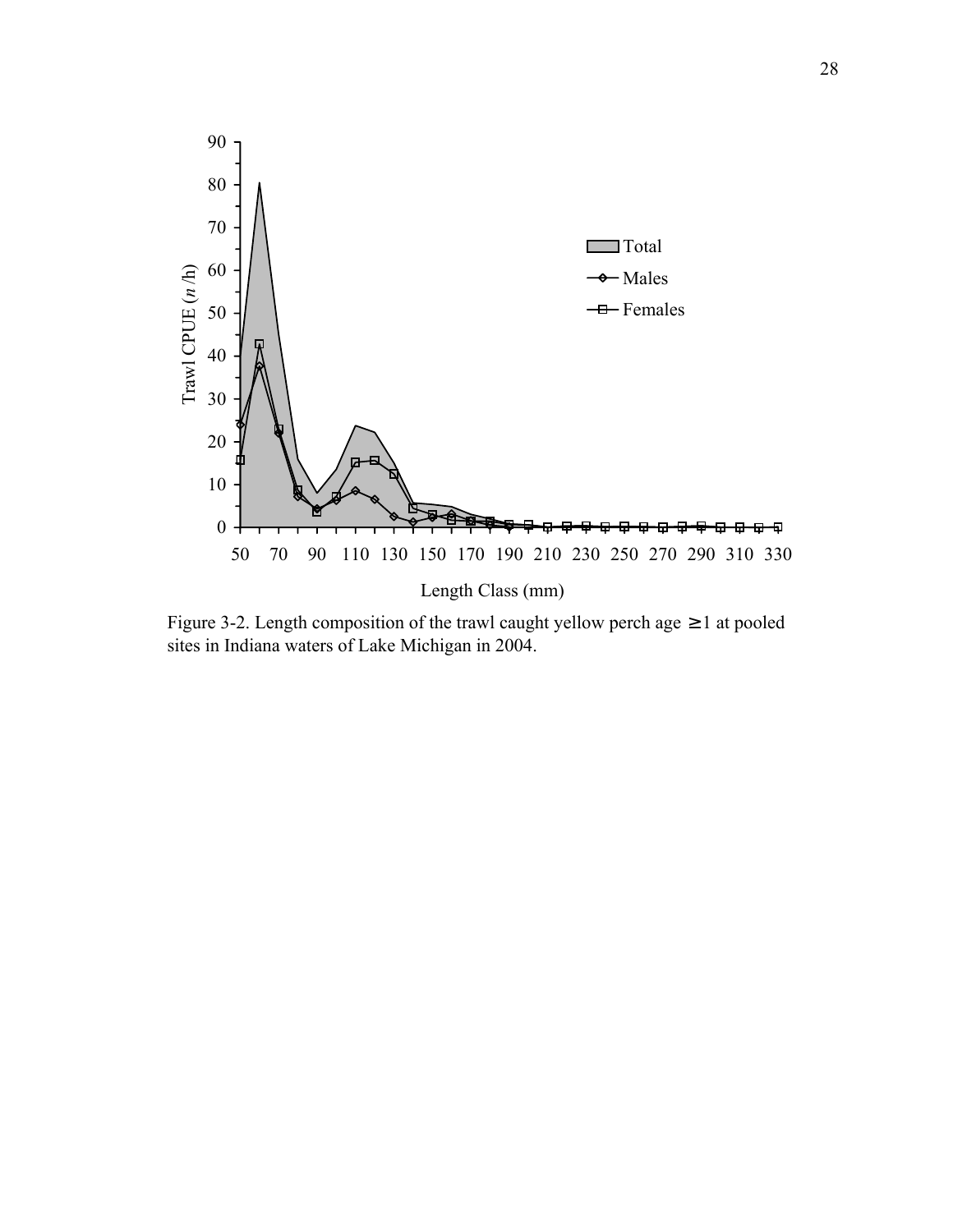

Figure 3-4. Age frequency of trawl caught sub-stock (< 130 mm and age  $\geq$  1) yellow perch at pooled sites in Indiana waters of Lake Michigan from 1993 to 2004.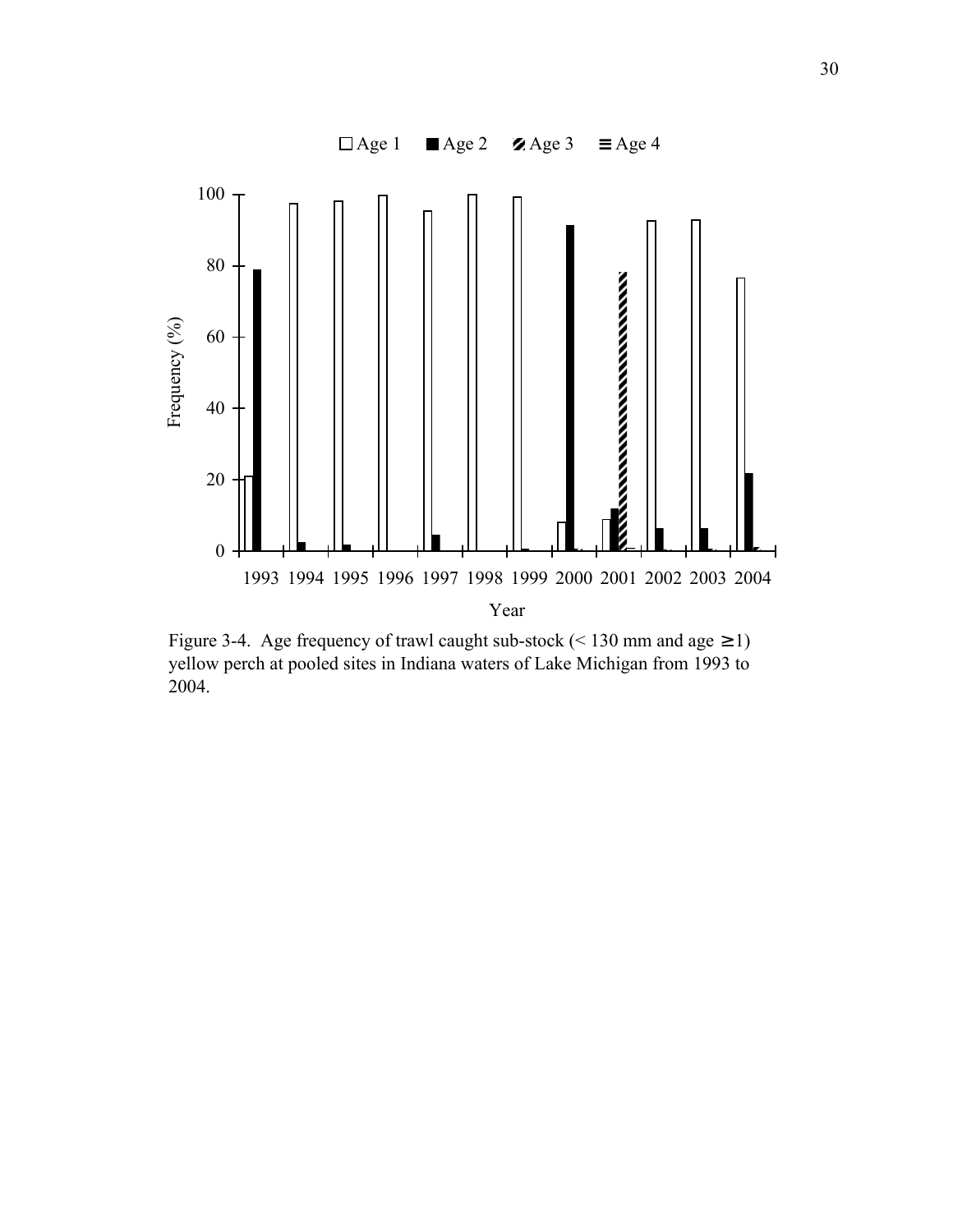

Figure 3-5. Trawl CPUE of stock size ( $\geq$  130 mm) yellow perch from pooled sites in Indiana waters of Lake Michigan from 1975 to 2004. No trawling was conducted in 1982. Error bars for 1983-2004 represent  $\pm$  2 SE.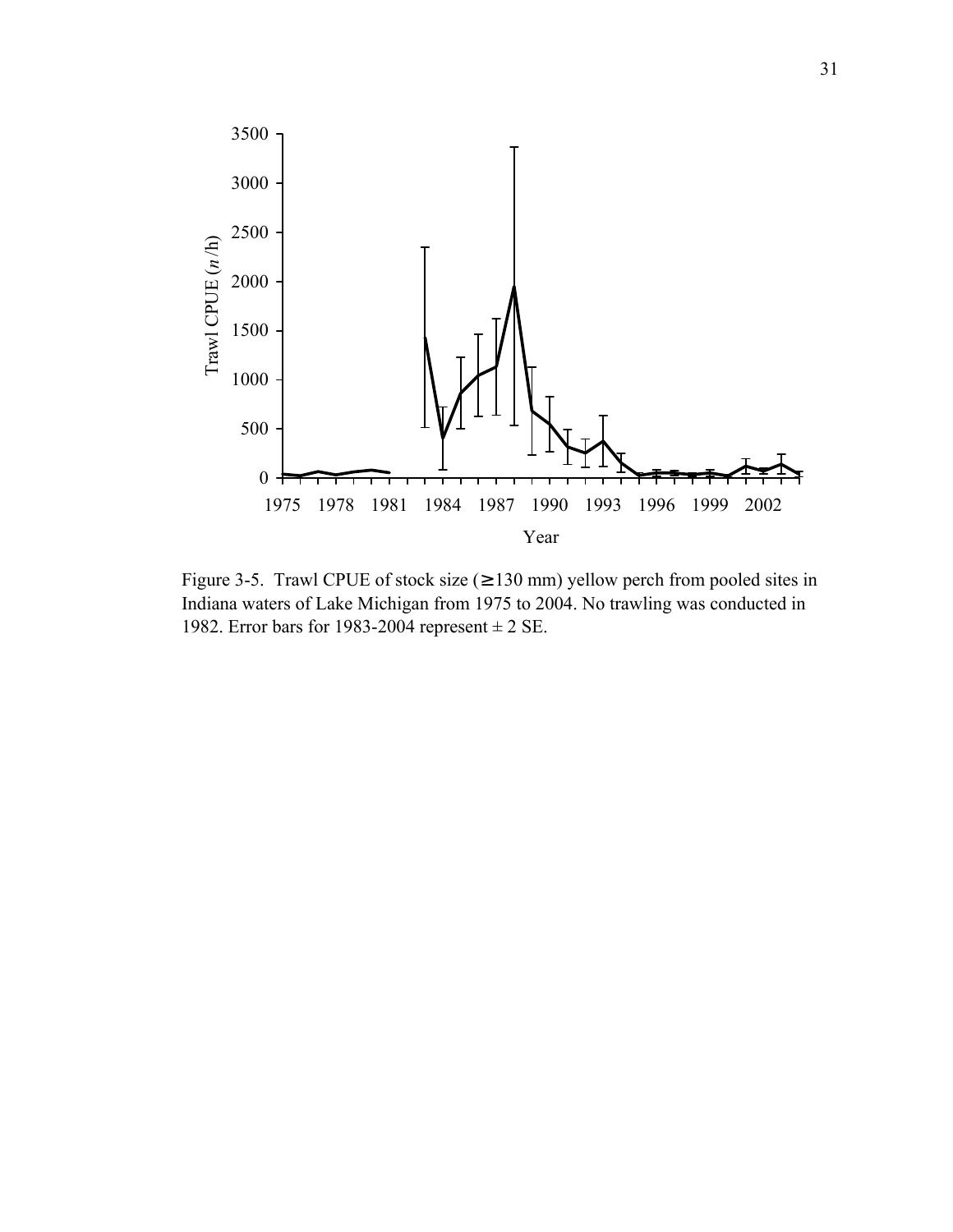

Figure 3-6. Age frequency of trawl caught stock ( $\geq$  130 mm) yellow perch at pooled sites in Indiana waters of Lake Michigan from 1993 to 2004.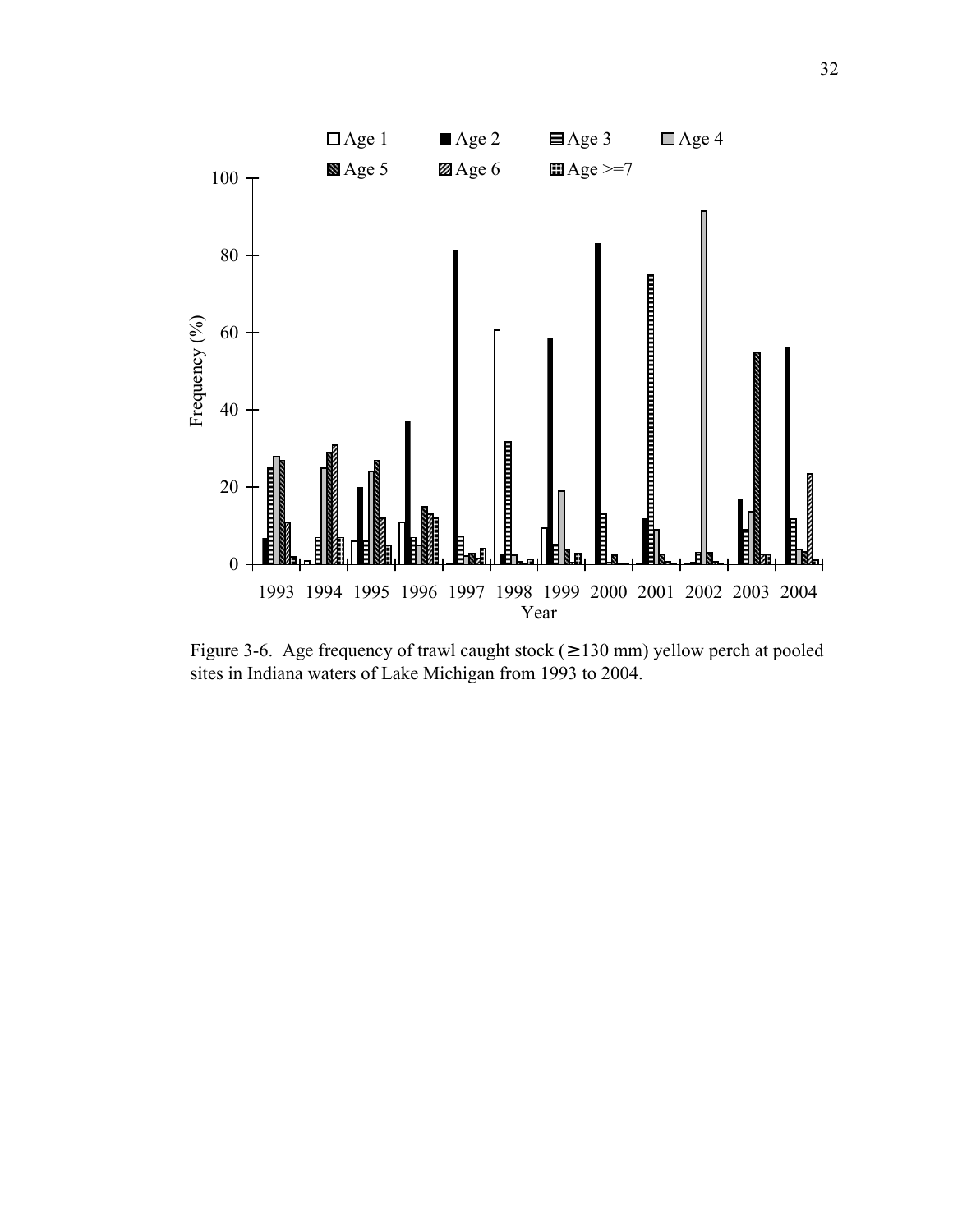

Figure 3-7. Trawl CPUE of quality size  $(≥ 200$  mm) yellow perch from pooled sites in Indiana waters of Lake Michigan from 1975 to 2004. No trawling was conducted in 1982. Error bars for 1983-2004 represent  $\pm 2$  SE.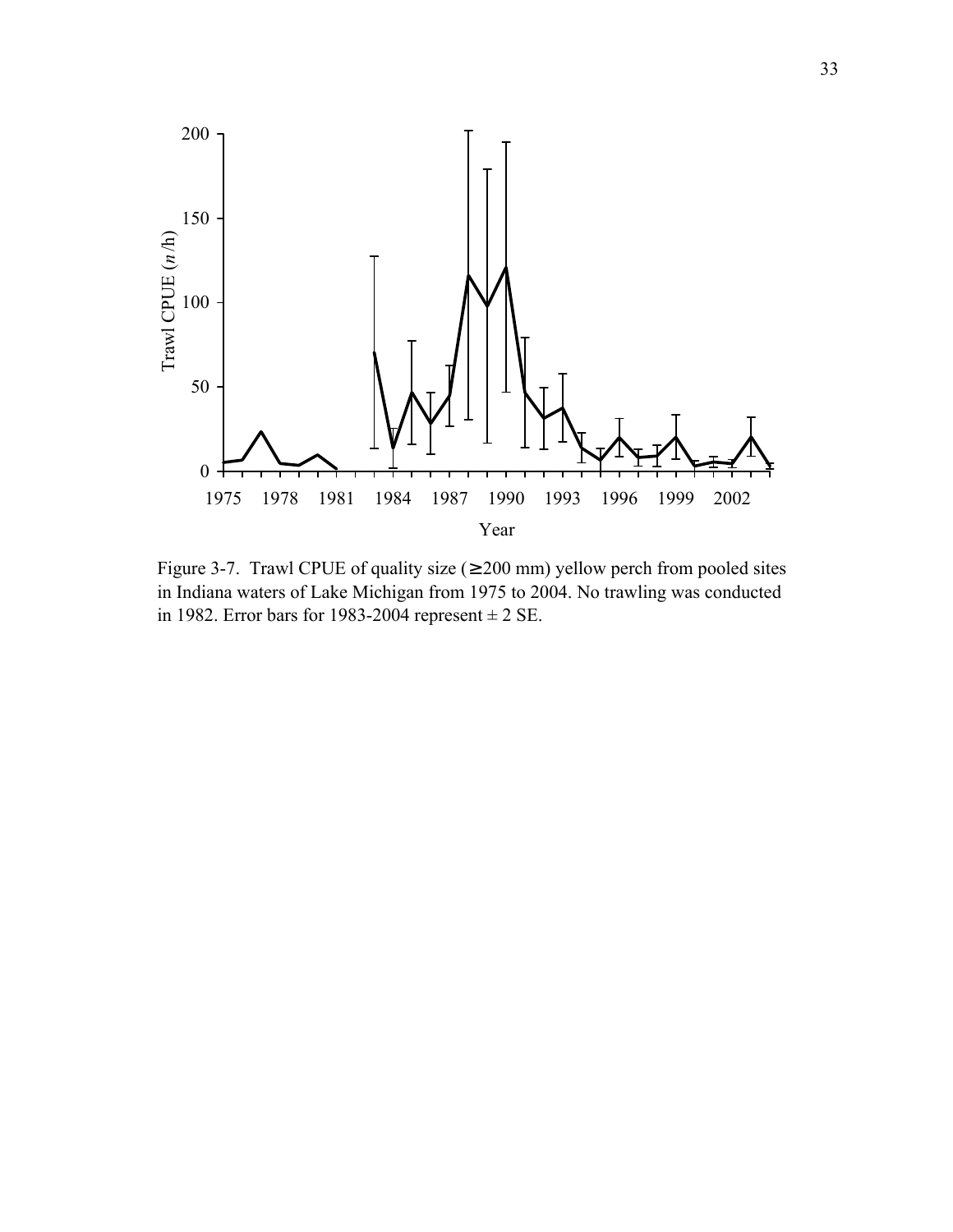

Figure 3-8. Age frequency of trawl caught quality size ( $\geq 200$  mm) yellow perch at pooled sites in Indiana waters of Lake Michigan from 1993 to 2004.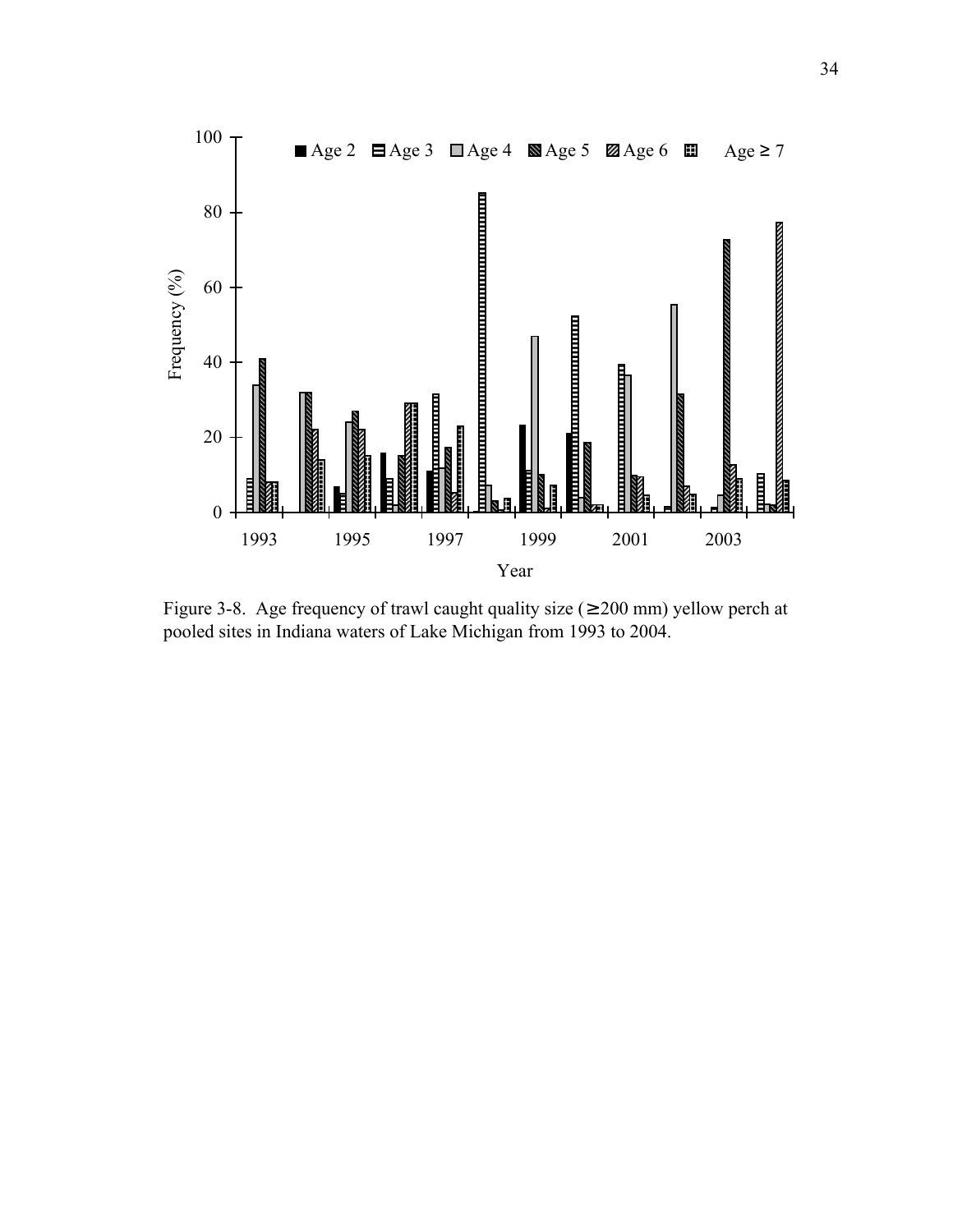

Figure 3-9. Trawl CPUE of sub-stock, stock, and quality size yellow perch from pooled sites in Indiana waters of Lake Michigan from 1975 to 2004. No index trawling was conducted in 1982.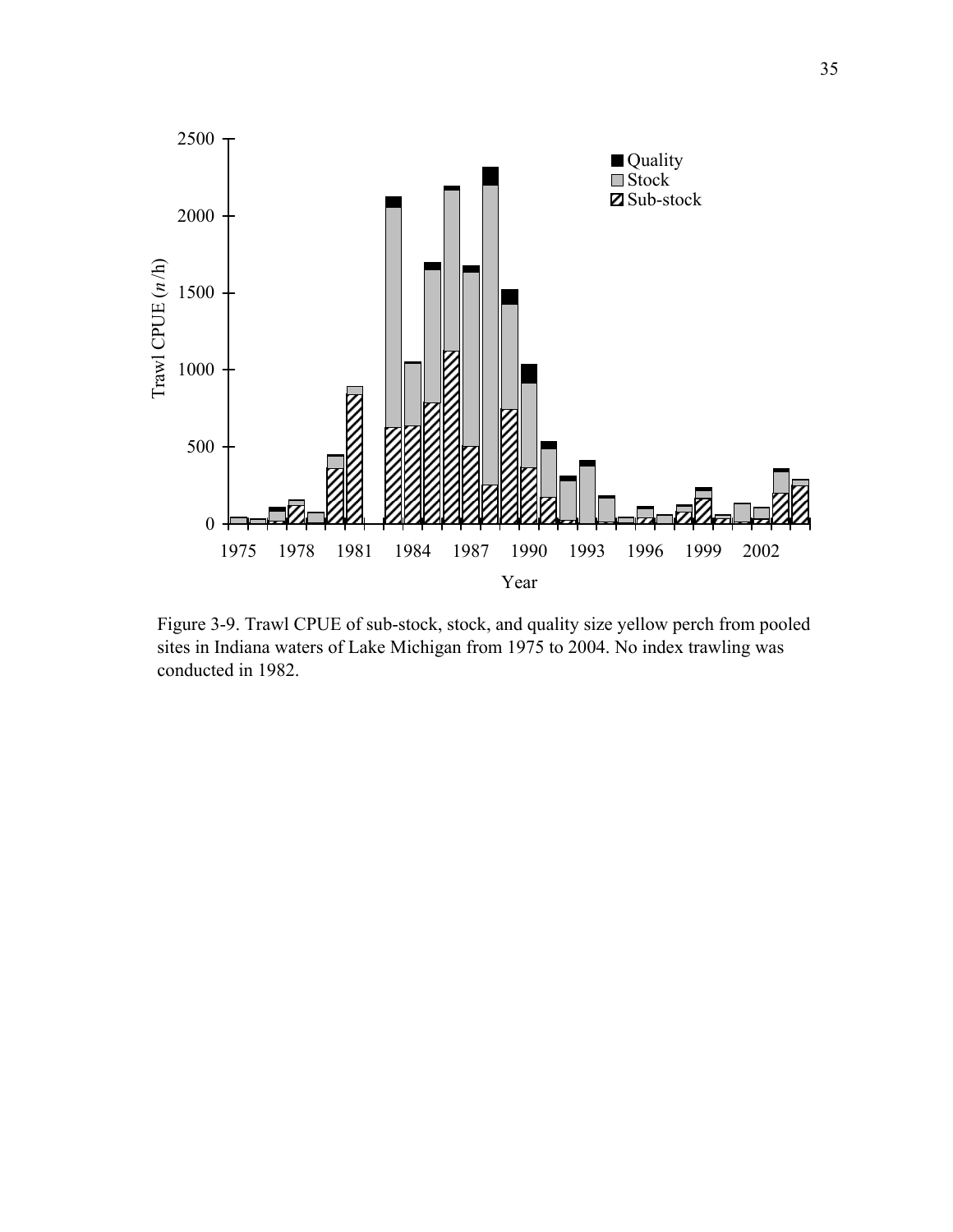

Figure 3-10. Proportional stock density (PSD) of yellow perch from pooled sites in Indiana waters of Lake Michigan from 1975 to 2004. No index trawling was conducted in 1982.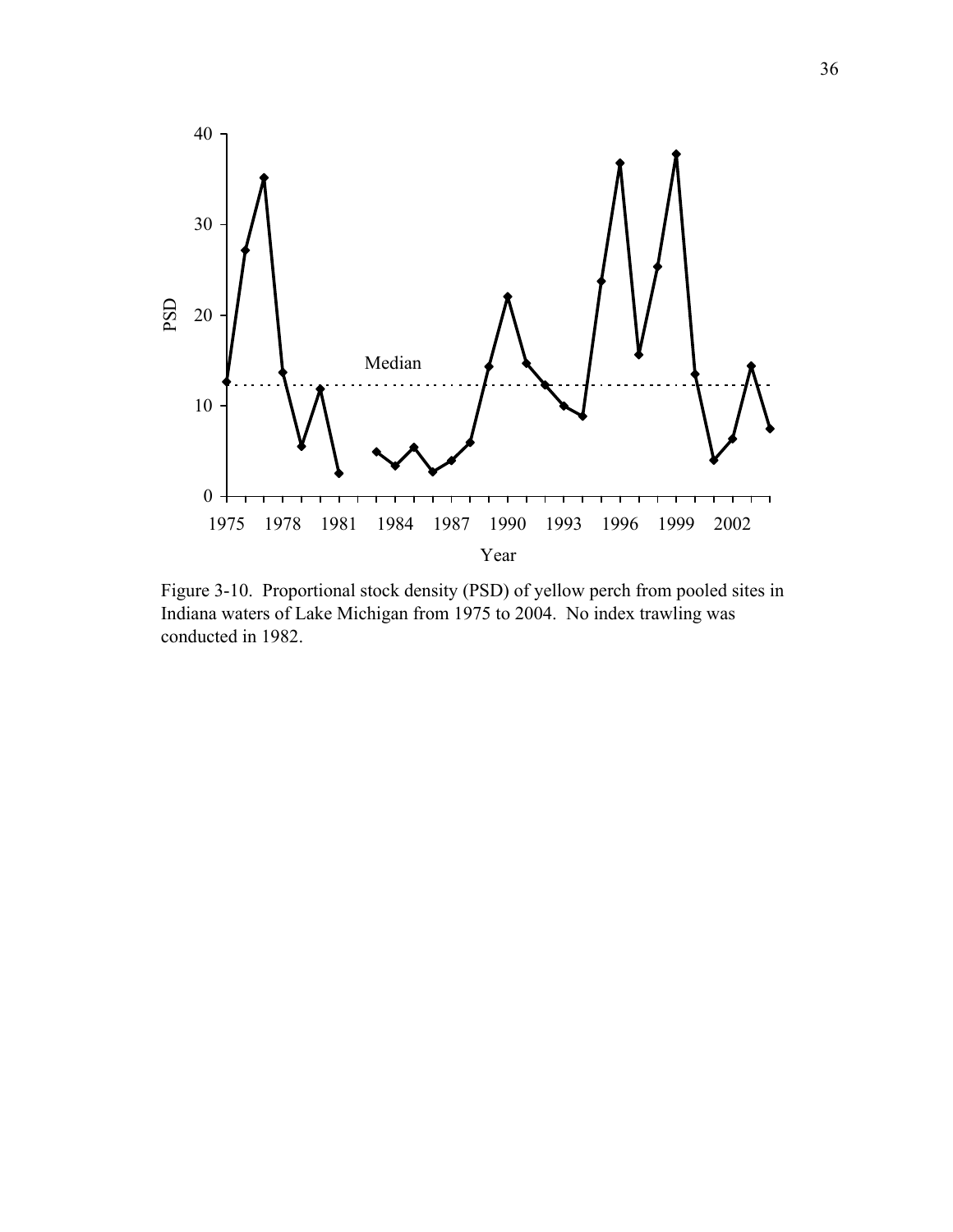between PSD and abundance of either stock or quality fishes (McComish and Shroyer 1996).

 Sex ratios have varied substantially since 1993 (Figures 3-11, 3-12, 3-13, and 3- 14). The overall sex ratio of fish age ≥1 was 45%:55% male:female in 2004 (Figure 3- 11). The sub-stock composed 86% the total catch (Appendix 3-3) with a sex ratio of 47%:53% male:female (Figure 3-12). Fish of stock size ( $\geq$  130 mm) made up 14% of the catch (Appendix 3-3) with a sex ratio of 29%:71% male:female (Figure 3-13). Qualitysize ( $\geq$  200 mm) fish comprised 1% of the total catch (Appendix 3-3) with a sex ratio of 0%:100% male:female (Figure 3-14).

Trends in typical ages and lengths of the trawl catch of each sex since 1993 are summarized in Figure 3-15. Median ages of males and females remained at age 1 for the second straight year in 2004. Median length classes of both males and females decreased in 2004 to 70 mm. The shift in trawl median length, from 2003 to 2004, for both male and female yellow perch is due the prominence of the 2004 year class in the population.

## **Gill Net Catch**

Gill nets captured yellow perch ranging in lengths from 160 to 369 mm; males from 160 to 319 mm, and females from 170 to 369 mm in 2004 (Appendices 3-6, 3-7, and 3-8). The length frequency had a tri-modal distribution with the modes centered at 210 to 219 mm, 260 to 269 mm and 290 to 299 mm and mimicked the female length frequency due to their comprising 94% of the total catch (Figure 3-16 and 3- 17). The 1998 year class (age 6) dominated the catch at 78%, while the 2001 year class (age 3) comprised 9% of the gill net catch (Appendix 3-6). Furthermore, males from the 1998 year class comprised 68% of the male gill net catch, while females from that year class made up 78% of the female catch (Appendix 3-7 and 3-8). Median age of both sexes was 6, while median length classes of males decreased 20 mm to 210 mm from 2003 to 2004, while females increased 30 mm to 250 mm during this same period (Figure 3-18).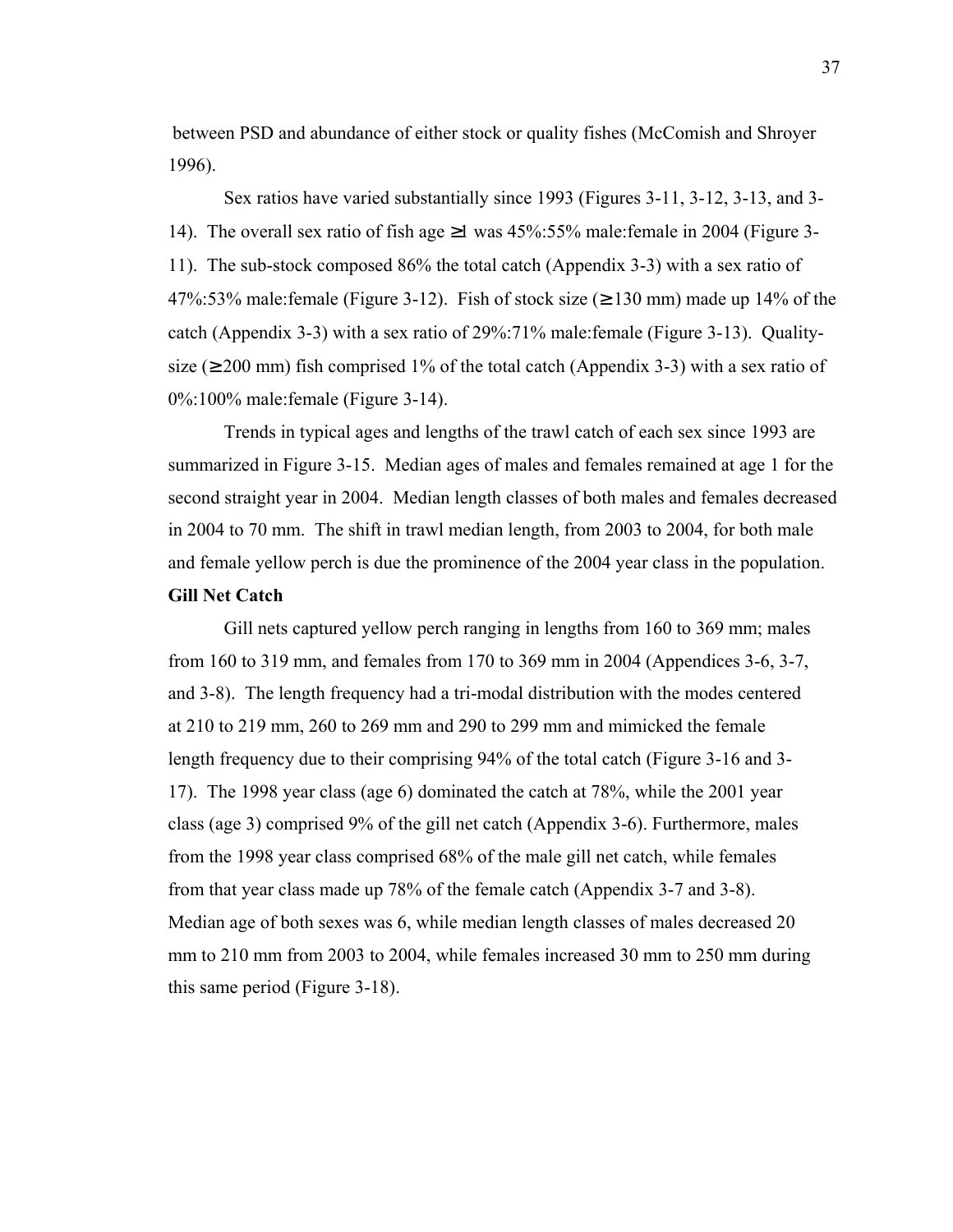

Figure 3-11. Sex ratios of age  $\geq$  1 yellow perch in the trawl catch from pooled sites in Indiana waters of Lake Michigan from 1993 to 2004.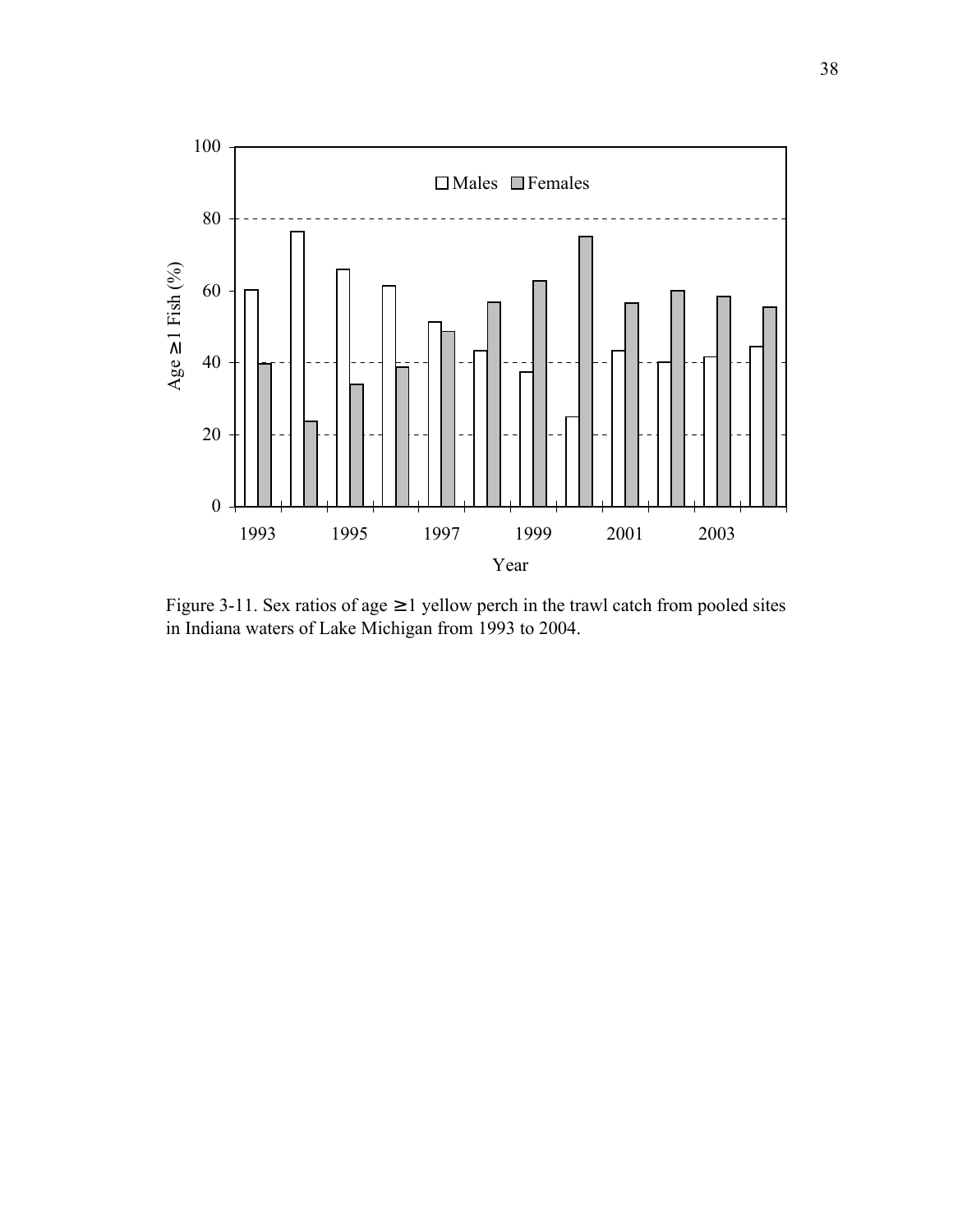

Figure 3-12. Sex ratios of sub-stock-size (age  $\geq 1$  and  $\leq 130$  mm) yellow perch in the trawl catch from pooled sites in Indiana waters of Lake Michigan from 1993 to 2004.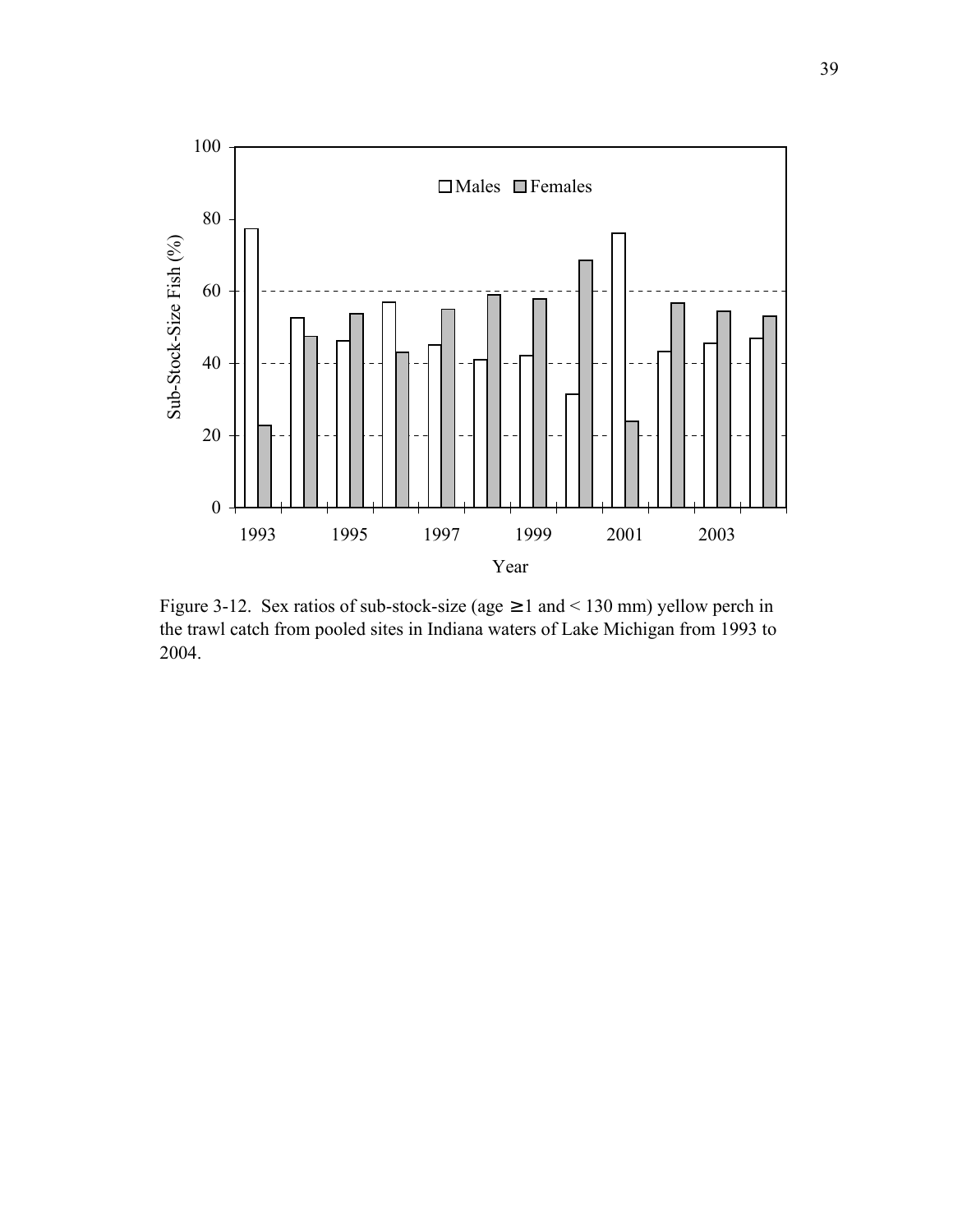

Figure 3-13. Sex ratios of stock-size  $(≥ 130$  mm) yellow perch in the trawl catch from pooled sites in Indiana waters of Lake Michigan from 1993 to 2004.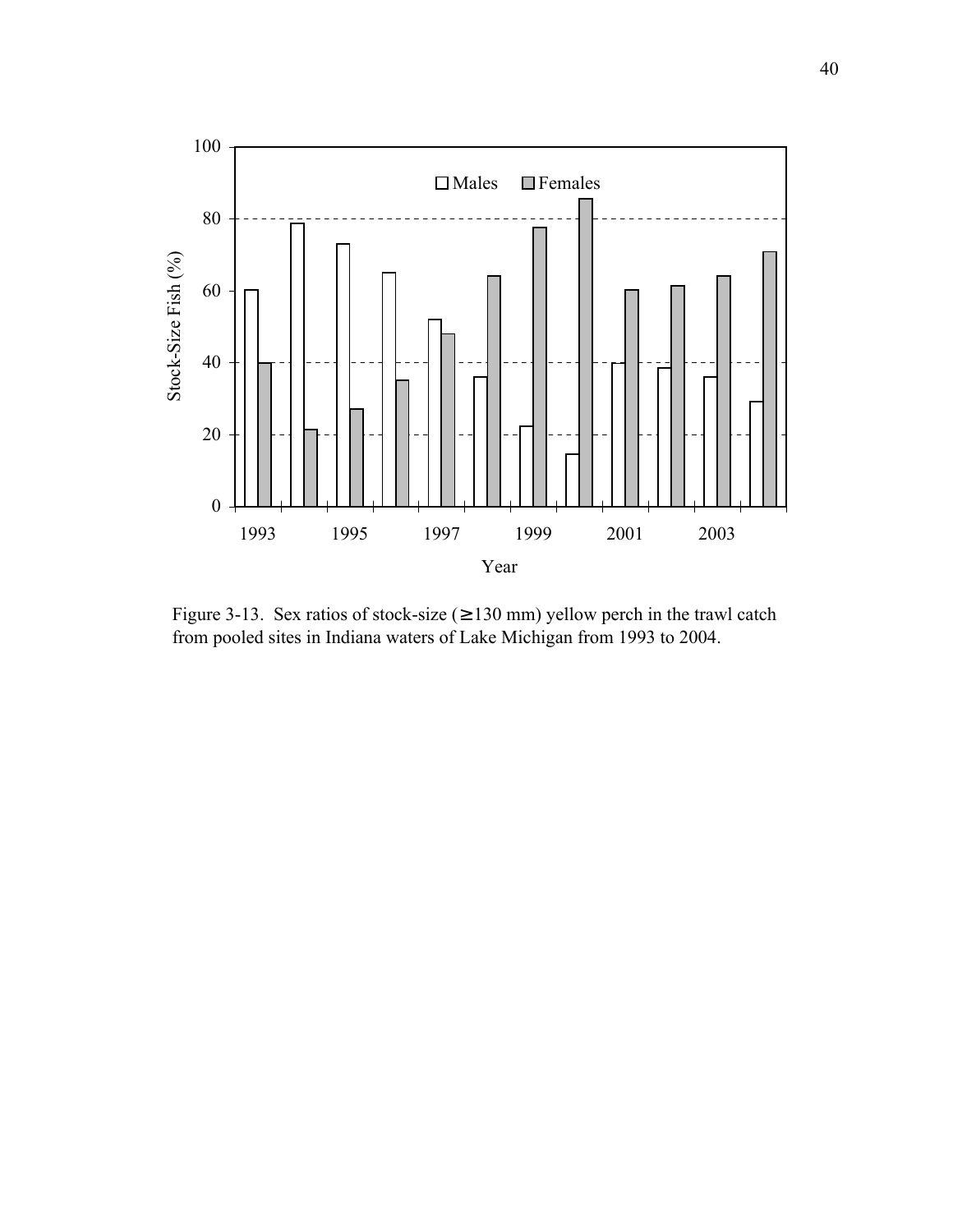

Figure 3-14. Sex ratios of quality-size  $(≥ 200$  mm) yellow perch in the trawl catch from pooled sites in Indiana waters of Lake Michigan from 1993 to 2004.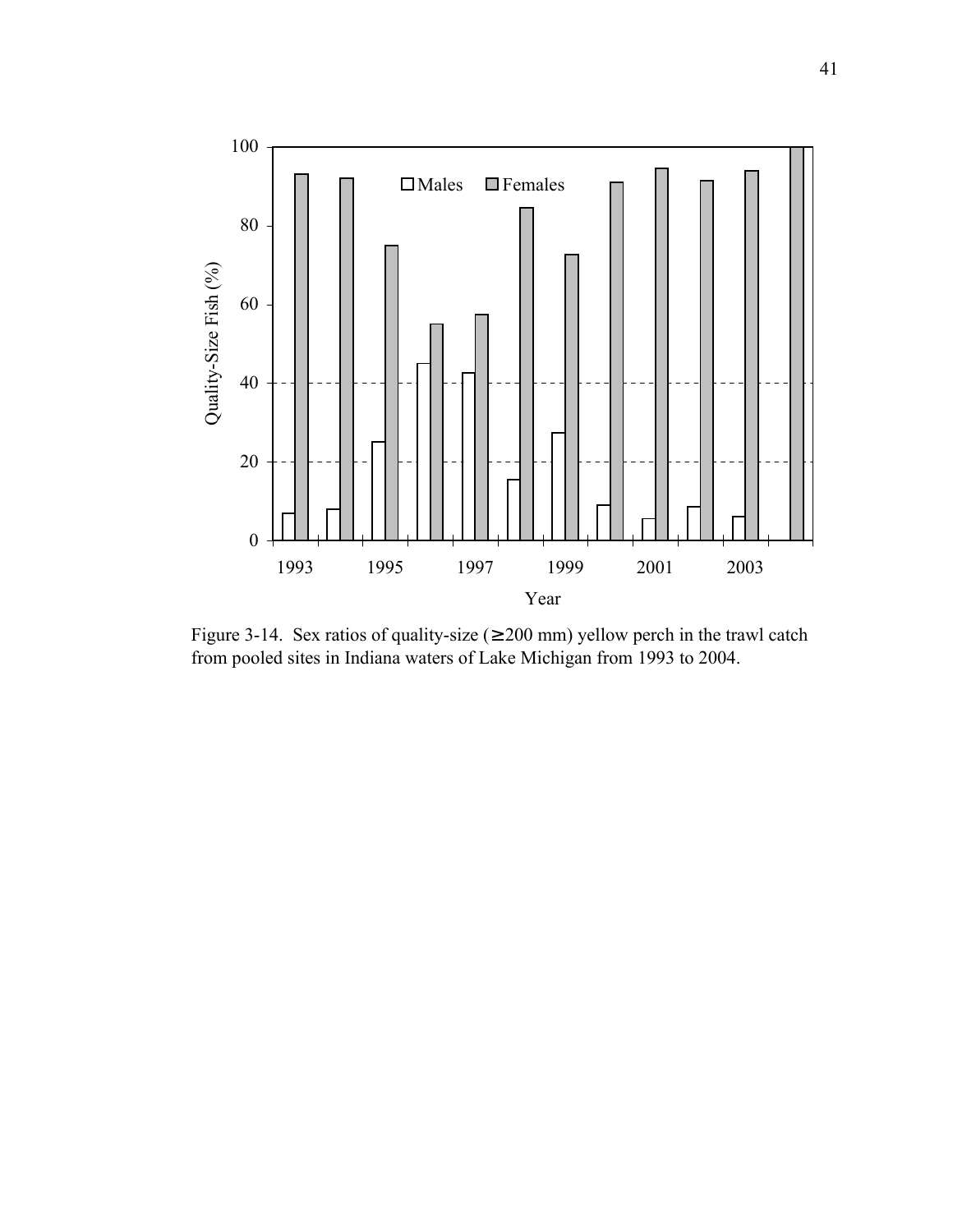

Figure 3-15. Median age and length classes of male and female yellow perch age ≥ 1 in the trawl catch from pooled sites in Indiana waters of Lake Michigan from 1993 to 2004.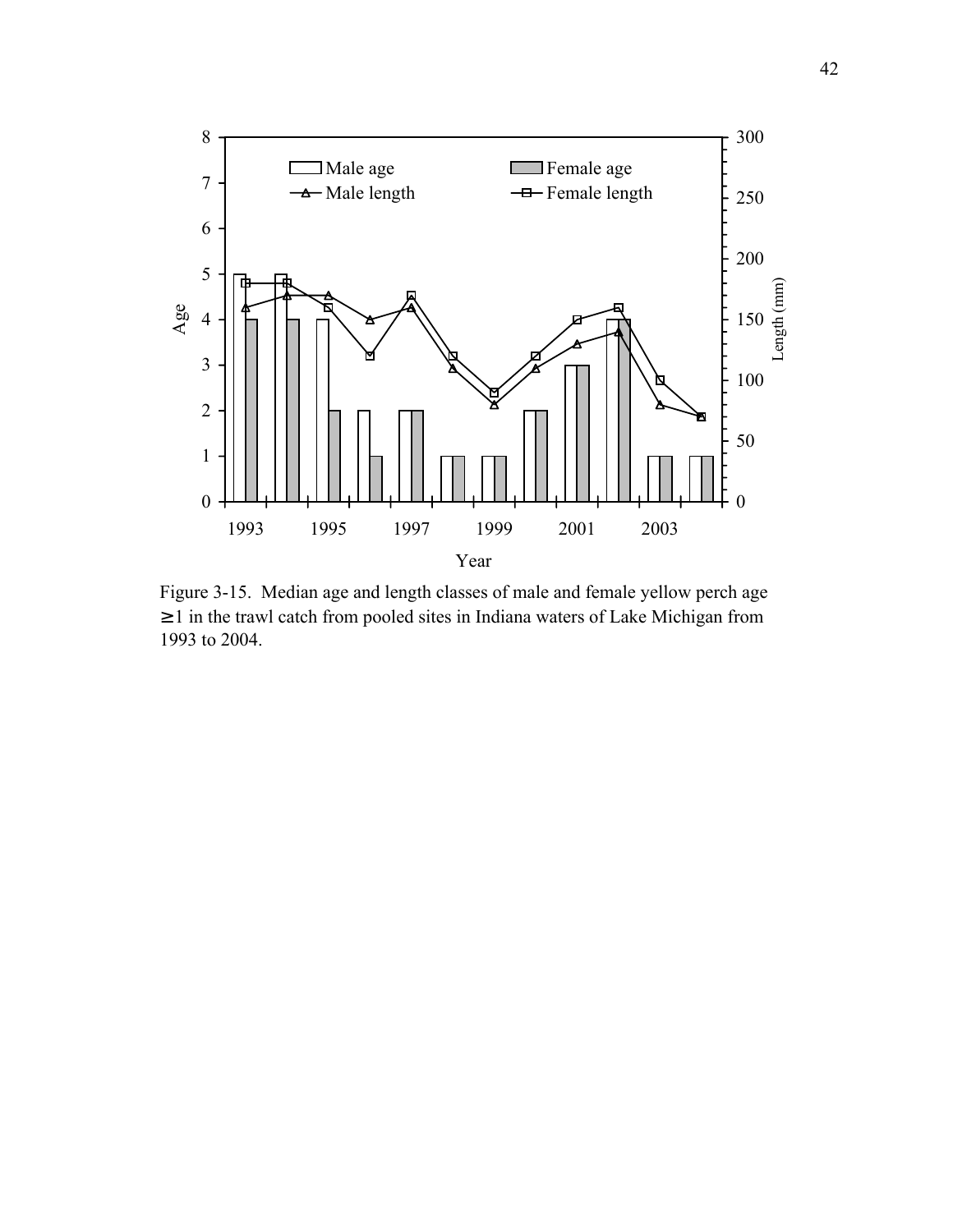

Figure 3-16. Length composition of the pooled 10 m and 15 m gill net catches of yellow perch at pooled sites in Indiana waters of Lake Michigan in 2004.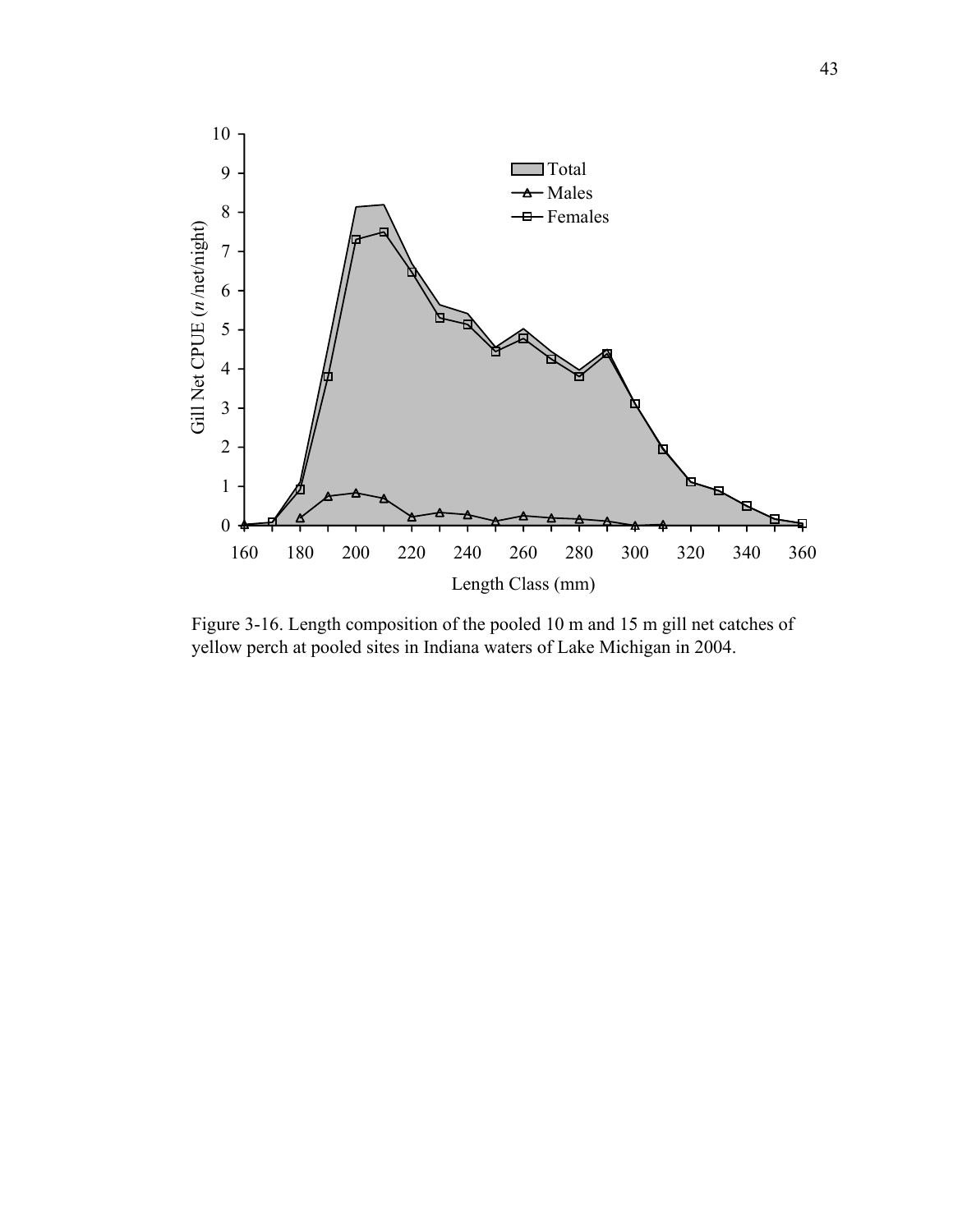

Figure 3-17. Sex ratios of the pooled 10 m and 15 m gill net catches of yellow perch from pooled sites in Indiana waters of Lake Michigan from 1993 to 2004.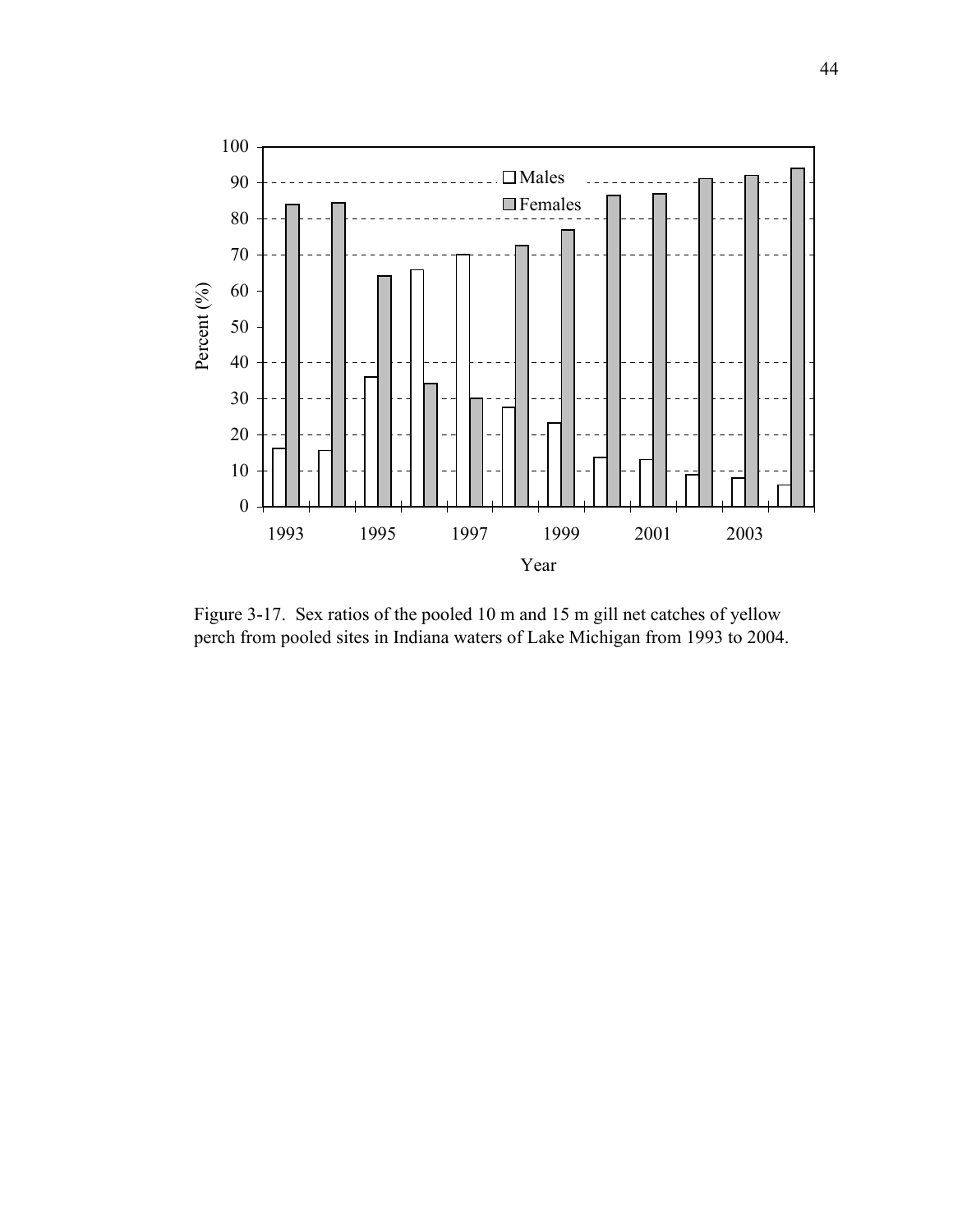

Figure 3-18. Median age and length classes of male and female yellow perch in the pooled 10 m and 15 m gill net catch from pooled sites in Indiana waters of Lake Michigan from 1993 to 2004.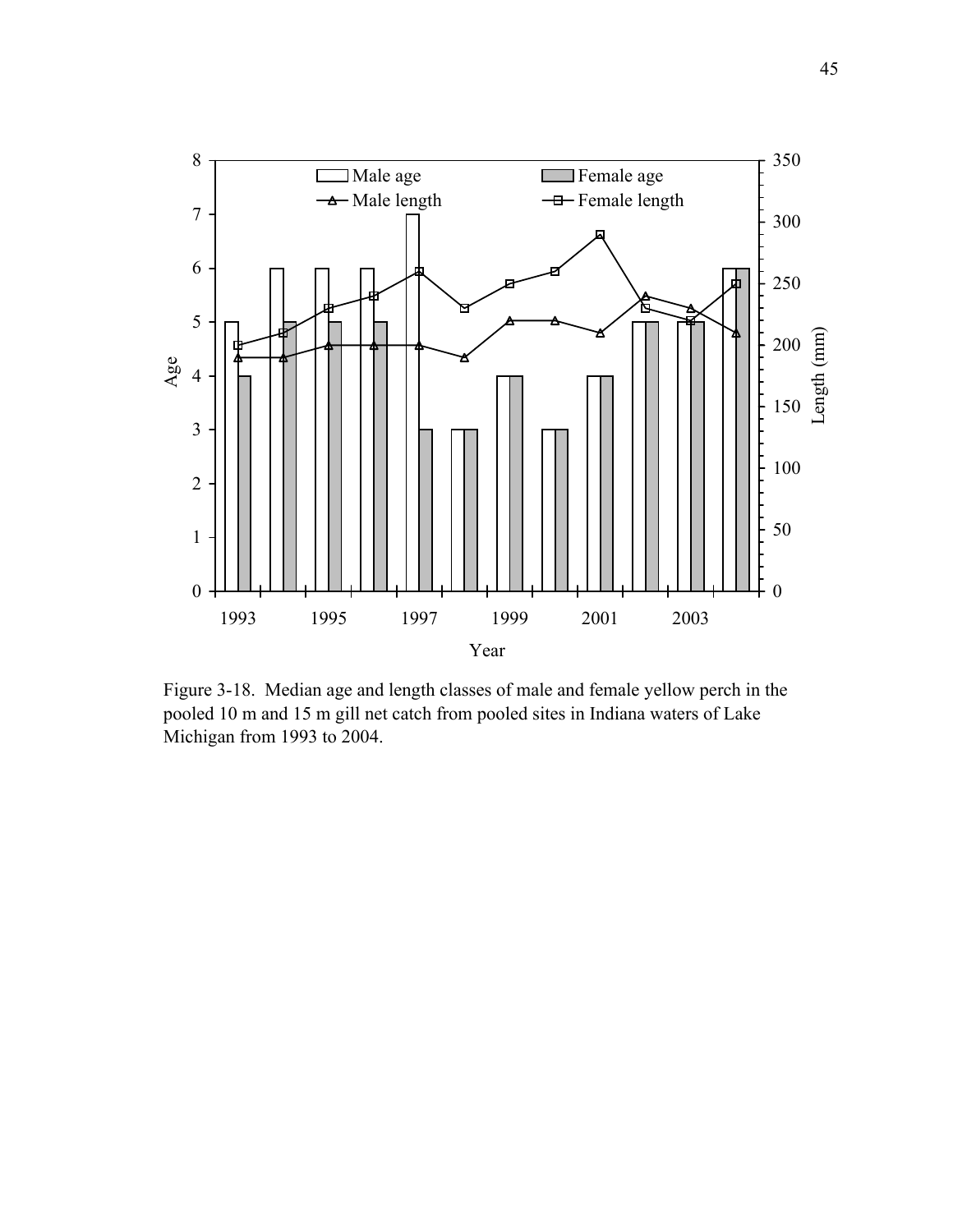#### **Ages and Lengths at Maturity**

In June 2004, 93% of males were mature at age 2 and 61% of females were mature by age 3. The minimum length classes that were  $\geq 50\%$  mature were 80 to 89 mm for males and 180 to 189 mm for females (Tables 3-5 and 3-6). Females from the 1998 year class comprised over 78% of all mature females, and thus will largely be responsible for production of future year classes in the population. Size at maturity is particularly important for females, as it determines the number (fecundity) of eggs produced. Larger females have a greater visceral space for egg development when compared to smaller females (Tsai and Gibson 1971). Furthermore, as yellow perch length increases, egg size has been shown to increase (Jansen 1996), which can enhance survivability of larval fish. This same relationship of female size to fecundity and egg size has been shown for yellow perch collected from the Indiana waters of Lake Michigan (Lauer et al., in press). The current yellow perch population structure exhibited by the total number of females captured in June 2004 showed 94% of the reproducing females were quality size. Although we do not yet fully understand how the size composition of mature females in the population effects recruitment, it has been shown that in Lake Michigan, larger females produce smaller larvae with larger yolk sac than smaller female yellow perch which produce larger larvae with small yolk sac (Heyer et al. 2001). The larger larvae have an advantage in survivability over smaller larvae because they can swim faster and farther for food, better avoid predation, and can capture and consume larger prey items. When food resources are limited, larvae with larger yolk sac would have an immediate advantage through a higher endogenous energy source. Although the Heyer et al. (2001) study was limited in scope (n=10 females) and range (no fish  $\leq$  200 mm), it does give insight as how to best approach stock composition. The inability to manage abiotic factors, especially those that may impact yellow perch recruitment (Clapp and Dettmers 2004) suggests that the reproductive stock should be abundant with different sized females. Under this scenario, larvae collectively should have a greater chance of survivability beyond their first winter.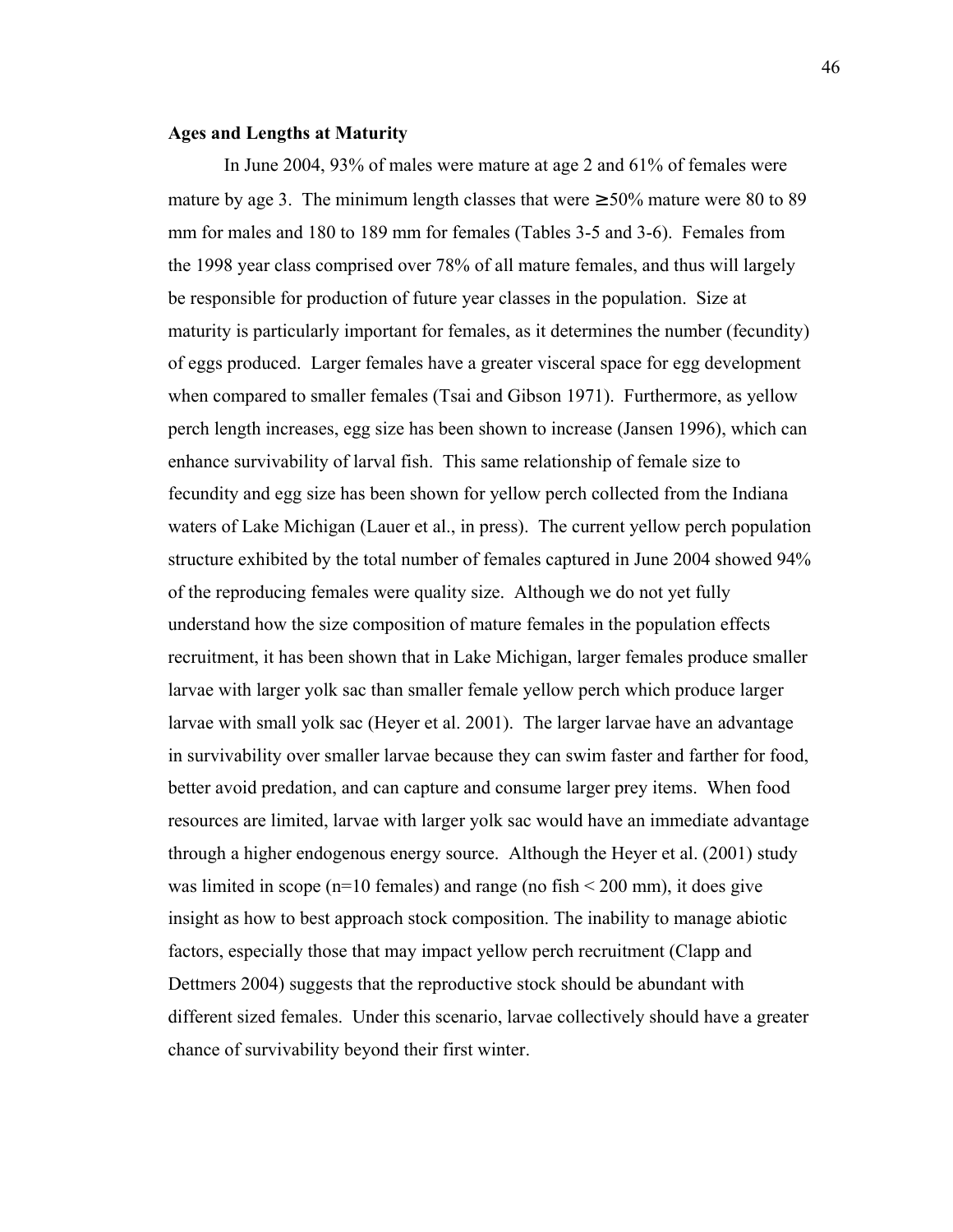|                |     | Males               |     |     | Females    |          |  |  |
|----------------|-----|---------------------|-----|-----|------------|----------|--|--|
| Age            | N   | Immature % Mature % |     | N   | Immature % | Mature % |  |  |
|                | 285 | 96                  | 4   | 254 | 100        |          |  |  |
| $\overline{2}$ | 134 |                     | 93  | 254 | 100        | 0        |  |  |
|                | 19  | 4                   | 96  | 107 | 39         | 61       |  |  |
|                | 11  | 2                   | 98  | 32  | 40         | 60       |  |  |
|                |     | 0                   | 100 | 18  | 12         | 88       |  |  |
|                | 49  | 0                   | 100 | 468 | 3          | 97       |  |  |
|                |     | 0                   | 100 | 13  |            | 93       |  |  |
| 8              |     | 0                   | 100 | h   |            | 100      |  |  |
| 9              |     |                     |     |     |            | 100      |  |  |
| 10             |     |                     |     |     |            |          |  |  |
| 11             |     |                     |     |     |            |          |  |  |
| 12             |     |                     |     |     |            | 100      |  |  |
|                |     |                     |     |     |            |          |  |  |

Table 3-5. Percent maturity by age for yellow perch from pooled trawl and gill net catches in Indiana waters of Lake Michigan in June 2004. Gonads of mature fish were either ripe or recently spent.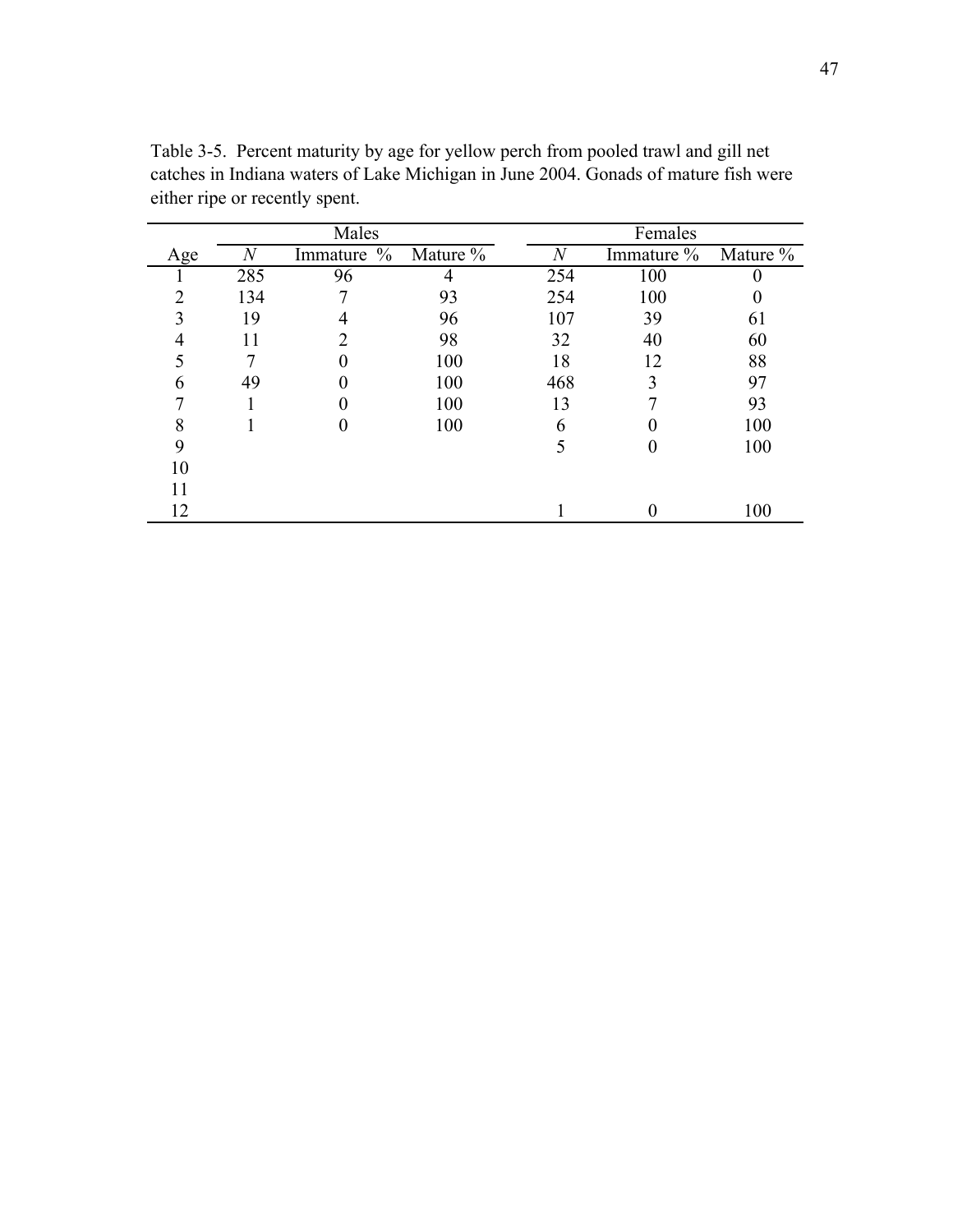| Length          |                          |                     |                  |                  |                     |                  |  |
|-----------------|--------------------------|---------------------|------------------|------------------|---------------------|------------------|--|
| class           |                          | Males               |                  | Females          |                     |                  |  |
| (mm)            | $\overline{N}$           | Immature % Mature % |                  | $\overline{N}$   | Immature % Mature % |                  |  |
| $\overline{40}$ | 102                      | 100                 | $\overline{0}$   |                  | 100                 | $\overline{0}$   |  |
| 50              | 145                      | 100                 | $\boldsymbol{0}$ | 68               | 100                 | $\boldsymbol{0}$ |  |
| 60              | 23                       | 100                 | $\boldsymbol{0}$ | 145              | 100                 | $\boldsymbol{0}$ |  |
| 70              | 3                        | 67                  | 33               | 30               | 100                 | $\boldsymbol{0}$ |  |
| 80              | 12                       | 8                   | 92               | $\boldsymbol{7}$ | 100                 | $\boldsymbol{0}$ |  |
| 90              | 41                       |                     | 90               | 8                | 100                 | $\boldsymbol{0}$ |  |
| 100             | 57                       | $\overline{7}$      | 93               | 47               | 100                 | $\boldsymbol{0}$ |  |
| 110             | 24                       | $\boldsymbol{0}$    | 100              | 101              | 100                 | $\boldsymbol{0}$ |  |
| 120             | 9                        | 11                  | 89               | 83               | 100                 | $\boldsymbol{0}$ |  |
| 130             | 5                        | $\boldsymbol{0}$    | 100              | 40               | 100                 | $\boldsymbol{0}$ |  |
| 140             | 17                       | 6                   | 94               | $\sqrt{ }$       | 100                 | $\boldsymbol{0}$ |  |
| 150             | 25                       | $\boldsymbol{0}$    | 100              | $\overline{4}$   | 100                 | $\boldsymbol{0}$ |  |
| 160             | 15                       | $\boldsymbol{0}$    | 100              | 9                | 67                  | 33               |  |
| 170             | $\overline{\mathcal{L}}$ | $\boldsymbol{0}$    | 100              | 11               | 82                  | 18               |  |
| 180             | 9                        | $\boldsymbol{0}$    | 100              | 19               | 37                  | 63               |  |
| 190             | 5                        | $\boldsymbol{0}$    | 100              | 29               | 31                  | 69               |  |
| 200             | $\overline{4}$           |                     | 100              | 56               | 9                   | 91               |  |
| 210             | $\overline{2}$           |                     | 100              | 72               | $\overline{7}$      | 93               |  |
| 220             | $\overline{2}$           |                     | 100              | 57               | $\boldsymbol{0}$    | 100              |  |
| 230             | $\mathbf{1}$             |                     | 100              | 59               | $\boldsymbol{0}$    | 100              |  |
| 240             |                          |                     |                  | 47               | $\boldsymbol{0}$    | 100              |  |
| 250             |                          |                     |                  | 44               | $\boldsymbol{0}$    | 100              |  |
| 260             |                          |                     |                  | 43               | $\boldsymbol{0}$    | 100              |  |
| 270             | $\mathbf{1}$             |                     | 100              | 41               | $\boldsymbol{0}$    | 100              |  |
| 280             | $\mathbf{1}$             |                     | 100              | 32               | $\boldsymbol{0}$    | 100              |  |
| 290             |                          |                     |                  | 36               | $\boldsymbol{0}$    | 100              |  |
| 300             |                          |                     |                  | 27               | $\boldsymbol{0}$    | 100              |  |
| 310             |                          |                     |                  | 14               | $\boldsymbol{0}$    | 100              |  |
| 320             |                          |                     |                  | 5                | $\boldsymbol{0}$    | 100              |  |
| 330             |                          |                     |                  | $\overline{7}$   | $\boldsymbol{0}$    | 100              |  |
| 340             |                          |                     |                  | $\overline{7}$   | $\boldsymbol{0}$    | 100              |  |
| 350             |                          |                     |                  | $\overline{2}$   | $\boldsymbol{0}$    | 100              |  |
| 360             |                          |                     |                  | $\mathbf{1}$     | $\boldsymbol{0}$    | 100              |  |

Table 3-6. Percent maturity by length class of yellow perch from pooled trawl and gill net catches in Indiana waters of Lake Michigan in June 2004. Gonads of mature fish were either ripe or recently spent.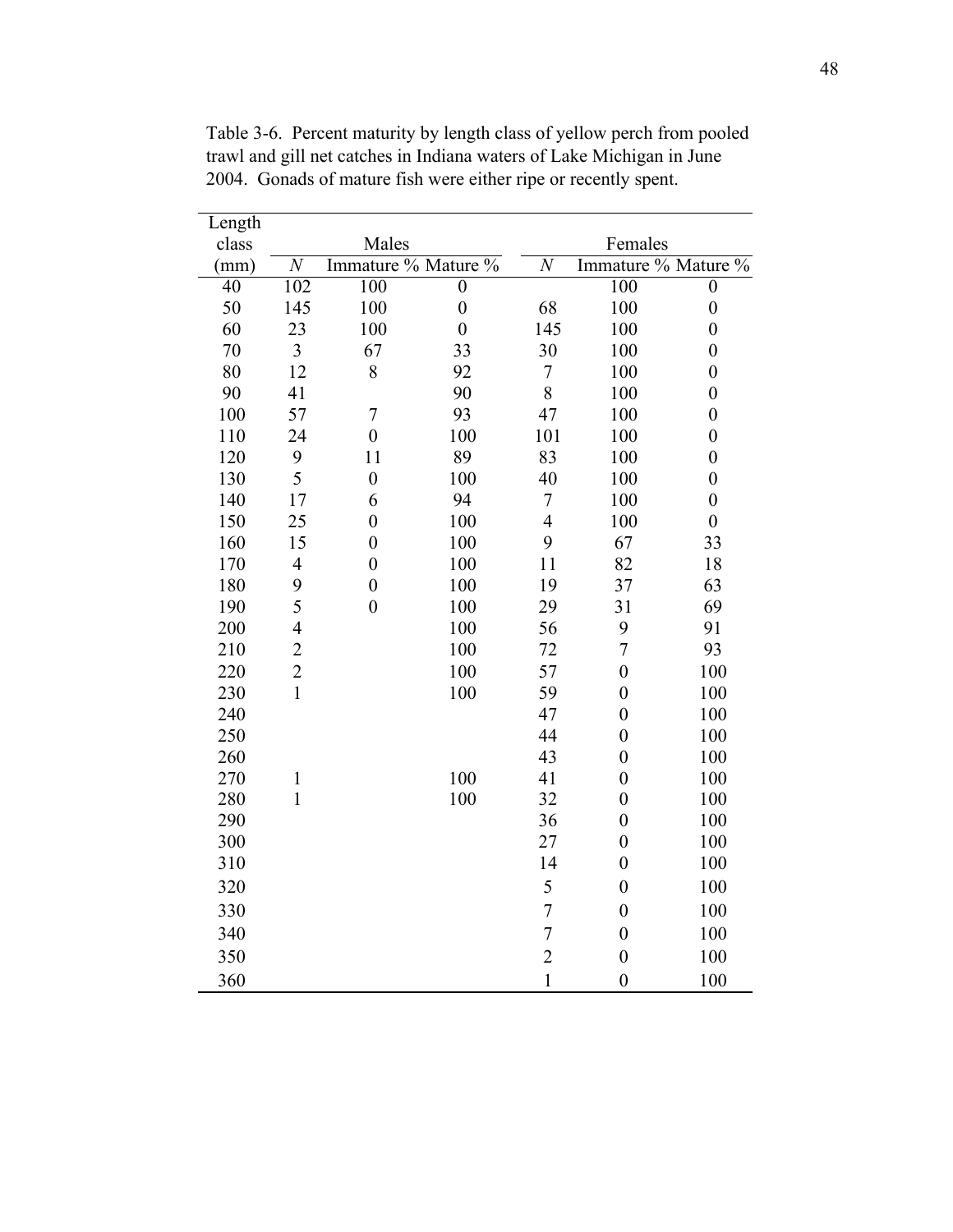# *Job 4: Selected Population Characteristics of the Near-Shore Non-Salmonine Fish Community Emphasizing Yellow Perch*

Historical trends in the near shore fish community of southern Lake Michigan were summarized by McComish et al. (2000). This report will update the major historical findings and focus on data collected in 2004.

#### **Catch Composition**

### **Trawl Catch of Age** ≥**1**

A total of 10 non-salmonine fish species represented by individuals age  $\geq 1$  was collected by trawling at sites M, K, and G in 2004 (Figure 4-1; Appendix 4-1). Spottail shiners were numerically the most abundant species with a mean trawl CPUE of 359 fish/h and accounted for 41% of all fish captured. Yellow perch was the next most abundant fish, with a mean CPUE of 289 fish/h, representing 33% of the total catch. Other major fish species sampled included alewife at 118 fish/h (14%), round goby at 84 fish/h (10%) and rainbow smelt *Osmerus mordax* at 14 fish/h (2%) of the total catch. The longnose sucker *Catostomus catostomus*, white sucker *Catostomus commersoni*, trout-perch *Percopsis omiscomaycus*, banded killifish *Fundulus diaphanous*, and ninespine stickleback *Pungitius pungitius* were present at low CPUEs.

### **Among-Site Differences in Trawl Catch**

 Differences in occurrence and CPUE of some species among sample sites were observed in 2004 (Figure 4-1; Appendix 4-1). The round goby catch rate was significantly greater at site K than the catches at both sites M and G. The white sucker, trout-perch and ninespine stickleback catches were low and only at site M, while the banded killifish was only caught at site G. Catch rates were not significantly different at each site for the spottail shiner, yellow perch, alewife, rainbow smelt, and longnose sucker. Catch rates for those species, excluding the alewife, trended downward starting at site M and heading westward to site G.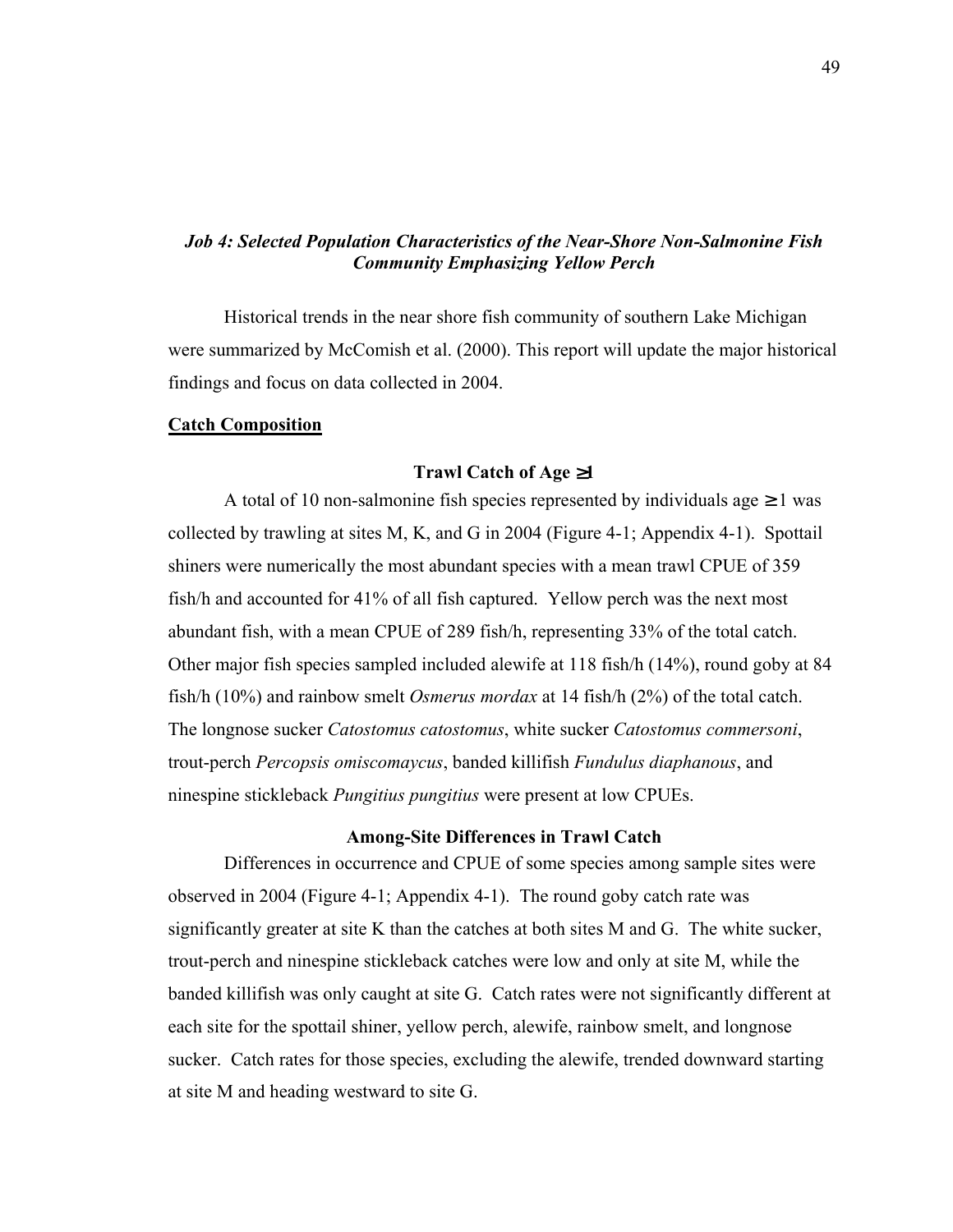

Figure 4-1. Summary of species composition of the trawl catch of non-salmonine fishes age  $\geq 1$  at sites M, K, and G in Indiana waters of Lake Michigan in 2004.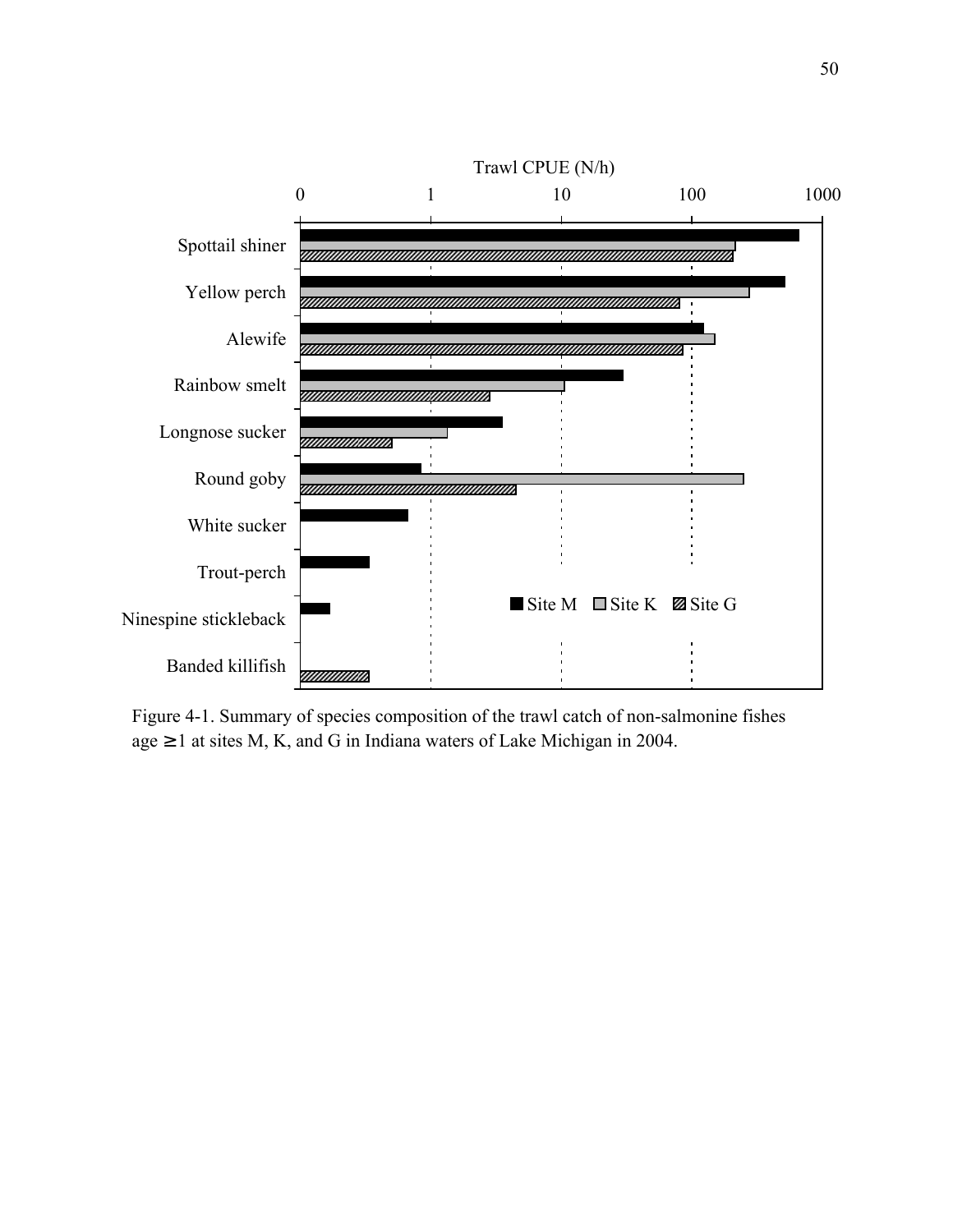#### **Trawl Catch of Age 0**

 Age-0 fishes are not fully vulnerable to the trawl due to their spatial and temporal distributions and small sizes, so catch data must be interpreted accordingly (McComish et al. 2000). Thus, the abundance of age-0 fishes is not always a good indicator of year class strength or recruitment into respective populations. Catches of age-0 fishes occur mainly in late July and August when some of the fish have grown large enough to be retained by the trawl. The total catch for the June-August period for all fish species is how values of CPUE are reported. Therefore, the CPUE of age-0 fish during the last half of the sample season would be approximately twice the reported annual mean. Fish were determined to be age-0 based on their small sizes and late-season initial occurrence in the trawl catch. Yellow perch, alewife, spottail shiner, and round goby were the most commonly caught species, although other species occasionally were found in low and variable numbers. The time series of age-0 yellow perch CPUE (Appendix 3-2) was noted earlier (see Job 3) and data for other species were not tabulated.

### **Gill Net Catch**

 Twelve different species were caught in gill nets at sites M, K, and G in 2004 (Appendix 4-2). The composition of the gill net catch included several species also caught in the trawl. However, because gill nets are fished in deeper water and they select fish generally > 150 mm total length, some differences were observed. As was typical of past years (McComish et al. 2000), yellow perch dominated and accounted for 92% of the catch in 2004. The only other species composing  $\geq 1\%$  of the catch were longnose sucker (4%) and white sucker (2%). Species caught incidentally ( $\leq$  1% of CPUE) were alewife, round goby, gizzard shad *Dorosoma cepedianum*, rainbow smelt, freshwater drum *Aplodinotus grunniens*, and lake whitefish *Coregonus clupeaformis*.

# **Time Series of Relative Abundance**

### **Summary of Trends in Major Species**

 Trends in trawl CPUE (excluding age 0) of the five historically most abundant species at sites M, K, and G from 1984-2004 are summarized in Figure 4-2. Trawl catches of three species decreased in 2004: spottail shiners, yellow perch, and alewife,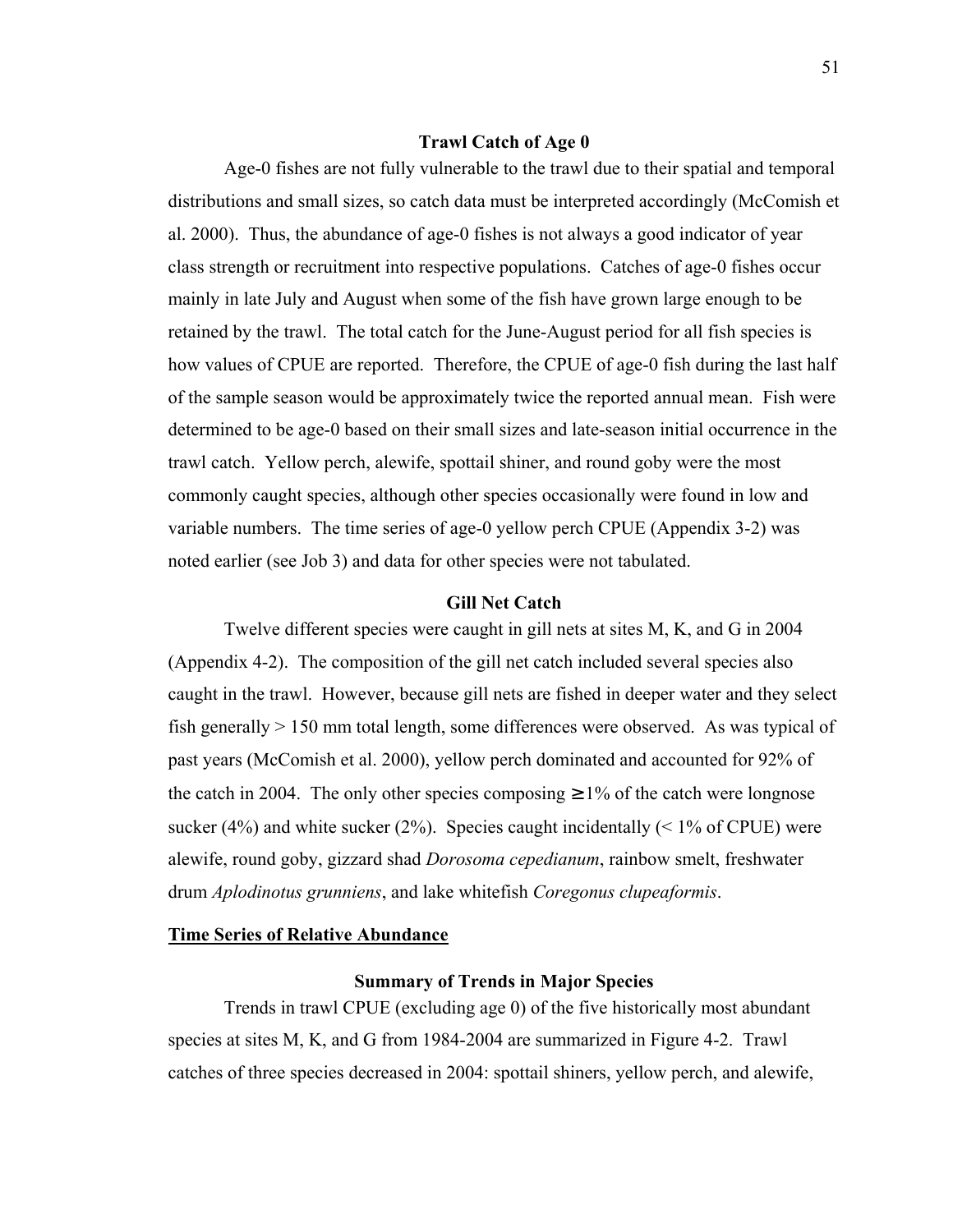

Figure 4-2. Mean annual trawl CPUE (excluding age 0) of five historically abundant species from pooled sites in Indiana waters of Lake Michigan from 1984 to 2004. Abbreviations:  $YEP =$  yellow perch,  $ALE =$  alewife,  $SPS =$ spottail shiner, RAS = rainbow smelt, BLO = bloater.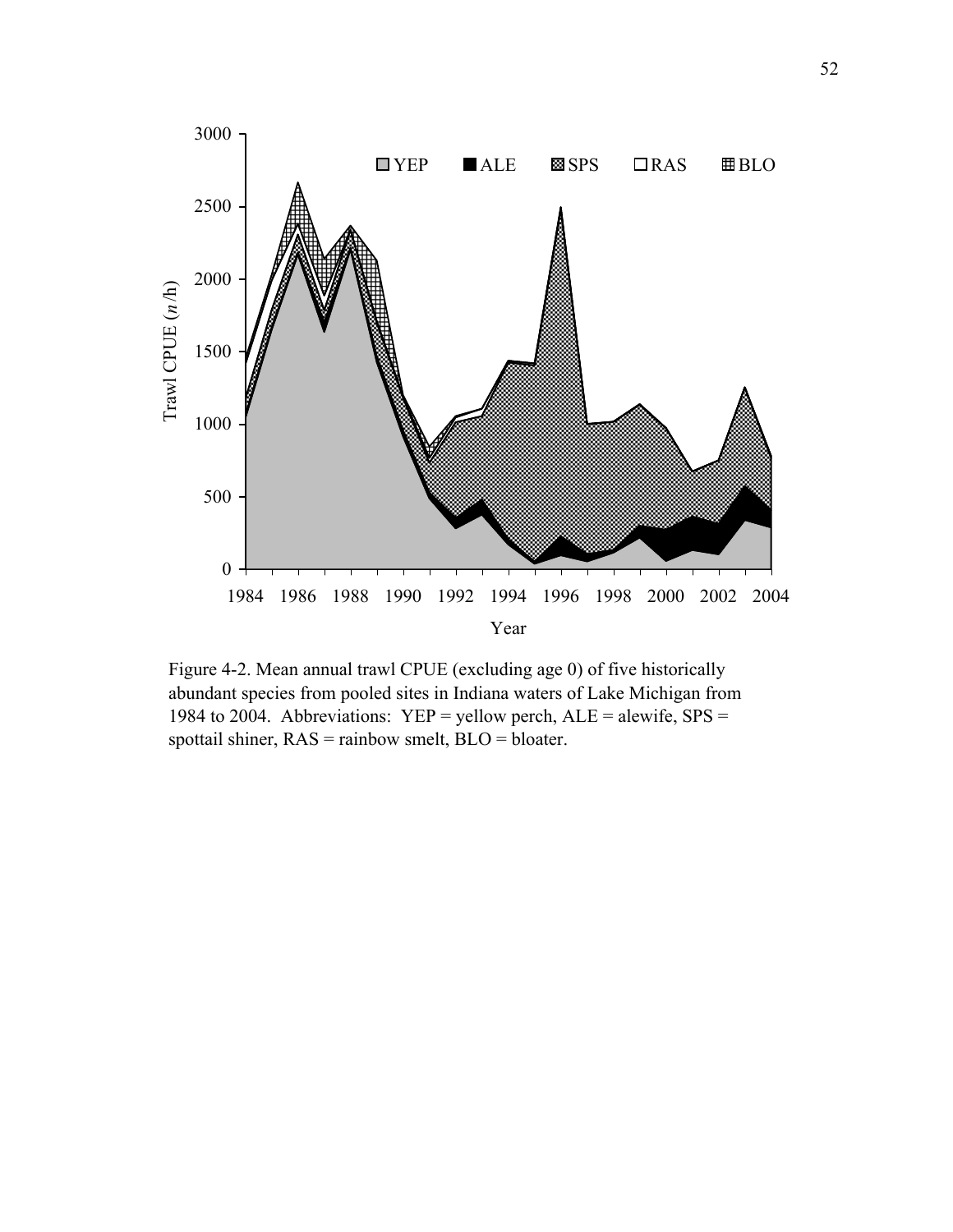while the rainbow smelt increased. Bloaters *Coregonus hoyi* were last caught in the trawl during 1999.

## *Yellow Perch*

The relative abundance of the 2004 trawl catch of age  $\geq 1$  fish at pooled sites M, K, and G decreased slightly but remains the second highest level since 1993 (Figure 4-3). The decline in yellow perch abundance after 1988 continued because of reduced recruitment and high mortality, as discussed under Job 3.

 Contrary to the trawl catch, gill net (51, 64, and 76 mm stretch measure) caught yellow perch increased for the second straight year in 2004 (Figure 4-4). Trends in gill net CPUE were similar at both depths, with the catch somewhat higher at 10 m when compared with 15 m. The combined mean value increased in 2004 to its second highest level since the early 1990s due the prominence of the 1998 year class.

 The selective bias of the gill net (Hamley 1975) and trawl sampling gear (Bethke et al. 1999; Hjellvik et al. 2001) may not provide a complete representation of a whole fish population when analysis is based solely or mainly with on gear type (Olin and Malinen 2003). Currently trawl CPUE is used as the main data source for understanding Lake Michigan yellow perch population dynamics, with fish captured in gill nets used primarily to increase the number of larger fish in the aging process. Although separate analysis is performed and provides useful information, incorporating different types of effort into one standard unit may provide a more comprehensive understanding of the population (Ricker 1975). Thompson et al. (1931) combined different gear types into a standard unit by scaling to the dominate gear among all gears assessing the Pacific halibut fishery. Although combining trawl and gill net data to form a single unit of effort may be more difficult (Ricker 1975), analyzing the differences in yellow perch demographics between the trawl and gill net catches could provide a more comprehensive understanding of the yellow perch population.

### *Alewife*

 An alewife aging study was initiated using four boney structures: scales, opercules, vertebrae, and whole otoliths. Previously, length frequencies distributions were used solely to determine alewife population age (Allen et al. 2002).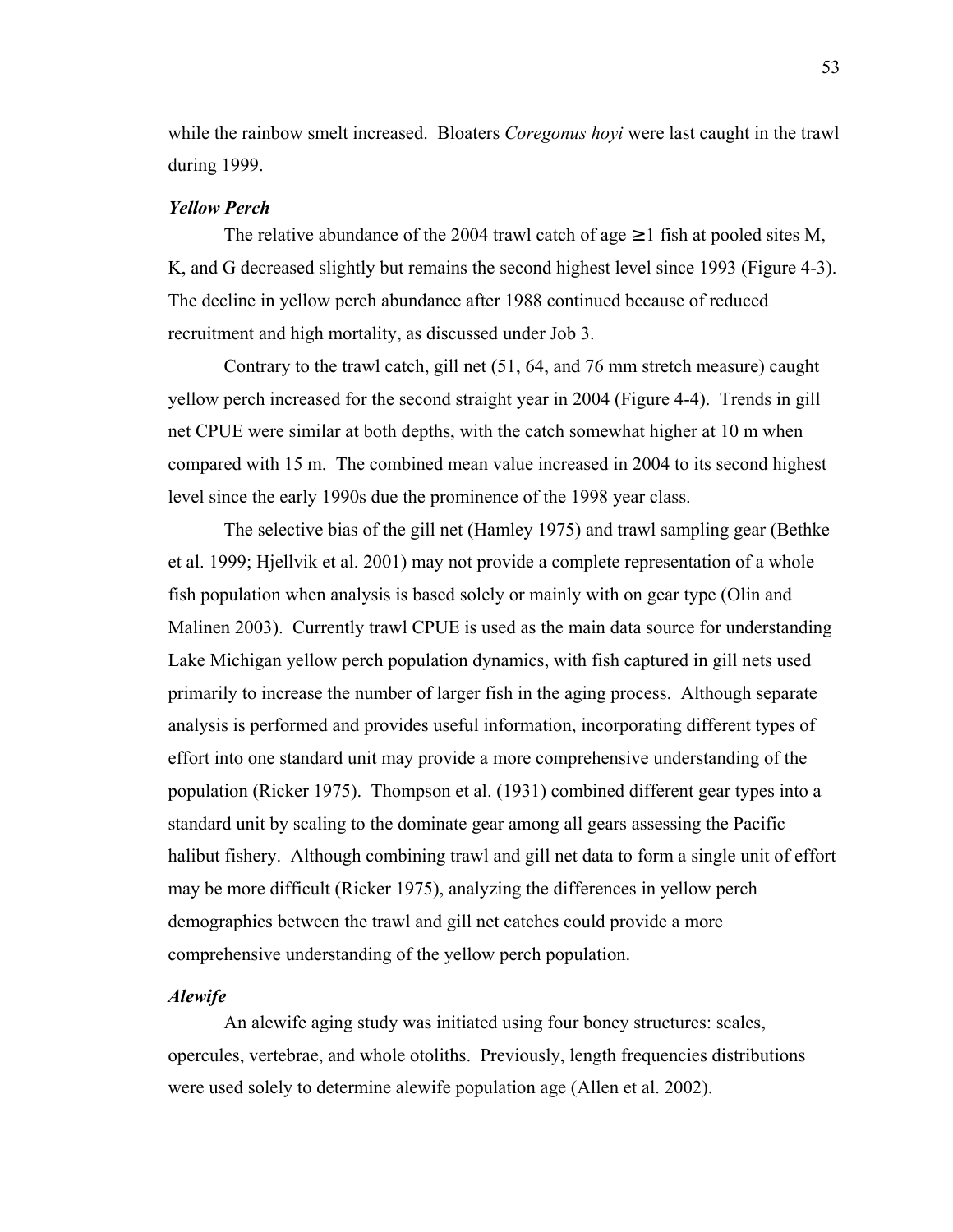

Figure 4-3. Mean annual trawl CPUE of yellow perch age ≥ 1 from pooled sites in Indiana waters of Lake Michigan from 1975 to 2004. Only site K was sampled from 1975 to 1983; 1984 to 1988 data represent pooled sites M and K; and 1989 to 2004 data represent pooled sites M, K, and G. No trawling was conducted in 1982. Error bars for 1983 to 2004 are  $\pm$  2 SE.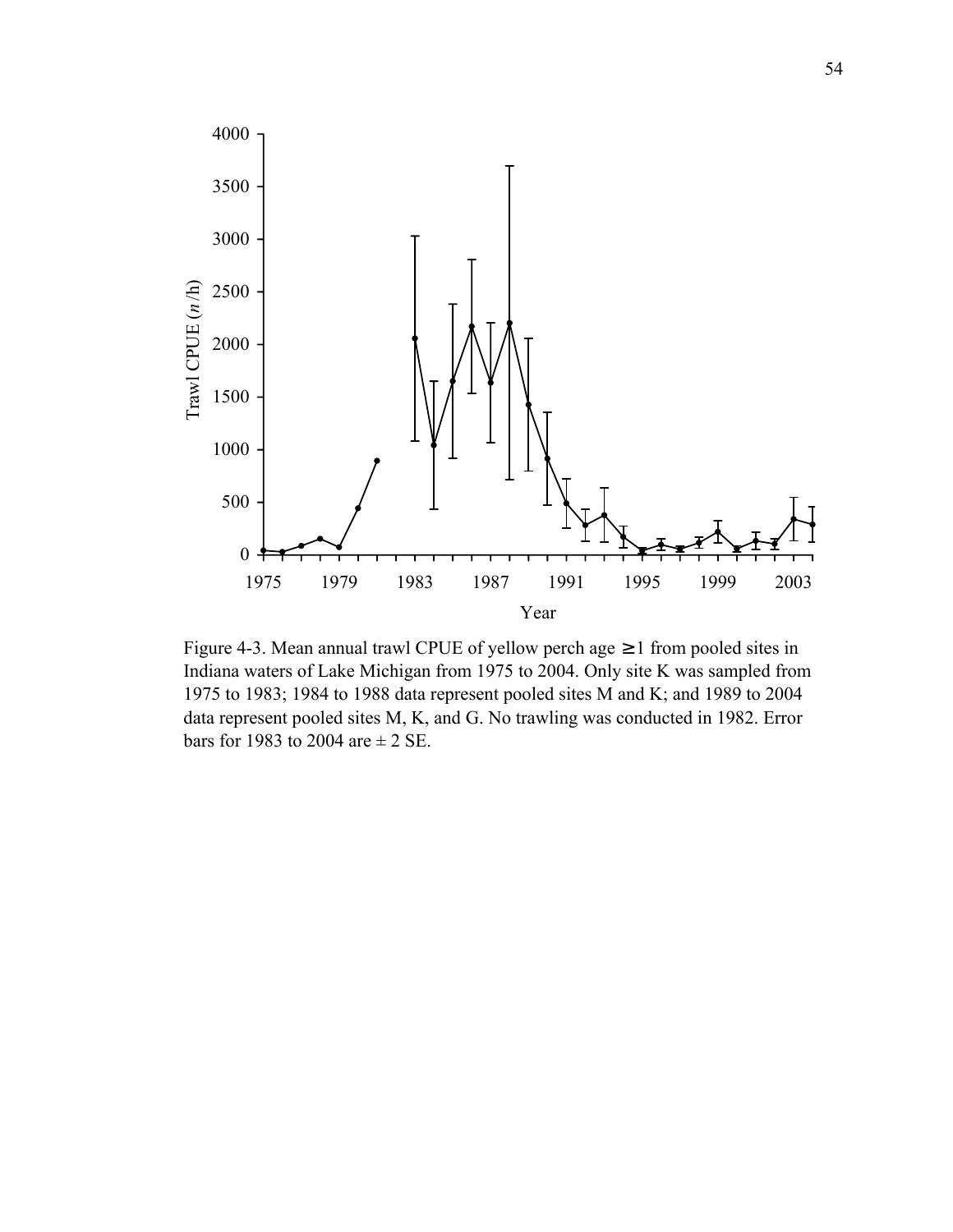

Figure 4-4. Mean annual gill net CPUE of yellow perch at 10 m, 15 m, and combined depths from pooled sites in Indiana waters of Lake Michigan from 1984 to 2004. Error bars represent  $\pm 2$  SE of combined means.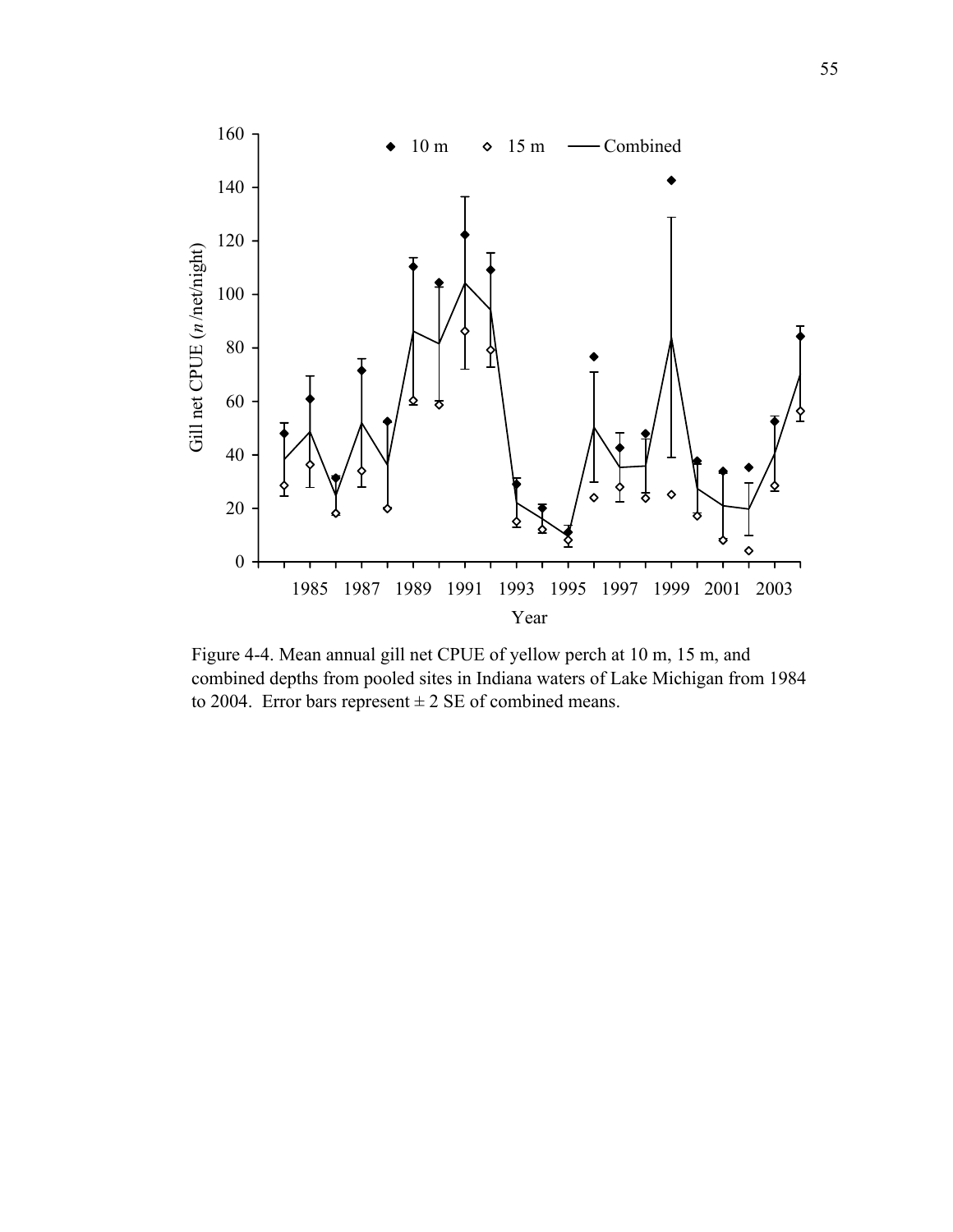The results of the study suggest otoliths (CV $\overline{y}$  = 0.10) provided greater precision than scales (CV $\frac{x}{r}$  = 0.14), vertebrate (CV $\frac{y}{r}$  = 0.17) and opercules (CV $\frac{y}{r}$  = 0.23) (LaBay

2005). Using the aging results from whole otoliths and information from the length frequency distributions, approximately 62% of the alewife population consisted of age 5 fish (1998 year class) in 2003. Similar to our findings, lakewide assessment by the Great Lakes Science Center found the 1998 year class comprised 73.1% of alewife age 1 and older in 2003 (Madenjian et al. 2005). We will continue to closely monitor alewife abundance due to its impact on yellow perch recruitment (see Job 5).

 The relative abundance trend of alewife in 2004 decreased to approximately half its level of 2003 (Figure 4-5). The decrease in alewife abundance is likely due to mortality associated with the dominate 1998 year class and minimal observed alewife recruitment based on aging and length frequencies analysis (Labay 2005). Mean alewife gill net CPUE remained very low in 2004 (Figure 4-6). Gill net CPUE is probably not a reliable index of overall alewife abundance because the deployed mesh sizes catch only the largest fish in the population.

### *Spottail Shiner*

 The mean trawl CPUE of spottail shiners in 2004 trended down from 2003 (Figure 4-7). Abundance continues to be significantly reduced from the peak abundance of 1996. We will continue to closely monitor the spottail shiner and examine any potential impact they may have on yellow perch.

### *Bloater*

 The bloater trawl CPUE at pooled sites M, K, and G was zero again in 2004 (Figure 4-8). Bloaters have been almost non-existent in the trawl catch since 1993 and only in 1992 was CPUE significantly different from zero. The bloater continues to be sharply depressed due likely to the alewife impacts noted by numerous authors (Wells and McLain 1973; Brown et al. 1987; Eck and Wells 1987; Brown and Eck 1992).

### *Rainbow Smelt*

 The trawl CPUE of rainbow smelt in 2004 increased to its highest level since 1993 (Figure 4-9). This marked only the second time since 1984 that rainbow smelt CPUE was significantly different than zero. As with the bloater, the rainbow smelt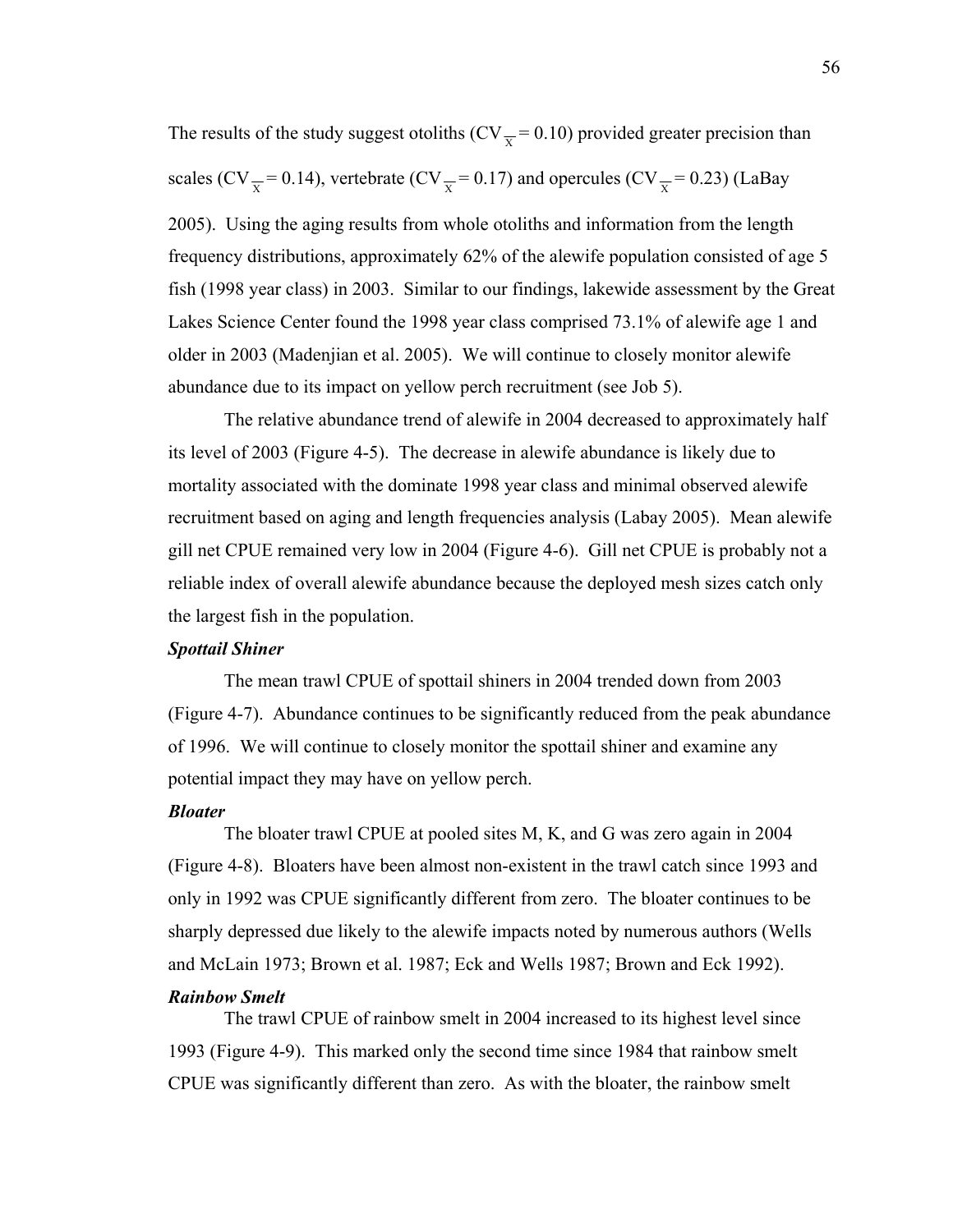

Figure 4-5. Mean annual trawl CPUE of alewives age ≥ 1 from pooled sites in Indiana waters of Lake Michigan from 1984 to 2004. The 1984 to 1988 data represent pooled sites M and K; the 1989 to 2004 data represent pooled sites M, K, and G. Error bars are  $\pm$  2 SE.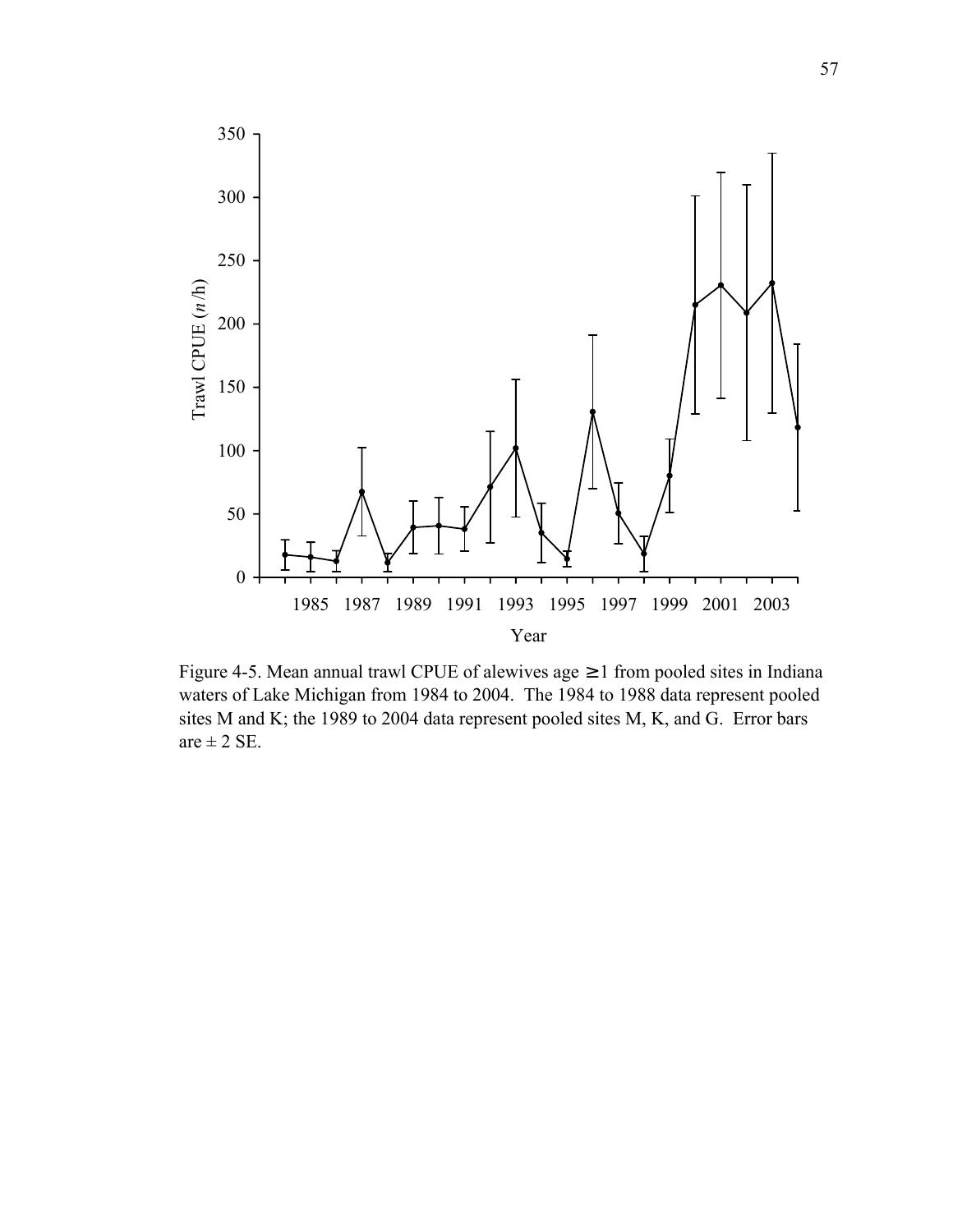

Figure 4-6. Mean annual gill net CPUE of alewives at 10 m, 15 m, and combined depths from pooled sites in Indiana waters of Lake Michigan from 1984 to 2004. Error bars represent  $\pm 2$  SE of combined means.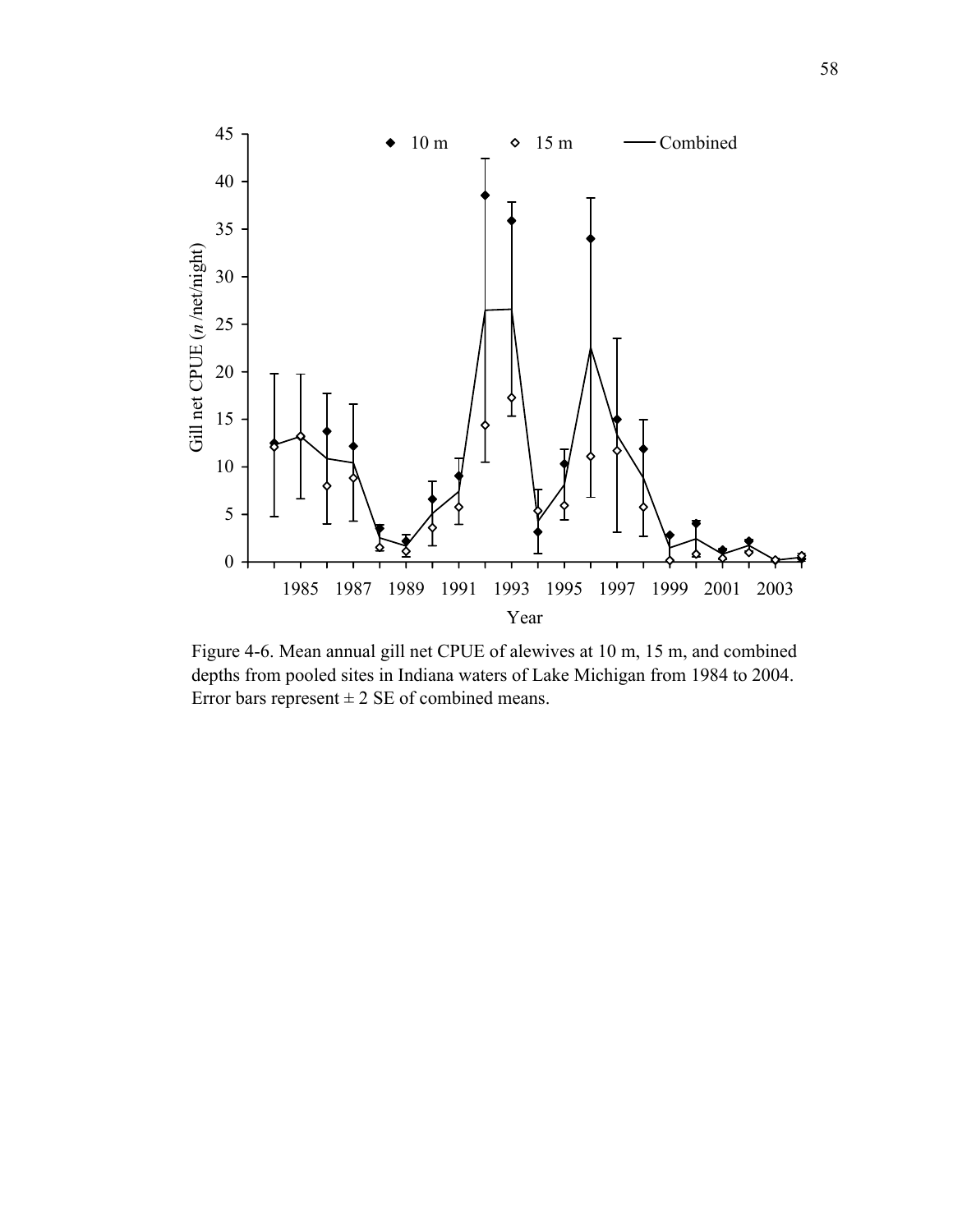

Figure 4-7. Mean annual trawl CPUE of spottail shiners age  $\geq 1$  from pooled sites in Indiana waters of Lake Michigan from 1984 to 2004. The 1984 to 1988 data represent pooled sites M and K; the 1989 to 2004 data represent pooled sites M, K, and G. Error bars are  $\pm 2$  SE.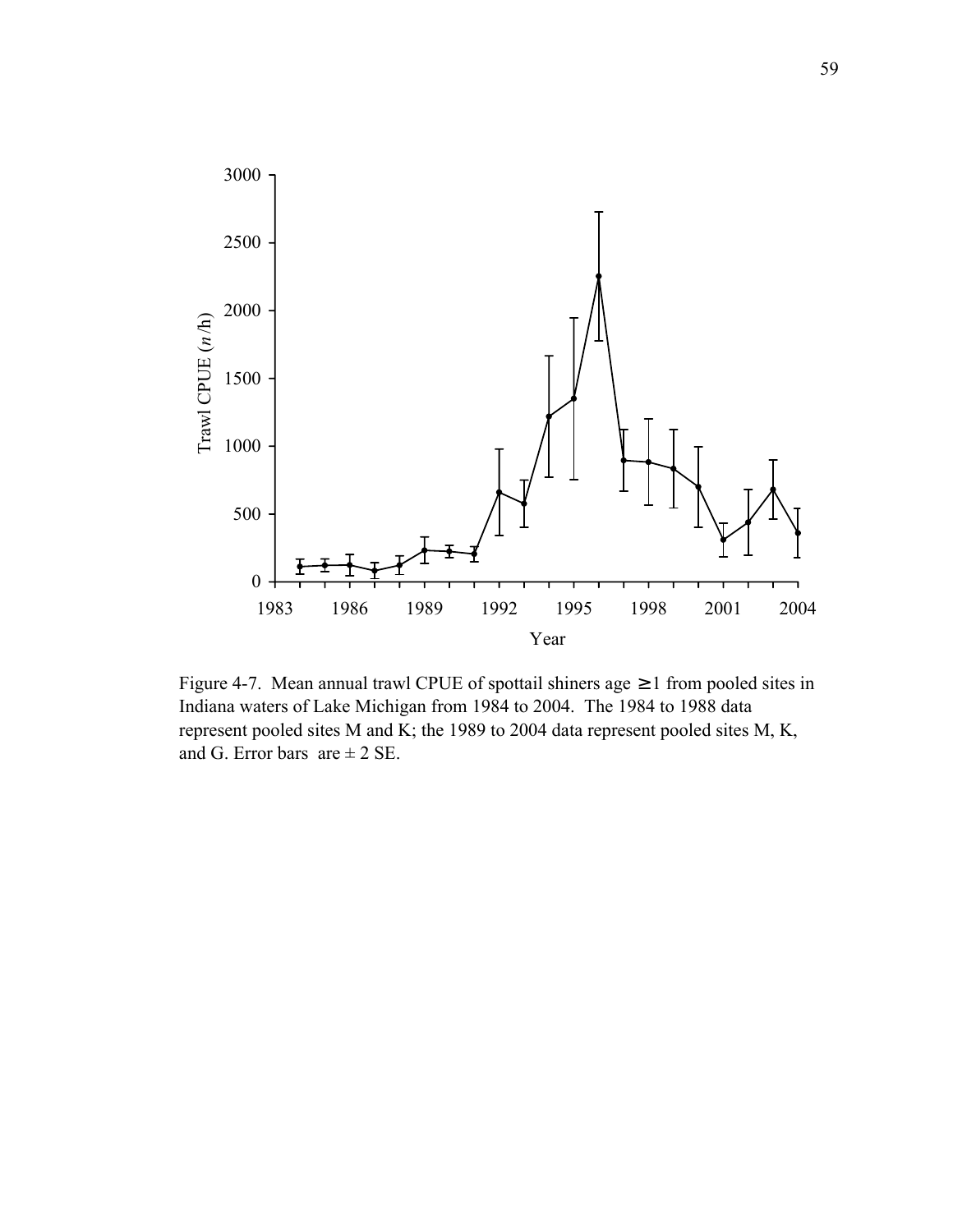

Figure 4-8. Mean annual trawl CPUE of bloaters age  $\geq 1$  from pooled sites in Indiana waters of Lake Michigan from 1984 to 2004. The 1984 to 1988 data represent pooled sites M and K; the 1989 to 2004 data represent pooled sites M, K, and G. Open circles represent no fish collected and error bars are  $\pm 2$  SE.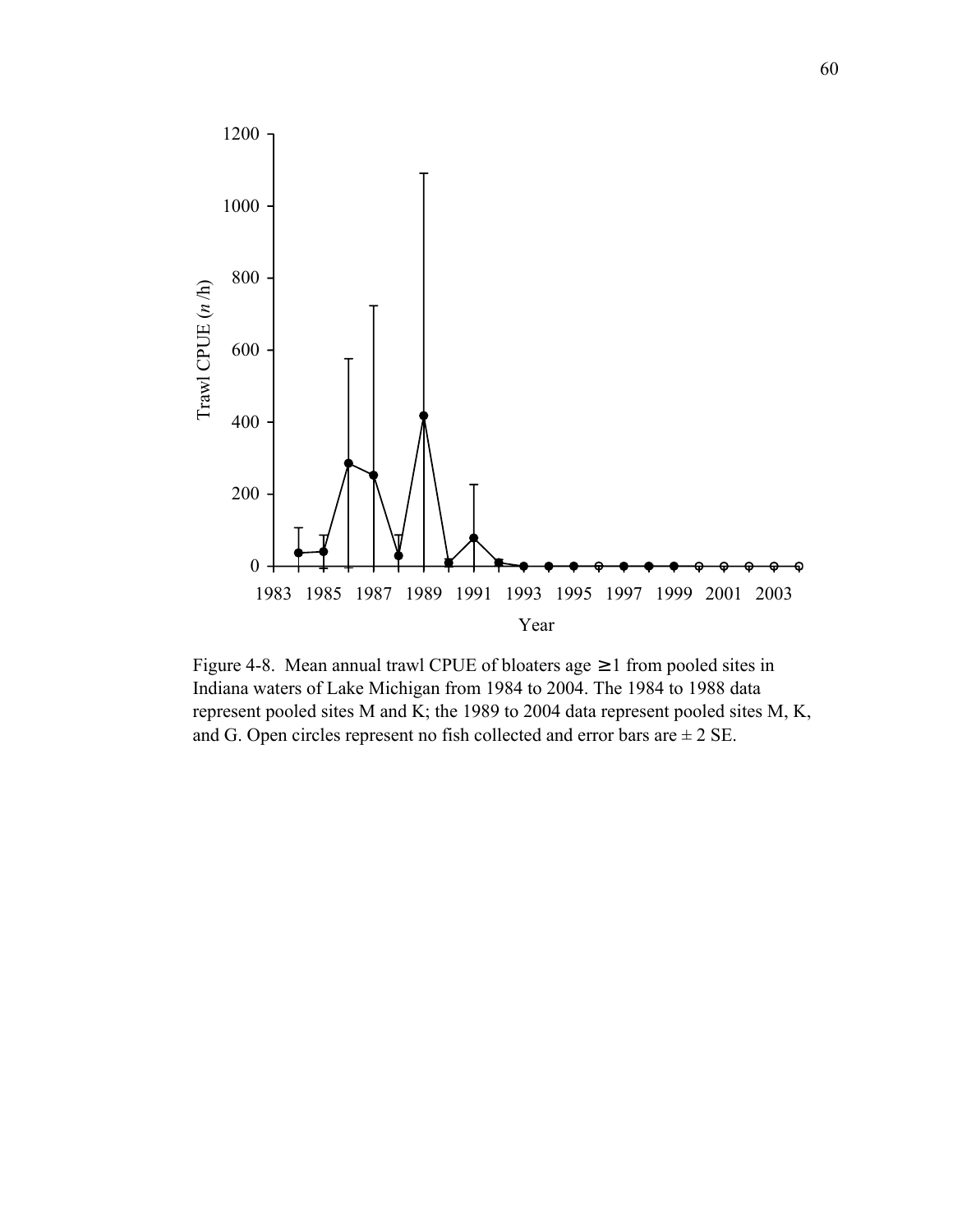

Figure 4-9. Mean annual trawl CPUE of rainbow smelt age  $\geq 1$  from pooled sites in Indiana waters of Lake Michigan from 1984 to 2004. The 1984 to 1988 data represent pooled sites M and K; the 1989 to 2004 data represent pooled sites M, K, and G. Error bars are  $\pm$  2 SE.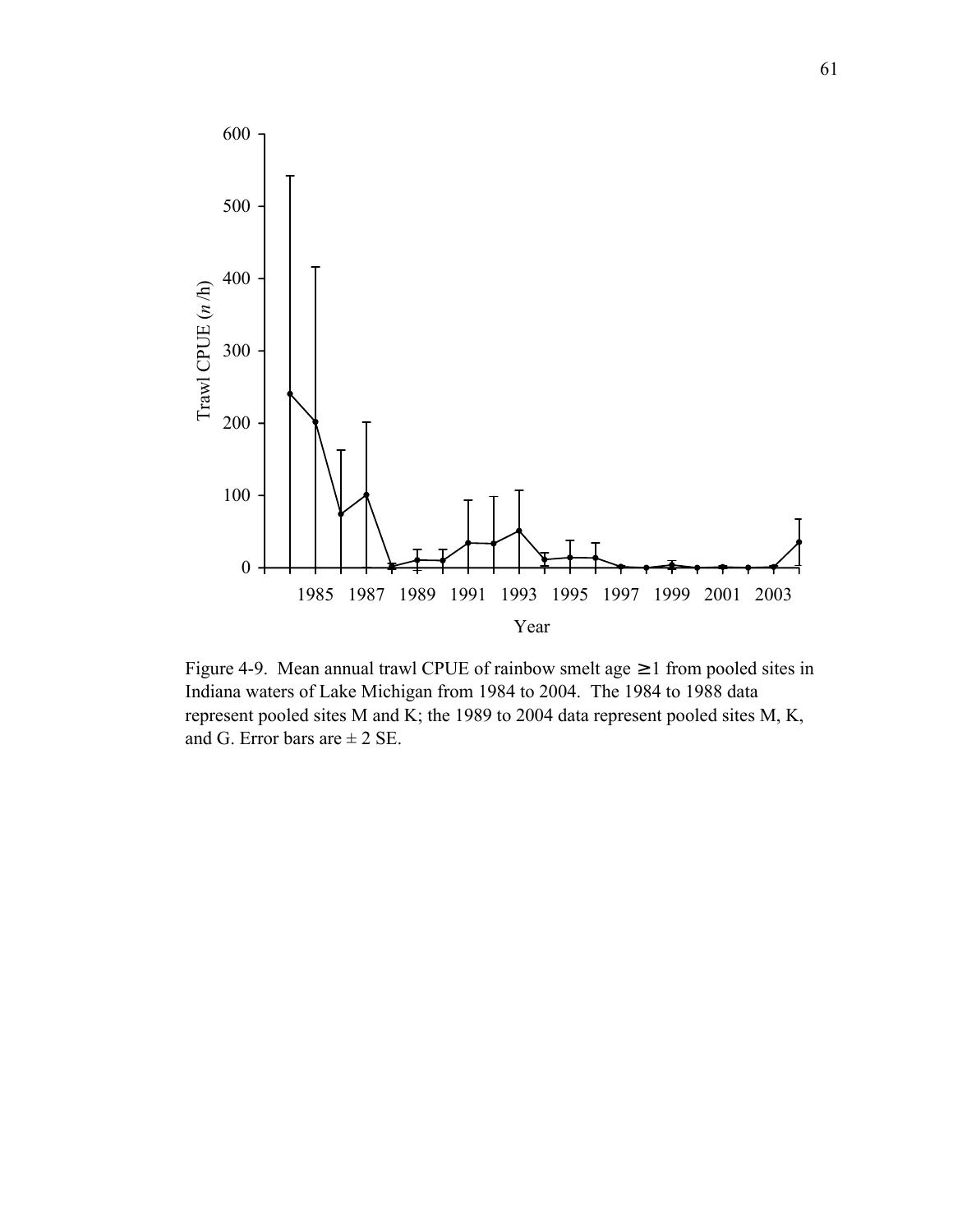continues to be depressed due likely to continued alewife effects (Smith 1970; Emery 1985).

# *Round Goby/Mottled Sculpin/Johnny Darter*

 Several changes have occurred over the past two decades in the population abundance of three benthic fishes: mottled sculpin, johnny darter, and round goby. Although the mottled sculpin and johnny darter population between 1984 and 1999 never showed high densities or frequency of occurrence (Lauer et al. 2004), they were everpresent in the population. Mottled sculpins were primarily found at site K, with sites M and G showing only a limited and sporadic abundance, although from 1994 to 1998, mottled sculpins were found in 87% of all samples. In contrast, johnny darters were present at all three stations during the period 1984-1999 but in low abundance. Both the mottled sculpin and johnny darter populations declined after 1999, eventually falling to zero beginning in 2001 and continued to be nonexistent at our sampling locations since that time. This change in abundance corresponded with the population expansion of the non-indigenous round goby, with our first capture in the trawl in 1998 (Figure 4-10). Round gobies are known to negatively impact mottled sculpins (Jude et al. 1995) and appear responsible for the decline of this species and the johnny darter in Indiana waters of Lake Michigan (Lauer et al. 2004). A more complete analysis of this interaction is provided by Lauer et al. (2004).

# *Trout-Perch*

 Trawl CPUE of trout-perch in 2004 remained at a level similar to the past four years and the years prior to 1996 (Figure 4-11). It is unclear why trout-perch CPUE has recently shown (1996 to 1999) wide fluctuations during the 1984 to 2003 period. Currently, no apparent correlation between CPUE of trout-perch and yellow perch or alewives has been defined (Sapp 1999).

# *Other Species*

 Several other species occur incidentally in the trawl catch, but annual catches are too low to make meaningful comparisons of relative abundance among years. The species composition of the incidental catch in 2004 was generally similar to that reported in other years. We will continue to carefully monitor the species present and be on the lookout for additional nonindigenous species.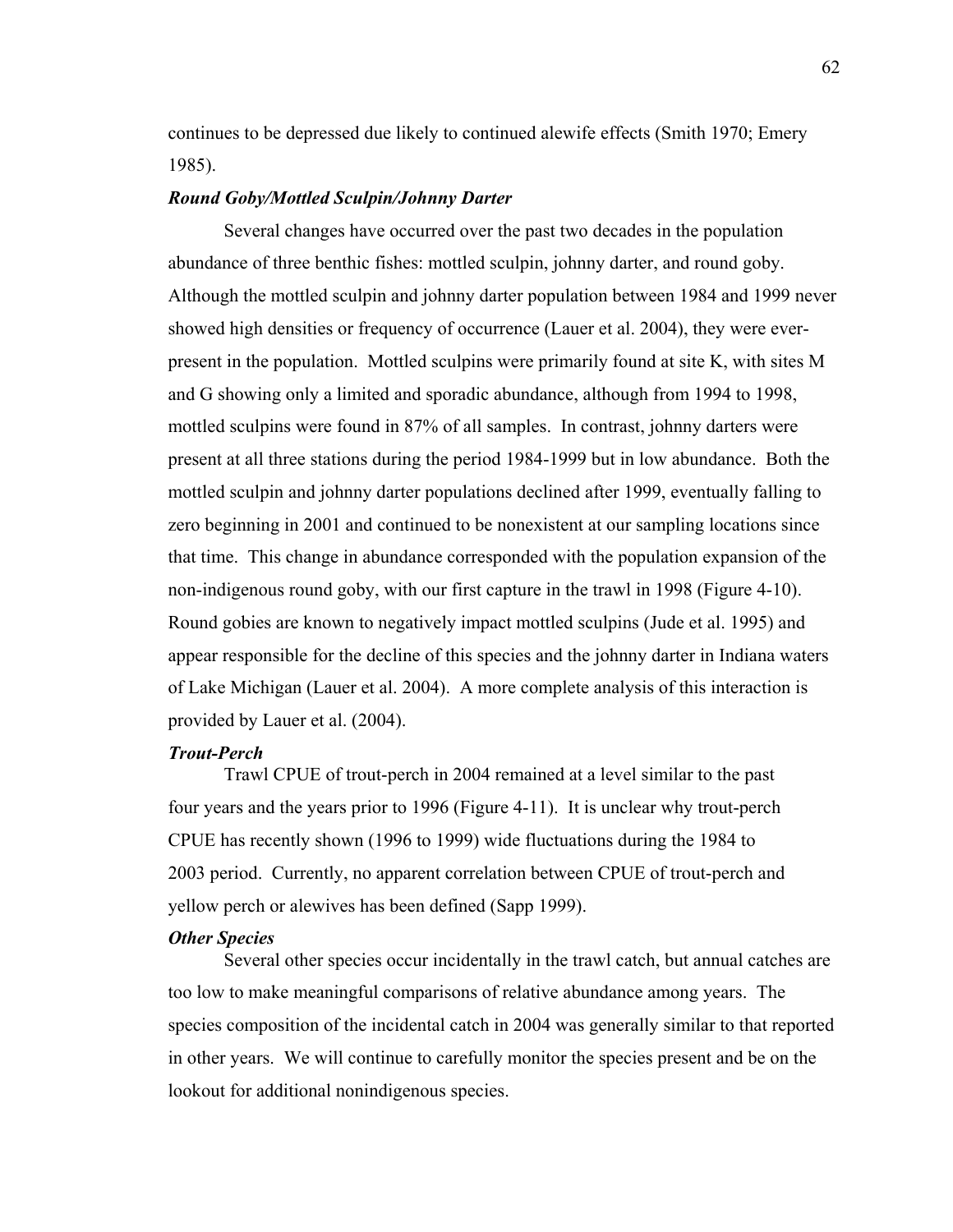

Figure 4-10. Mean annual trawl CPUE of round gobies age ≥ 1 from pooled sites in Indiana waters of Lake Michigan from 1998 to 2004. Error bars are  $\pm 2$  SE.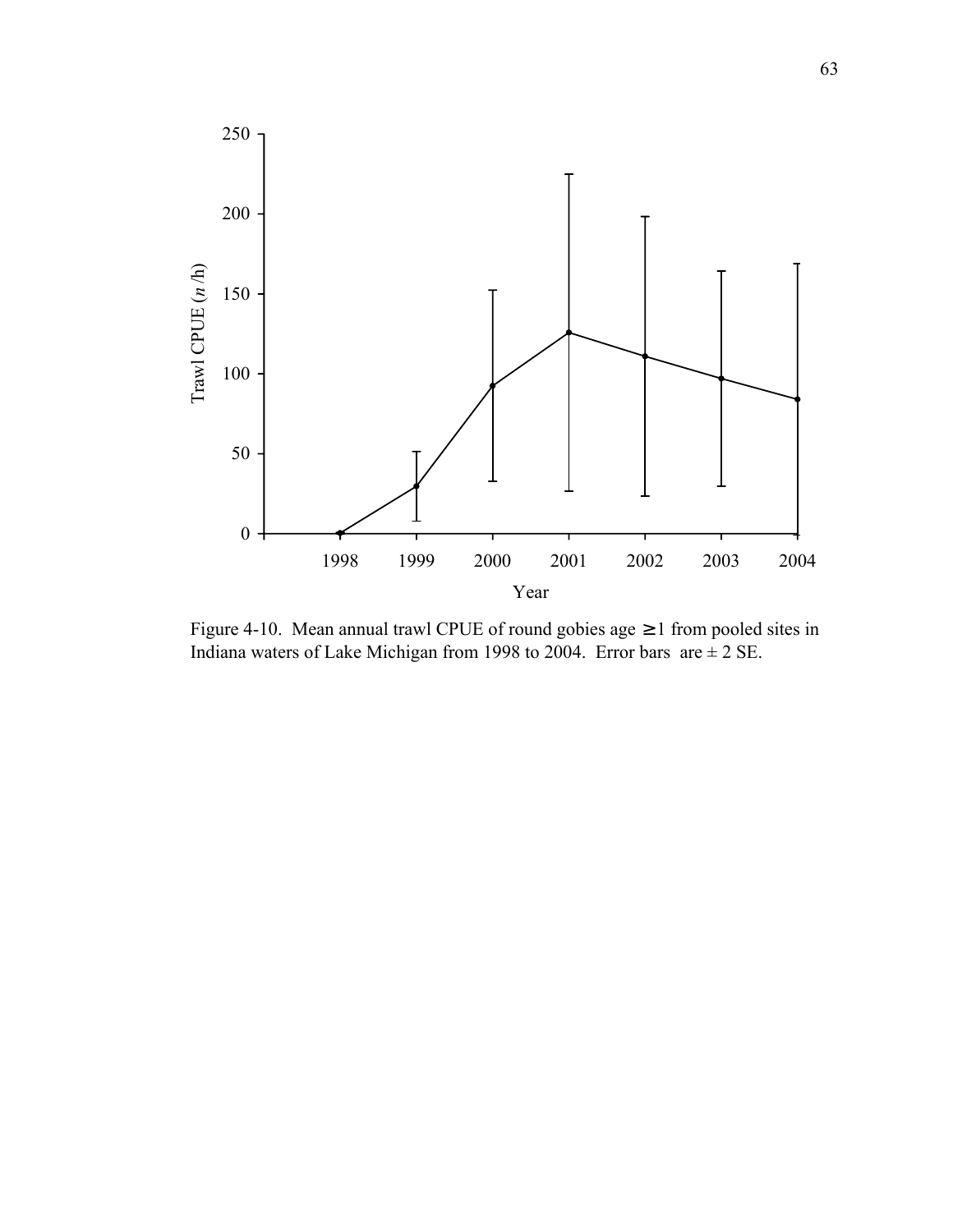

Figure 4-11. Mean annual trawl CPUE of trout-perch age  $\geq 1$  from pooled sites in Indiana waters of Lake Michigan from 1984 to 2004. The 1984 to1988 data represent pooled sites M and K; the 1989 to 2004 data represent pooled sites M, K, and G. Error bars for 1994 to 2004 are  $\pm$  2 SE.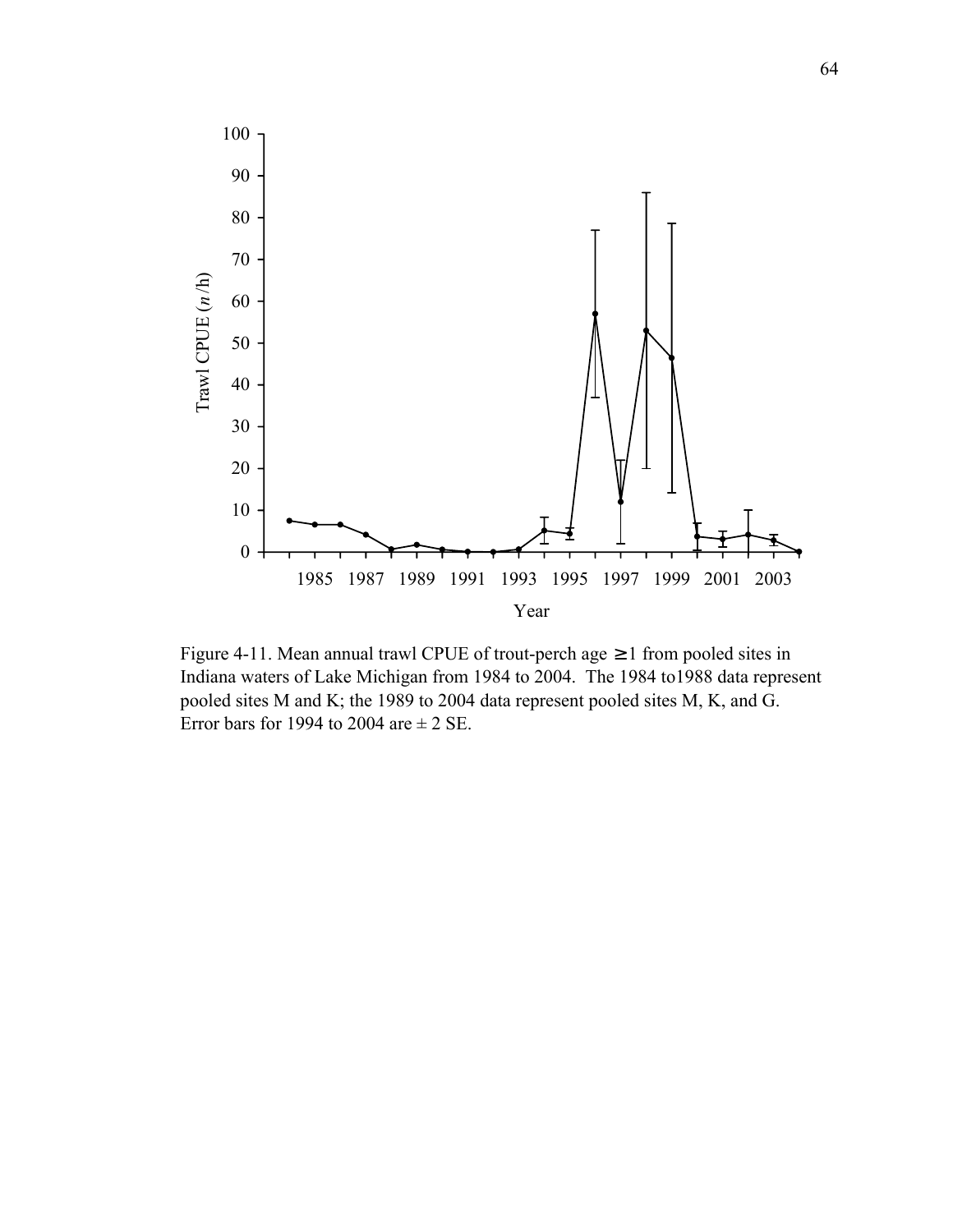# *Job 5: The Development and Refinement of Descriptive, Predictive, and Simulation Models of the Yellow Perch Population in Indiana Waters of Lake Michigan*

## **Forecasting Quality Sized Yellow Perch CPUE**

 Shroyer and McComish (1998) used cross-correlation to forecast quality sized yellow perch CPUE and identified a strong positive relation between trawl CPUE of stock-size fish (*S*) in year *t* and quality-size fish (*Q*) in year  $t + 2$  for  $t = 1975-1979$ , 1981, and 1983-1994. This relationship was described for pooled sites M and K by the linear model,

(1) 
$$
\sqrt{Q_{t+2}} = 2.68 + 0.00572 \cdot S_t
$$

and was due to survival and growth of sub-quality (< 200 mm) stock-size fish from *t* to *t* +2. The CPUE of quality-size fish predicted by the model closely approximated the trend in observed values, and the model correctly predicted that quality CPUE would remain less than about 40/h in 1997-1998 (Appendix 3-2).

 Figure 5-1 is an updated plot of the relationship between trawl CPUE of qualitysize and stock sized fish. The updated model includes data from the years 1975 to 2004 with incorporation of site G beginning in 1989 and recalculation of stock and quality CPUE for earlier years. The data points for  $t = 1997$  to 2002 fell well within the cluster of other points at the low end of stock and quality CPUE, providing no evidence of a recent change in the relationship. The 95% confidence intervals for the slope and intercept of the updated regression line include the slope and intercept of model (1), indicating no significant difference. The updated model for pooled sites M, K, and G is,

(2) 
$$
\sqrt{Q_{t+2}} = 3.08 + 0.0045 \cdot S_t
$$
 (adjusted R<sup>2</sup> = 0.62)

Model (2) predicts with 95% confidence that quality CPUE will be less than 56 fish/h from 2005 through 2006.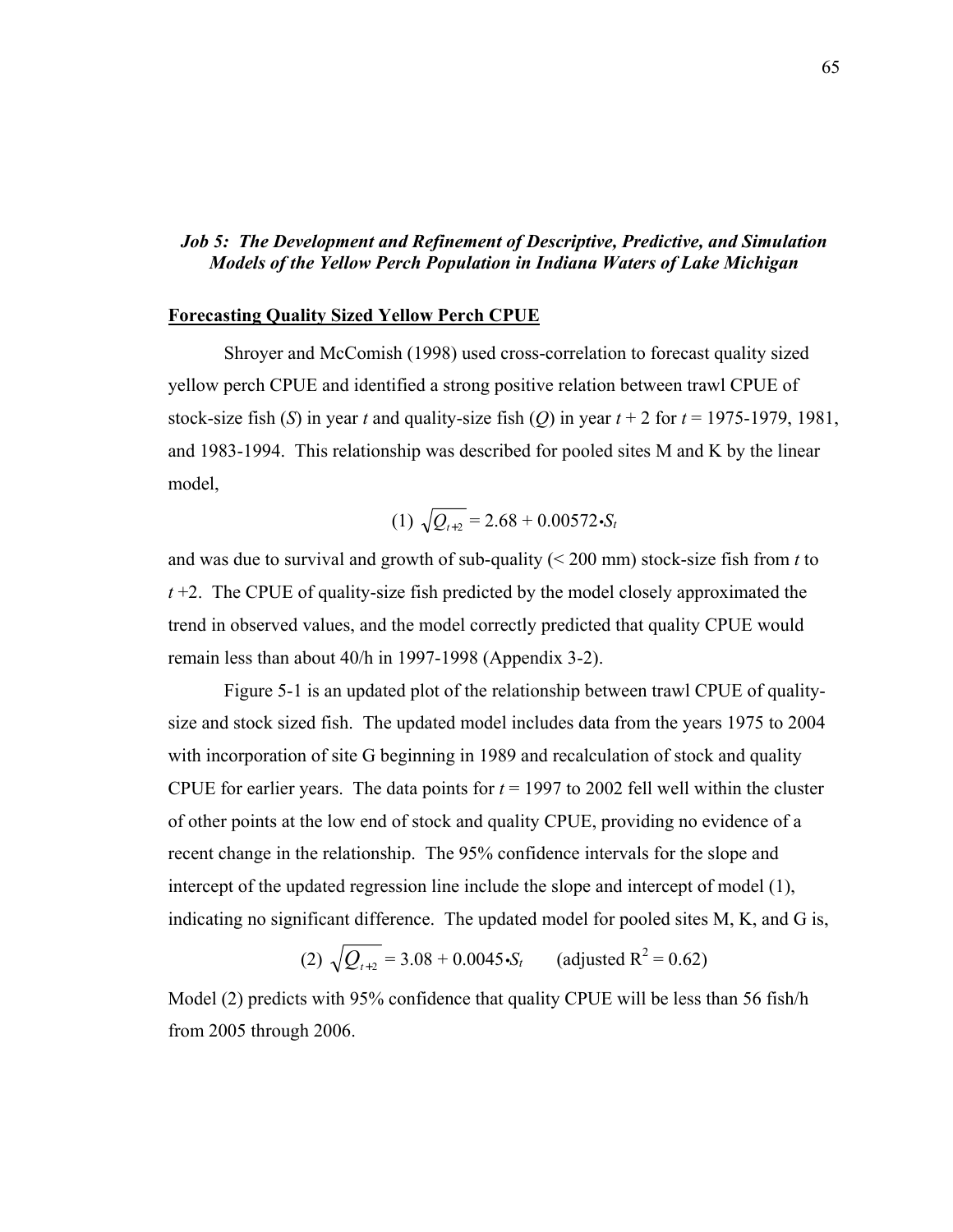

Figure 5-1. Relationship between trawl CPUE (*n* /h) of stock-size yellow perch and the square root of trawl CPUE (*n* /h) of quality-size yellow perch at sites M, K, and G in Indiana waters of Lake Michigan. *t* includes data from 1975 to 1979, 1981, and 1983 to 2004. Gaps in the time series  $t = 1980$  and 1982 are due to a lack of index trawl data for 1982. This plot is an update of Figure 4 in Shroyer and McComish (1998).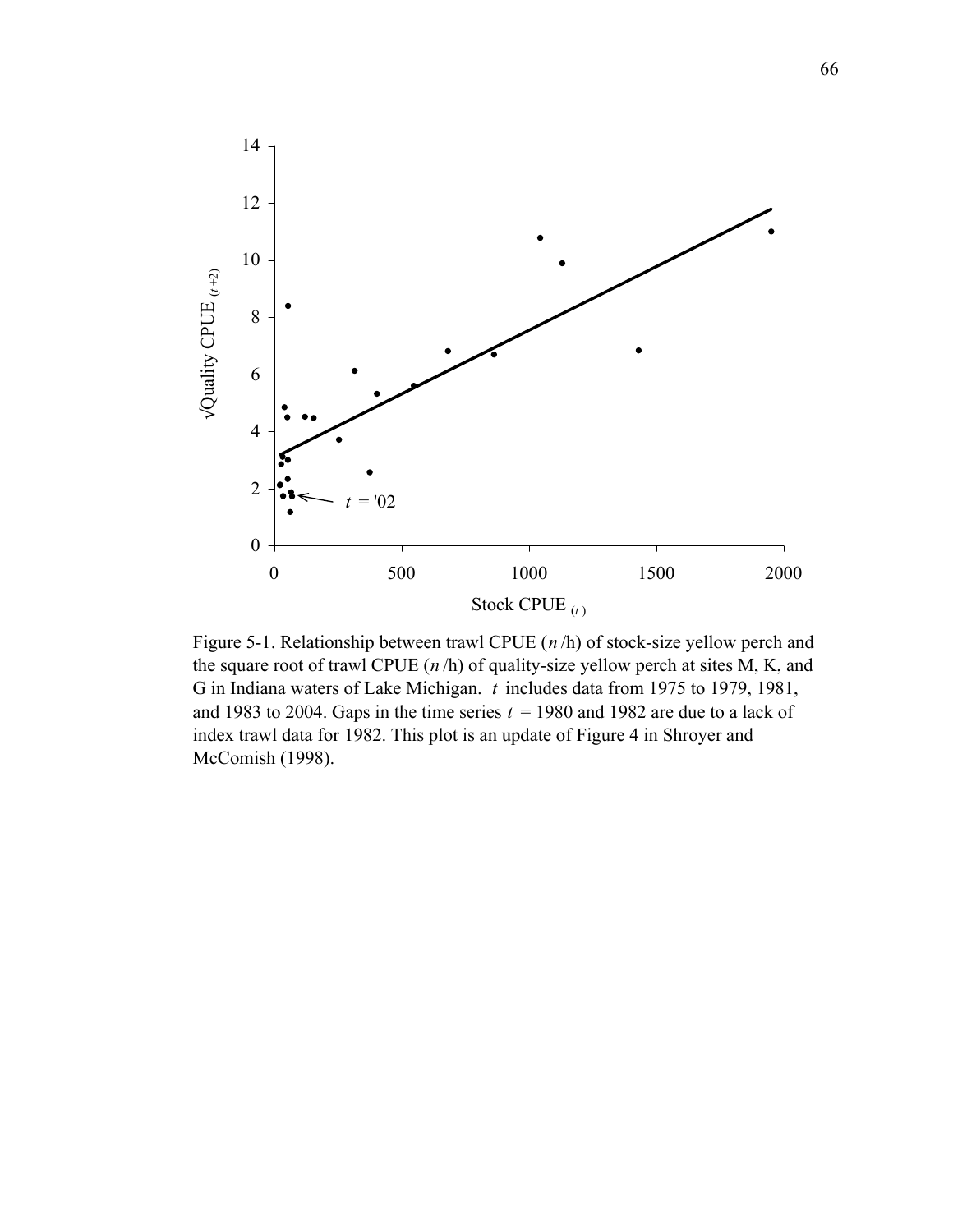### **Alewife and Yellow Perch Recruitment**

 Shroyer and McComish (2000) examined the relationship between the abundance of alewives and the recruitment of yellow perch to determine whether alewives were potentially responsible for the yellow perch recruitment failures in southern Lake Michigan after 1988. The relationship between alewife abundance and yellow perch recruitment was modeled for pooled sites M and K as

$$
(3) \log_{e} R_{t+2} = 11.7 - (2.12) \log_{e} A_{t}
$$

where  $R_{t+2}$  is the CPUE of age-2 yellow perch in year  $t + 2$  and  $A_t$  is the CPUE of alewives age 1 or older in year *t*. The model explained more than 70% of the variability in recruitment of the 1984 to 1996 yellow perch year classes. The strong negative relationship between alewife abundance and yellow perch recruitment has important management implications, which were discussed by Shroyer and McComish (2000).

 Figure 5-2 updates the model noted above found in McComish et al. (2000) by including data from the years 1984 to 2004 and incorporating site G beginning in 1989. With the addition of the 2004 data, the 95% confidence intervals for the slope of the updated regression line no longer includes the slope of model (3), indicating a difference between the two models. The high alewife abundance observed since 2000 (Figure 4-6) led to an expectation that recruitment of age 2 yellow perch in 2003 and 2004 (2001 and 2002 year classes) would have been further suppressed based on previous knowledge (Allen et al. 2004). The perturbation in the model as a result of the added data points ( $t =$ '02 and '03) may be due to factors associated with alewife population demographics. We would expect with the observed alewife abundance at its highest since 1984 (Figure 4-5) that recruitment of yellow perch (age 2 to the trawl) for the years 2003 and 2004 would have been comparable to the recruitment observed in 2002 (Figure 5-2). Alewives (149 to 200 mm TL) have been shown to prey upon larval yellow perch (Brandt et al. 1987; Kohler and Ney 1980), which may be one of several mechanisms explaining the consistent failed yellow perch recruitment in Lake Michigan (Clapp and Dettmers 2004). The alewife population in Indiana waters consisted primarily of the 1998 year class during 2001 and 2002 and was comprised mainly of fish > 120 mm TL with smaller alewives making up less than 20% of the population (Labay 2005). This skewed alewife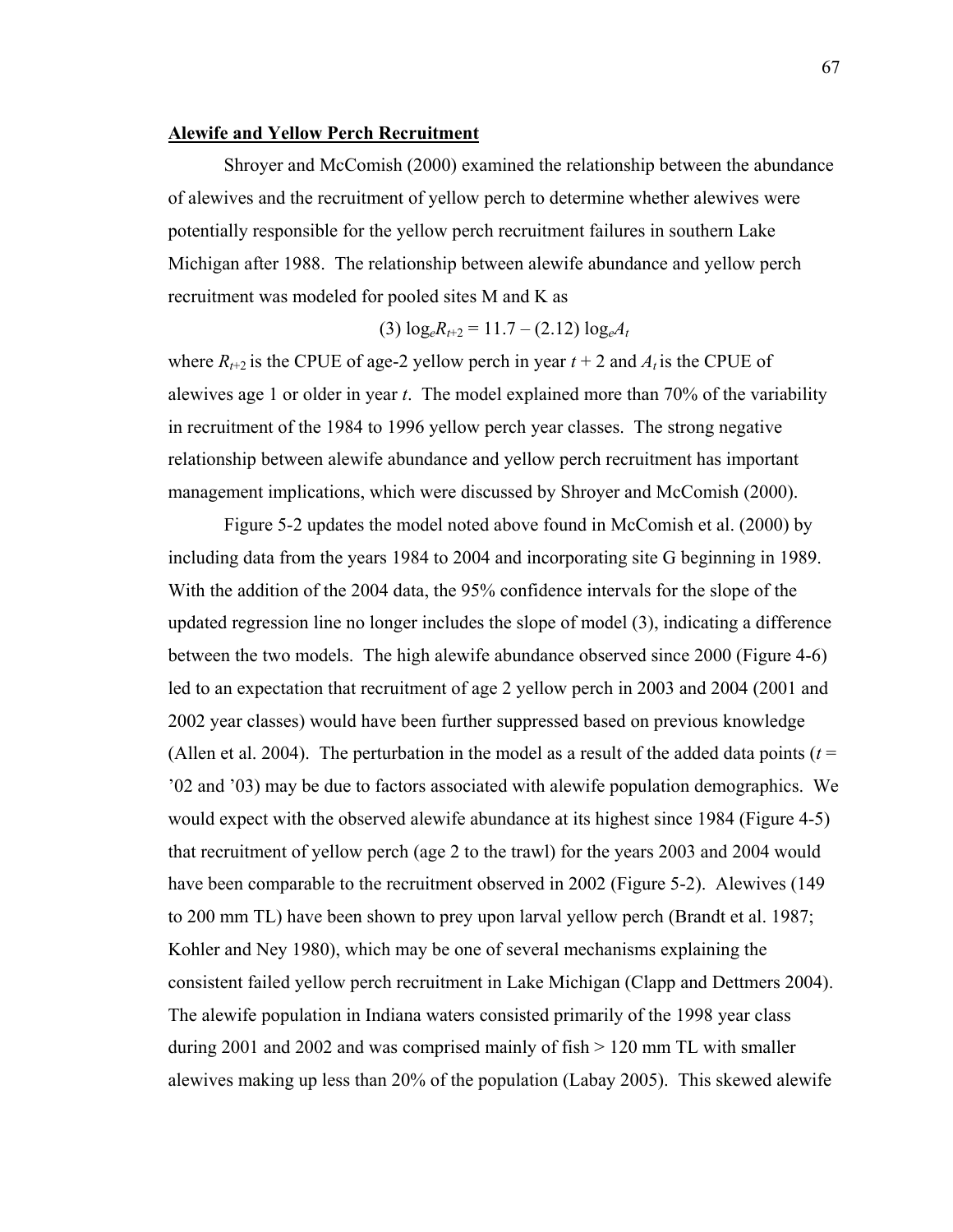

Figure 5-2. Relationship between trawl CPUE (*n* /h) of age-1 and older alewives in year *t* (*A*<sub>t</sub>) and trawl CPUE (*n*/h) of age-2 yellow perch in year  $t(R_{t+2})$  at sites M, K, and G in Indiana waters of Lake Michigan. *t* includes data from 1984 to 2004.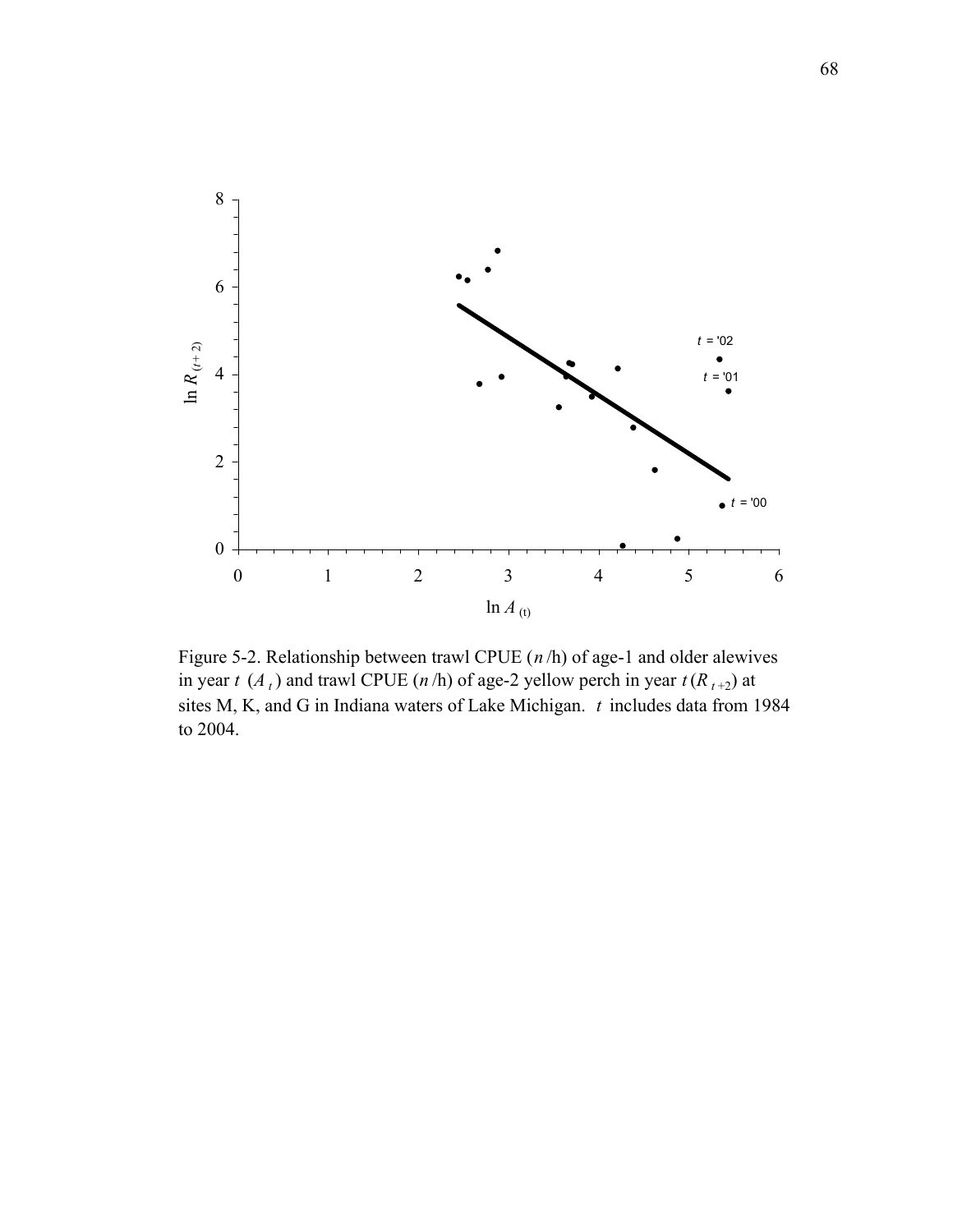size and age frequency may be putting differential pressure on prey species in contrast to historic expectations, allowing an increase in yellow perch recruitment. Because this hypothesis is in contrast to the findings of Brookings et al. (1998) and Krueger et al. (1995) who suggest alewives < 149 mm TL have been shown to prey on other larval fish, we will continue to investigate this relationship.

The updated model for pooled sites M, K, and G is:

 $(4) \log_e R_{t+2} = 8.83 - (1.33) \log_e A_t$ (adjusted  $R^2 = 0.42$ )

Model (4) predicts with 95% confidence that age-2 CPUE of the 2004 year class in 2006 will be below 317/h. It appears likely yellow perch recruitment for the 2003 year class will remain relatively low as measured by Figure  $(3-1)$ . Alewife trawl CPUE in 2003 was at the highest recorded level since 1984 and exceeded the range of values used to compute equation (4), thus predictions should not be made for recruitment of the 2003 yellow perch year class at this time. However, because the model depicts a threshold at which alewife relative abundance above 32 fish/h may result in failed recruitment of age 2 yellow perch, it suggests the 2003 year class strength will likely be similar to year classes since 1989 as shown in Figure 3-1.

#### **Alewife, Stock, and Yellow Perch Recruitment**

 Shroyer and McComish (2000) discussed the possible importance of yellow perch spawning stock abundance in the prediction of yellow perch recruitment in years when alewife abundance is low enough to allow the potential for strong recruitment, but they did not include spawning stock abundance in their published model. It is possible to include both spawning stock abundance and alewife abundance in a Ricker type stockrecruitment model. A model of this type first appeared in McComish and Shroyer (1996) and was recently updated in McComish et al. (2000). In this section, we present an update to the most recent edition of this model by incorporating  $t = 2004$ . For a description of the algebraic manipulation of the alewife-yellow perch interaction into the standard Ricker stock-recruitment equation, see McComish et al. (2000). Standard multiple linear regression fitting  $R_{t+2}$ ,  $S_t$ , and  $A_t$  from pooled sites M, K, and G for *t* including 1984 to 2004 resulted in the model: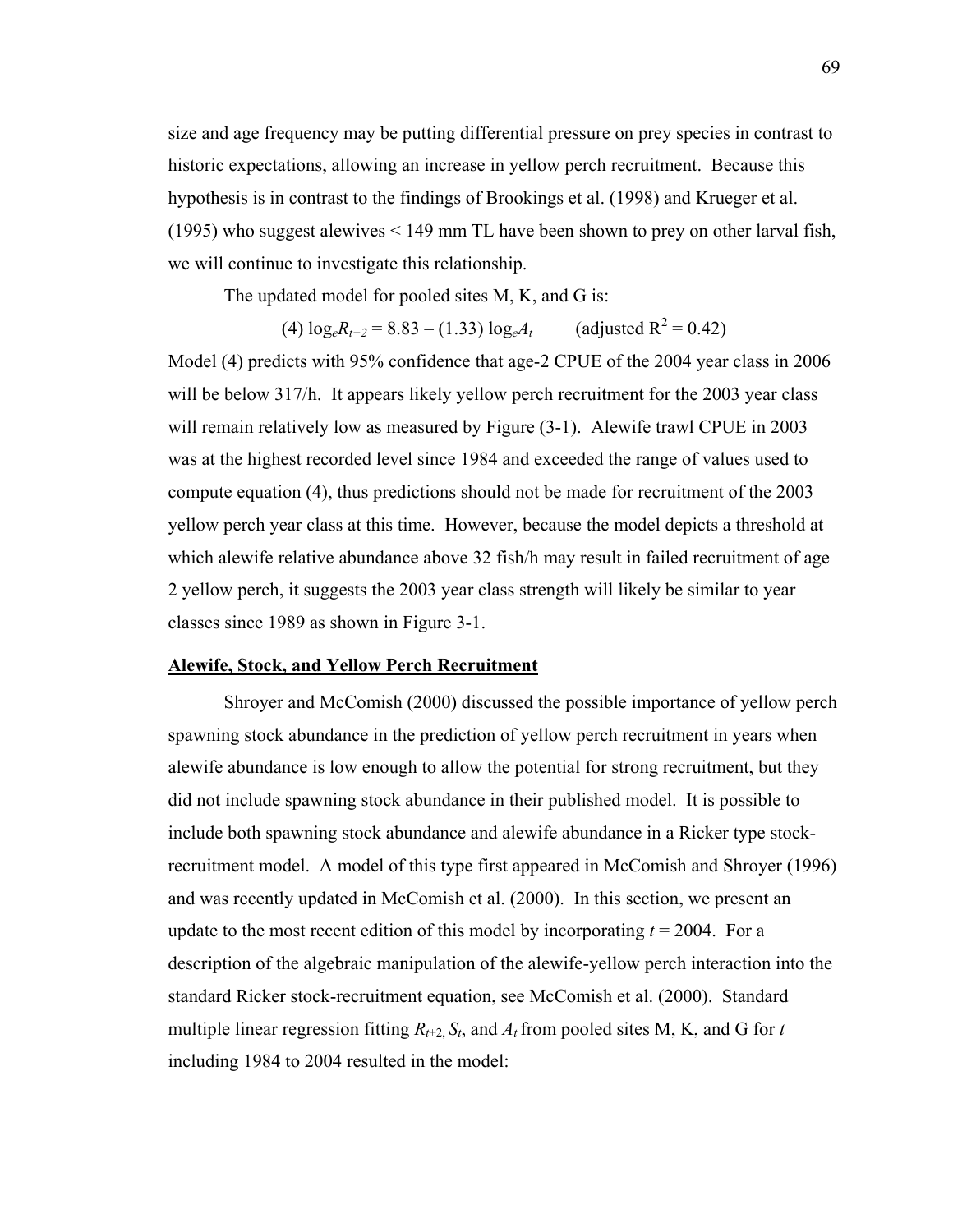(5) 
$$
\log_e(\frac{R_{t+2}}{S_t}) = 5.719 - 0.021S_t - 1.119 \log_e A_t
$$

where  $R_{t+2}$  is the trawl CPUE of age-2 yellow perch in year  $t + 2$ ,  $S_t$  is the trawl CPUE of quality-size ( $\geq 200$  mm) yellow perch in year *t*, and  $A_t$  is the CPUE of alewives age 1 or older in year *t*. Residuals were normally distributed (Anderson-Darling normality test: *A*<sup>2</sup>  $= 0.350$ ;  $P = 0.435$ ), residual plots did not indicate substantial lack of fit or non-constant variance, and residuals were not significantly autocorrelated (Durbin-Watson statistic = 0.78;  $P > 0.05$ ). Regression statistics for model (5) are listed in Table 5-1. The adjusted  $R^2$  for this model is 0.236, compared to 0.42 for model (4) of the previous section. Thus, addition of abundance of quality-size fish resulted in a decrease in statistical significance of the recruitment model. The variable  $S_t$  is, at best, only marginally significant (Table 5-1). However, there is strong biological justification for inclusion of the stock-recruitment relationship (Hilborn and Walters 1992). Model (5) is more biologically realistic than model (4) because it forces recruitment to approach zero as spawning stock approaches zero.

 Model (5) predicts the 2004 yellow perch year class to average 19.9 fish/h at age 2 (95% prediction interval: 0.03/h to 64.5/h) in 2006. The trawl CPUE of the 2003 yellow perch year class at age 2 is estimated to be less than 1/h (95% prediction interval: 0.01/h to 24/h). Based on trawl catches of the 2003 year class at age 1 (Appendix 3-3) it appears that recruitment to the trawl at age two will exceed the upper end of the prediction interval. As with model (4), predictions using the 2003 alewife CPUE values in model (5) is limited but results would likely suggests prediction intervals similar to those presented for the 2002 year class based on the influence of alewife abundance in this model.

 To gain additional insight into the mechanisms effecting yellow perch recruitment we examined abiotic factors that may help to explain additional variability observed in the alewife/stock/recruitment relationship, model (5). We incorporated water temperature, water level, and lake-wide phosphorus levels into the model for the years 1984 to 2002. Average daily water temperature data was obtained from the Saint Joseph Water Filtration Plant in Saint Joseph, Michigan because they had the longest available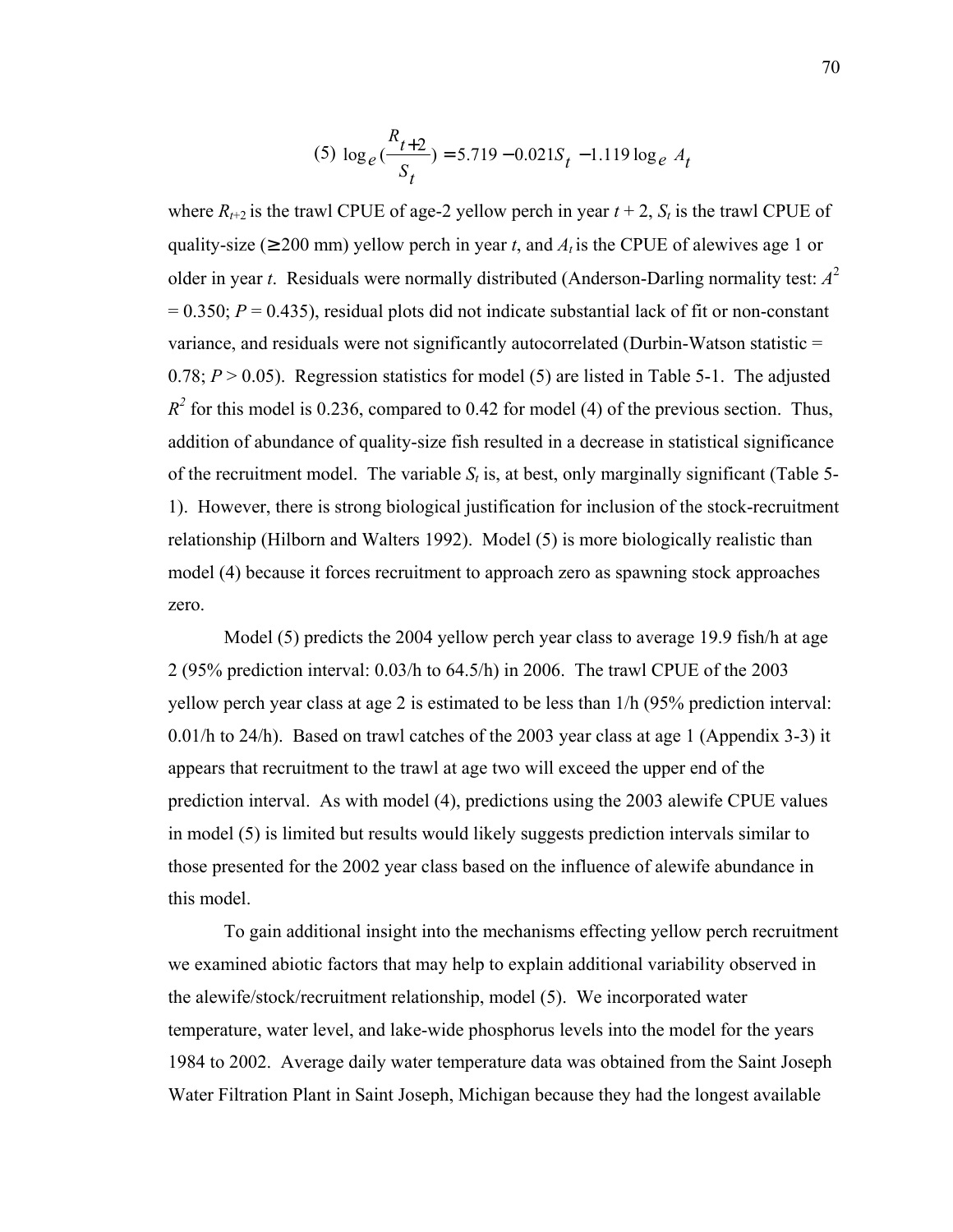| <b>Regression Statistics</b> |                |       |                 |                  |                 |                 |
|------------------------------|----------------|-------|-----------------|------------------|-----------------|-----------------|
| Multiple R                   | 0.567          |       |                 |                  |                 |                 |
| R Square                     | 0.321          |       |                 |                  |                 |                 |
| <b>Adjusted R Square</b>     | 0.236          |       |                 |                  |                 |                 |
| <b>Standard Error</b>        | 1.714          |       |                 |                  |                 |                 |
| Observations                 | 19             |       |                 |                  |                 |                 |
| <b>ANOVA</b>                 |                |       |                 |                  |                 |                 |
|                              | df             | SS    | $\overline{MS}$ | $\boldsymbol{F}$ | $\overline{P}$  |                 |
| Regression                   | $\overline{2}$ | 22.25 | 11.13           | 3.79             | 0.05            |                 |
| Residual                     | 16             | 47.01 | 2.94            |                  |                 |                 |
| Total                        | 18             | 69.26 |                 |                  |                 |                 |
|                              | Coefficients   | SE    | t               | $\overline{P}$   | Lower 95% C. I. | Upper 95% C. I. |
| Intercept                    | 5.719          | 1.90  | 3.01            | 0.01             | 1.692           | 9.746           |
| $S_{(t)}$                    | $-0.021$       | 0.01  | $-1.80$         | 0.09             | $-0.045$        | 0.004           |
| $\log_e A_{(t)}$             | $-1.119$       | 0.44  | $-2.57$         | 0.02             | $-2.042$        | $-0.195$        |

Table 5-1. Summary results for the regression of loge( $R_{t+2}/S_t$ ) versus  $S_t$  and log<sub>e</sub> $A_t$  for sites M, K, and G in Indiana waters of Lake Michigan. *t* includes data from 1984 to 2004*.*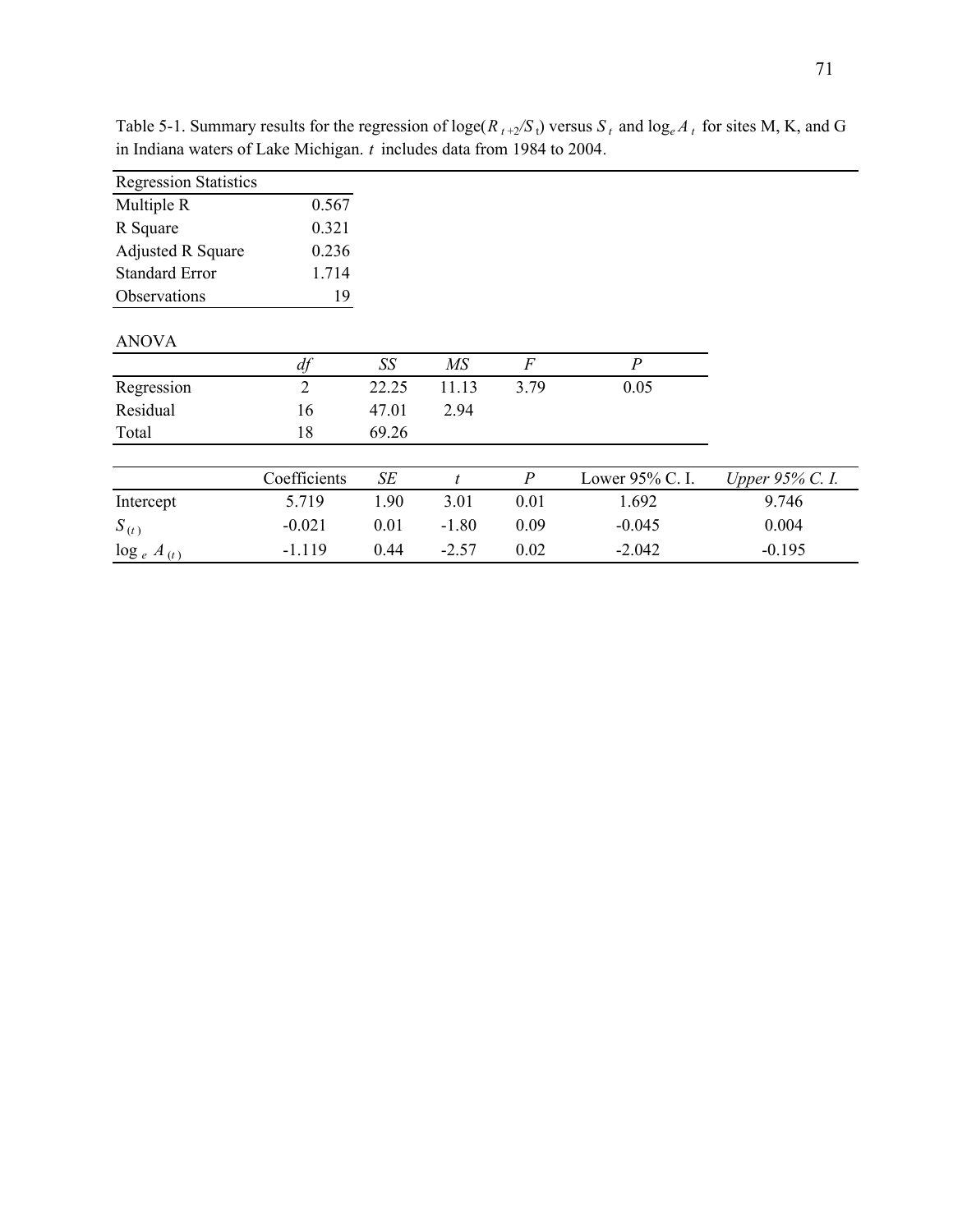data set within proximity of our sampling sites. Water temperature was taken from the filtration plants raw water intake which extends approximately 0.5 km offshore, 1.61 km south of the St. Joe River, and is positioned midway in the water column at a depth of 6.1 m. We examined water temperature three different ways, including, the number of degree days above 14 C from May to October (LeCren et al. 1977), the warming rate for the months April through May as described by Busch et al. (1975), and monthly average water temperature from May to October (Henderson and Brown 1985). Water level data was obtained from the United States Army Corp of Engineers Detroit Division. Mean annual lake-wide phosphorus ( $\mu$ g/L) data for Lake Michigan were obtained from Madenjian et al. (2005). We used step-wise regression with a marginal significance level of  $\alpha = 0.1$  to enter to determine whether any of the abiotic factors could account for the unexplained variability (76.4%) in the alewife/stock/recruitment relationship, model (5). Although none of the abiotic variables were significant enough to be included in model (5), nonetheless we performed best subset analysis to determine which abiotic variables improved the adjusted  $R^2$  value shown in Table (5-1) from model (5). Warming rate alone or included with water depth and the number of days above 14 C improved the models adjusted  $R^2$ , albeit slightly (Table 5-2).

 The current stock/recruitment relationship, model (5) uses stock as the relative abundance of all quality sized ( $\geq$  200 mm) trawl caught yellow perch in a given year. Although reproduction would not exist without males, recruitment is likely limited by the number of reproducing females, thus characterizing stock as only mature females may be more appropriate than combing all quality sized yellow perch (Ricker 1975). Furthermore, Lauer et al. (in press) established a length-fecundity relationship for southern Lake Michigan yellow perch which exhibited a positive relationship between female length and the number of eggs produced. Thus, recruitment may be influenced by the size of the reproducing females and not just by the total number of females in the reproducing population. Prior to 1993, the method by which we collected data limited our ability to accurately determine the sex ratio of the yellow perch population. However, since 1993 our sampling protocol has been modified and now provides us the opportunity to determine sex ratios and reproductive maturity (see Job 3). Using the length-fecundity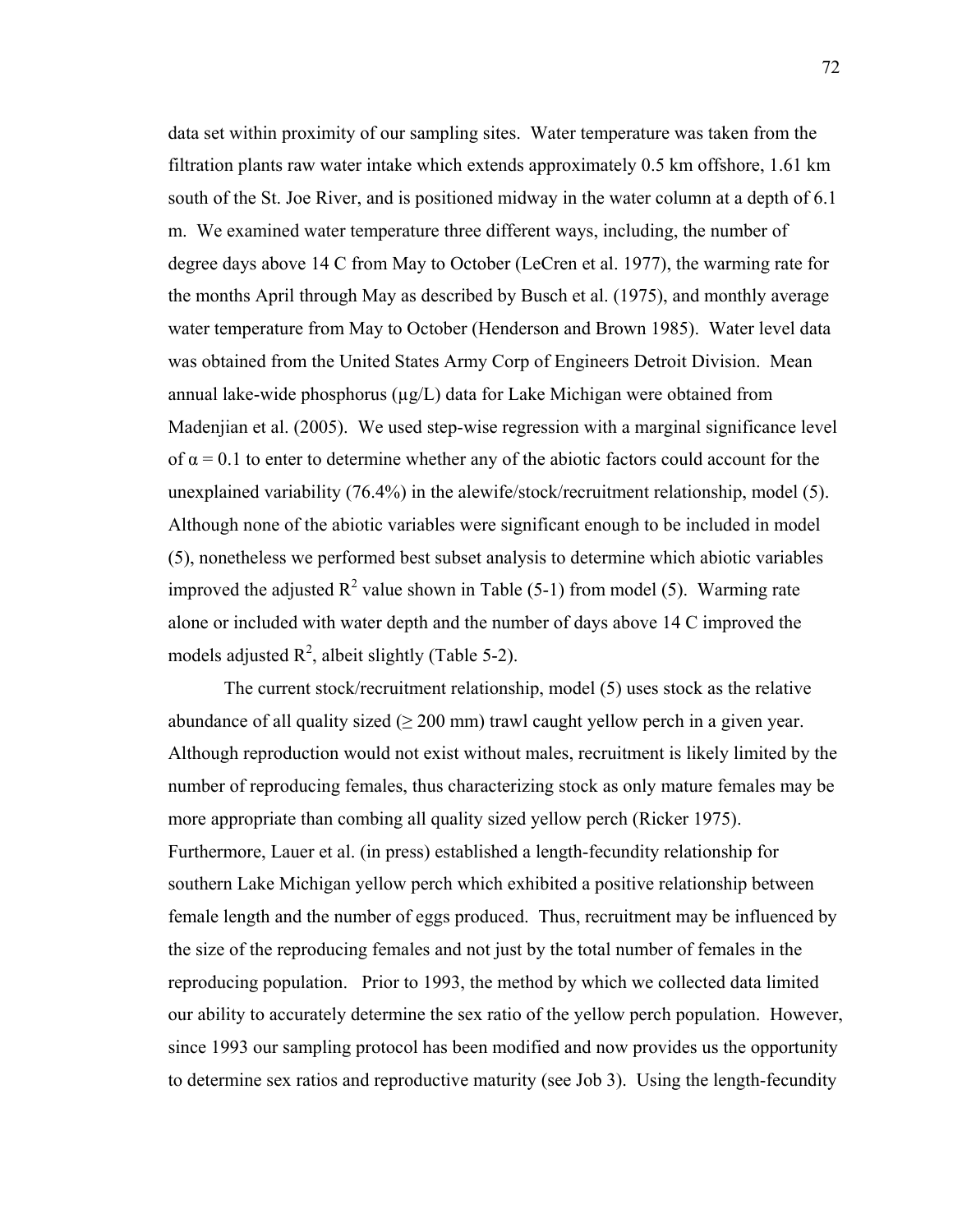| Number of       |       |            |       | Water Temperature |                       |      |
|-----------------|-------|------------|-------|-------------------|-----------------------|------|
| environmental   |       |            |       |                   | Average               |      |
| variables<br>in | Water | Lake-wide  | Days  | Warming           | Monthly               |      |
| equation        | Level | Phosphorus | >14 C | Rate              | Temperature R-Sq(adj) |      |
|                 |       |            |       | X                 |                       | 25.2 |
|                 | X     |            |       |                   |                       | 21.3 |
| $\overline{2}$  | X     |            |       | X                 |                       | 26.0 |
| $\overline{2}$  |       |            | X     | X                 |                       | 25.3 |
| 3               | X     |            | X     | X                 |                       | 25.4 |
| 3               | X     |            |       | X                 | X                     | 22.8 |
| 4               | X     | X          | X     | X                 |                       | 19.7 |
| $\overline{4}$  | X     |            | X     | X                 | X                     | 19.5 |
| 5               | X     | X          | X     | X                 | Х                     | 12.7 |

Table 5-2. Best subsets regression of  $\log_e(R_{(t+2)}/S_{(t)})$  versus  $S_{(t)}$  and  $\log_e A_{(t)}$  with added environmental variables for the years *t* including 1984 to 2002.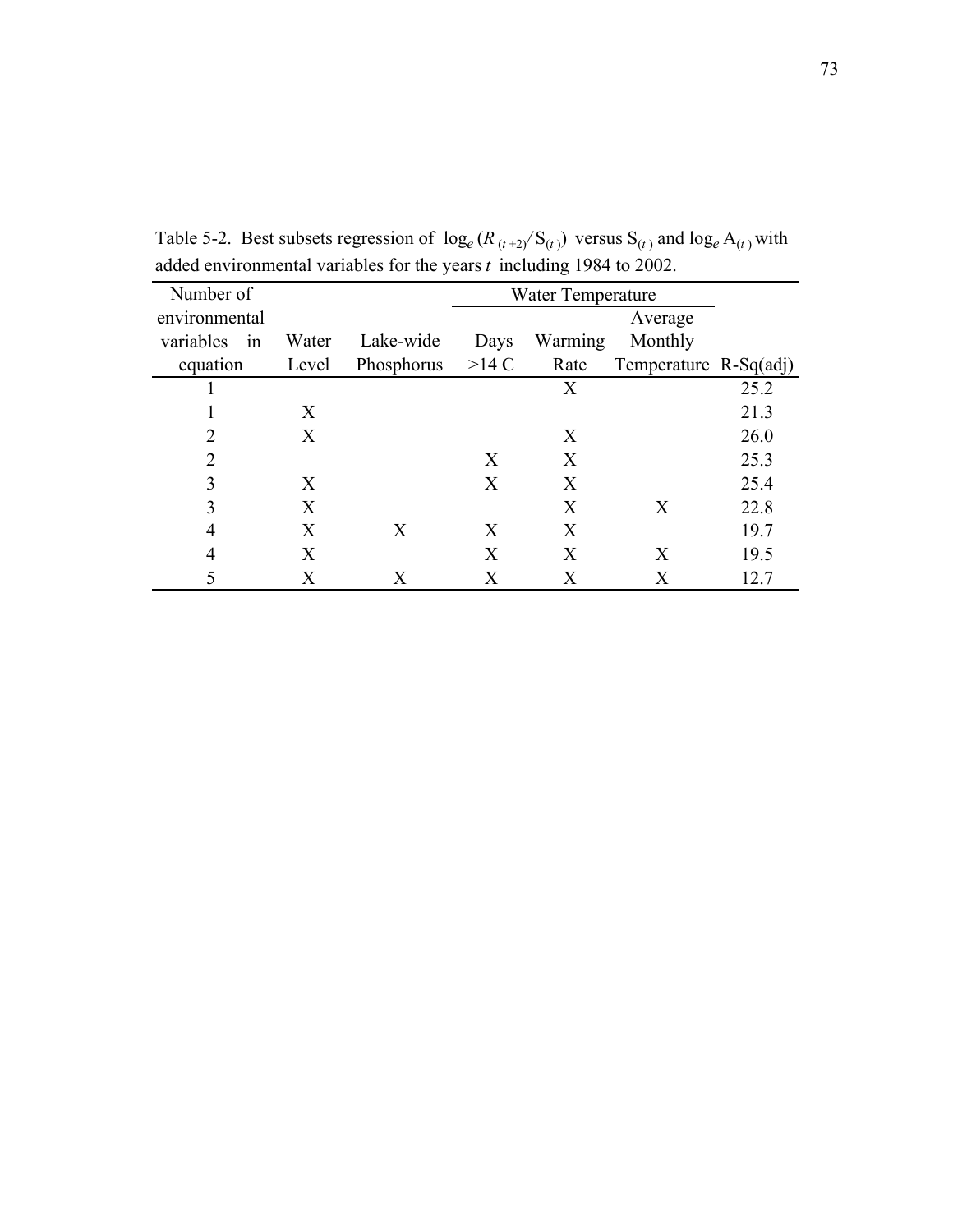relationship along with our understanding of the yellow perch populations' sex and maturity composition since 1993 allows us to examine three different expressions of stock: trawl CPUE of quality sized yellow perch, trawl CPUE of mature females, and egg potential (eggs/hr) as predictors of recruitment.

 We used the base Ricker stock/recruitment equations to compare the effectiveness of the different stock variables in predicting yellow perch recruitment.

(6) 
$$
R_{t+2} = \alpha^* P_t e^{-\beta_p P_t}
$$

To fit each of the three models via linear regression we divided each side of equation (6) by *P*, and then lognormally transformed both sides of the equation resulting in the following equation:

$$
(7) \qquad \log_e\left(\frac{R_{t+2}}{P_t}\right) = \log_e\alpha - \beta P_t
$$

Where, *R* is the trawl CPUE of age-2 yellow perch in year  $t + 2$ ; *P* is the stock variable in year *t*; α is slope at origin; and  $β<sub>p</sub>$  is parameter with dimensions of  $1/P$  (Ricker 1975). Data were from pooled sites M, K, and G for *t* including years 1993 to 2002.

 The best model for predicting recruitment was using trawl caught quality sized yellow perch (Table 5-3). This model explained 50% of the variation in recruitment of age two yellow perch to the trawl. Although the female model was not significant  $(P >$ 0.05), egg potential as a predictor of recruitment was marginally significant ( $P = 0.057$ ) and additional years of data may increase its significance in predicting recruitment. Due to the rather short data set used to develop these models and the fact the overall population abundance has been relatively low during this time period the use of quality sized yellow perch as a sole predictor of recruitment is questionable. For example, when we expanded the data set to include the years 1984 through 2002, a period of time with both high and low yellow perch population abundance, quality sized yellow perch was not a significant  $(P > 0.40)$  predictor of age two trawl caught yellow perch. Even in model (5) which includes alewife abundance and quality sized fish as predictors of recruitment, quality sized fish is only marginally significant (Table 5-1).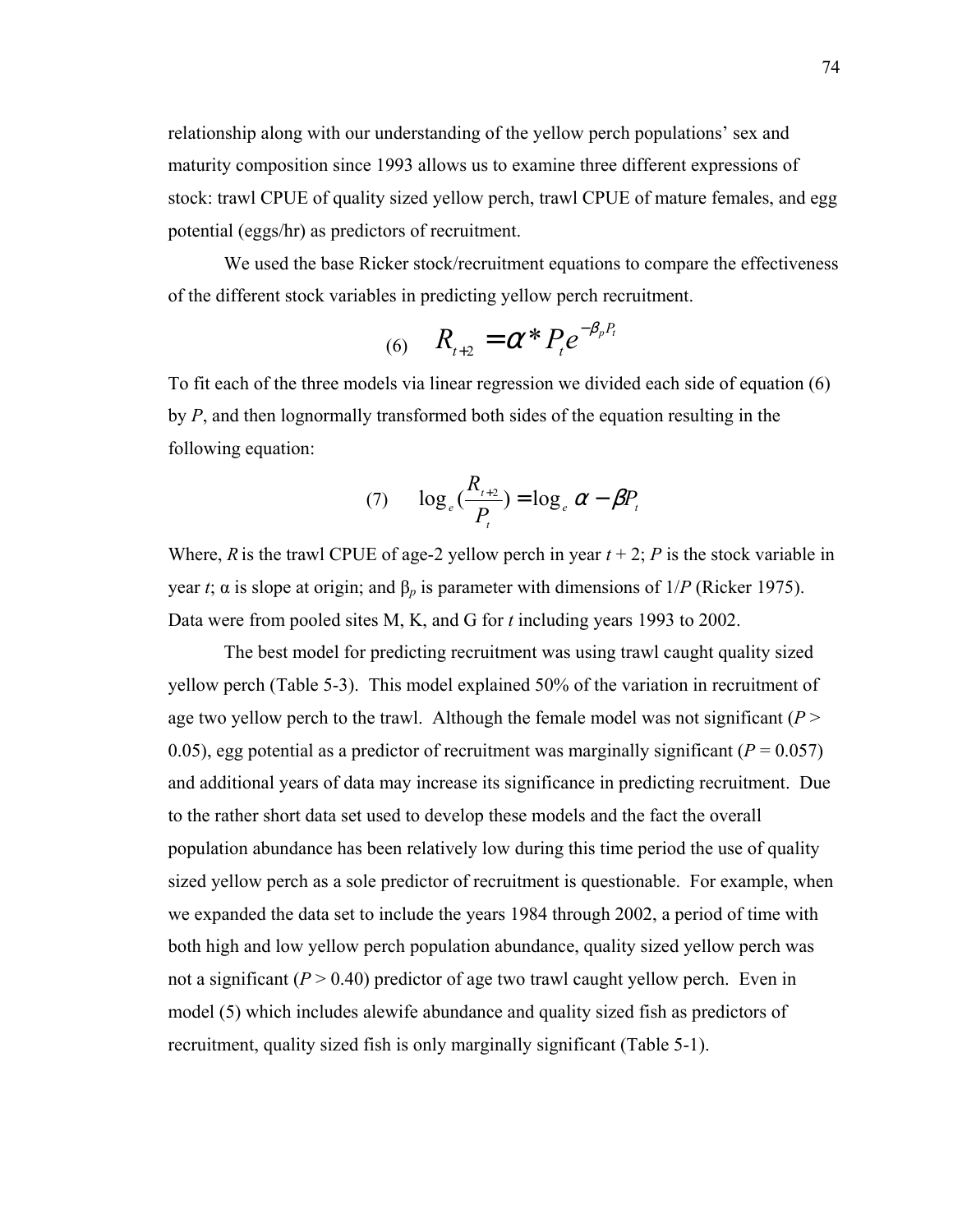Table 5-3. Results from fitting stock-recruitment regression models using age two trawl caught yellow perch recruits to estimates of stock for the year classes 1993 through 2002. The stock variables were as follows: QUALITY = trawl CPUE yellow perch  $\geq$  200 mm; EPUE = egg potential; and FEMALE = trawl CPUE of mature female yellow perch.

| Model Rank List of Variables | $\alpha$ |             |        |       |
|------------------------------|----------|-------------|--------|-------|
| <b>QUALITY</b>               | 2.16     | $-0.126$    | < 0.05 | O 50. |
| <b>EPUE</b>                  | -8.83    | $-0.000002$ | > 0.05 | 0.30  |
| FEMALE                       | $-0.05$  | -0.017      | > 0.05 |       |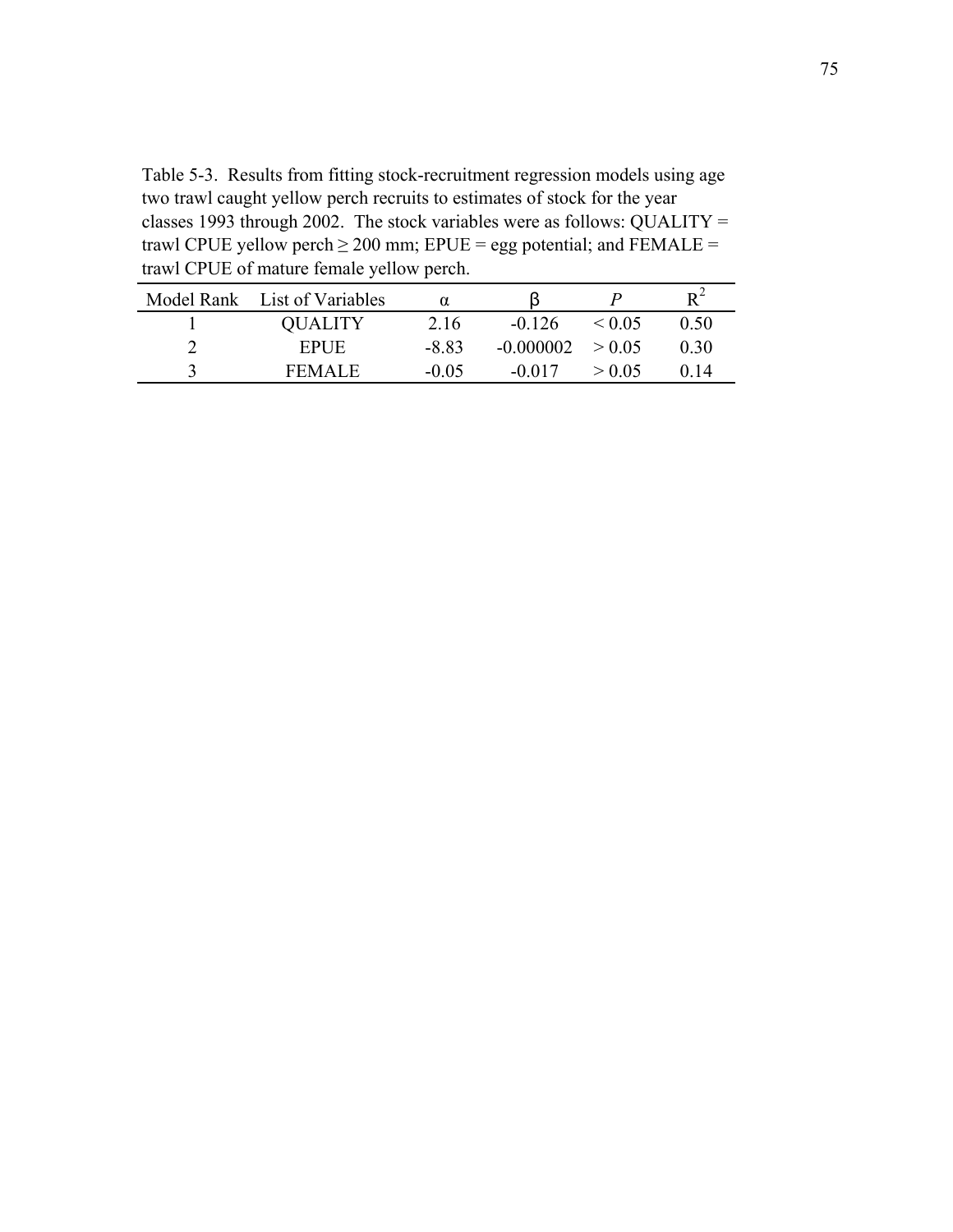We have attempted to further our understanding of the relationship between alewife, stock, and recruitment by replacing *At*, alewife CPUE with weight of fish per hour, in model (5). We performed this analysis to determine whether alewife size is more significant in effecting yellow perch recruitment based on the interference mechanism of predation and competition for food. Analysis of alewife trawl catches for the years 1984 through 1999 suggested minimal differences in their length frequency distributions from one year to the next. Furthermore, because alewife weight is proportional to its length, we can expand the data set and assume that weight  $(g/h)$  should explain a similar amount of variation in recruitment when compared to abundance. We re-ran model (5) using weight (g/h), rather than CPUE (*n*/h) values, and found this assumption was supported. Therefore, we have eliminated any identifiable differences in abundance vs. weight based model results.

#### **Indiana Yellow Perch Simulation Model**

The Indiana Yellow Perch Simulation Model (IYPM) was developed to predict yellow perch abundance trends using variables associated with their population dynamics. The application of the IYPM has the potential to further enhance the ability to effectively manage the yellow perch fishery in Indiana waters of Lake Michigan. A complete and detailed description of the model and its application to southern Lake Michigan yellow perch is found in Allen (2000). The model was updated by incorporating data from the years 1984 to 2004. Annual average natural mortality *v* (male  $= 0.44$  and female  $= 0.31$ ) and fishing mortality *u* (male  $= 0.32$  and female  $= 0.34$ ) was recalculated for the years 1984 to 1998, recent years were excluded due to low or variable catches. The growth functions (length-at-age predicted by trawl CPUE) for both sexes were updated with the most recent data. Furthermore, an add-in mechanism was incorporated which accumulates fish greater than age 8 rather than releasing them from the system as the previous version did. Historically, the yellow perch population contains fish older than age 8 and should be accounted for, thus this feature adds more realism to the model. The mathematical interpretation of the model is as follows: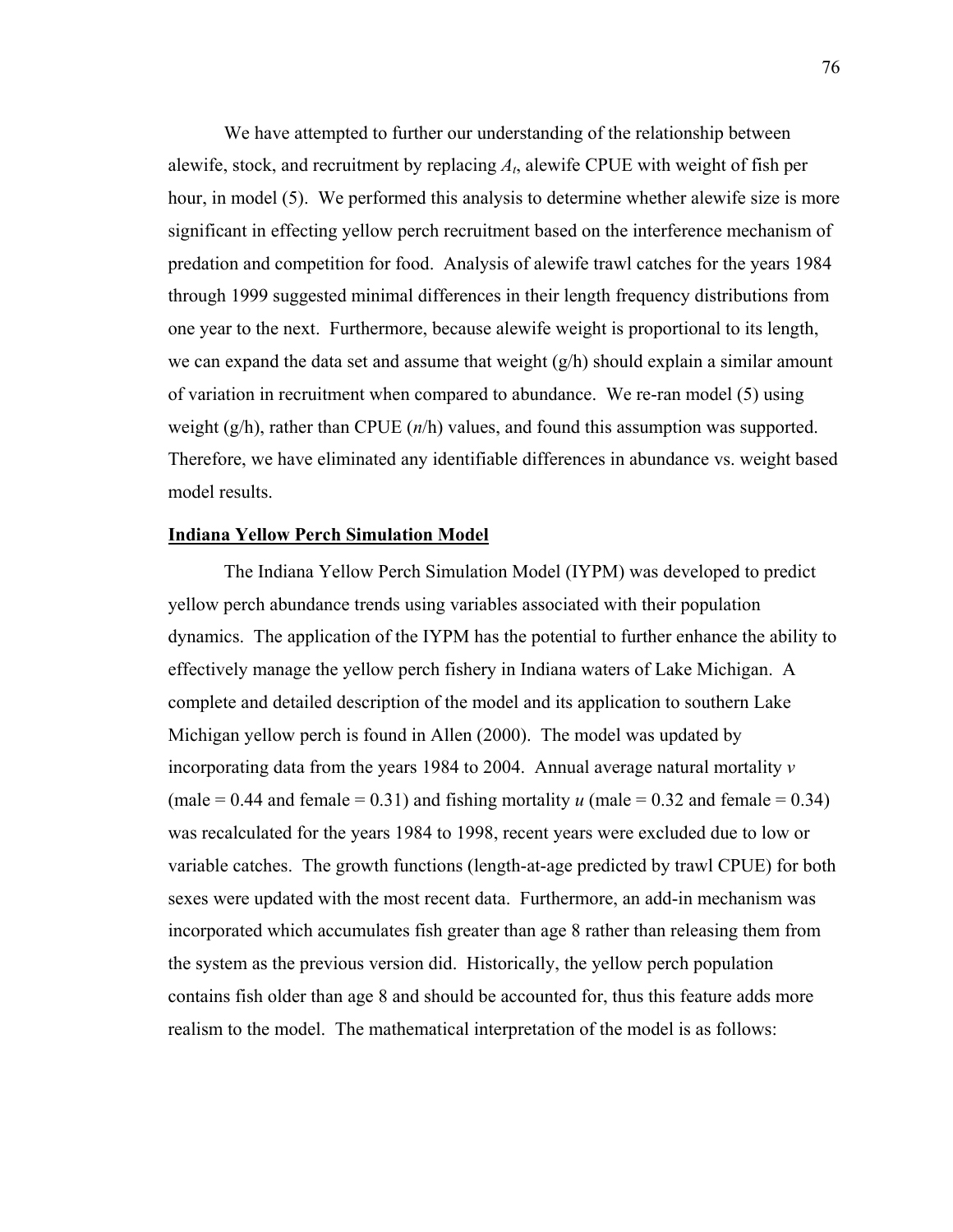$$
N_{t+1} = \sum_{k=1}^{2} \sum_{i=2}^{8} (N_{i,k,t} - N_{i,k,t}(v_{k,t} + u_{k,t})) + f(g) + R_{t}
$$

(6)

Where,  $N_{t+1}$  is the total CPUE of age-2 - 8 yellow perch in the year  $t+1$ ,  $N_{i,k,t}$  is the CPUE of yellow perch for each age class (*i*) and sex (*k*), in year *t*,  $v_{k,t}$  is the natural mortality rate for sex (*k*) during year *t*,  $u_{k,t}$  is rate of exploitation for sex (*k*) during year *t*,  $f(g)$  is a function of growth, and  $R_t$  is CPUE of age-2 recruits with an assumed sex ratio of 1:1 based on prior work (McComish et al. 2000). After redeveloping, the model was calibrated using data starting in 1984. The resulting direct relationship between actual and predicted CPUE is described by the equation, Actual =  $1.69 *$  (Predicted) + 25.9 with an  $R^2$  = 0.75. The updated model provided a slightly weaker relationship than its predecessor. The model had a tendency to underestimate the actual CPUE values observed, particularly at higher levels. This underestimation is likely a result of the stock-recruitment function (model 5) which predicts recruitment (age 2 yellow perch) at a maximum of  $\sim$  400 fish/h. During the mid to late 1980s recruitment exceeded 400 fish/h in 5 out of 6 years (Figure 3-1) so as the trend in actual trawl CPUE was heading upward beginning in 1984 the model underestimated recruitment thus the predicted values where lower and as a result the slope (1.64) of the equation deviated from the ideal slope of 1.00.

 Model projections were run to forecast yellow perch abundance under three differing alewife scenarios. The first forecast allowed alewife abundance to fluctuate annually based on the observed log-normal distribution (mean  $=$  3.976; SD  $=$  1.014; Anderson-Darling normality test:  $A^2 = 0.414$ ;  $P = 0.307$ ) of alewife catches in Indiana waters of Lake Michigan from 1984 through 2004 (Figure 4-5). Alewife abundance was not allowed to extrapolate beyond the range of values (12/h to 230/h) used to develop the recruitment function. The second forecast simulated a strategy that suppressed alewife abundance below 34/h on an annual basis. Alewife abundance was randomly generated from a uniform distribution ranging from 12.0 to 33.9. The last forecast simulated high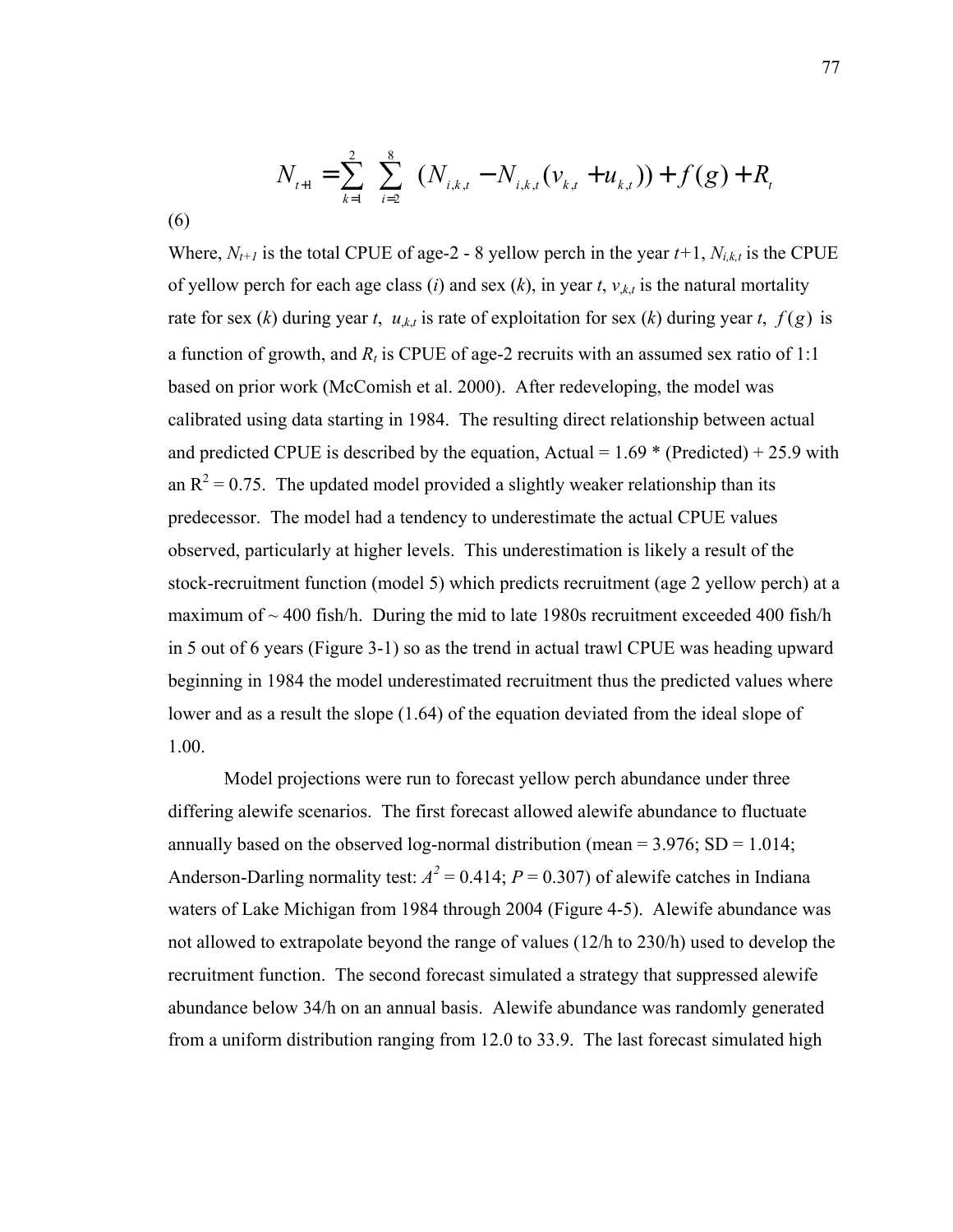alewife abundance with values randomly generated from a uniform distribution ranging from 34 to 230.

The model was initialized using observed 2003 yellow perch and alewife trawl CPUEs as starting values. As discussed before, male and female age 8 and older yellow perch CPUEs were summed and the totals were recorded as the age 8 starting value. In addition, the yellow perch CPUE of age 2 fish and the alewife CPUE from 2004 was forced into the model to represent the two-year time lag needed to compute recruitment for the year 2006. Exploitation and natural mortality rates were modified to represent the current yellow perch population dynamics. The changes in commercial fishing regulations beginning in 1995 has resulted in a downward trend in the total mortality rate *A* (Table 3-2) since that time. Therefore, exploitation rates *u* were set at 0.14 for females and 0.02 for males using the data from Table (3-4). All yellow perch were assumed vulnerable to exploitation, regardless of size. Similarly, natural mortality *v* was set at 0.49 and 0.39 for males and females, respectively (Table 3-4). Model projections were run 100 times and forecasts extended 20 years. Yellow perch mean relative abundance and standard errors were computed using model predictions beginning in 2003 and continuing through 2022.

The 20 year model projection revealed distinctly different yellow perch (age  $\geq$  2) abundance trends as influenced by the three alewife abundance scenarios (Figure 5-3). The model predicted that, on average, yellow perch abundance will be greatest when alewife CPUE is below 34/h rather than when alewife abundance fluctuates either randomly or at consistently high levels  $(\geq 34/h)$ . The forecast abundance of yellow perch was similar from 2004 to 2006 because alewife abundance was forced into the stockrecruitment model in each of the three scenarios. After 2006, low alewife abundance allowed yellow perch abundance to increase to 300 fish/h by 2008 and climb to and remain between 350 and 400 fish/h through 2023. Model projections of yellow perch abundance using random alewife CPUEs forecast a slower increase after 2006 reaching a plateau of 150 to 200 fish/h with no significant change after 2008. When alewife CPUE remained high, at or above 34/h, the model forecasts the yellow perch population to generally trended downward over the 20 year projection.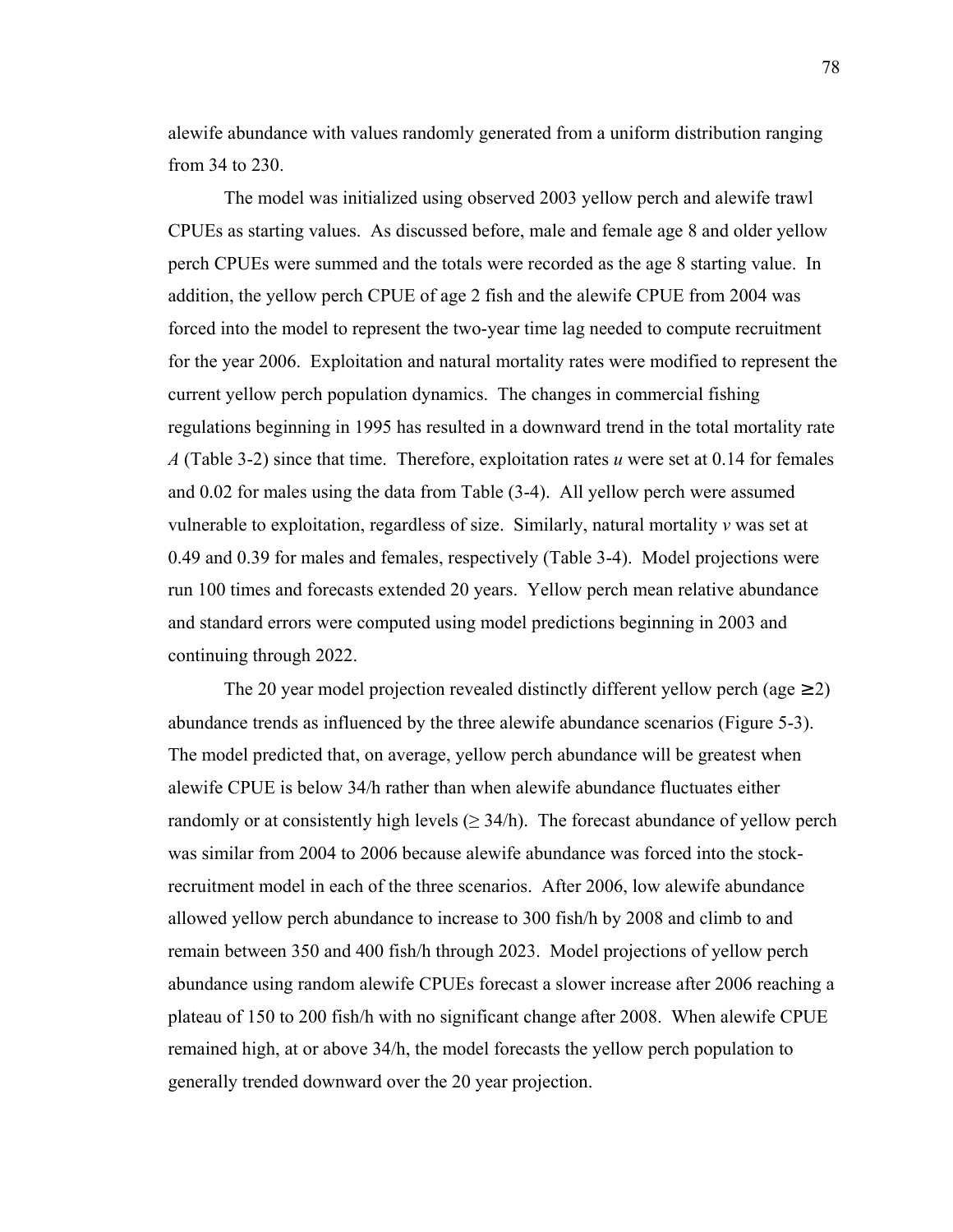

Figure 5-3. Mean 20 year forecast (2004 to 2023) of projected yellow perch abundance (age  $\geq$  2 trawl CPUE) with alewife CPUE at low (<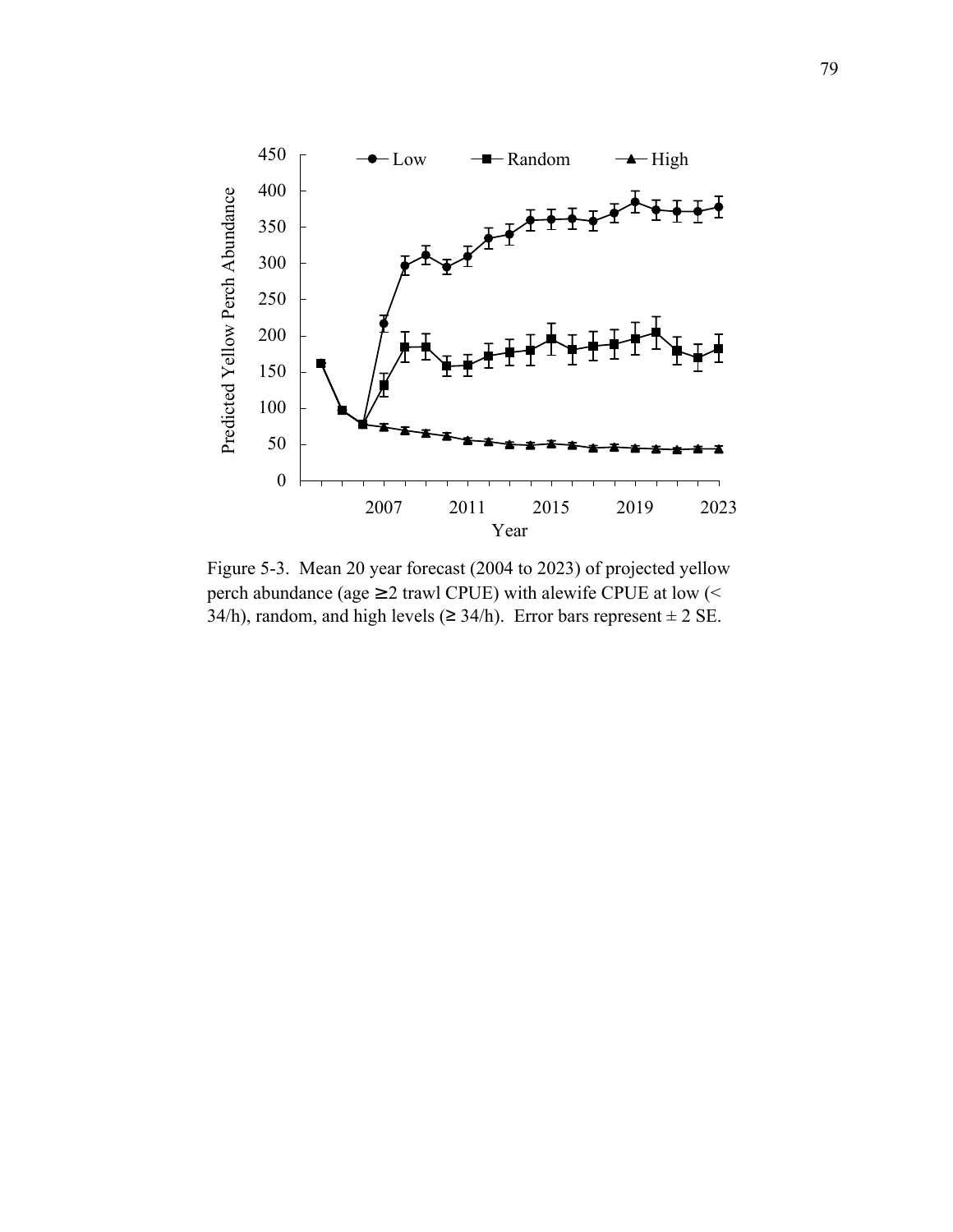The stock-recruitment function (model 5) within the IYPM predicts point estimates rather than taking into account the variability of the predictor variables  $S_t$  and  $A_t$ . As a result and discussed earlier, predicted recruitment of age 2 yellow perch never exceeded 400 fish/h, even when alewife abundance was always below 34/h. Although recruitment of age 2 yellow perch in Indiana has not exceeded 400 fish/h since the 1988 year class (Figure 3-1) incorporating variability into the stock recruitment function will predict a broader range of potential outcomes. To express the variability associated within the stock-recruitment function, the coefficients of the predictor variables  $S_t$  and  $A_t$  along with the intercept were modified. The IYPM model was run with each coefficient from the stock-recruitment function expressed as a normal distribution about its respective mean and standard deviation derived from Table (5-1). The initial results provided unrealistic predictions of yellow perch abundance thus modifications were made to determine the most appropriate way to express the variability in the stock-recruitment function. Eventually, the coefficients for the predictor variables *St* and *At* were randomized between the lower and upper 95% confidence interval (β for  $S_t$  = -0.045 to 0.004 and β for  $A_t$  = -2.042 to -0.195) and the intercept (5.72) remained constant as expressed in Table (5-1). Due to the uncertainty of incorporating variability into the stock-recruitment function, model projections were run 200 times and forecast for 30 years to better understand the trends in yellow perch CPUE predicted under each of the three different alewife scenarios established earlier.

 The 30 year yellow perch model projections under each of the three alewife scenarios resulted in similar trends when variability in the stock-recruitment function was taken into account, thus only the random alewife abundance scenario is described. The general yellow perch abundance trend is upward beginning in 2004 to approximately 1200 fish/h by 2015 and fluctuates about 1000 fish/h until 2034 (Figure 5-4). The variability of the predicted mean values are much wider than observed in Figure (5-3) and maybe more realistic based on the historical catches of yellow perch in Indiana waters of Lake Michigan. For example, in 2024 the variability about the mean value is  $\pm$  648 fish/h and is more representative of the actual variability in the trawl catches observed in Figure (4- 3), particularly when catches are above 1,000 fish/h. Furthermore, when catches are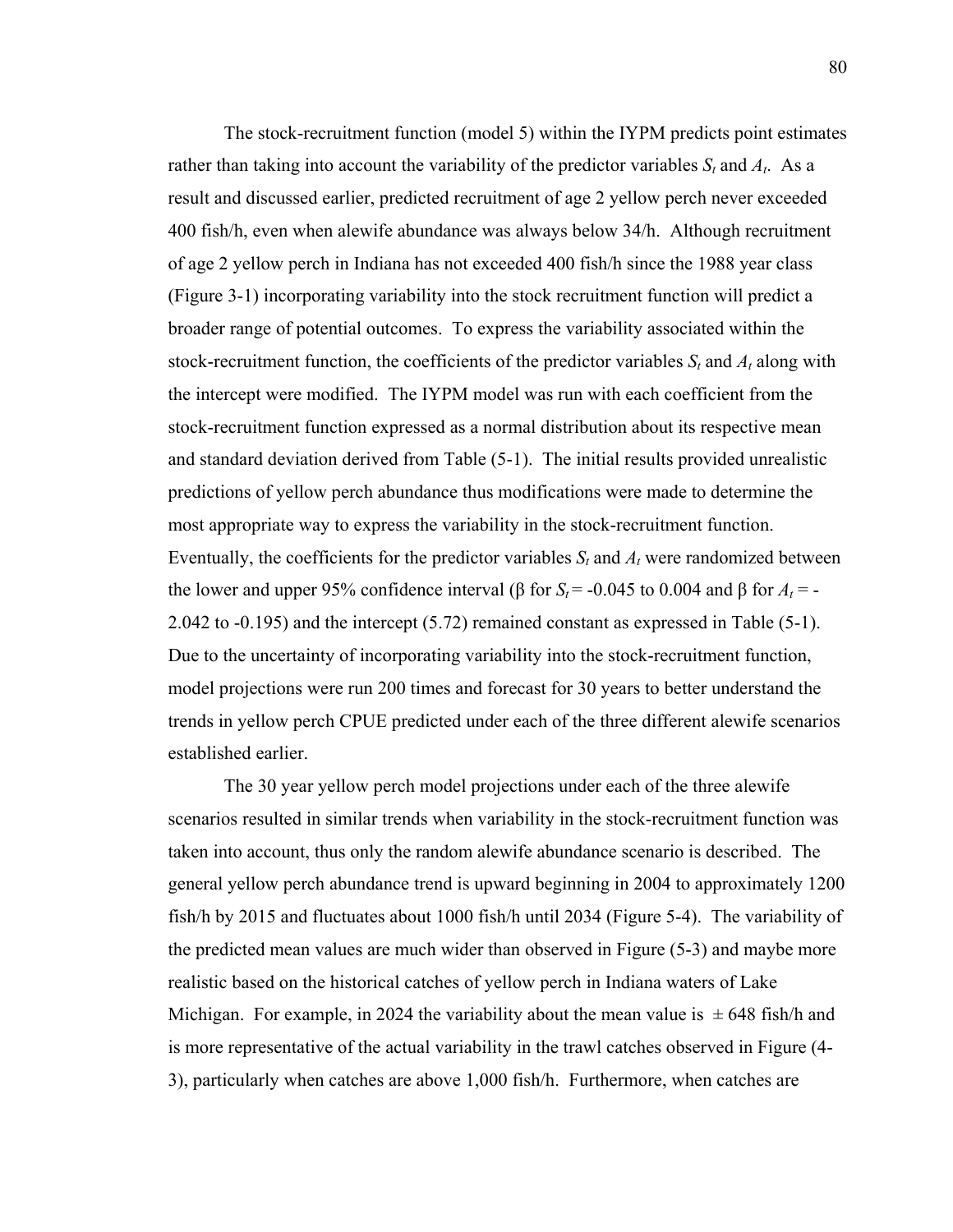

Figure 5-4. Mean 30 year forecast of projected yellow perch abundance (age  $\geq 2$ trawl CPUE) with alewife CPUE random and variability accounted for in the stock-recruitment function. Error bars represent ± 2 SE.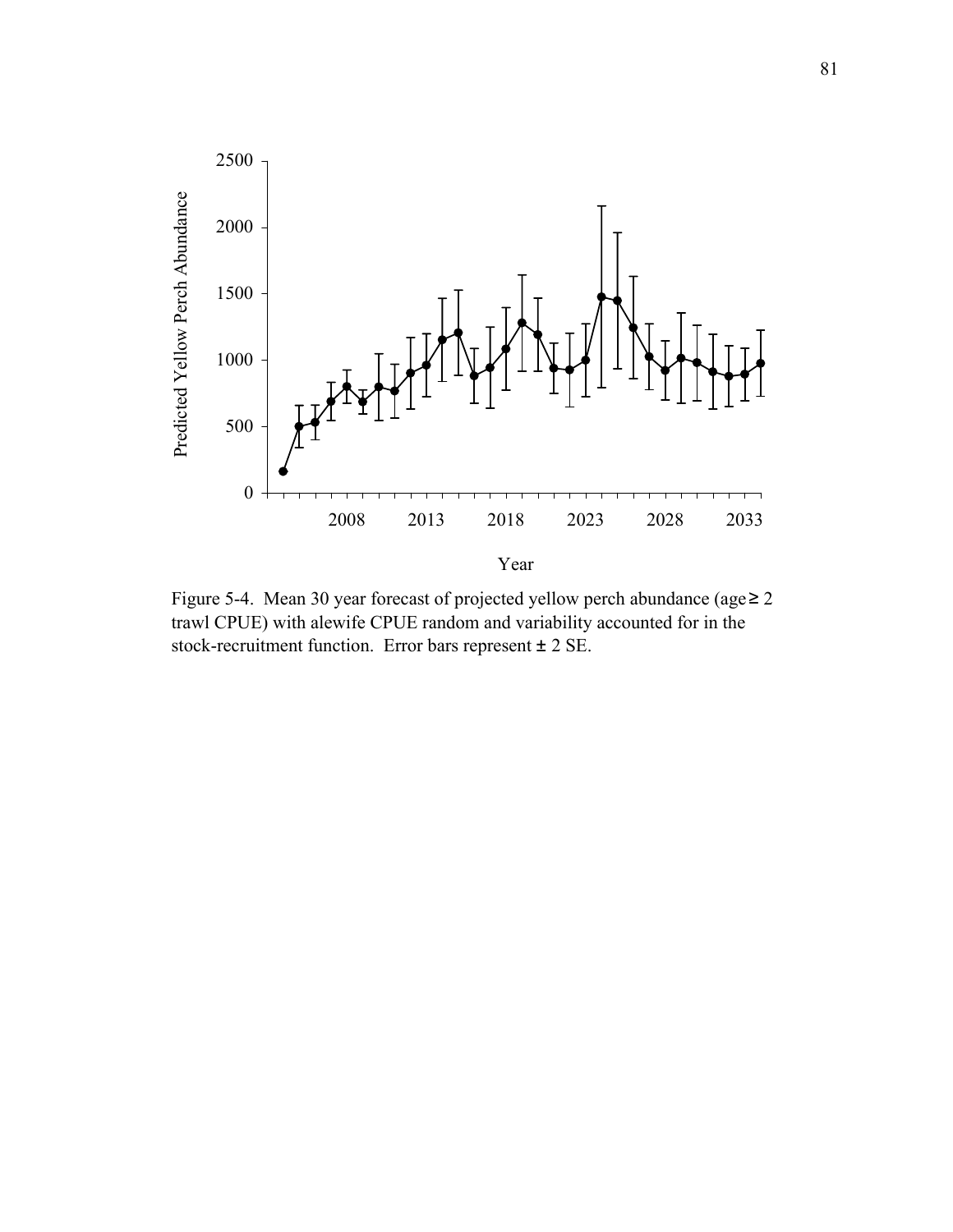below 1,000 fish/h variability about the mean catch narrows both in the models predicted mean and the actual observed yellow perch trawl CPUE. Although Figure (5-3) shows narrow errors bars when the population is low, recruitment is always less than 400 fish/h and as a result variability in mean values are low, as expected.

 Incorporating variability into the stock recruitment function may provide more useful information to understanding yellow perch population dynamics. It is apparent point estimates used within the IYPM, although useful, can limit the results and understanding of yellow perch population dynamics. Future work on the model should incorporate variability in other components of the model, when necessary. Additional work updating the model will focus on developing it as length-based and incorporating differing forms of stock as predictors of recruitment. For example, Lauer et al. (in press) have developed a length fecundity equation which may be incorporated in the recruitment component of the IYPM and may help provide information about adequate female stock size and size distribution of those females which will allow for population expansion. Furthermore, by converting to a length-base model the ability to understand the impact of commercial and sport harvest on the yellow perch population will be improved thus providing additional tools necessary for the management of yellow perch in the Indiana waters of Lake Michigan.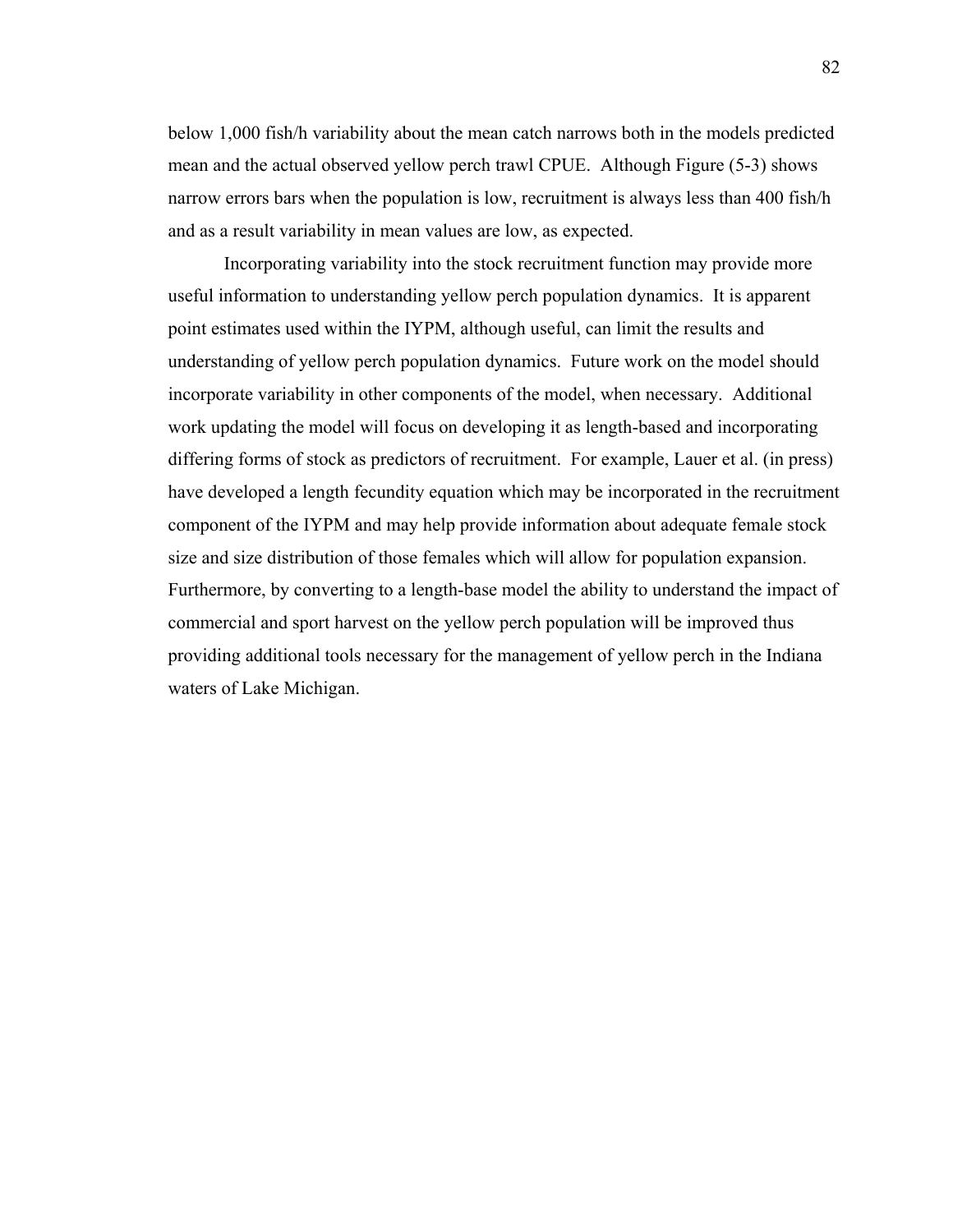#### **References**

- Allen, P. J. 2000. A computer simulation model for the yellow perch population in the Indiana waters of Lake Michigan. Master's thesis, Ball State University, Muncie, Indiana.
- Allen, P. J., T. E. Lauer, and T. S. McComish. 2004. Dynamics and models of the yellow perch in Indiana waters of Lake Michigan and near-shore fish community characteristics. Report of Ball State University to Division of Fish and Wildlife, Indiana Department of Natural Resources, Indianapolis.
- Allen, P. J., T. E. Lauer, and T. S. McComish. 2002. Dynamics and models of the yellow perch in Indiana waters of Lake Michigan and near-shore fish community characteristics. Report of Ball State University to Division of Fish and Wildlife, Indiana Department of Natural Resources, Indianapolis.
- Baker, E. A. 1989. A comparative age analysis of yellow perch from Indiana waters of Lake Michigan using scales and opercular bones. Master's thesis, Ball State University, Muncie, Indiana.
- Baker, E. A., and T. S. McComish. 1998. Precision of ages determined from scales and opercles for yellow perch *Perca flavescens*. Journal of Great Lakes Research 24:658-665.
- Bethke, E., F. Arrhenius, M. Cardinale, and N. Hakansson. 1999. Comparison of the selectivity of three pelagic sampling trawls in a hydroacoustic survey. Fisheries Research 44:368-375.
- Brandt, S. B., D. M. Mason, D. B. MacNeill, T. Coates, and J. E. Gannon. 1987. Predation by alewives on larvae of yellow perch in Lake Ontario. Transactions of the American Fisheries Society 116:641-645.
- Brown, E. H., Jr., and G. W. Eck. 1992. Density-dependent recruitment of the bloater (*Coregonus hoyi*) in Lake Michigan. Polish Archives of Hydrobiology 39:289- 297.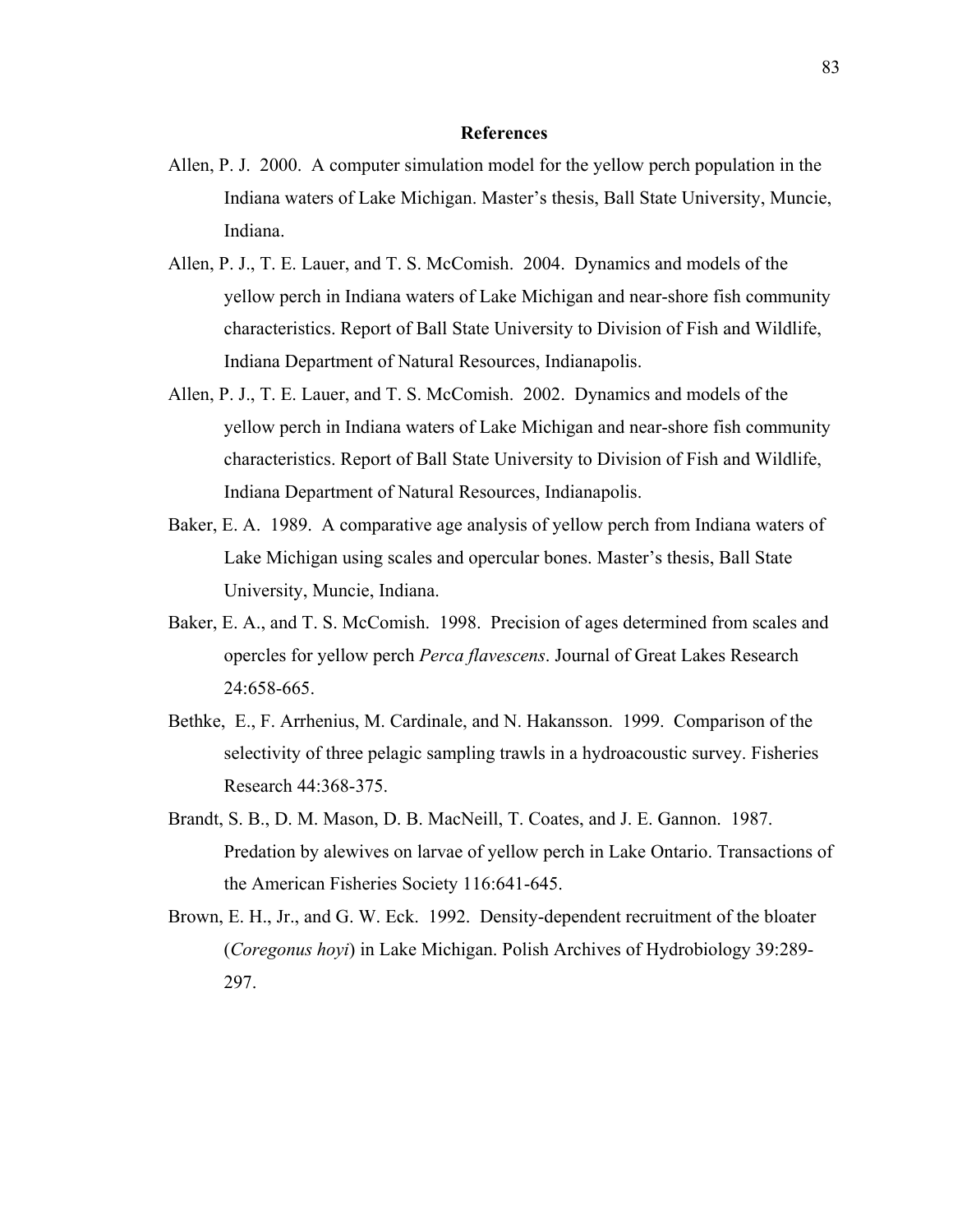- Brown, E. H., Jr., R. L. Argyle, R. Payne, and M. E. Holey. 1987. Yield and dynamics of destabilized chub (*Coregonus* spp.) populations in Lakes Michigan and Huron, 1950-84. Canadian Journal of Fisheries and Aquatic Sciences 44 (Supplement 2):371-383.
- Busch, W. D. N., R. L. Scholl, and W. L. Hartman. 1975. Environmental factors affecting the strength of walleye (*Stizostedion vitreum*) year classes in western Lake Erie. Journal of the Fisheries Research Board of Canada 32:1733-1743.
- Clapp, D. F., and J. M. Dettmers. 2004. Yellow perch research and management in Lake Michigan: evaluating progress in a cooperative effort, 1997-2001. Fisheries 29(11):11-19.
- Cwalinski, T. A. 1996. Simulated forecasting of yellow perch (*Perca flavescens*) relative population density for Indiana waters of Lake Michigan: responses to varying harvest and alewife density. Master's thesis. Ball State University, Muncie, Indiana.
- Doll, J. C. 2003. A Windows application to compute back-calculations of fish body lengths using Visual Basic 6.0. Master's thesis. Ball State University, Muncie, Indiana
- Eck, G. W., and L. Wells. 1987. Recent changes in Lake Michigan's fish community and their probable causes, with emphasis on the role of the alewife (*Alosa pseudoharengus*). Canadian Journal of Fisheries and Aquatic Sciences 44 (Supplement 2):53-60.
- Emery, L. 1985. Review of fish species introduced into the Great Lakes, 1819-1974. Great Lakes Fishery Commission Technical Report 45.
- Francis, J. T., S. R. Robillard, and J. E. Marsden. 1996. Yellow perch management in Lake Michigan: multi-jurisdictional challenge. Fisheries 21(2):18-20.
- Hamley, J. M. 1975. Review of gillnet selectivity. Journal of Fisheries Research Board of Canada 32(11):1944-1969.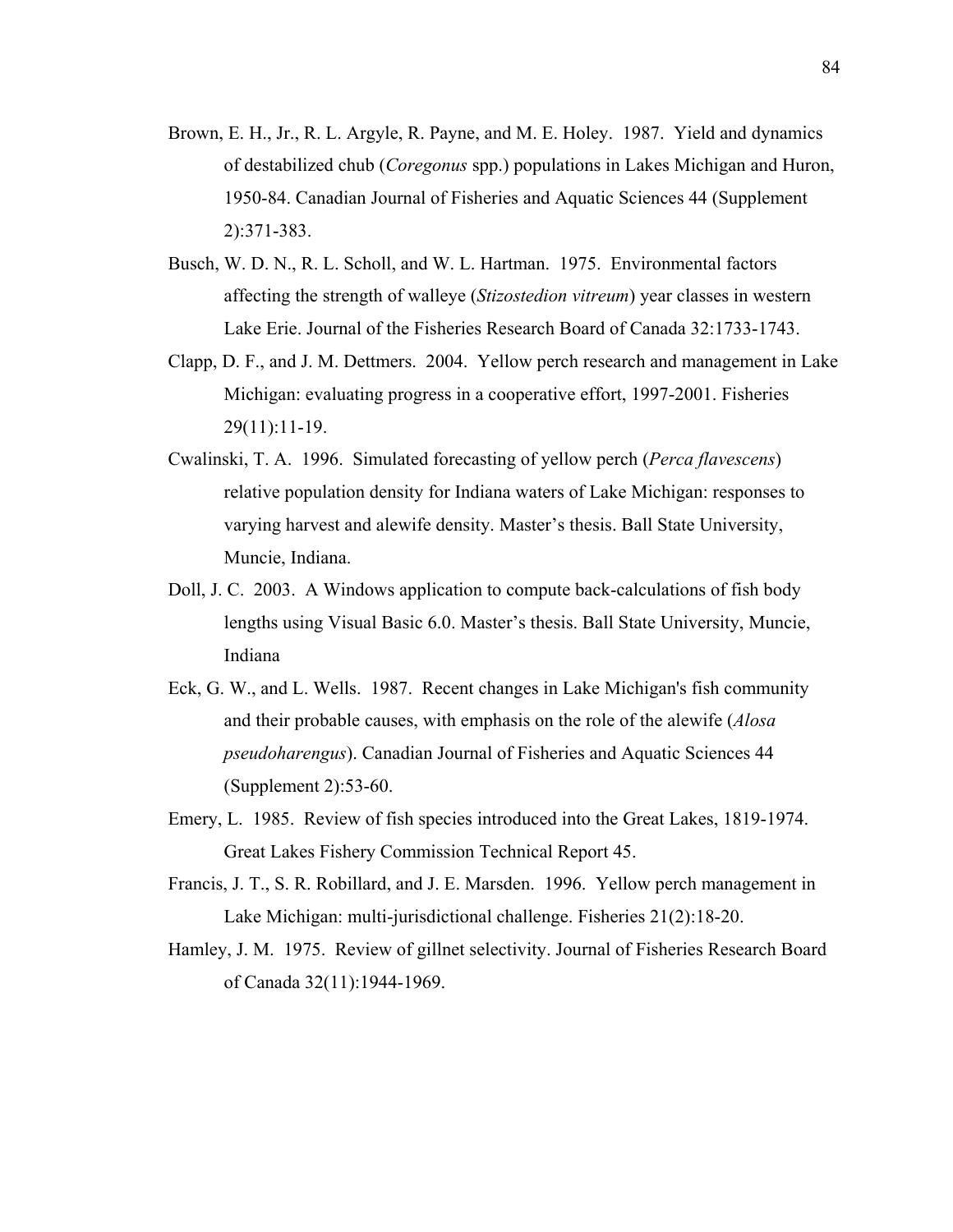- Henderson, B. A., and E. H. Brown. 1985. Effects of abundance and water temperature on recruitment and growth of alewife (*Alosa pseudoharengus*) near South Bay, Lake Huron, 1954-82. Canadian Journal of Fisheries and Aquatic Sciences 42:1608-1613.
- Heyer, C. J., T. J. Miller, F. P. Binkowski, E. M. Caldarone, and J. A. Rice. 2001. Maternal effects as a recruitment mechanism in Lake Michigan yellow perch (*Perca flavescens*). Canadian Journal of Fisheries and Aquatic Sciences 58:1477- 1487.
- Hilborn, R., and C. J. Walters. 1992. Quantitative fisheries stock assessment: choice, dynamics and uncertainty. Chapman and Hall, New York, New York.
- Hjellvik, V., O. R. Godo, and D. Tjostheim. 2001. Diurnal variation in bottom trawl survey catches: Does it pay to adjust? Canadian Journal of Fisheries and Aquatic Sciences 59:33-48.
- Jansen, W. A. 1996. Plasticity in maturity and fecundity of yellow perch, *Perca flavescens* (Mitchill): comparisons of stunted and normal-growing populations. Annales Zoologici Fennici 33:403-415.
- Jude, D. J., J. Janssen, and G. Crawford. 1995. Ecology, distribution, and impact of the newly introduced round and tubenose gobies in the biota of the St. Clair and Detroit rivers. Pages 447-460 in Munawar, M., T. Edsall, and J. Leach, editors. The Lake Huron ecosystem: ecology, fisheries, and management. S.P. B. Academic Publishing, New York.
- Kohler, C. C., and J. J. Ney. 1980. Piscivority in a land-locked alewife (*Alosa pseudoharengus*) population. Canadian Journal of Fisheries and Aquatic Sciences 37:1314-1317.
- LaBay, S. R. 2005. An evaluation of Lake Michigan alewife aging methodologies, growth, and stock separation. Master's thesis, Ball State University, Muncie, Indiana.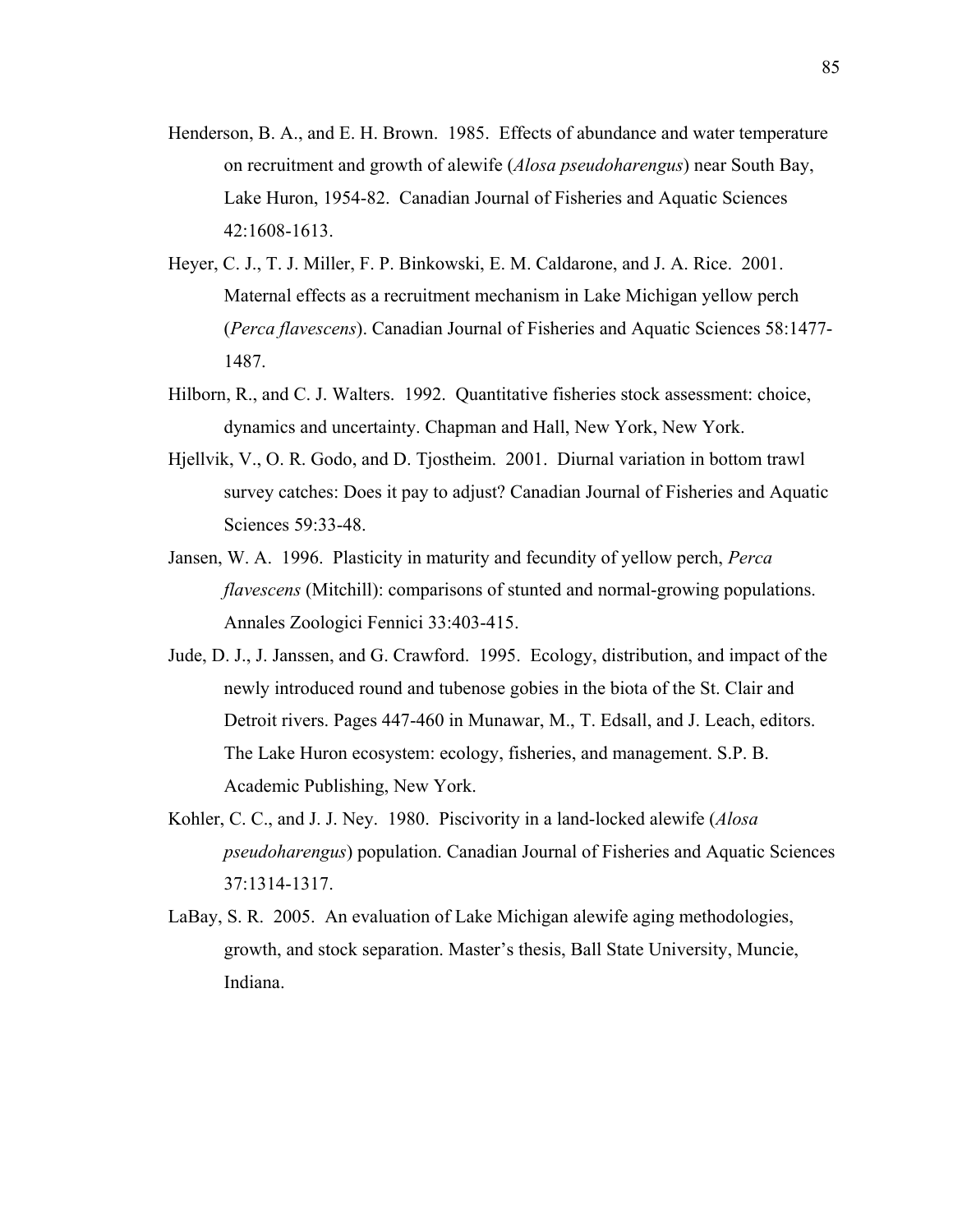- Lauer, T. E., P. J. Allen, and T. S. McComish. 2004. Changes in mottled sculpin and johnny darter trawl catches after the appearance of round goby in the Indiana waters of Lake Michigan. Transactions of the American Fisheries Society 133:185-189.
- Lauer, T. E., S. M. Shroyer, J. M Kilpatrick, T. S. McComish, and P. J Allen, In press. Yellow perch length-fecundity and length-egg size relationships in Indiana waters of Lake Michigan. North American Journal of Fisheries Management.
- LeCren, E. D., C. Kipling, and J. C. McCormick. 1977. A study of the numbers, biomass, and year-class strengths of perch (Perca fluviatilis, L.) in Windermere from 1941 to 1966. Journal of Animal Ecology 46:281-307.
- Madenjian, C.P., T. O. Hook, E. S. Rutherford, D. M. Mason, T. E. Croley II, E. B. Sazalai, and J. R. Bence. 2005. Recruitment variability of alewives in Lake Michigan. Transactions of the American Fisheries Society 134:218-230.
- Madenjian, C.P., Fahnenstiel, G.L., Johengen, T.H., Nalepa, T.F., Vanderploeg, H.A., Fleischer, G.W., Schneeberger, P.J., Benjamin, D.M., Smith, E.B., Bence, J.R., Rutherford, E.S., Lavis, D.S., Robertson, D.M., Jude, D.J., and Ebener, M.P. 2003. Dynamics of the Lake Michigan food web, 1970-2000. Canadian Journal of Fisheries and Aquatic Sciences 59: 736-753.
- McComish, T. S., and S. M. Shroyer. 1996. Characteristics of the near-shore nonsalmonine fish community in Indiana waters of Lake Michigan, with emphasis on yellow perch. Final project report of Ball State University to Division of Fish and Wildlife, Indiana Department of Natural Resources, Indianapolis.
- McComish, T. S., S. M. Shroyer, and T. E. Lauer. 2000. Population characteristics and models of the yellow perch in Indiana waters of Lake Michigan and the community dynamics of major near-shore fish species. Final project report of Ball State University to Division of Fish and Wildlife, Indiana Department of Natural Resources, Indianapolis.
- Nalepa, T. F., D. J. Hartson, D. L. Fanslow, G. A. Lang, and S. J. Lozano. 1998. Declines in benthic macroinvertebrate populations in southern Lake Michigan, 1980 – 1993. Canadian Journal of Fisheries and Aquatic Science 55:2402-2413.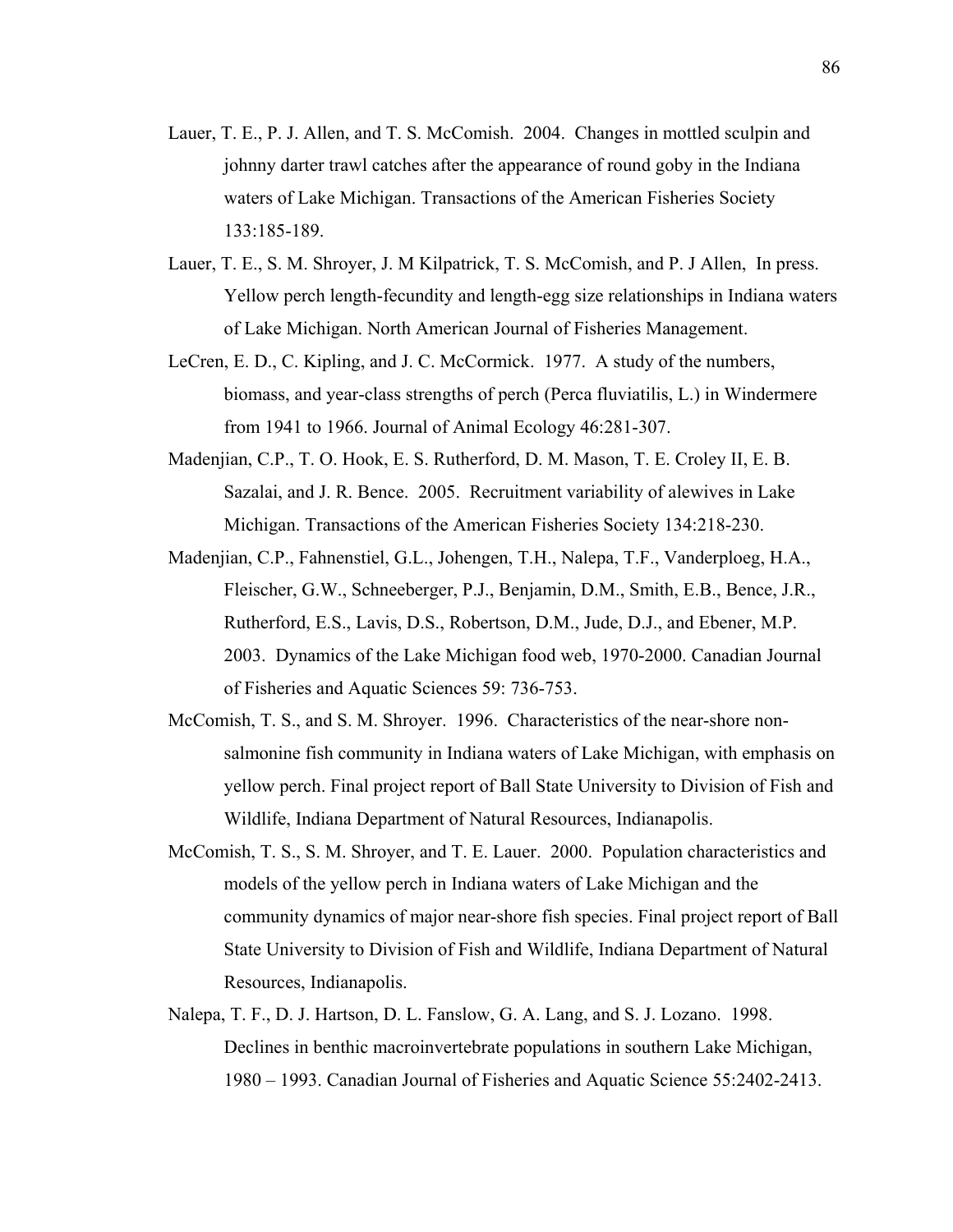- Olin, M., and T. Malinen. 2003. Comparison of gillnet and trawl in diurnal fish community sampling. Hydrobiologia 506-509:443-449.
- Pauly, D. 1980. On the interrelationships between natural mortality, growth parameters, and mean environmental temperature in 175 fish stocks. Conseil International pour l'Exploration de la Mer. Rapports et Proces-Verbaux des Reunions 39(2):175-192.
- Pothoven, S.A., T.F. Nalepa, and S.B. Brandt. 2000. Age-0 and age-1 yellow perch diet in southeastern Lake Michigan. Journal of Great Lakes Research 26:235-239.
- Ricker, W. E. 1975. Computation and interpretation of biological statistics of fish populations. Fisheries Research Board of Canada, Bulletin 191, Ottawa.
- Sapp, S. A. 1999. Population trends of major near-shore fish species in Indiana waters of Lake Michigan. Master's thesis. Ball State University, Muncie, Indiana.
- Shroyer, S. M., and T. S. McComish. 1998. Forecasting abundance of quality-size yellow perch in Indiana waters of Lake Michigan. North American Journal of Fisheries Management 18:19-24.
- Shroyer, S. M, and T. S. McComish. 2000. Relationship between alewife abundance and yellow perch recruitment in southern Lake Michigan. North American Journal of Fisheries Management 20:208-213.
- Smith, S. H. 1970. Species interaction of the alewife in the Great Lakes. Transactions of the American Fisheries Society 99:745-765.
- Thompson, W. F., H. A. Dunlap, and F. H. Bell. 1931. Biological statistics of the Pacific halibut fishery. 1. Changes in yield of a standardized unit of gear. Report of the International Fisheries Commission 6:108 p.
- Truemper, H. A. 2003. Food habits and prey size-selection of yellow perch in extreme southern Lake Michigan, with emphasis on the prey: round goby. Master's thesis. Ball State University, Muncie, Indiana.
- Tsai, C. and G. R. Gibson. 1971. Fecundity of the yellow perch, (*Perca flavescens*) Mitchill, in the Patuxent River, Maryland. Chesapeake Science 12:270-284.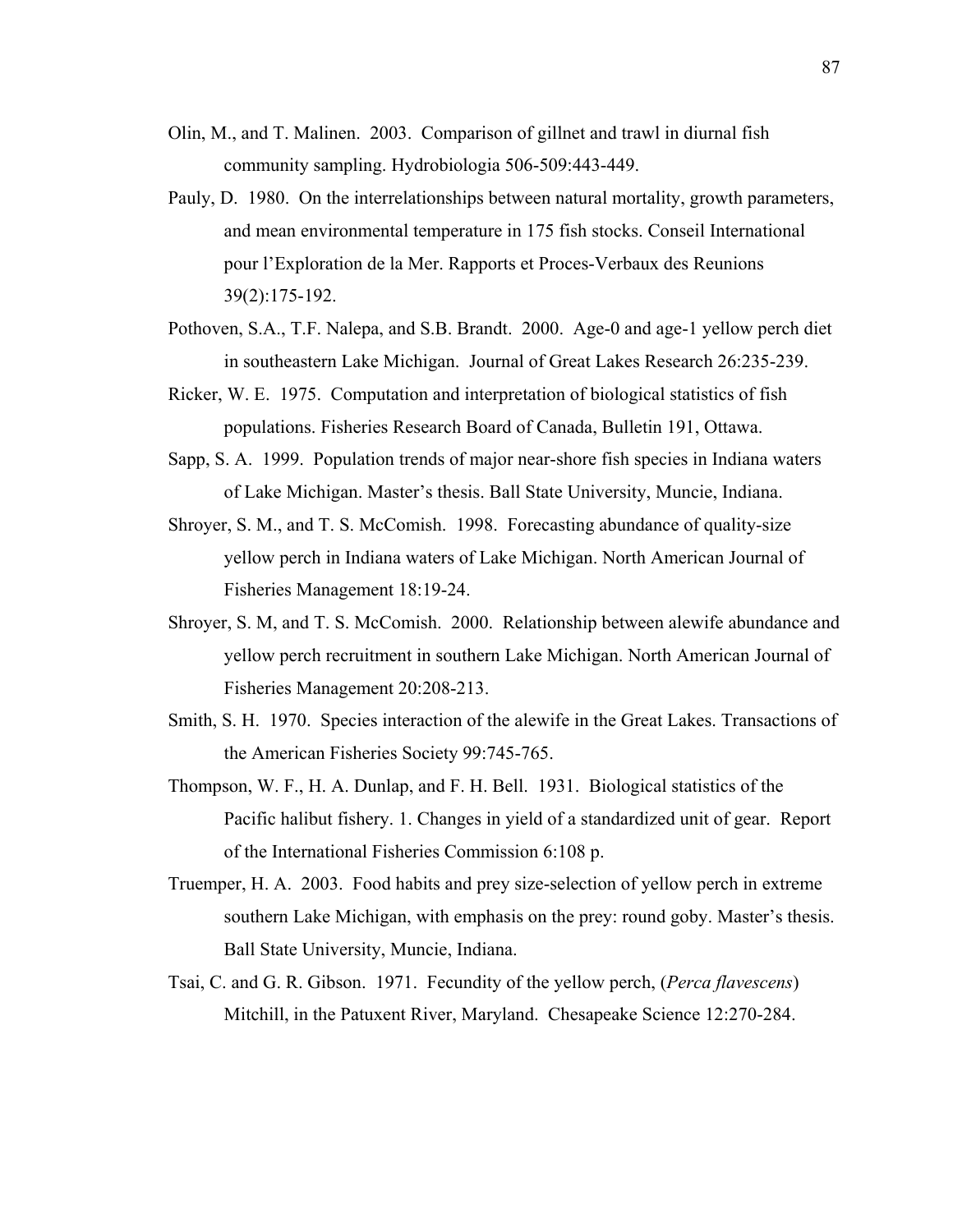- Van Den Avyle, M. J. 1993. Dynamics of exploited fish populations. Pages 105-134 *in* C. C. Kohler and W. A. Hubert, editors. Inland fisheries management in North America. American Fisheries Society, Bethesda, Maryland.
- Weimer, M., and M. Sowinski. 1999. Diet of the round goby (*Neogobius melanostomus*) in Lake Erie. Dreissena 10:7-12.
- Wells, L. 1977. Changes in yellow perch (*Perca flavescens*) populations of Lake Michigan, 1954-75. Journal of the Fisheries Research Board of Canada 34:1821- 1829.
- Wells, L., and A. L. McLain. 1973. Lake Michigan: man's effects on native fish stocks and other biota. Great Lakes Fishery Commission Technical Report 20.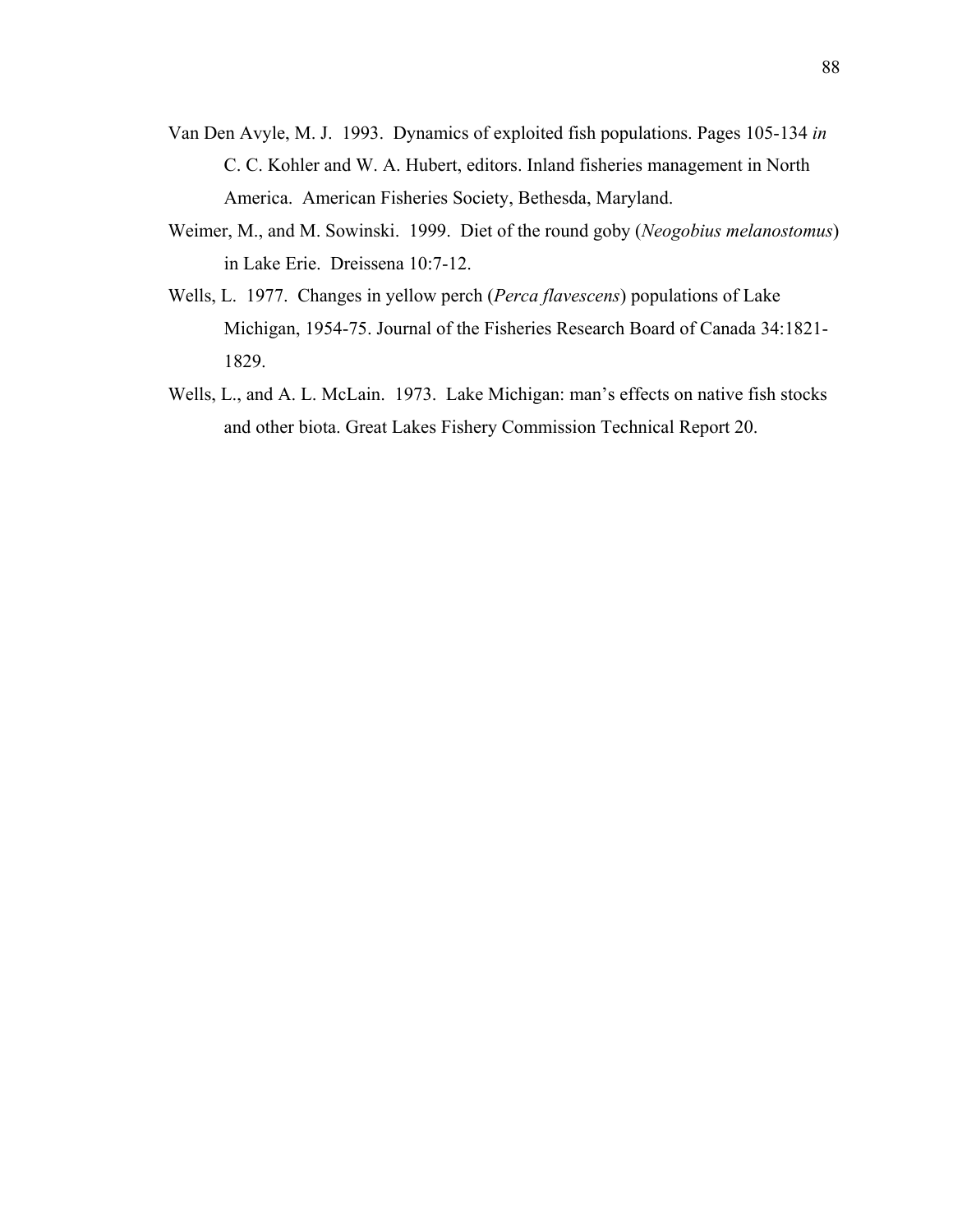| Year        |     |     |     |     |     |     |      |         |      |     |      | Total length (mm) at annulus |    |    |
|-------------|-----|-----|-----|-----|-----|-----|------|---------|------|-----|------|------------------------------|----|----|
| class       | Age | n   |     | 2   | 3   | 4   | 5    | 6       |      | 8   | 9    | 10                           | 11 | 12 |
| 2003        |     | 68  | 66  |     |     |     |      |         |      |     |      |                              |    |    |
| 2002        | 2   | 74  | 71  | 107 |     |     |      |         |      |     |      |                              |    |    |
| 2001        | 3   | 25  | 75  | 112 | 140 |     |      |         |      |     |      |                              |    |    |
| 2000        | 4   | 10  | 76  | 114 | 141 | 160 |      |         |      |     |      |                              |    |    |
| 1999        | 5   | 22  | 81  | 122 | 152 | 178 | 202  |         |      |     |      |                              |    |    |
| 1998        | 6   | 100 | 79  | 116 | 145 | 164 | -181 | 198     |      |     |      |                              |    |    |
| 1997        | 7   | 12  | 78  | 118 | 148 | 172 | 184  | 198     | -218 |     |      |                              |    |    |
| 1996        | 8   | 3   | 69  | 123 | 165 | 182 | 197  | 207     | 215  | 224 |      |                              |    |    |
| 1995        | 9   | 3   | 83  | 155 | 189 | 214 | 237  | 244     | 255  | 262 | -275 |                              |    |    |
| 1994        | 10  | 1   | 105 | 139 | 172 | 219 |      | 236 258 | 261  | 267 | 271  | 275                          |    |    |
| All Classes |     |     | 74  | 114 | 146 | 168 | 186  | 200     | 226  | 246 | 274  | 275                          |    |    |
| n           |     | 318 | 318 | 250 | 176 | 151 | 141  | 119     | 19   |     | 4    |                              |    |    |

Appendix 2-1. Mean back-calculated total lengths (mm) of male yellow perch from pooled sites M, K, and G in Indiana waters of Lake Michigan in 2004.

Appendix 2-2. Mean back-calculated total lengths (mm) of female yellow perch from pooled sites M, K, and G in Indiana waters of Lake Michigan in 2004.

| Year        |     |          |          |                |          |          |          |          |          |          |          | Total length (mm) at annulus |     |     |
|-------------|-----|----------|----------|----------------|----------|----------|----------|----------|----------|----------|----------|------------------------------|-----|-----|
| class       | Age | n        |          | $\overline{2}$ | 3        | 4        | 5        | 6        |          | 8        | 9        | 10                           | 11  | 12  |
| 2003        | 1   | 77       | 67       |                |          |          |          |          |          |          |          |                              |     |     |
| 2002        | 2   | 118      | 68       | 111            |          |          |          |          |          |          |          |                              |     |     |
| 2001        | 3   | 57       | 79       | 133            | 182      |          |          |          |          |          |          |                              |     |     |
| 2000        | 4   | 15       | 83       | 127            | 173      | 219      |          |          |          |          |          |                              |     |     |
| 1999        | 5   | 19       | 85       | 129            | 163      | 191      | 221      |          |          |          |          |                              |     |     |
| 1998        | 6   | 307      | 82       | 124            | 160      | 184      | 207      | 243      |          |          |          |                              |     |     |
| 1997        | 7   | 34       | 86       | 139            | 193      | 222      | 246      | 264      | 289      |          |          |                              |     |     |
| 1996        | 8   | 4        | 87       | 152            | 204      | 235      | 265      | 280      | 298      | 332      |          |                              |     |     |
| 1995        | 9   | 16       | 88       | 148            | 202      | 243      | 284      | 301      | 315      | 325      | 335      |                              |     |     |
| 1994        | 10  | $\theta$ | $\theta$ | $\theta$       | $\theta$ | $\theta$ | $\theta$ | $\theta$ | $\theta$ | $\theta$ | $\theta$ | $\theta$                     |     |     |
| 1993        | 11  |          | 77       | 94             | 118      | 140      | 163      | 172      | 179      | 185      | 195      | 211                          | 228 |     |
| 1992        | 12  | 1        | 80       | 140            | 173      | 193      | 253      | 267      | 275      | 299      | 306      | 311                          | 316 | 335 |
| All Classes |     |          | 78       | 124            | 167      | 192      | 215      | 248      | 295      | 319      | 326      | 261                          | 272 | 335 |
| n           |     | 649      | 649      | 572            | 454      | 397      | 382      | 363      | 56       | 22       | 18       | 2                            | 2   |     |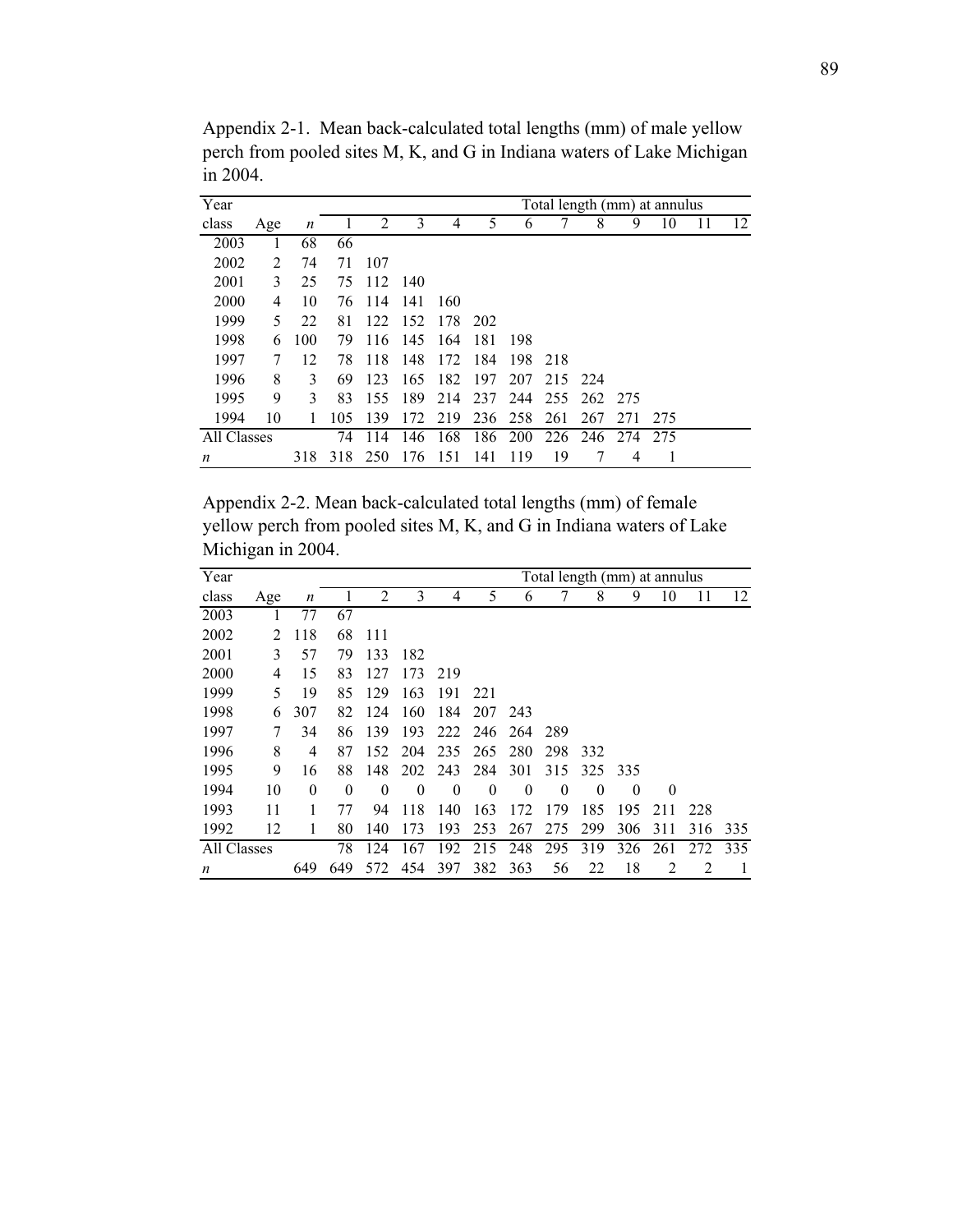| Year        |     |     |     |     |                                        |     |     |      |     |               |   | Total length (mm) at annulus |    |    |
|-------------|-----|-----|-----|-----|----------------------------------------|-----|-----|------|-----|---------------|---|------------------------------|----|----|
| class       | Age | n   |     | 2   | 3                                      | 4   | 5   | 6    |     | 8             | 9 | 10                           | 11 | 12 |
| 2003        |     | 68  | 1.4 |     |                                        |     |     |      |     |               |   |                              |    |    |
| 2002        | 2   | 74  | 1.2 | 1.5 |                                        |     |     |      |     |               |   |                              |    |    |
| 2001        | 3   | 25  | 1.9 | 3.9 | 5.1                                    |     |     |      |     |               |   |                              |    |    |
| 2000        | 4   | 10  | 3.2 | 6.5 | 6.6                                    | 5.4 |     |      |     |               |   |                              |    |    |
| 1999        | 5.  | 22  | 2.1 | 4.2 | 5.0                                    | 5.1 | 7.0 |      |     |               |   |                              |    |    |
| 1998        | 6   | 100 | 1.3 | 2.1 | 2.2                                    | 2.3 | 2.4 | -3.0 |     |               |   |                              |    |    |
| 1997        | 7   | 12  | 5.6 | 7.8 | 8.8                                    | 9.0 | 9.3 | 11.0 | 133 |               |   |                              |    |    |
| 1996        | 8   | 3   |     |     | 7.5 21.7 18.4 16.4 13.8 13.1 13.7 15.3 |     |     |      |     |               |   |                              |    |    |
| 1995        | 9   | 3   |     |     | 5.8 14.8 17.5 12.8 17.0 14.2           |     |     |      |     | 9.8 10.7 16.3 |   |                              |    |    |
| 1994        | 10  | 1   |     |     |                                        |     |     |      |     |               |   |                              |    |    |
| All Classes |     |     | 0.7 | 1.3 | 1.8                                    | 2.0 | 2.4 | 2.9  | 9.3 | 10.6 11.6     |   |                              |    |    |
| n           |     | 318 | 318 | 250 | 176                                    | 151 | 141 | 119  | 19  |               | 4 |                              |    |    |

Appendix 2-3. Standard errors (SE) of mean back-calculated total lengths (mm) of male yellow perch from pooled sites M, K, and G in Indiana waters of Lake Michigan in 2004.

Appendix 2-4. Standard errors (SE) of mean back-calculated total lengths (mm) of female yellow perch from pooled sites M, K, and G in Indiana waters of Lake Michigan in 2004.

| Year        |     |     |      |     |                                         |          |      |     |          |      |      | Total length (mm) at annulus |    |    |
|-------------|-----|-----|------|-----|-----------------------------------------|----------|------|-----|----------|------|------|------------------------------|----|----|
| class       | Age | n   |      | 2   | 3                                       | 4        | 5    | 6   |          | 8    | 9    | 10                           | 11 | 12 |
| 2003        | 1   | 77  | 1.2  |     |                                         |          |      |     |          |      |      |                              |    |    |
| 2002        | 2   | 118 | 0.7  | 1.3 |                                         |          |      |     |          |      |      |                              |    |    |
| 2001        | 3   | 57  | 1.0  | 2.0 | 3.8                                     |          |      |     |          |      |      |                              |    |    |
| 2000        | 4   | 15  | 4.9  | 5.1 |                                         | 9.0 15.0 |      |     |          |      |      |                              |    |    |
| 1999        | 5   | 19  | 3.4  | 5.3 | 7.1                                     | 8.4      | 12.4 |     |          |      |      |                              |    |    |
| 1998        | 6   | 307 | 0.8  | 1.2 | 1.3                                     | 1.6      | 2.1  | 2.6 |          |      |      |                              |    |    |
| 1997        | 7   | 34  | 2.7  | 4.8 | 7.6                                     | 8.1      | 9.0  | 9.6 | 9.2      |      |      |                              |    |    |
| 1996        | 8   | 4   |      |     | 11.2 12.0 20.2 21.4 23.0 23.4 25.2 14.3 |          |      |     |          |      |      |                              |    |    |
| 1995        | 9   | 16  | 3.0  | 3.3 | 5.1                                     | 5.7      | 5.7  | 4.2 | 3.4      | 2.7  | 2.7  |                              |    |    |
| 1994        | 10  |     |      |     |                                         |          |      |     |          |      |      |                              |    |    |
| 1993        | 11  | 1   |      |     |                                         |          |      |     |          |      |      |                              |    |    |
| 1992        | 12  | 1   |      |     |                                         |          |      |     |          |      |      |                              |    |    |
| All Classes |     |     | 0.56 | 0.9 | 1.41                                    | 1.79     | 2.19 |     | 2.5 6.39 | 7.17 | 8.21 |                              |    |    |
| n           |     | 649 | 649  | 572 | 454                                     | 397      | 382  | 363 | 56       | 22   | 18   |                              |    |    |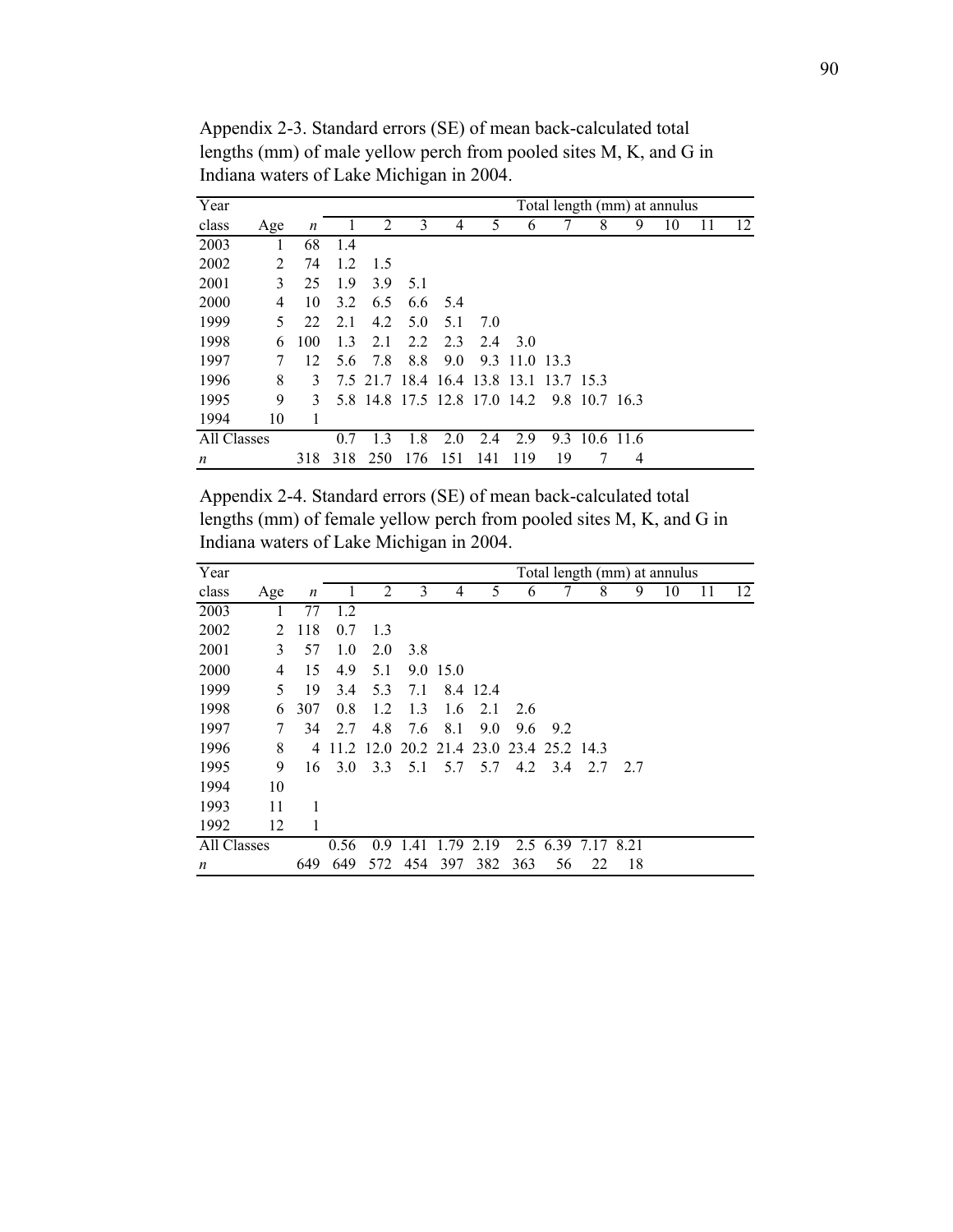|                                                                                  |            | 2003<br>2002<br>2001<br>2000 |      |                 |         |                 |      |               |            |            |                 |               |                     |                         |                |                                             |                |                  |       | 1.39  | 31.35<br>2.70 | 185.0<br>37.1<br>13.82 | 76.8 190.6<br>7.73<br>2.56 |
|----------------------------------------------------------------------------------|------------|------------------------------|------|-----------------|---------|-----------------|------|---------------|------------|------------|-----------------|---------------|---------------------|-------------------------|----------------|---------------------------------------------|----------------|------------------|-------|-------|---------------|------------------------|----------------------------|
|                                                                                  |            | 1999                         |      |                 |         |                 |      |               |            |            |                 |               |                     |                         |                |                                             |                |                  | 2.88  | 16.11 | 2.43          | 77.79 19.49            | 1.30                       |
| er vears are for pooled sites M. K. and G. Year classes before 1981 are excluded |            | 1998                         |      |                 |         |                 |      |               |            |            |                 |               |                     |                         |                |                                             |                | 171              | 51.41 | 100.9 | 65            |                        | 9.38                       |
|                                                                                  |            | 1997                         |      |                 |         |                 |      |               |            |            |                 |               |                     |                         |                |                                             | 98             | 33               | 3.20  | 11.17 | 2.20          | 3.73                   | 0.39                       |
|                                                                                  |            | 1996                         |      |                 |         |                 |      |               |            |            |                 |               |                     |                         |                | $\ddot{1.5}$                                | 1.3            | 2.8              | 0.14  | 3.16  | 0.60          | 2.03                   | 0.03                       |
|                                                                                  |            | 1994 1995                    |      |                 |         |                 |      |               |            |            |                 |               |                     |                         | $\infty$       | $\frac{4}{3}$                               | $\overline{4}$ | $\overline{10}$  | 0.56  | 0.88  | 0.20          | 1.24                   | 0.04                       |
|                                                                                  |            |                              |      |                 |         |                 |      |               |            |            |                 |               |                     |                         | $\frac{26}{5}$ | 4.0                                         | 1.0            | $\overline{2.1}$ | 0.06  | 0.21  | 0.03          | 0.37                   |                            |
|                                                                                  |            | 1991 1992 1993               |      |                 |         |                 |      |               |            |            |                 |               | 17<br>Ξ             | 6.1<br>$\overline{1.9}$ | 4.6<br>3.5     | 1.2<br>1.6                                  | 0.33           | 0.32             |       | 0.11  | 0.01          | 0.04                   | 0.01                       |
|                                                                                  | Year class |                              |      |                 |         |                 |      |               |            |            | $\overline{19}$ | 0.78<br>52    | $\overline{10}$     | 7.0                     | $\equiv$       | $_{0.9}$                                    | 0.07<br>0.08   | 0.45<br>0.42     |       |       | 0.01          |                        |                            |
|                                                                                  |            | 1990                         |      |                 |         |                 |      |               |            | $\sqrt{2}$ | $69$            | 119           | $\mathfrak{z}_9$    | 8.0                     | 8.1            | $\Box$                                      | 0.18           | 0.09             | 0.03  |       | 0.01          |                        |                            |
|                                                                                  |            | 1989                         |      |                 |         |                 |      |               | 93         | $68\,$     | $\overline{4}$  | 85            | $\frac{4}{6}$       | $3.\overline{5}$        | 2.6            | 0.27                                        | 0.03           | 0.14             |       |       |               |                        |                            |
|                                                                                  |            |                              |      |                 |         |                 |      | 837           | 509        | 205        | $\rm 80$        | $\mathcal{L}$ | $48$                | $\overline{14}$         | 3.4            | 0.57                                        | 0.23           | 0.31             | 0.03  |       |               |                        |                            |
|                                                                                  |            | 1987 1988                    |      |                 |         |                 | 141  | $\mathcal{O}$ | $90\,$     | 83         | $38$            | 27            | 7.1<br>0.07<br>0.80 |                         |                | 0.06                                        | 0.02           | 0.01             |       |       |               |                        |                            |
|                                                                                  |            | $\sqrt{2}$<br>1986           |      |                 |         | 23 <sub>0</sub> | 468  | 125           | 56         | 55         | $\overline{c}$  | $\Xi$         | $3.\overline{3}$    | 0.04                    | 0.60           | 0.05                                        |                | 0.04             |       |       |               |                        |                            |
|                                                                                  |            | 1985                         |      |                 | 655     | 595             | 515  | 142           | $\sqrt{8}$ | $18\,$     |                 | 4.6           | 0.28                |                         |                | $\begin{array}{c} 0.13 \\ 0.11 \end{array}$ | 0.01           | 0.03             |       | 0.02  |               |                        |                            |
|                                                                                  |            | 1984                         |      | $\overline{50}$ | 919     | 453             | 675  | 145           | 65         | 8.9        | 2.2             | 0.39          | 0.19                |                         |                |                                             |                | 0.07             |       |       |               |                        |                            |
|                                                                                  |            | 1983                         | 518  | 907             | 484     | 320             | 377  | 118           | 36         | 1.7        | $\Box$          |               | 0.11                |                         |                |                                             | 0.02           |                  |       |       |               |                        |                            |
|                                                                                  |            |                              | 374  | 358             | 106     | 35              | 29   |               |            |            | 0.56<br>0.12    |               | 0.12                |                         |                |                                             |                |                  |       |       |               |                        |                            |
|                                                                                  |            |                              | 113  | 74              | $6.8\,$ | 3.0             |      |               |            |            |                 |               |                     |                         |                |                                             |                |                  |       |       |               |                        |                            |
| for 1984 to 1988 are for pooled sites M and K; lat                               |            | 1980 1981 1982               | 37   | $\overline{2}$  | 12      |                 |      |               |            |            |                 |               |                     |                         |                |                                             |                |                  |       |       |               |                        |                            |
|                                                                                  |            | Year                         | 1984 | 1985            | 1986    | 1987            | 1988 | 1989          | 1990       | 1991       | 1992            | 1993          | 1994                | 1995                    | 1996           | 1997                                        | 1998           | 1999             | 2000  | 2001  | 2002          | 2003                   | 2004                       |

Appendix 3-1. Mean annual trawl CPUE (n/h) of both sexes of yellow perch age  $\geq 1$  in Indiana waters of Lake Michigan, by year class and year of capture. Data Appendix 3-1. Mean annual trawl CPUE (*n* /h) of both sexes of yellow perch age ≥ 1 in Indiana waters of Lake Michigan, by year class and year of capture. Data pooled sites M, K, and G. Year classes before 1981 are excluded.years are for pooled sites M and K; later for 1984 to 1988 are for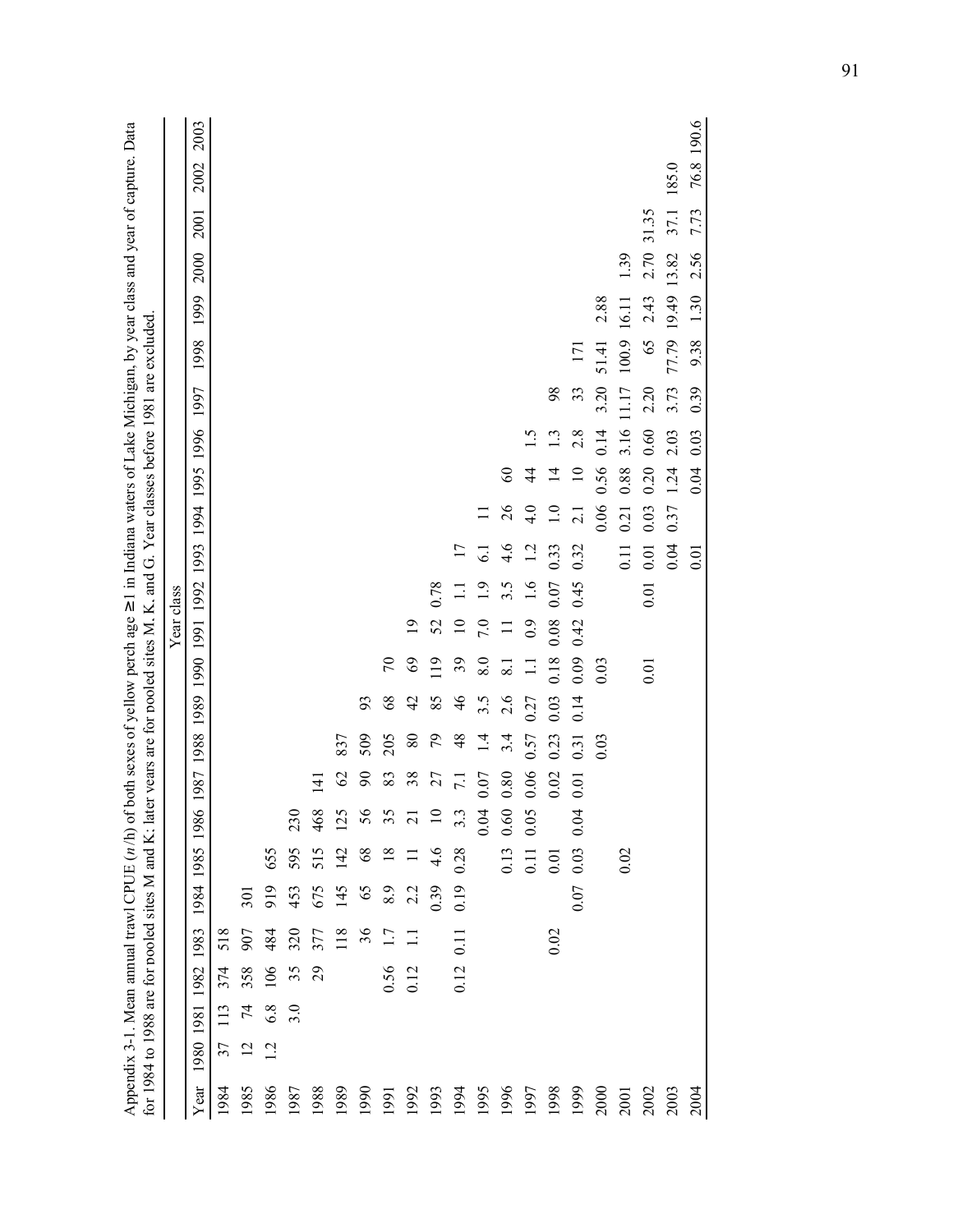Appendix 3-2. Mean annual trawl CPUE (*n* /h) for various components of the yellow perch population in Indiana waters of Lake Michigan from 1975 to 2004. Data from 1975 to 1983 are for site K only; 1984 to 1988 data are pooled sites M and K; 1989 to 2004 data are pooled sites M, K, and G. Definitions: Sub-stock age  $\geq 1$  and  $\leq 130$ mm; Stock  $\geq$  130 mm; Quality  $\geq$  200 mm; PSD = Quality/Stock\*100. No index trawling was completed in 1982.

|      | Total |      | Age 0          |                | Age $\geq$ 1 |      | Sub-stock |                | Stock |      | Quality        |                | <b>PSD</b>               |
|------|-------|------|----------------|----------------|--------------|------|-----------|----------------|-------|------|----------------|----------------|--------------------------|
| Year | Mean  | 2SE  | Mean           | 2SE            | Mean         | 2SE  | Mean      | 2SE            | Mean  | 2SE  | Mean           | 2SE            |                          |
| 1975 | 43    |      | 0.2            |                | 43           |      | 1.8       |                | 41    |      | 5              |                | 13                       |
| 1976 | 31    |      | 1.5            |                | 29           |      | 5.1       |                | 24    |      | $\tau$         |                | 27                       |
| 1977 | 134   |      | 47             |                | 86           |      | 20        |                | 67    |      | 24             |                | 35                       |
| 1978 | 154   |      | 1.3            |                | 153          |      | 119       |                | 34    |      | 5              |                | 14                       |
| 1979 | 105   |      | 31             |                | 74           |      | 10        |                | 63    |      | $\overline{4}$ |                | 6                        |
| 1980 | 598   |      | 155            |                | 443          |      | 361       |                | 82    |      | $10\,$         |                | 12                       |
| 1981 | 896   |      | 1.2            |                | 895          |      | 840       |                | 55    |      | $\mathbf{1}$   |                | 3                        |
| 1982 |       |      |                |                |              |      |           |                |       |      |                |                |                          |
| 1983 | 2550  | 1258 | 492            | 590            | 2058         | 973  | 626       | 347            | 1432  | 917  | 71             | 57             | 5                        |
| 1984 | 1207  | 603  | 164            | 206            | 1042         | 609  | 639       | 308            | 404   | 321  | 14             | 12             | 3                        |
| 1985 | 2641  | 1706 | 989            | 1596           | 1652         | 733  | 788       | 441            | 863   | 364  | 47             | 31             | 5                        |
| 1986 | 2559  | 873  | 387            | 392            | 2171         | 636  | 1126      | 475            | 1045  | 415  | 28             | 18             | 3                        |
| 1987 | 1703  | 574  | 67             | 80             | 1636         | 568  | 504       | 138            | 1132  | 492  | 45             | 18             | $\overline{\mathcal{L}}$ |
| 1988 | 2216  | 1493 | 12             | 14             | 2204         | 1491 | 252       | 127            | 1952  | 1418 | 116            | 86             | 6                        |
| 1989 | 1759  | 667  | 331            | 315            | 1428         | 631  | 746       | 485            | 683   | 444  | 98             | 81             | 14                       |
| 1990 | 1026  | 424  | 110            | 141            | 916          | 442  | 367       | 181            | 549   | 283  | 121            | 74             | $22\,$                   |
| 1991 | 538   | 219  | 48             | 37             | 490          | 235  | 173       | 181            | 318   | 178  | 47             | 33             | 15                       |
| 1992 | 284   | 150  | 0.83           | 1.0            | 283          | 150  | 28        | 13             | 255   | 143  | 31             | 18             | 12                       |
| 1993 | 386   | 256  | 8              | 10             | 378          | 258  | 2.4       | 1.3            | 376   | 257  | 37             | 20             | 10                       |
| 1994 | 179   | 102  | $\tau$         | 6              | 172          | 103  | 17        | 11             | 156   | 97   | 14             | 9              | 9                        |
| 1995 | 50    | 33   | $10\,$         | 14             | 40           | 29   | 12        | $\tau$         | 28    | 28   | 7              | $\overline{7}$ | 24                       |
| 1996 | 98    | 57   | $\mathbf{1}$   | $\mathbf{1}$   | 98           | 56   | 43        | 27             | 54    | 33   | 20.0           | 11             | 37                       |
| 1997 | 67    | 36   | 12             | 11             | 55           | 29   | 3         | $\overline{c}$ | 52    | 28   | 8.2            | 5              | 16                       |
| 1998 | 1070  | 836  | 954            | 849            | 116          | 52   | 80        | 45             | 36    | 21   | 9.0            | 6              | 25                       |
| 1999 | 224   | 102  | $\overline{4}$ | $\overline{4}$ | 220          | 103  | 167       | 93             | 53    | 33   | 20.2           | 13.2           | 38                       |
| 2000 | 59    | 30   | 1              | 1              | 58           | 30   | 36        | 18             | 23    | 13   | 3.04           | 3.3            | 13                       |
| 2001 | 138   | 84   | $\overline{4}$ | 4              | 134          | 85   | 13        | 9              | 121   | 76   | 5.46           | 3.0            | $\overline{4}$           |
| 2002 | 105   | 51   | 142            | 157            | 104          | 51   | 34        | 31             | 71    | 31   | 4.50           | 2.4            | 6                        |
| 2003 | 474   | 226  | 133            | 161            | 341          | 207  | 199       | 126            | 142   | 99   | 20.4           | 11             | 14                       |
| 2004 | 363   | 165  | 73             | 61             | 289          | 168  | 249       | 160            | 40    | 27   | 3.0            | $\overline{2}$ | $\tau$                   |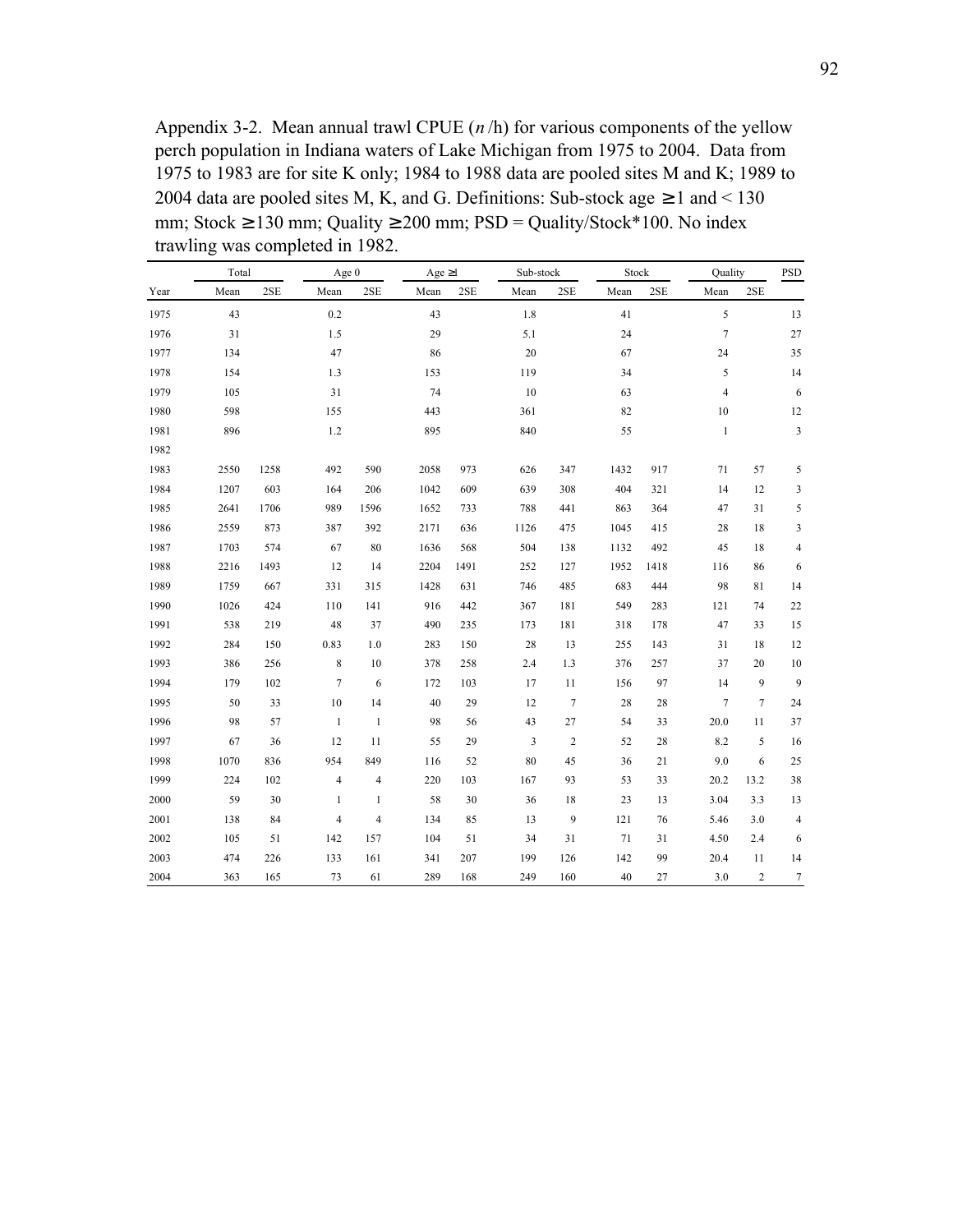| Length<br>class |              |                |      |                |      |          | Age              |          |      |    |          |    |    |    |       |       |         |
|-----------------|--------------|----------------|------|----------------|------|----------|------------------|----------|------|----|----------|----|----|----|-------|-------|---------|
| (mm)            | $\mathbf{1}$ | $\overline{c}$ | 3    | $\overline{4}$ | 5    | 6        | $\boldsymbol{7}$ | 8        | 9    | 10 | 11       | 12 | 13 | 14 | Total | $\%$  | $Cum\%$ |
| 50              | 39.77        |                |      |                |      |          |                  |          |      |    |          |    |    |    | 39.77 | 13.77 | 14      |
| $60\,$          | 80.52        |                |      |                |      |          |                  |          |      |    |          |    |    |    | 80.52 | 27.87 | 42      |
| 70              | 44.60        | 0.46           |      |                |      |          |                  |          |      |    |          |    |    |    | 45.06 | 15.60 | 57      |
| 80              | 15.95        |                |      |                |      |          |                  |          |      |    |          |    |    |    | 15.95 | 5.52  | 63      |
| 90              | 5.02         | 3.02           |      |                |      |          |                  |          |      |    |          |    |    |    | 8.04  | 2.78  | 66      |
| 100             | 3.43         | 10.13          |      |                |      |          |                  |          |      |    |          |    |    |    | 13.56 | 4.69  | $70\,$  |
| 110             | 1.31         | 21.23          | 1.24 |                |      |          |                  |          |      |    |          |    |    |    | 23.79 | 8.23  | $78\,$  |
| 120             |              | 19.47          | 1.76 | 0.98           |      |          |                  |          |      |    |          |    |    |    | 22.22 | 7.69  | 86      |
| 130             |              | 14.14          | 0.83 |                |      | 0.09     |                  |          |      |    |          |    |    |    | 15.06 | 5.21  | $91\,$  |
| 140             |              | 5.01           | 0.49 | 0.09           |      | 0.09     | 0.07             |          |      |    |          |    |    |    | 5.75  | 1.99  | 93      |
| 150             |              | 2.51           | 0.99 | 0.50           |      | 1.37     |                  |          |      |    |          |    |    |    | 5.37  | 1.86  | 95      |
| 160             |              | 0.72           | 0.42 | 0.65           | 0.74 | 2.23     | 0.09             |          |      |    |          |    |    |    | 4.86  | 1.68  | 97      |
| 170             |              | 0.11           | 1.07 | 0.12           | 0.28 | 1.51     |                  |          |      |    |          |    |    |    | 3.08  | 1.07  | 98      |
| 180             |              |                | 0.40 | 0.15           | 0.14 | 1.32     |                  |          |      |    |          |    |    |    | 2.01  | 0.69  | 99      |
| 190             |              |                | 0.23 | 0.01           | 0.08 | 0.47     | 0.05             | $0.01\,$ |      |    |          |    |    |    | 0.85  | 0.29  | 99      |
| 200             |              |                | 0.15 | 0.03           | 0.03 | 0.39     |                  |          |      |    |          |    |    |    | 0.60  | 0.21  | 99      |
| 210             |              |                | 0.02 |                |      | $0.06\,$ |                  |          |      |    |          |    |    |    | 0.08  | 0.03  | 99      |
| 220             |              |                | 0.05 |                |      | 0.27     | 0.02             |          |      |    |          |    |    |    | 0.34  | 0.12  | 99      |
| 230             |              |                | 0.03 |                | 0.01 | 0.33     | 0.01             |          |      |    |          |    |    |    | 0.38  | 0.13  | 99      |
| 240             |              |                | 0.04 |                | 0.02 | 0.11     | 0.02             |          |      |    | $0.01\,$ |    |    |    | 0.20  | 0.07  | 100     |
| $250\,$         |              |                |      |                |      | 0.22     | 0.03             |          |      |    |          |    |    |    | 0.24  | 0.08  | 100     |
| 260             |              |                |      |                |      | 0.18     | 0.01             |          |      |    |          |    |    |    | 0.19  | 0.06  | 100     |
| 270             |              |                | 0.01 | 0.01           |      | 0.05     | 0.01             |          |      |    |          |    |    |    | 0.07  | 0.02  | 100     |
| 280             |              |                |      | $0.03\,$       |      | 0.16     | 0.05             |          |      |    |          |    |    |    | 0.24  | 0.08  | 100     |
| 290             |              |                |      |                |      | 0.37     |                  | 0.02     |      |    |          |    |    |    | 0.40  | 0.14  | 100     |
| 300             |              |                |      |                |      | 0.05     | 0.01             |          |      |    |          |    |    |    | 0.06  | 0.02  | 100     |
| 310             |              |                |      |                |      | $0.06\,$ |                  |          |      |    |          |    |    |    | 0.06  | 0.02  | 100     |
| 320             |              |                |      |                |      |          |                  |          |      |    |          |    |    |    |       |       | 100     |
| 330             |              |                |      |                |      | 0.06     | 0.03             |          | 0.04 |    |          |    |    |    | 0.13  | 0.05  | 100     |
| 340             |              |                |      |                |      |          |                  |          |      |    |          |    |    |    |       |       | $100\,$ |
| 350             |              |                |      |                |      |          |                  |          |      |    |          |    |    |    |       |       | 100     |
| 360             |              |                |      |                |      |          |                  |          |      |    |          |    |    |    |       |       | 100     |
| 370             |              |                |      |                |      |          |                  |          |      |    |          |    |    |    |       |       | 100     |
| Total           | 190.61       | 76.82          | 7.73 | 2.56           | 1.30 | 9.38     | 0.39             | 0.03     | 0.04 |    | 0.01     |    |    |    | 288.9 | 100   |         |
| $\%$            | 66.0         | 26.6           | 2.7  | 0.9            | 0.4  | 3.2      | 0.1              | $0.01\,$ | 0.02 |    | 0.003    |    |    |    |       |       |         |
| $Cum\%$         | 66           | 93             | 95   | 96             | 97   | 100      | 100              | 100      | 100  |    | 100      |    |    |    |       |       | 100     |

Appendix 3-3. Mean annual trawl CPUE ( $n/h$ ) of both sexes of yellow perch age  $\geq 1$  by length class and age from pooled sites in Indiana waters of Lake Michigan in 2004.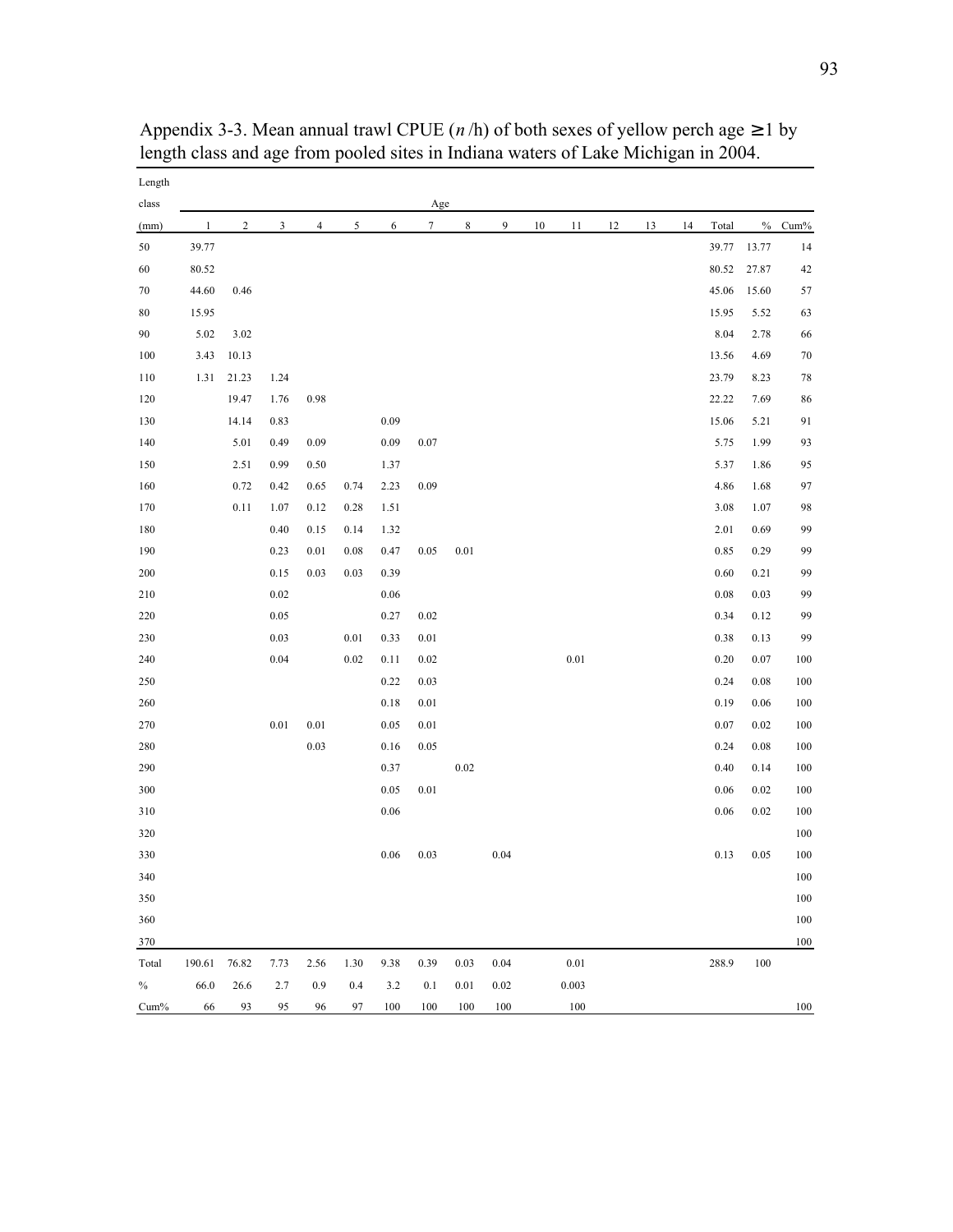| Length  |              |            |          |                |          |            |                  |                  |   |    |    |    |    |    |          |          |          |
|---------|--------------|------------|----------|----------------|----------|------------|------------------|------------------|---|----|----|----|----|----|----------|----------|----------|
| class   |              |            |          |                |          |            | Age              |                  |   |    |    |    |    |    |          |          |          |
| (mm)    | $\mathbf{1}$ | $\sqrt{2}$ | 3        | $\overline{4}$ | 5        | $\sqrt{6}$ | $\boldsymbol{7}$ | $\,$ 8 $\,$      | 9 | 10 | 11 | 12 | 13 | 14 | Total    |          | $%$ Cum% |
| 50      | 24.00        |            |          |                |          |            |                  |                  |   |    |    |    |    |    | 24.00    | 18.68    | 19       |
| 60      | 37.68        |            |          |                |          |            |                  |                  |   |    |    |    |    |    | 37.68    | 29.34    | 48       |
| $70\,$  | 22.05        |            |          |                |          |            |                  |                  |   |    |    |    |    |    | 22.05    | 17.16    | 65       |
| 80      | 7.21         |            |          |                |          |            |                  |                  |   |    |    |    |    |    | 7.21     | 5.62     | 71       |
| 90      | 1.96         | 2.39       |          |                |          |            |                  |                  |   |    |    |    |    |    | 4.35     | 3.39     | 74       |
| 100     | 1.07         | 5.26       |          |                |          |            |                  |                  |   |    |    |    |    |    | 6.33     | 4.93     | 79       |
| 110     |              | 8.50       | $0.08\,$ |                |          |            |                  |                  |   |    |    |    |    |    | $8.58\,$ | 6.68     | 86       |
| 120     |              | 5.80       | 0.78     |                |          |            |                  |                  |   |    |    |    |    |    | 6.57     | 5.12     | 91       |
| 130     |              | 1.64       | 0.83     |                |          | 0.09       |                  |                  |   |    |    |    |    |    | 2.56     | 1.99     | 93       |
| 140     |              | 0.54       | 0.49     | 0.09           |          | 0.09       | 0.07             |                  |   |    |    |    |    |    | 1.28     | $1.00\,$ | 94       |
| 150     |              | $0.00\,$   | 0.69     | 0.50           |          | 1.16       |                  |                  |   |    |    |    |    |    | 2.35     | 1.83     | 96       |
| 160     |              | 0.07       | $0.07\,$ | 0.45           | 0.58     | 1.91       | 0.09             |                  |   |    |    |    |    |    | 3.17     | 2.47     | 98       |
| 170     |              |            |          |                | 0.28     | 1.32       |                  |                  |   |    |    |    |    |    | $1.60\,$ | 1.25     | 99       |
| 180     |              |            |          | 0.03           | 0.11     | 0.41       |                  |                  |   |    |    |    |    |    | 0.55     | 0.43     | 100      |
| 190     |              |            | $0.01\,$ |                | $0.05\,$ |            | $0.07$ 0.02 0.01 |                  |   |    |    |    |    |    | $0.15\,$ | 0.12     | 100      |
| $200\,$ |              |            |          |                |          |            |                  |                  |   |    |    |    |    |    |          |          |          |
| 210     |              |            |          |                |          |            |                  |                  |   |    |    |    |    |    |          |          |          |
| 220     |              |            |          |                |          |            |                  |                  |   |    |    |    |    |    |          |          |          |
| 230     |              |            |          |                |          |            |                  |                  |   |    |    |    |    |    |          |          |          |
| 240     |              |            |          |                |          |            |                  |                  |   |    |    |    |    |    |          |          |          |
| 250     |              |            |          |                |          |            |                  |                  |   |    |    |    |    |    |          |          |          |
| 260     |              |            |          |                |          |            |                  |                  |   |    |    |    |    |    |          |          |          |
| 270     |              |            |          |                |          |            |                  |                  |   |    |    |    |    |    |          |          |          |
| 280     |              |            |          |                |          |            |                  |                  |   |    |    |    |    |    |          |          |          |
| 290     |              |            |          |                |          |            |                  |                  |   |    |    |    |    |    |          |          |          |
| 300     |              |            |          |                |          |            |                  |                  |   |    |    |    |    |    |          |          |          |
| 310     |              |            |          |                |          |            |                  |                  |   |    |    |    |    |    |          |          |          |
| 320     |              |            |          |                |          |            |                  |                  |   |    |    |    |    |    |          |          |          |
| 330     |              |            |          |                |          |            |                  |                  |   |    |    |    |    |    |          |          |          |
| 340     |              |            |          |                |          |            |                  |                  |   |    |    |    |    |    |          |          |          |
| 350     |              |            |          |                |          |            |                  |                  |   |    |    |    |    |    |          |          |          |
| 360     |              |            |          |                |          |            |                  |                  |   |    |    |    |    |    |          |          |          |
| 370     |              |            |          |                |          |            |                  |                  |   |    |    |    |    |    |          |          |          |
| Total   | 93.97 24.2   |            | 2.9      | 1.1            | 1.0      | 5.0        |                  | $0.2 \quad 0.01$ |   |    |    |    |    |    | 128.4    | 100      |          |
| $\%$    | 73.2         | 18.8       | 2.3      | 0.8            | 0.8      | 3.9        | 0.1              | 0.01             |   |    |    |    |    |    |          |          |          |
| Cum%    | 73           | 92         | 94       | 95             | 96       | 100        | 100              | 100              |   |    |    |    |    |    |          |          | $100\,$  |

Appendix 3-4. Mean annual trawl CPUE ( $n/h$ ) of male yellow perch age  $\geq$ 1 by length class and age from pooled sites in Indiana waters of Lake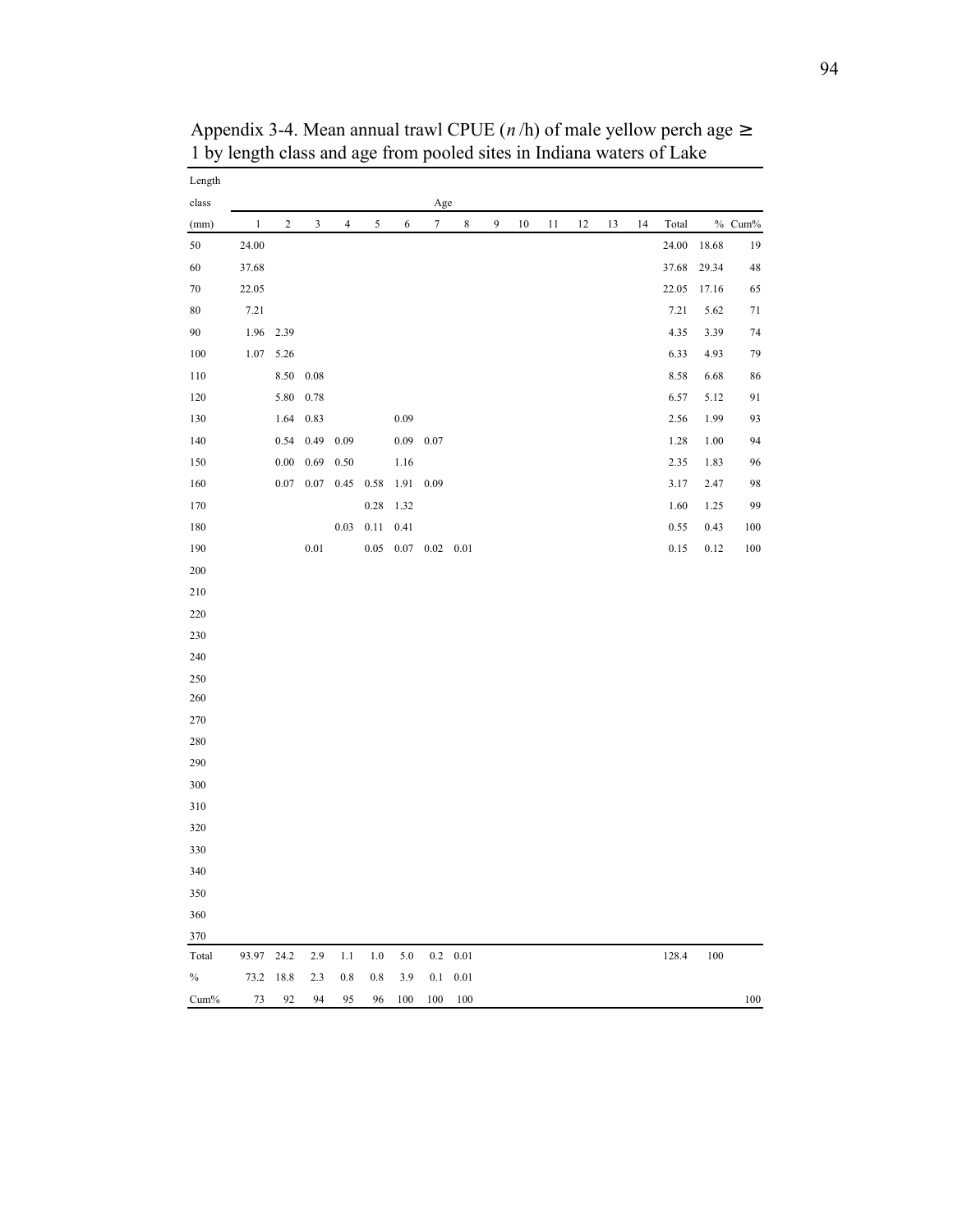| Length  |              |            |          |          |            |      |                  |             |      |        |    |    |    |    |          |      |         |
|---------|--------------|------------|----------|----------|------------|------|------------------|-------------|------|--------|----|----|----|----|----------|------|---------|
| class   |              |            |          |          |            |      | Age              |             |      |        |    |    |    |    |          |      |         |
| (mm)    | $\mathbf{1}$ | $\sqrt{2}$ | 3        | 4        | $\sqrt{5}$ | 6    | $\boldsymbol{7}$ | $\,$ 8 $\,$ | 9    | $10\,$ | 11 | 12 | 13 | 14 | Total    | $\%$ | $Cum\%$ |
| 50      | 15.78        |            |          |          |            |      |                  |             |      |        |    |    |    |    | 15.78    | 9.8  | 9.8     |
| 60      | 42.84        |            |          |          |            |      |                  |             |      |        |    |    |    |    | 42.84    | 26.7 | 36.5    |
| 70      | 22.56        | 0.46       |          |          |            |      |                  |             |      |        |    |    |    |    | 23.02    | 14.3 | 51      |
| 80      | 8.74         | 0.00       |          |          |            |      |                  |             |      |        |    |    |    |    | 8.74     | 5.4  | 56      |
| 90      | 3.05         | 0.64       |          |          |            |      |                  |             |      |        |    |    |    |    | 3.69     | 2.3  | 59      |
| 100     | 2.36         | 4.87       |          |          |            |      |                  |             |      |        |    |    |    |    | 7.23     | 4.5  | 63      |
| 110     | 1.31         | 12.73      | 1.16     |          |            |      |                  |             |      |        |    |    |    |    | 15.20    | 9.5  | 73      |
| 120     |              | 13.68      | 0.98     | 0.98     |            |      |                  |             |      |        |    |    |    |    | 15.65    | 9.8  | 82      |
| 130     |              | 12.50      |          |          |            |      |                  |             |      |        |    |    |    |    | 12.50    | 7.8  | 90      |
| 140     |              | 4.47       |          |          |            |      |                  |             |      |        |    |    |    |    | 4.47     | 2.8  | 93      |
| 150     |              | 2.51       | 0.30     |          |            | 0.21 |                  |             |      |        |    |    |    |    | 3.03     | 1.9  | 95      |
| 160     |              | 0.66       | 0.36     | 0.20     | 0.16       | 0.32 |                  |             |      |        |    |    |    |    | 1.69     | 1.1  | 96      |
| 170     |              | 0.11       | 1.07     | 0.12     |            | 0.18 |                  |             |      |        |    |    |    |    | 1.48     | 0.9  | 97      |
| 180     |              |            | 0.40     | 0.12     | 0.02       | 0.91 |                  |             |      |        |    |    |    |    | 1.45     | 0.9  | 98      |
| 190     |              |            | 0.22     | $0.01\,$ | 0.04       | 0.40 | 0.03             |             |      |        |    |    |    |    | 0.69     | 0.4  | 98      |
| 200     |              |            | $0.15\,$ | 0.03     | 0.03       | 0.39 |                  |             |      |        |    |    |    |    | 0.60     | 0.4  | 99      |
| 210     |              |            | 0.02     |          |            | 0.06 |                  |             |      |        |    |    |    |    | 0.08     | 0.1  | 99      |
| 220     |              |            | 0.05     |          |            | 0.27 | 0.02             |             |      |        |    |    |    |    | 0.34     | 0.2  | 99      |
| 230     |              |            | 0.03     |          | $0.01\,$   | 0.33 | 0.01             |             |      |        |    |    |    |    | 0.38     | 0.2  | 99      |
| 240     |              |            | 0.04     |          | 0.02       | 0.11 | 0.02             |             |      |        |    |    |    |    | 0.20     | 0.1  | 99      |
| 250     |              |            |          |          |            | 0.22 | 0.03             |             |      |        |    |    |    |    | 0.24     | 0.2  | 99      |
| 260     |              |            |          |          |            | 0.18 | 0.01             |             |      |        |    |    |    |    | 0.19     | 0.1  | 99      |
| 270     |              |            | 0.01     | $0.01\,$ |            | 0.05 | 0.01             |             |      |        |    |    |    |    | 0.07     | 0.0  | 99      |
| 280     |              |            |          | 0.03     |            | 0.16 | 0.05             |             |      |        |    |    |    |    | 0.24     | 0.1  | 100     |
| 290     |              |            |          |          |            | 0.37 |                  | 0.02        |      |        |    |    |    |    | 0.40     | 0.2  | 100     |
| 300     |              |            |          |          |            | 0.05 | $0.01\,$         |             |      |        |    |    |    |    | $0.06\,$ | 0.0  | 100     |
| 310     |              |            |          |          |            | 0.06 |                  |             |      |        |    |    |    |    | $0.06\,$ | 0.0  | 100     |
| 320     |              |            |          |          |            |      |                  |             |      |        |    |    |    |    |          |      |         |
| 330     |              |            |          |          |            | 0.06 | 0.03             |             | 0.04 |        |    |    |    |    | 0.13     | 0.1  | 100     |
| 350     |              |            |          |          |            |      |                  |             |      |        |    |    |    |    |          |      |         |
| 360     |              |            |          |          |            |      |                  |             |      |        |    |    |    |    |          |      |         |
| 370     |              |            |          |          |            |      |                  |             |      |        |    |    |    |    |          |      |         |
| Total   | 96.6         | 52.6       | 4.8      | 1.5      | 0.3        | 4.3  | $0.2\,$          | 0.02        | 0.04 |        |    |    |    |    | 160.4    | 100  |         |
| $\%$    | 60.2         | 32.8       | 3.0      | 0.9      | 0.2        | 2.71 | 0.13             | 0.01        | 0.03 |        |    |    |    |    |          |      |         |
| $Cum\%$ | 60           | 93         | 96       | 97       | 97         | 100  | 100              | 100         | 100  |        |    |    |    |    |          |      | 100     |

Appendix 3-5. Mean annual trawl CPUE ( $n/h$ ) of female yellow perch age  $\geq 1$  by length class and age from pooled sites in Indiana waters of Lake Michigan in 2004.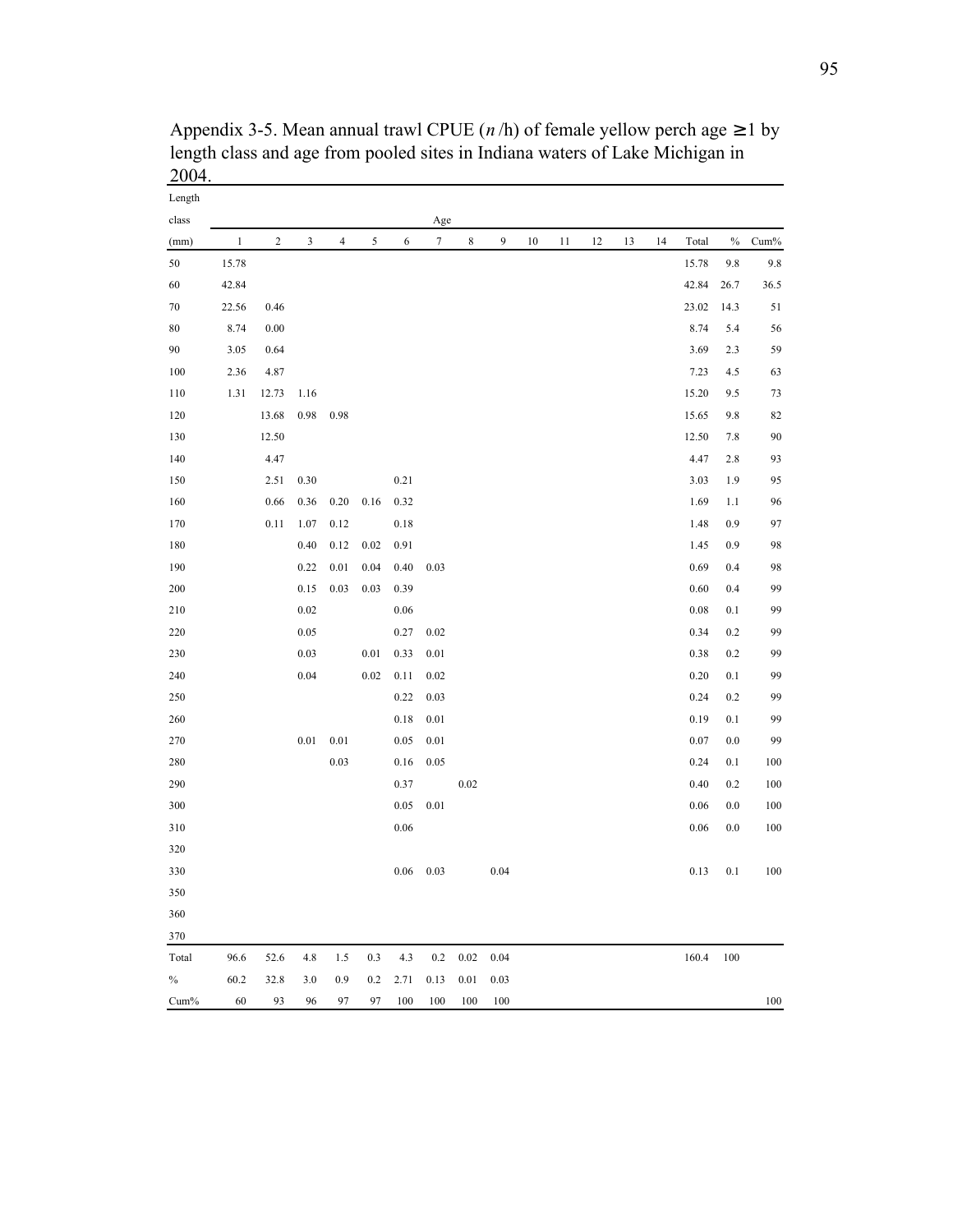| Length |              |            |                |                |            |                                                               |                        |             |      |          |      |      |    |    |          |       |             |
|--------|--------------|------------|----------------|----------------|------------|---------------------------------------------------------------|------------------------|-------------|------|----------|------|------|----|----|----------|-------|-------------|
| class  |              |            |                |                |            |                                                               | Age                    |             |      |          |      |      |    |    |          |       |             |
| (mm)   | $\mathbf{1}$ | $\sqrt{2}$ | $\mathfrak{Z}$ | $\overline{4}$ | $\sqrt{5}$ | 6                                                             | $7\overline{ }$        | $\,$ 8 $\,$ | 9    | 10       | 11   | 12   | 13 | 14 | Total    | $\%$  | Cum%        |
| 50     |              |            |                |                |            |                                                               |                        |             |      |          |      |      |    |    |          |       |             |
| 60     |              |            |                |                |            |                                                               |                        |             |      |          |      |      |    |    |          |       |             |
| $70\,$ |              |            |                |                |            |                                                               |                        |             |      |          |      |      |    |    |          |       |             |
| 80     |              |            |                |                |            |                                                               |                        |             |      |          |      |      |    |    |          |       |             |
| 90     |              |            |                |                |            |                                                               |                        |             |      |          |      |      |    |    |          |       |             |
| 100    |              |            |                |                |            |                                                               |                        |             |      |          |      |      |    |    |          |       |             |
| 110    |              |            |                |                |            |                                                               |                        |             |      |          |      |      |    |    |          |       |             |
| 120    |              |            |                |                |            |                                                               |                        |             |      |          |      |      |    |    |          |       |             |
| 130    |              |            |                |                |            |                                                               |                        |             |      |          |      |      |    |    |          |       |             |
| 140    |              |            |                |                |            |                                                               |                        |             |      |          |      |      |    |    |          |       |             |
| 150    |              |            |                |                |            |                                                               |                        |             |      |          |      |      |    |    |          |       |             |
| 160    |              |            |                | 0.003          | $0.01\,$   | 0.02                                                          |                        |             |      |          |      |      |    |    | 0.03     | 0.04  | 0.04        |
| 170    |              |            | 0.02           | 0.003          |            | 0.06                                                          |                        |             |      |          |      |      |    |    | $0.08\,$ | 0.12  | 0.2         |
| 180    |              |            | 0.16           | $0.06\,$       | 0.14       | 0.75                                                          |                        |             |      |          |      |      |    |    | 1.11     | 1.58  | $\sqrt{2}$  |
| 190    |              |            | 0.81           | 0.13           | 0.34       | 3.11                                                          | 0.13                   | 0.03        |      |          |      |      |    |    | 4.56     | 6.49  | $\,$ 8 $\,$ |
| 200    |              |            | 1.16           | 0.17           | 0.22       | 6.59                                                          |                        |             |      |          |      |      |    |    | 8.14     | 11.60 | 20          |
| 210    |              |            | $0.81\,$       | 0.05           | 0.47       | 6.75                                                          | 0.10                   |             |      |          |      |      |    |    | 8.19     | 11.68 | 32          |
| 220    |              |            | 0.93           |                |            | 5.43                                                          | 0.33                   |             |      |          |      |      |    |    | 6.69     | 9.54  | $41\,$      |
| 230    |              |            | 0.83           |                | 0.28       | 3.85                                                          | 0.68                   |             |      |          |      |      |    |    | 5.64     | 8.03  | 49          |
| 240    |              |            | 1.07           |                | 0.43       | 3.02                                                          | 0.63                   | 0.06        |      |          | 0.21 |      |    |    | 5.41     | 7.72  | 57          |
| 250    |              |            | 0.20           | 0.33           | 0.06       | 3.81                                                          | 0.17                   |             |      |          |      |      |    |    | 4.56     | 6.49  | 63          |
| 260    |              |            |                |                | 0.03       | 4.78                                                          | 0.19                   |             | 0.03 |          |      |      |    |    | 5.03     | 7.17  | $70\,$      |
| 270    |              |            | 0.16           | 0.16           | 0.04       | 3.63                                                          | 0.43                   |             | 0.03 |          |      |      |    |    | 4.44     | 6.33  | $77 \,$     |
| 280    |              |            |                | 0.22           | 0.14       | 3.33                                                          | 0.29                   |             |      |          |      |      |    |    | 3.97     | 5.66  | 82          |
| 290    |              |            | 0.22           | 0.22           | 0.22       | 3.63                                                          | 0.03                   | 0.10        |      | $0.08\,$ |      |      |    |    | 4.50     | 6.41  | 89          |
| 300    |              |            |                | 0.09           | 0.25       | 2.50                                                          | 0.27                   |             |      |          |      |      |    |    | 3.11     | 4.43  | 93          |
| 310    |              |            |                | 0.09           |            | 1.85                                                          |                        |             | 0.03 |          |      |      |    |    | 1.97     | 2.81  | 96          |
| 320    |              |            |                |                |            | 0.78                                                          | 0.15                   |             | 0.19 |          |      |      |    |    | 1.11     | 1.58  | 98          |
| 330    |              |            |                |                | 0.03       | 0.57                                                          | 0.15                   |             | 0.11 |          |      | 0.03 |    |    | 0.89     | 1.27  | 99          |
| 340    |              |            |                |                | 0.04       | $0.12 \quad 0.14$                                             |                        | 0.06        | 0.15 |          |      |      |    |    | $0.50\,$ | 0.71  | 100         |
| 350    |              |            |                |                |            |                                                               | 0.12                   |             | 0.05 |          |      |      |    |    | 0.17     | 0.24  | 100         |
| 360    |              |            |                |                |            |                                                               | $0.03\phantom{00}0.03$ |             |      |          |      |      |    |    | 0.06     | 0.08  | 100         |
| 370    |              |            |                |                |            |                                                               |                        |             |      |          |      |      |    |    |          |       |             |
| Total  |              |            | 6.38           |                |            | 1.53    2.70    54.56    3.83    0.27    0.57    0.08    0.21 |                        |             |      |          |      | 0.03 |    |    | 70.16    | 100   |             |
| $\%$   |              |            | 9.1            | 2.2            | 3.9        | 77.8                                                          | 5.5                    | 0.4         | 0.8  | 0.1      | 0.3  | 0.04 |    |    |          |       |             |
| Cum%   |              |            | 9              | 11             | 15         | 93                                                            | 98                     | 99          | 100  | 100      | 100  | 100  |    |    |          |       | 100         |

Appendix 3-6. Mean annual gill net CPUE (*n* /net/night) of both sexes of yellow perch by length class and age from pooled sites in Indiana waters of Lake Michigan in 2004.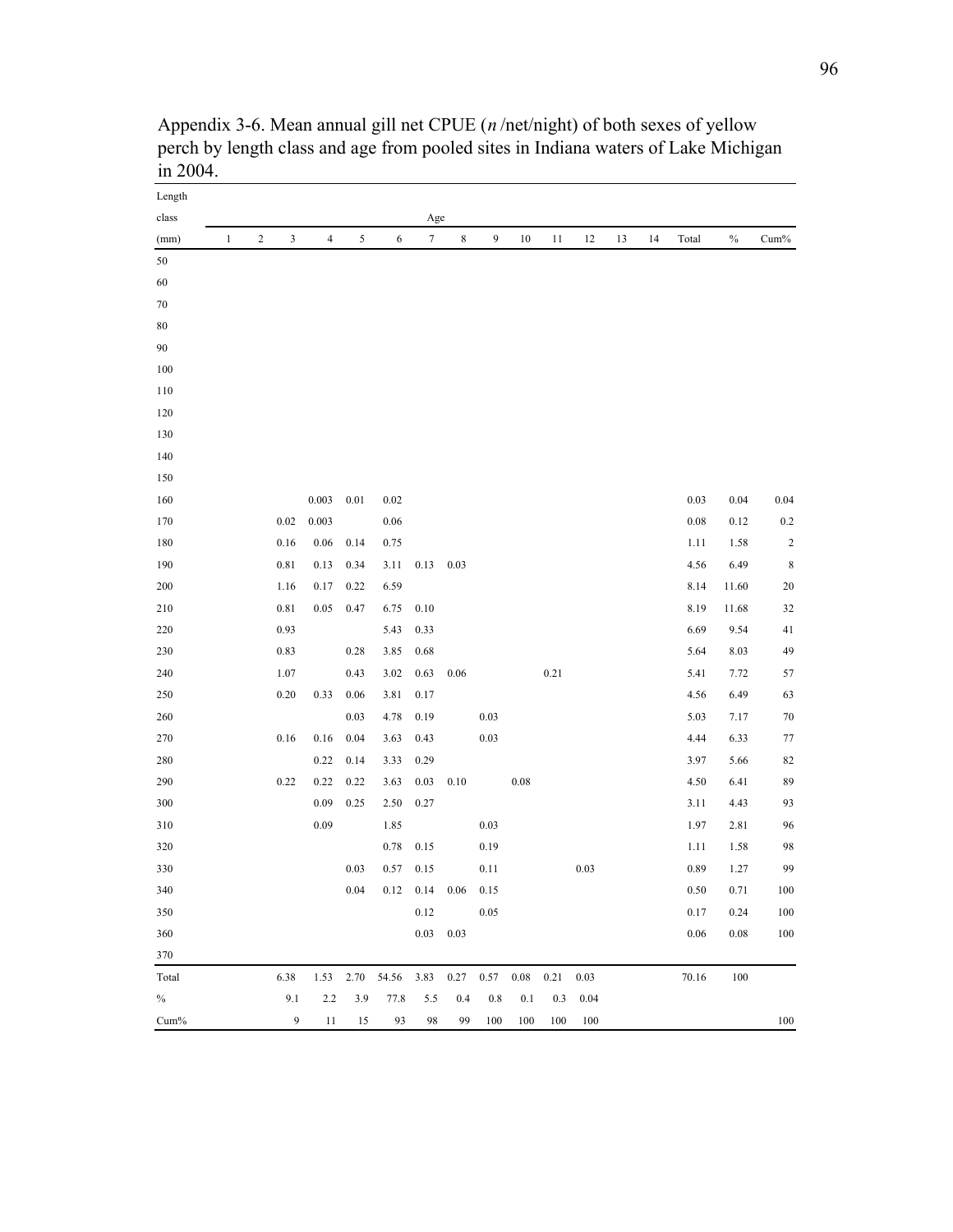| Length  |              |                |              |                |          |          |                  |             |                  |            |    |    |    |    |          |       |              |
|---------|--------------|----------------|--------------|----------------|----------|----------|------------------|-------------|------------------|------------|----|----|----|----|----------|-------|--------------|
| class   |              |                |              |                |          |          | Age              |             |                  |            |    |    |    |    |          |       |              |
| (mm)    | $\mathbf{1}$ | $\overline{c}$ | $\sqrt{3}$   | $\overline{4}$ | 5        | 6        | $\boldsymbol{7}$ | $\,$ 8 $\,$ | $\boldsymbol{9}$ | 10         | 11 | 12 | 13 | 14 | Total    | $\%$  | $Cum\%$      |
| $50\,$  |              |                |              |                |          |          |                  |             |                  |            |    |    |    |    |          |       |              |
| 60      |              |                |              |                |          |          |                  |             |                  |            |    |    |    |    |          |       |              |
| $70\,$  |              |                |              |                |          |          |                  |             |                  |            |    |    |    |    |          |       |              |
| $80\,$  |              |                |              |                |          |          |                  |             |                  |            |    |    |    |    |          |       |              |
| $90\,$  |              |                |              |                |          |          |                  |             |                  |            |    |    |    |    |          |       |              |
| 100     |              |                |              |                |          |          |                  |             |                  |            |    |    |    |    |          |       |              |
| 110     |              |                |              |                |          |          |                  |             |                  |            |    |    |    |    |          |       |              |
| 120     |              |                |              |                |          |          |                  |             |                  |            |    |    |    |    |          |       |              |
| 130     |              |                |              |                |          |          |                  |             |                  |            |    |    |    |    |          |       |              |
| 140     |              |                |              |                |          |          |                  |             |                  |            |    |    |    |    |          |       |              |
| 150     |              |                |              |                |          |          |                  |             |                  |            |    |    |    |    |          |       |              |
| 160     |              |                |              | 0.003          | $0.01\,$ | 0.02     |                  |             |                  |            |    |    |    |    | $0.03\,$ | 0.66  | $\mathbf{1}$ |
| 170     |              |                |              |                |          |          |                  |             |                  |            |    |    |    |    |          |       |              |
| 180     |              |                |              | 0.034          | $0.02\,$ | 0.14     |                  |             |                  |            |    |    |    |    | 0.19     | 4.64  | 5            |
| 190     |              |                | 0.03         |                | 0.14     | 0.50     | $0.06\,$         | 0.03        |                  |            |    |    |    |    | 0.75     | 17.88 | 23           |
| 200     |              |                |              |                | $0.04\,$ | 0.79     |                  |             |                  |            |    |    |    |    | 0.83     | 19.87 | 43           |
| 210     |              |                |              | 0.052          | 0.12     | 0.42     | 0.10             |             |                  |            |    |    |    |    | 0.69     | 16.56 | 60           |
| 220     |              |                | $0.03\,$     |                | $0.00\,$ | 0.17     | 0.03             |             |                  |            |    |    |    |    | 0.22     | 5.30  | 65           |
| 230     |              |                |              |                | $0.08\,$ | 0.21     | 0.04             |             |                  |            |    |    |    |    | 0.33     | 7.95  | 73           |
| 240     |              |                |              |                | $0.00\,$ | 0.22     |                  | $0.06\,$    |                  |            |    |    |    |    | 0.28     | 6.62  | 79           |
| 250     |              |                |              |                | $0.06\,$ | $0.06\,$ |                  |             |                  |            |    |    |    |    | 0.11     | 2.65  | 82           |
| 260     |              |                |              |                | $0.03\,$ | 0.19     |                  |             | $0.03\,$         |            |    |    |    |    | 0.25     | 5.96  | $88\,$       |
| 270     |              |                |              |                | $0.04\,$ | $0.06\,$ | 0.07             |             | 0.03             |            |    |    |    |    | 0.19     | 4.64  | 93           |
| 280     |              |                |              |                | $0.06\,$ | 0.08     | 0.03             |             |                  |            |    |    |    |    | 0.17     | 3.97  | 97           |
| 290     |              |                |              |                |          |          | $0.03\,$         |             |                  | $0.08\,$   |    |    |    |    | $0.11\,$ | 2.65  | 99           |
| 300     |              |                |              |                |          |          |                  |             |                  |            |    |    |    |    |          |       | 99           |
| 310     |              |                |              |                |          |          |                  |             | $0.03\,$         |            |    |    |    |    | $0.03\,$ |       | $100\,$      |
| 320     |              |                |              |                |          |          |                  |             |                  |            |    |    |    |    |          |       |              |
| 330     |              |                |              |                |          |          |                  |             |                  |            |    |    |    |    |          |       |              |
| 340     |              |                |              |                |          |          |                  |             |                  |            |    |    |    |    |          |       |              |
| 350     |              |                |              |                |          |          |                  |             |                  |            |    |    |    |    |          |       |              |
| 360     |              |                |              |                |          |          |                  |             |                  |            |    |    |    |    |          |       |              |
| 370     |              |                |              |                |          |          |                  |             |                  |            |    |    |    |    |          |       |              |
| Total   |              |                | $0.06\,$     | 0.09           | 0.60     | 2.84     | 0.36             | $0.08\,$    | $0.08\,$         | 0.08       |    |    |    |    | 4.19     | 100   |              |
| $\%$    |              |                | $\,1\,$      | $\sqrt{2}$     | 14       | 68       | $\overline{9}$   | $\sqrt{2}$  | $\sqrt{2}$       | $\sqrt{2}$ |    |    |    |    |          |       |              |
| $Cum\%$ |              |                | $\mathbf{1}$ | 3              | 18       | 85       | 94               | 96          | 98               | 100        |    |    |    |    |          |       | $100\,$      |

Appendix 3-7. Mean annual gill net CPUE (*n* /net/night) of male yellow perch by length class and age from pooled sites in Indiana waters of Lake Michigan in 2004.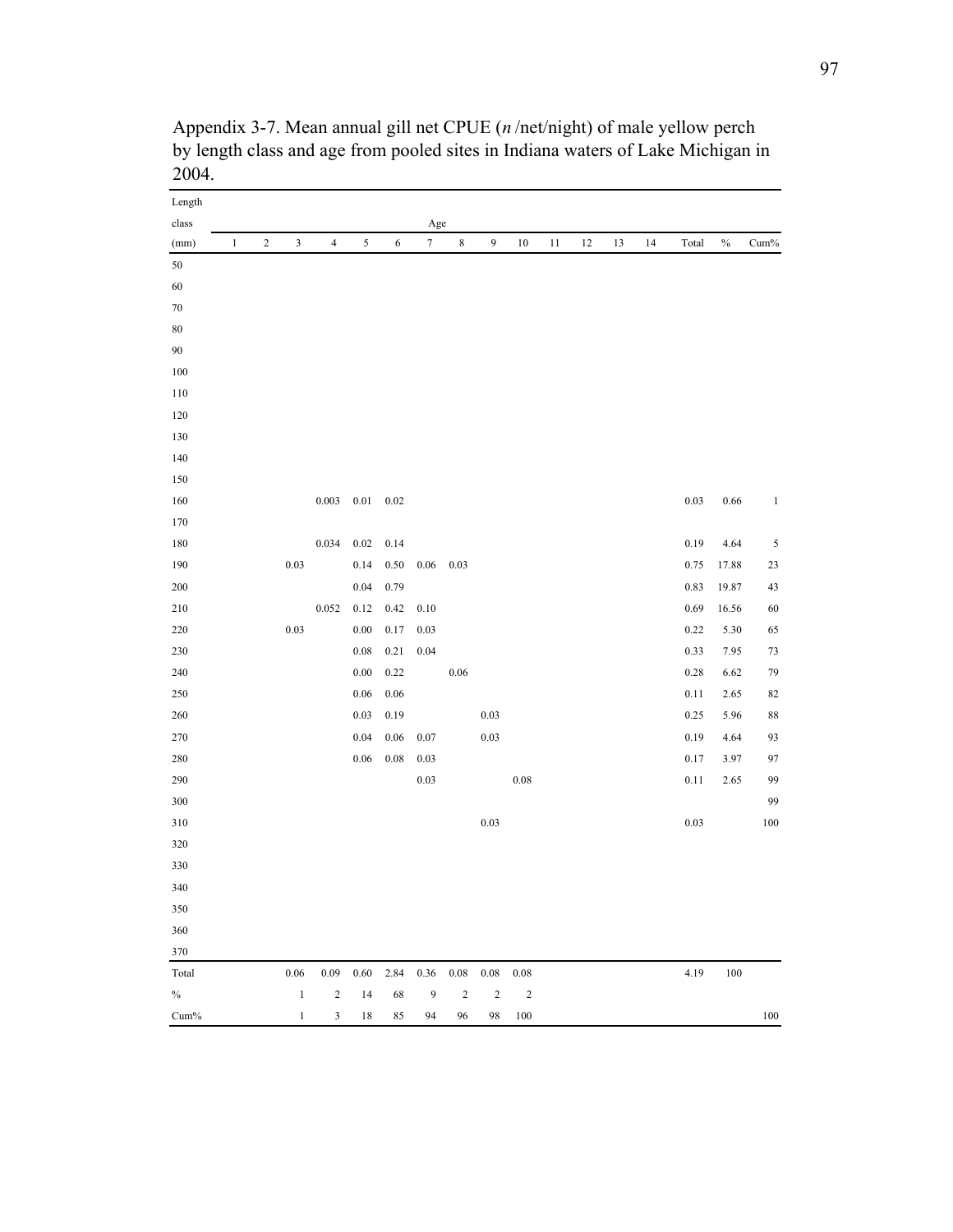| Length |              |                  |      |                |          |            |        |      |      |    |      |      |    |    |       |          |            |
|--------|--------------|------------------|------|----------------|----------|------------|--------|------|------|----|------|------|----|----|-------|----------|------------|
| class  |              |                  |      |                |          |            | Age    |      |      |    |      |      |    |    |       |          |            |
| (mm)   | $\mathbf{1}$ | $\boldsymbol{2}$ | 3    | $\overline{4}$ | 5        | 6          | $\tau$ | 8    | 9    | 10 | 11   | 12   | 13 | 14 | Total | $\%$     | $Cum\%$    |
| 130    |              |                  |      |                |          |            |        |      |      |    |      |      |    |    |       |          |            |
| 140    |              |                  |      |                |          |            |        |      |      |    |      |      |    |    |       |          |            |
| 150    |              |                  |      |                |          |            |        |      |      |    |      |      |    |    |       |          |            |
| 160    |              |                  |      |                |          |            |        |      |      |    |      |      |    |    |       |          |            |
| 170    |              |                  | 0.02 |                |          | 0.056      |        |      |      |    |      |      |    |    | 0.1   | 0.1      | $0.1\,$    |
| 180    |              |                  | 0.16 | 0.03           | 0.12     | 0.61       |        |      |      |    |      |      |    |    | 0.9   | 1.4      | $\sqrt{2}$ |
| 190    |              |                  | 0.79 | 0.13           | 0.20     | 2.62       | 0.07   |      |      |    |      |      |    |    | 3.8   | 5.8      | $\tau$     |
| 200    |              |                  | 1.16 | 0.17           | 0.17     | 5.80       |        |      |      |    |      |      |    |    | 7.3   | 11.1     | 18         |
| 210    |              |                  | 0.81 |                | 0.36     | 6.33       |        |      |      |    |      |      |    |    | 7.5   | 11.4     | 30         |
| 220    |              |                  | 0.91 |                | $0.00\,$ | 5.26       | 0.30   |      |      |    |      |      |    |    | 6.5   | 9.8      | 40         |
| 230    |              |                  | 0.83 |                | 0.20     | 3.64       | 0.64   |      |      |    |      |      |    |    | 5.3   | $8.0\,$  | 48         |
| 240    |              |                  | 1.07 |                | 0.43     | 2.79       | 0.63   |      |      |    | 0.21 |      |    |    | 5.1   | 7.8      | 55         |
| 250    |              |                  | 0.20 | 0.33           |          | 3.75       | 0.17   |      |      |    |      |      |    |    | 4.4   | 6.7      | 62         |
| 260    |              |                  |      |                |          | 4.59       | 0.19   |      |      |    |      |      |    |    | 4.8   | 7.2      | 69         |
| 270    |              |                  | 0.16 | 0.16           |          | 3.57       | 0.35   |      |      |    |      |      |    |    | 4.3   | 6.4      | $76\,$     |
| 280    |              |                  |      | 0.22           | 0.09     | 3.24       | 0.26   |      |      |    |      |      |    |    | 3.8   | 5.8      | 82         |
| 290    |              |                  | 0.22 | 0.22           | 0.22     | 3.63       |        | 0.10 |      |    |      |      |    |    | 4.4   | 6.7      | 88         |
| 300    |              |                  |      | 0.09           | 0.25     | 2.50       | 0.27   |      |      |    |      |      |    |    | 3.1   | 4.7      | 93         |
| 310    |              |                  |      | 0.09           | 0.00     | 1.85       | 0.00   |      |      |    |      |      |    |    | 1.9   | 2.9      | 96         |
| 320    |              |                  |      |                | 0.00     | 0.78       | 0.15   |      | 0.19 |    |      |      |    |    | 1.1   | 1.7      | 98         |
| 330    |              |                  |      |                | 0.03     | 0.57       | 0.15   |      | 0.11 |    |      | 0.03 |    |    | 0.9   | 1.3      | 99         |
| 340    |              |                  |      |                | 0.04     | 0.12       | 0.14   | 0.06 | 0.15 |    |      |      |    |    | 0.5   | $0.8\,$  | 100        |
| 350    |              |                  |      |                |          |            | 0.12   |      | 0.05 |    |      |      |    |    | 0.2   | 0.25     | 100        |
| 360    |              |                  |      |                |          |            | 0.03   | 0.03 |      |    |      |      |    |    | 0.06  | $0.08\,$ | 100        |
| 370    |              |                  |      |                |          |            |        |      |      |    |      |      |    |    |       |          |            |
| Total  |              |                  | 6.3  | 1.44           |          | 2.11 51.71 | 3.47   | 0.19 | 0.49 |    | 0.21 | 0.03 |    |    | 66    | 100      |            |
| $\%$   |              |                  | 9.6  | 2.2            | 3.2      | 78.4       | 5.3    | 0.3  | 0.7  |    | 0.3  | 0.04 |    |    |       |          |            |
| Cum%   |              |                  | 10   | 12             | 15       | 93         | 99     | 99   | 100  |    | 100  | 100  |    |    |       |          | 100        |

Appendix 3-8. Mean annual gill net CPUE (*n* /net/night) of female yellow perch by length class and age from pooled sites in Indiana waters of Lake Michigan in 2004.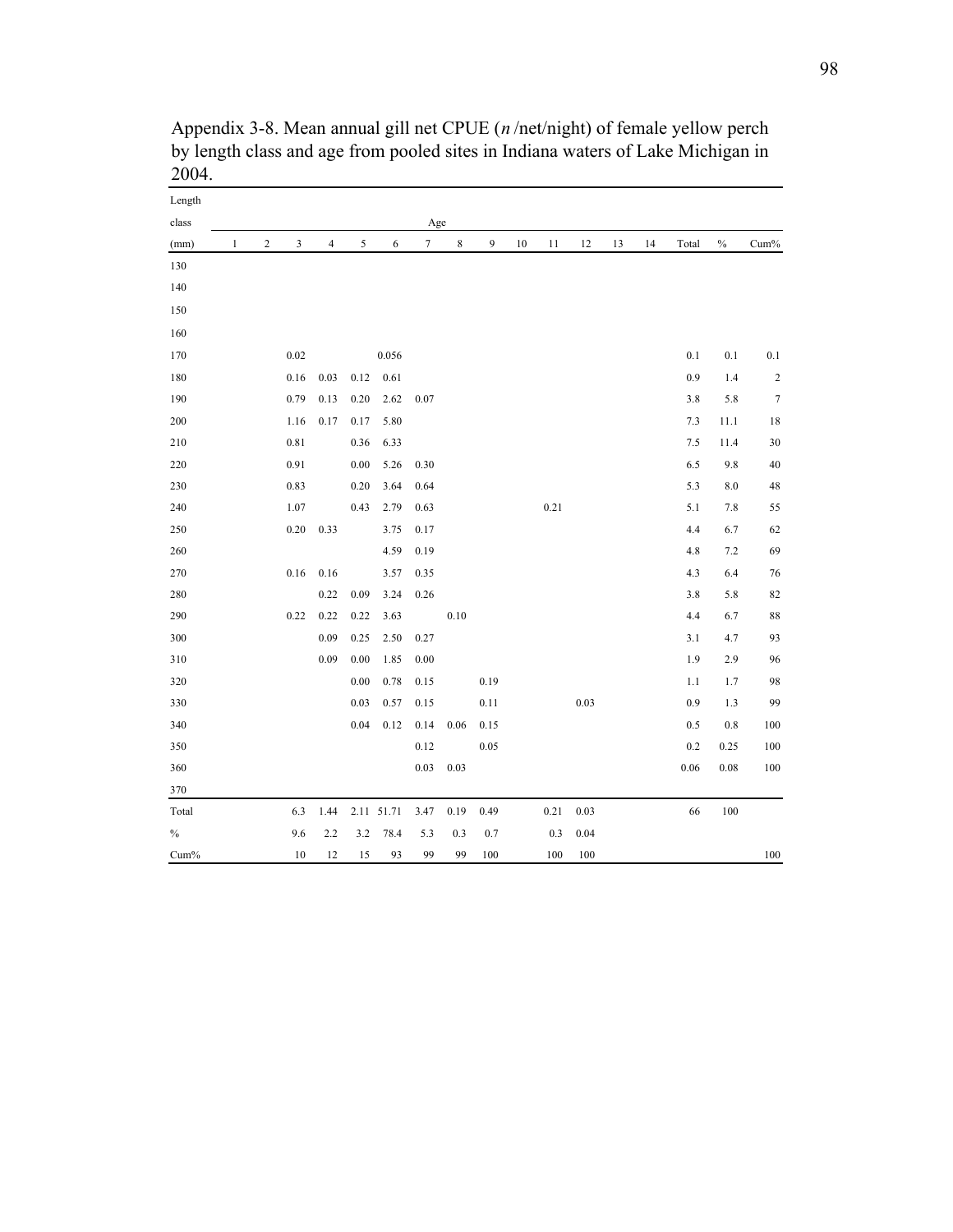Appendix 4-1. Summary of the species composition of the mean annual trawl CPUE of age  $\geq 1$  fish at sites M, K, and G in Indiana waters of Lake Michigan in 2004. Species are listed by descending abundance (alphabetically in cases of ties) in M, K, and G combined catches. Abbreviations: CPUE = catch per unit effort  $(n/h)$ ; SE = standard error; % = percentage of total.

|                       |             |        |      |             |        |      |             |          |      |             | M, K & G |      |
|-----------------------|-------------|--------|------|-------------|--------|------|-------------|----------|------|-------------|----------|------|
|                       |             | Site K |      |             | Site G |      |             | combined |      |             |          |      |
| Species               | <b>CPUE</b> | 2SE    | $\%$ | <b>CPUE</b> | 2SE    | $\%$ | <b>CPUE</b> | 2SE      | $\%$ | <b>CPUE</b> | 2SE      | $\%$ |
| Spottail shiner       | 657.5       | 458.7  | 49.5 | 213.3       | 130.9  | 23.8 | 206.3       | 71.1     | 54.4 | 359.1       | 182.4    | 41   |
| Yellow perch          | 513.3       | 410.6  | 38.6 | 274.2       | 199.4  | 30.7 | 80.2        | 59.1     | 21.1 | 289.2       | 167.8    | 33   |
| Alewife               | 121.8       | 87.3   | 9.2  | 148.5       | 224.1  | 16.6 | 84.7        | 91.3     | 22.3 | 118.3       | 87.3     | 14   |
| Round goby            | 0.8         | 0.8    | 0.1  | 246.7       | 204.1  | 27.6 | 4.5         | 4.8      | 1.2  | 84.0        | 84.9     | 10   |
| Rainbow smelt         | 29.7        | 57.7   | 2.23 | 10.5        | 21.0   | 1.17 | 2.83        | 4.57     | 0.75 | 14.3        | 20.1     | 2    |
| Longnose sucker       | 3.5         | 2.3    | 0.3  | 1.3         | 1.6    | 0.1  | 0.5         | 0.7      | 0.1  | 1.8         | 1.1      | 0.2  |
| White sucker          | 0.7         | 0.8    | 0.05 |             |        |      |             |          |      | 0.2         | 0.3      | 0.03 |
| Chinook salmon        | 0.3         | 0.4    | 0.03 |             |        |      |             |          |      | 0.1         | 0.2      | 0.01 |
| Trout-perch           | 0.3         | 0.4    | 0.03 |             |        |      |             |          |      | 0.1         | 0.15     | 0.01 |
| Banded kilifish       |             |        |      |             |        |      | 0.17        | 0.33     | 0.04 | 0.1         | 0.1      | 0.01 |
| Ninespine stickleback | 0.17        | 0.33   | 0.01 |             |        |      |             |          |      | 0.1         | 0.1      | 0.01 |
| Totals                | 1328        |        | 100  | 895         |        | 100  | 379         |          | 100  | 867         |          | 100  |

<sup>1</sup>Fingerlings.